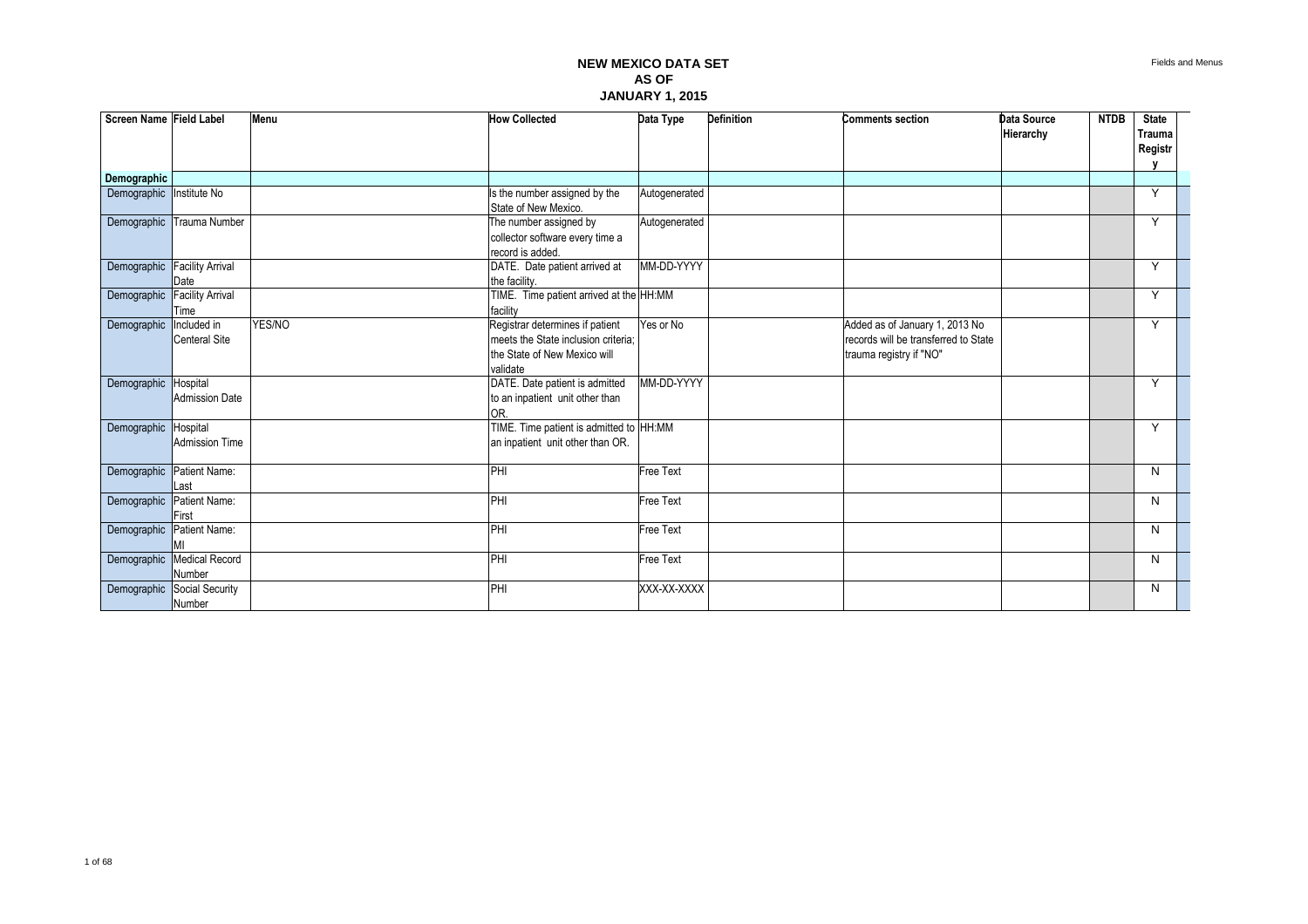| Screen Name Field Label   | Menu | <b>How Collected</b> | Data Type     | <b>Definition</b>             | <b>Comments section</b>                                                                                                                                                                                                                                                                                                                                                                               | Data Source<br>Hierarchy                                                                                                                                                                                | <b>NTDB</b> | <b>State</b><br><b>Trauma</b><br>Registr |  |
|---------------------------|------|----------------------|---------------|-------------------------------|-------------------------------------------------------------------------------------------------------------------------------------------------------------------------------------------------------------------------------------------------------------------------------------------------------------------------------------------------------------------------------------------------------|---------------------------------------------------------------------------------------------------------------------------------------------------------------------------------------------------------|-------------|------------------------------------------|--|
| Demographic Date of Birth |      | <b>DATE</b>          | MM-DD-YYYY    |                               | If Date of Birth is "Not Known/Not<br>Recorded", complete variables:<br>Age and Age Units.<br>. If Date of Birth equals<br>ED/Hospital Arrival Date, then the<br>Age and Age Units variables must<br>be completed.<br>· Used to calculate patient age in<br>days, months, or years.                                                                                                                   | ED Admission<br>Form<br>2. Billing Sheet /<br>Medical Records<br><b>Coding Summary</b><br>Sheet<br>3. EMS Run Sheet<br>4. Triage Form /<br><b>Trauma Flow</b><br>Sheet<br>5. ED Nurses'<br><b>Notes</b> | 8           | Y                                        |  |
| Demographic Age           |      | Auto fill with DOB   | Autogenerated | The patient's age at the time | Used to calculate patient age in<br>of injury (best approximation). hours, days, months, or years.<br>. If Date of Birth is "Not Known/Not   2. Billing Sheet /<br>Recorded", complete variables:<br>Age and Age Units.<br>. If Date of Birth equals<br>ED/Hospital Arrival Date, then the<br>Age and Age Units variables must<br>be completed.<br>· Must also complete variable: Age Sheet<br>Units. | <b>ED Admission</b><br>Form<br><b>Medical Records</b><br><b>Coding Summary</b><br>Sheet<br>3. EMS Run Sheet<br>4. Triage Form /<br><b>Trauma Flow</b><br>5. ED Nurses'<br><b>Notes</b>                  | 9           | Y                                        |  |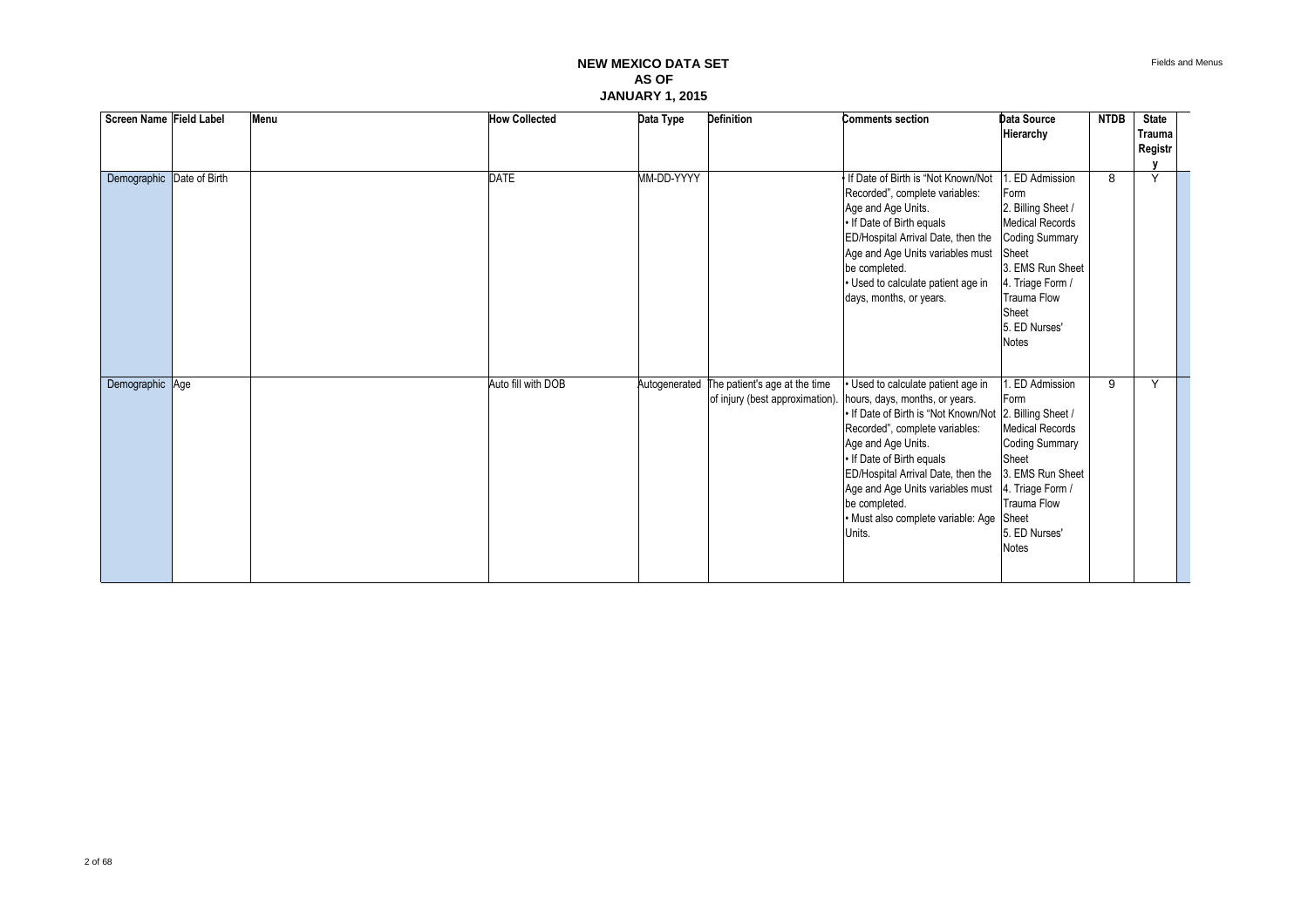| Screen Name Field Label | Menu                                                                                                                 | <b>How Collected</b>       | Data Type         | <b>Definition</b>                                                                | <b>Comments section</b>                                                                                                                                                                                                                                                                                                                                                                                                   | <b>Data Source</b><br>Hierarchy                                                                                                                                                                                       | <b>NTDB</b>     | <b>State</b><br><b>Trauma</b><br>Registr |  |
|-------------------------|----------------------------------------------------------------------------------------------------------------------|----------------------------|-------------------|----------------------------------------------------------------------------------|---------------------------------------------------------------------------------------------------------------------------------------------------------------------------------------------------------------------------------------------------------------------------------------------------------------------------------------------------------------------------------------------------------------------------|-----------------------------------------------------------------------------------------------------------------------------------------------------------------------------------------------------------------------|-----------------|------------------------------------------|--|
| Demographic Age Units   | I, Years<br>2, Months<br>3, Days<br>Estimated in Years<br>5. Hours<br>?. Not Known/Not Recorded<br>/, Not Applicable | Units used to document age | Drop Down<br>List | The units used to document<br>the patient's age (Hours,<br>Days, Months, Years). | · Used to calculate patient age in<br>hours, days, months, or years.<br>. If Date of Birth is "Not Known/Not 2. Billing Sheet /<br>Recorded", complete variables:<br>Age and Age Units.<br>. If Date of Birth equals<br>ED/Hospital Arrival Date, then the<br>Age and Age Units variables must<br>be completed.<br>· Must also complete variable: Age   4. EMS Run Sheet<br>5, Hours Added January 1, 2013. 5. ED Nurses' | . ED Admission<br>Form<br><b>Medical Records</b><br><b>Coding Summary</b><br>Sheet<br>3. Triage Form /<br><b>Trauma Flow</b><br>Sheet<br><b>Notes</b>                                                                 | $\overline{10}$ | Y                                        |  |
| Demographic Gender      | . Male 2. Female                                                                                                     |                            | Drop Down<br>List | The patient's sex.                                                               | · Patients who have undergone a<br>surgical and/or hormonal sex<br>reassignment should be coded<br>using the current assignment.                                                                                                                                                                                                                                                                                          | <b>ED Admission</b><br>Form<br>2. Billing Sheet /<br><b>Medical Records</b><br><b>Coding Summary</b><br>Sheet<br>3. EMS Run Sheet<br>4. Triage Form /<br><b>Trauma Flow</b><br>Sheet<br>5. ED Nurses'<br><b>Notes</b> | 13              | Y                                        |  |
| Demographic Ethnicity   | Hispanic<br>2, Non-Hispanic<br>?. Not Known/Not Recorded<br>Not Applicable                                           |                            | Drop Down<br>List | The patient's ethnicity.                                                         | · Patient ethnicity should be based<br>upon self-report or identified by a<br>family member.<br>• The maximum number of<br>ethnicities that may be reported for<br>an individual patient is 1.                                                                                                                                                                                                                            | 1. ED Admission<br>Form<br>2. Billing Sheet /<br><b>Medical Records</b><br><b>Coding Summary</b><br>Sheet<br>3. Triage Form /<br>Trauma Flow<br>Sheet<br>4. EMS Run Sheet<br>5. ED Nurses'<br><b>Notes</b>            | 12              | Y                                        |  |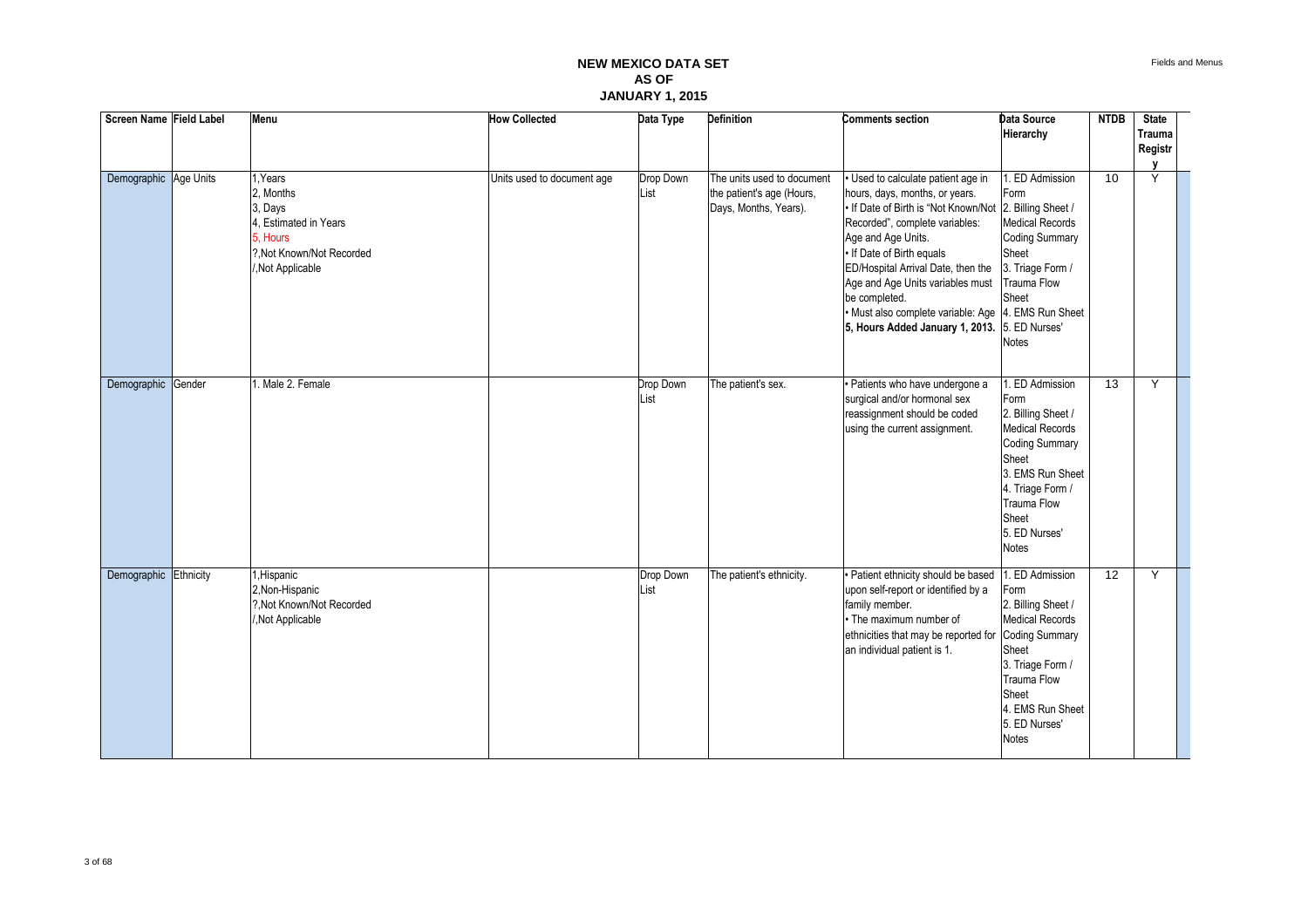| Screen Name Field Label |                               | Menu                                                                                                                                                                                                                                                                                                | <b>How Collected</b>                                  | Data Type         | <b>Definition</b>                                    | <b>Comments section</b>                                                                                                                                                                                                                                                                                                  | Data Source<br>Hierarchy                                                                                                                                                                                   | <b>NTDB</b>     | <b>State</b><br><b>Trauma</b><br>Registr |  |
|-------------------------|-------------------------------|-----------------------------------------------------------------------------------------------------------------------------------------------------------------------------------------------------------------------------------------------------------------------------------------------------|-------------------------------------------------------|-------------------|------------------------------------------------------|--------------------------------------------------------------------------------------------------------------------------------------------------------------------------------------------------------------------------------------------------------------------------------------------------------------------------|------------------------------------------------------------------------------------------------------------------------------------------------------------------------------------------------------------|-----------------|------------------------------------------|--|
| Demographic             | Race                          | .White<br>2, Black<br>3. Asian/Pacific Islander<br>4, Native American<br>5, Other<br>?. Not Known/Not Recorded<br>Not Applicable<br><b>NTDB MENU</b><br>1. Asian<br>2. Native Hawaiian or Other Pacific Islander<br>3. Other Race<br>4. American Indian<br>5. Black or African American<br>6. White |                                                       | Drop Down<br>List | The patient's race.                                  |                                                                                                                                                                                                                                                                                                                          | 1. ED Admission<br>Form<br>2. Billing Sheet /<br><b>Medical Records</b><br><b>Coding Summary</b><br>Sheet<br>3. Triage Form /<br>Trauma Flow<br>Sheet<br>4. EMS Run Sheet<br>5. ED Nurses'<br><b>Notes</b> | $\overline{11}$ | Y                                        |  |
| Demographic             | Alternative Home<br>Residence | 1.Homeless<br>2, Undocumented Citizen<br>3, Migrant<br>4, Foreign Visitor<br>?, Not Known/Not Recorded<br>Not Applicable                                                                                                                                                                            | Only use if no documentation of<br>address            | Drop Down<br>List |                                                      | • If zip code is "Not Applicable,"<br>complete variable: Alternate Home<br>Residence.                                                                                                                                                                                                                                    |                                                                                                                                                                                                            | $\overline{2}$  | Y                                        |  |
|                         | Demographic Street Address 1  |                                                                                                                                                                                                                                                                                                     |                                                       | Free Text         |                                                      |                                                                                                                                                                                                                                                                                                                          |                                                                                                                                                                                                            |                 | N                                        |  |
|                         | Demographic Street Address 2  |                                                                                                                                                                                                                                                                                                     |                                                       | Free Text         |                                                      |                                                                                                                                                                                                                                                                                                                          |                                                                                                                                                                                                            |                 | N                                        |  |
| Demographic Zip Code    |                               |                                                                                                                                                                                                                                                                                                     | Can be stored as a 5 or 9 digit<br>code (XXXXX-XXXX). | Numberical        | The patient's home ZIP code<br>of primary residence. | May require adherence to HIPAA<br>requlations.<br>• If zip code is "Not Applicable,"<br>complete variable: Alternate Home Sheet<br>Residence.<br>• If zip code is "Not Recorded/Not<br>Known," complete variables:<br>Patient's Home Country, Patient's<br>Home State, Patient's Home<br>County and Patient's Home City. | . Billing Sheet /<br><b>Medical Records</b><br><b>Coding Summary</b><br>2. ED Admission<br>Form<br>3. EMS Run Sheet<br>4. Triage Form /<br>Trauma Flow<br>Sheet<br>5. ED Nurses'<br><b>Notes</b>           | $\overline{2}$  | Y                                        |  |
| Demographic City        |                               |                                                                                                                                                                                                                                                                                                     | Auto fill with Zip Code                               | Autogenerated     |                                                      |                                                                                                                                                                                                                                                                                                                          |                                                                                                                                                                                                            |                 | Y                                        |  |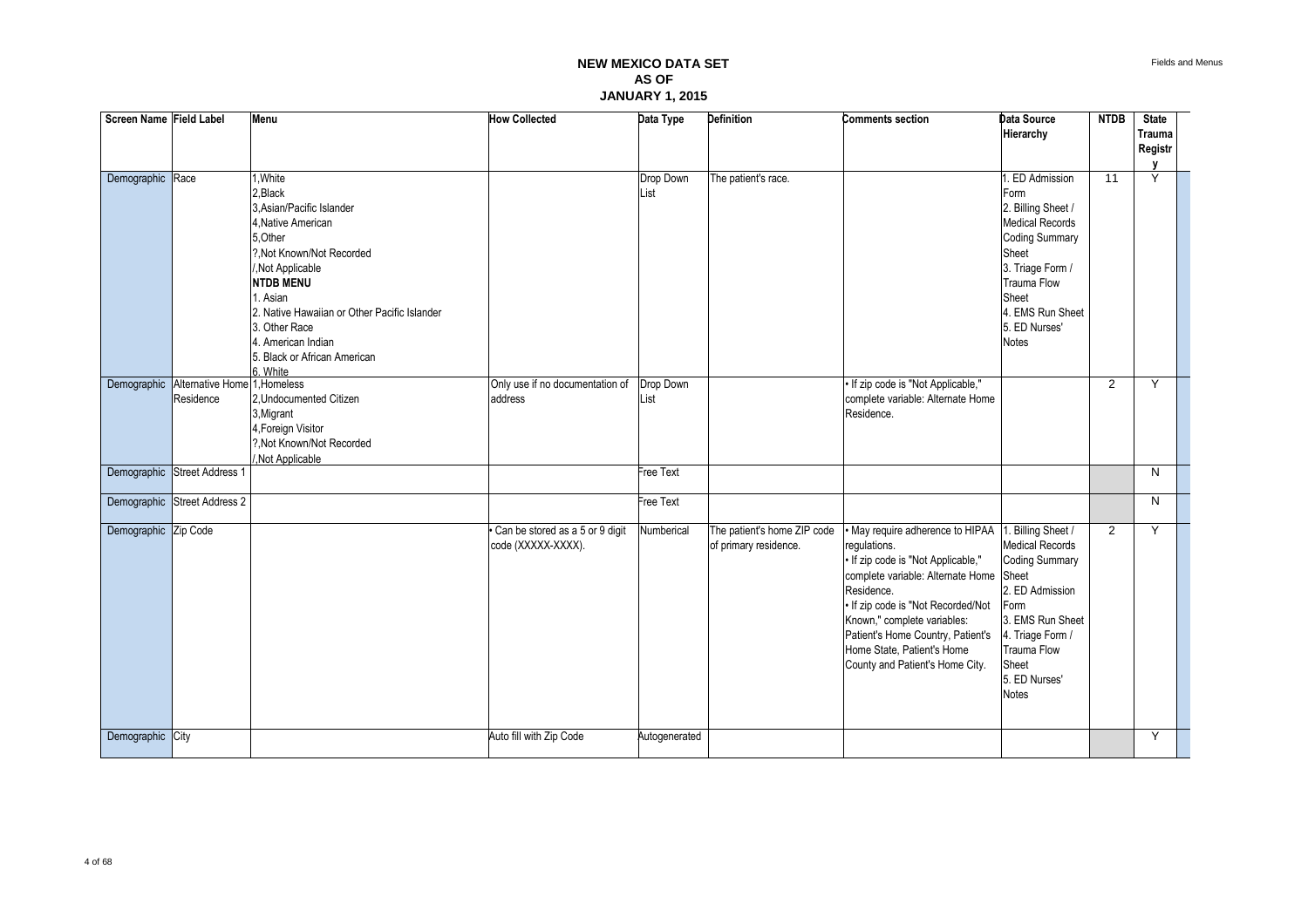| Screen Name Field Label | Menu                                                                                                                                                 | <b>How Collected</b>    | Data Type         | Definition                                                                                              | <b>Comments section</b> | Data Source<br>Hierarchy                                                                                                                                                                                          | <b>NTDB</b>    | <b>State</b><br>Trauma<br>Registr |  |
|-------------------------|------------------------------------------------------------------------------------------------------------------------------------------------------|-------------------------|-------------------|---------------------------------------------------------------------------------------------------------|-------------------------|-------------------------------------------------------------------------------------------------------------------------------------------------------------------------------------------------------------------|----------------|-----------------------------------|--|
| Demographic State       |                                                                                                                                                      | Auto fill with Zip Code |                   | Autogenerated The state (territory, province,<br>or District of Columbia) where<br>the patient resides. |                         | 1. ED Admission<br>Form<br>2. Billing Sheet /<br>Medical Records<br><b>Coding Summary</b><br>Sheet<br>3. EMS Run Sheet<br>4. Triage Form /<br>Trauma Flow<br>Sheet<br>5. ED Nurses'<br><b>Notes</b>               | $\overline{4}$ | Y                                 |  |
| Demographic County      |                                                                                                                                                      | Auto fill with Zip Code |                   | Autogenerated The patient's county (or<br>parish) of residence.                                         |                         | 1. Billing Sheet /<br><b>Medical Records</b><br><b>Coding Summary</b><br>Sheet<br>2. ED Admission<br>Form<br>3. EMS Run Sheet<br>4. Triage Form /<br>Trauma Flow<br>Sheet<br>5. ED Nurses'<br><b>Notes</b>        | 5              | Y                                 |  |
| Demographic Country     | <b>JUSA: United States</b><br>2, CAN: Canada<br>3, MEX: Mexico<br>4, GER: Germany<br>5, OTH: Other<br>?, Not Known/Not Recorded<br>/, Not Applicable |                         | Drop Down<br>List | The country where the patient<br>resides.                                                               |                         | 1. Billing Sheet /<br><b>Medical Records</b><br><b>Coding Summary</b><br>Sheet<br>2. ED Admission<br>Form<br>3. EMS Run Sheet<br>4. Triage Form /<br><b>Trauma Flow</b><br>Sheet<br>5. ED Nurses'<br><b>Notes</b> | 3              | Y                                 |  |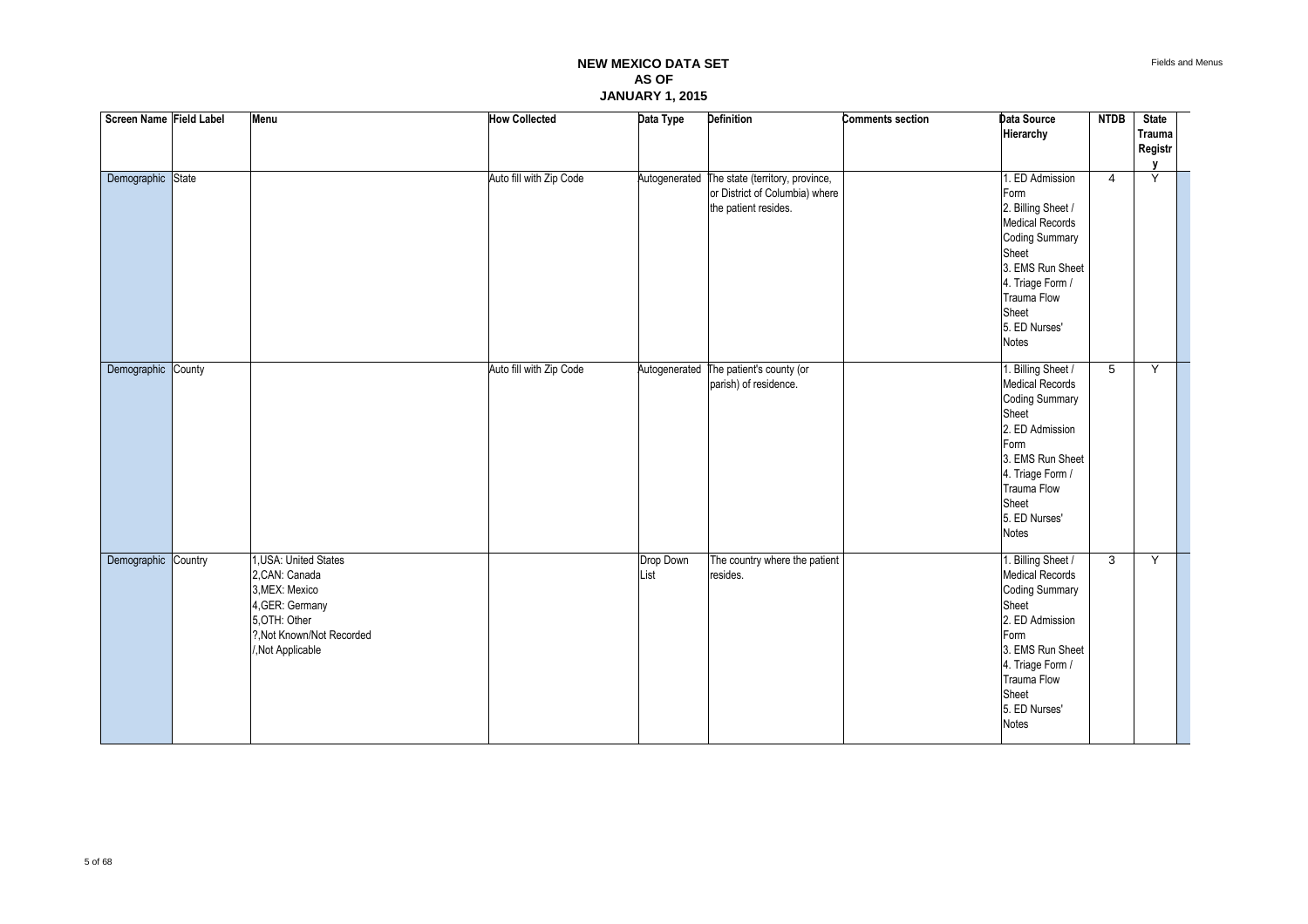| Screen Name Field Label |                    | Menu | <b>How Collected</b>            | Data Type                                                       | <b>Definition</b>                                                                                                                               | <b>Comments section</b>                                                                                                                                                                                   | <b>Data Source</b><br>Hierarchy                                                                          | <b>NTDB</b>     | <b>State</b><br><b>Trauma</b><br>Registr |  |
|-------------------------|--------------------|------|---------------------------------|-----------------------------------------------------------------|-------------------------------------------------------------------------------------------------------------------------------------------------|-----------------------------------------------------------------------------------------------------------------------------------------------------------------------------------------------------------|----------------------------------------------------------------------------------------------------------|-----------------|------------------------------------------|--|
| <b>Injury</b>           |                    |      |                                 |                                                                 |                                                                                                                                                 |                                                                                                                                                                                                           |                                                                                                          |                 |                                          |  |
| Injury                  | <b>Injury Date</b> |      | Value                           |                                                                 | MM-DD-YYYY The date the injury occurred.                                                                                                        | Estimates of date of injury should<br>be based upon report by patient,<br>witness, family, or health care<br>provider. Other proxy measures<br>(e.g., 911 call time) should not be<br>used.               | <b>EMS Run Sheet</b><br>2. Triage Form /<br><b>Trauma Flow</b><br>Sheet<br>3. ED Nurses'<br><b>Notes</b> | 15              | Y                                        |  |
| Injury                  | Injury Time        |      | Value                           | <b>MM:HH</b><br>(military time)                                 | The time the injury occurred.                                                                                                                   | Estimates of time of injury should<br>be based upon report by patient,<br>witness, family, or health care<br>provider. Other proxy measures<br>(e.g., 911 call time) should not be<br>used.               | <b>EMS Run Sheet</b><br>2. Triage Form /<br><b>Trauma Flow</b><br>Sheet<br>3. ED Nurses'<br><b>Notes</b> | 16              | Y                                        |  |
| Injury                  | Injury Zip         |      | Value                           | Can be<br>stored as a 5<br>or 9 digit code<br>(XXXXX-<br>XXXX). | The ZIP code of the incident<br>location.                                                                                                       | If "Not Applicable" or "Not<br>Recorded/Not Known," complete<br>variables: Incident State, Incident<br>County, Incident City and Incident<br>Country.<br>· May require adherence to HIPAA<br>regulations. | <b>EMS Run Sheet</b><br>2. Triage Form /<br><b>Trauma Flow</b><br>Sheet<br>3. ED Nurses'<br><b>Notes</b> | $\overline{26}$ | Y                                        |  |
| Injury                  | Injury City        |      | Auto Calculated from Injury Zip | Autogenerated                                                   | The city or township where<br>the patient was found or to<br>which the unit responded.                                                          |                                                                                                                                                                                                           | <b>EMS Run Sheet</b><br>2. Triage Form /<br><b>Trauma Flow</b><br>Sheet<br>3. ED Nurses'<br><b>Notes</b> | 30              | Y                                        |  |
| <b>Injury</b>           | Injury State       |      | Auto Calculated from Injury Zip |                                                                 | Autogenerated The state, territory, or<br>province where the patient<br>was found or to which the unit<br>responded (or best<br>approximation). |                                                                                                                                                                                                           | <b>EMS Run Sheet</b><br>2. Triage Form /<br><b>Trauma Flow</b><br>Sheet<br>3. ED Nurses'<br><b>Notes</b> | 28              | Y                                        |  |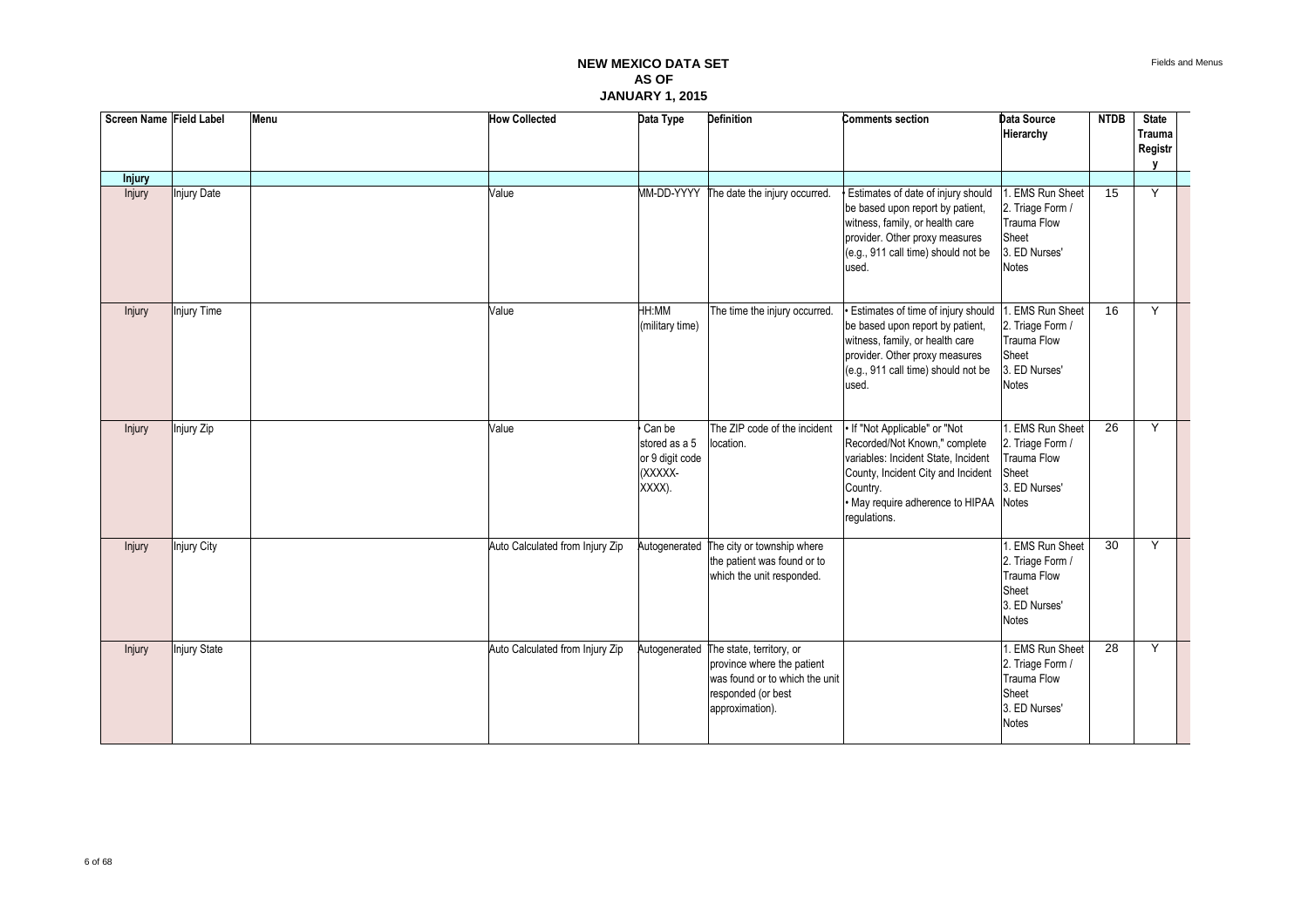| Screen Name Field Label |                       | Menu                                                                                                                                         | <b>How Collected</b>                                                                                                                                                                                                                    | Data Type         | <b>Definition</b>                                                                                                                        | <b>Comments section</b> | Data Source<br>Hierarchy                                                                                                                                                               | <b>NTDB</b>     | <b>State</b><br><b>Trauma</b><br>Registr |  |
|-------------------------|-----------------------|----------------------------------------------------------------------------------------------------------------------------------------------|-----------------------------------------------------------------------------------------------------------------------------------------------------------------------------------------------------------------------------------------|-------------------|------------------------------------------------------------------------------------------------------------------------------------------|-------------------------|----------------------------------------------------------------------------------------------------------------------------------------------------------------------------------------|-----------------|------------------------------------------|--|
| Injury                  | Injury County         |                                                                                                                                              | Auto Calculated from Injury Zip                                                                                                                                                                                                         | Autogenerated     | The county or parish where<br>the patient was found or to<br>which the unit responded (or<br>best approximation).<br><b>Field Values</b> |                         | 1. EMS Run Sheet<br>2. Triage Form /<br><b>Trauma Flow</b><br>Sheet<br>3. ED Nurses'<br><b>Notes</b>                                                                                   | 29              | Y                                        |  |
| Injury                  | <b>Injury Country</b> | 1, USA: United States<br>2.CAN: Canada<br>3.MEX: Mexico<br>4, GER: Germany<br>5.OTH: Other<br>?. Not Known/Not Recorded<br>/, Not Applicable |                                                                                                                                                                                                                                         | Drop Down<br>List | The country where the patient<br>was found or to which the unit<br>responded (or best<br>approximation).                                 |                         | 1. EMS Run Sheet<br>2. Triage Form /<br><b>Trauma Flow</b><br>Sheet<br>3. ED Nurses'<br><b>Notes</b>                                                                                   | $\overline{27}$ | Y                                        |  |
| Injury                  | Injury Region         | 1, EMS Region 1<br>2, EMS Region 2<br>3, EMS Region 3<br>?, Not Known/Not Recorded<br>/,Not Appicable                                        | Auto Calculated from Injury Zip                                                                                                                                                                                                         | Drop Down<br>List |                                                                                                                                          |                         |                                                                                                                                                                                        |                 | Y                                        |  |
| Injury                  | Injury Type           | $1,$ Blunt<br>2, Penetrating<br>3, Burn/Thermal<br>?. Not Known/Not Recorded<br>/, Not Applicable                                            |                                                                                                                                                                                                                                         | Drop Down<br>List |                                                                                                                                          |                         |                                                                                                                                                                                        |                 | Y                                        |  |
| Injury                  | Trauma Alert?         | Y No                                                                                                                                         |                                                                                                                                                                                                                                         | Drop Down<br>List |                                                                                                                                          |                         |                                                                                                                                                                                        |                 | Y                                        |  |
| Injury                  | Primary E-Code        | Relevant ICD-9-CM code value for injury event                                                                                                | The primary external cause<br>code should describe the main<br>reason a patient is admitted to<br>the hospital.<br>ICD-9-CM codes will be<br>accepted for this data element.<br>Activity codes should not be<br>reported in this field. | Drop Down<br>List | External cause code used to<br>describe the mechanism (or<br>external factor) that caused<br>the injury event                            |                         | 1. EMS Run Sheet<br>2. Triage Form /<br><b>Trauma Flow</b><br>Sheet<br>3. Billing Sheet /<br><b>Medical Records</b><br><b>Coding Summary</b><br>Sheet<br>4. ED Nurses'<br><b>Notes</b> | $\overline{20}$ | Y                                        |  |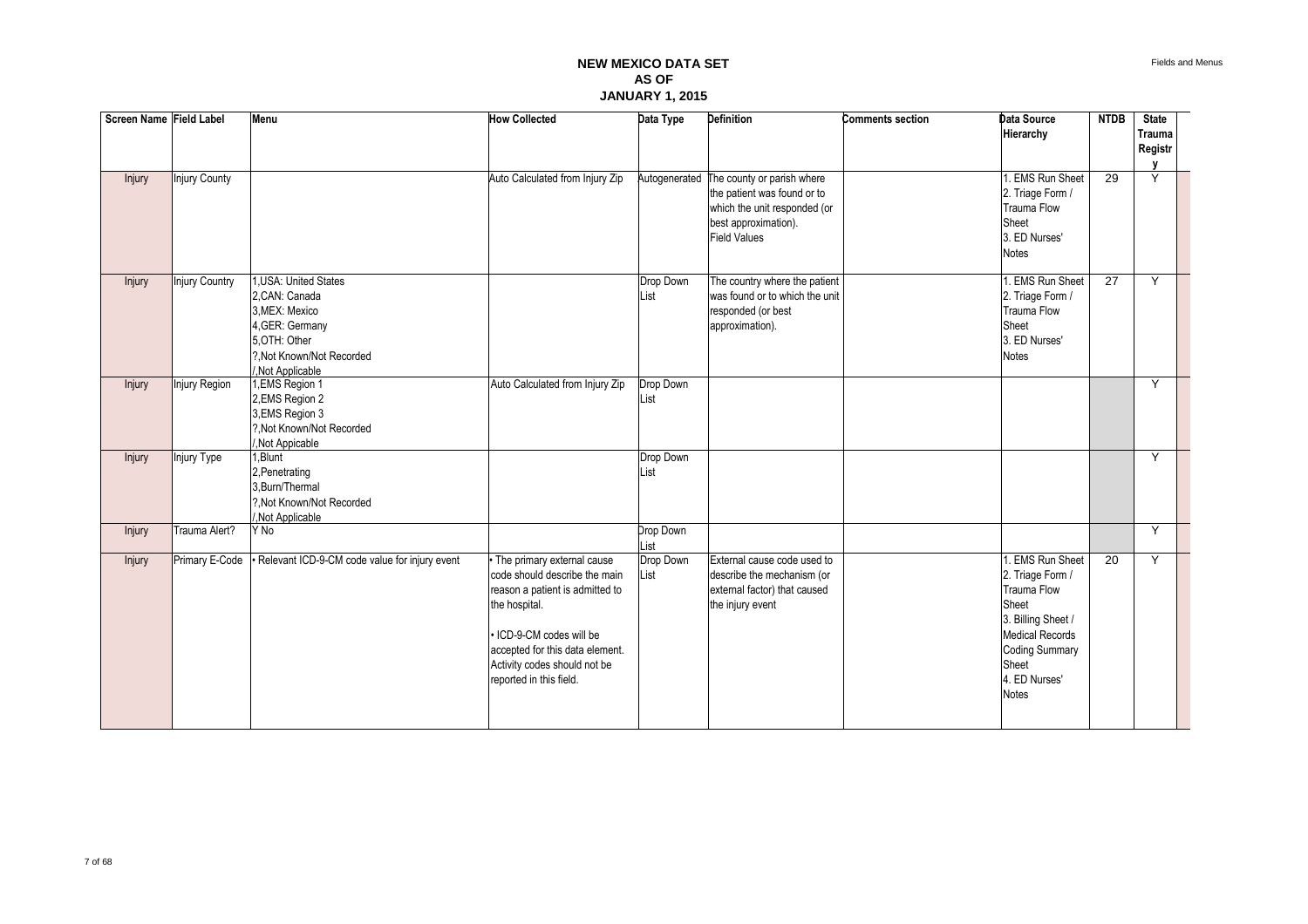| Screen Name Field Label |                      | Menu                                                                                                                                                                                                                                                                                                                                                                                                                                                                                | <b>How Collected</b>                                                                                                                                                                                                                           | Data Type         | Definition                                                                                                    | <b>Comments section</b> | Data Source<br>Hierarchy                                                                                                                                                                   | <b>NTDB</b> | <b>State</b><br>Trauma |  |
|-------------------------|----------------------|-------------------------------------------------------------------------------------------------------------------------------------------------------------------------------------------------------------------------------------------------------------------------------------------------------------------------------------------------------------------------------------------------------------------------------------------------------------------------------------|------------------------------------------------------------------------------------------------------------------------------------------------------------------------------------------------------------------------------------------------|-------------------|---------------------------------------------------------------------------------------------------------------|-------------------------|--------------------------------------------------------------------------------------------------------------------------------------------------------------------------------------------|-------------|------------------------|--|
|                         |                      |                                                                                                                                                                                                                                                                                                                                                                                                                                                                                     |                                                                                                                                                                                                                                                |                   |                                                                                                               |                         |                                                                                                                                                                                            |             | Registr                |  |
| Injury                  | Secondary E-<br>Code | Relevant ICD-9-CM code value for injury event                                                                                                                                                                                                                                                                                                                                                                                                                                       | The secondary external cause<br>code should describe the<br>secondary reason a patient is<br>admitted to the hospital.<br>ICD-9-CM codes will be<br>accepted for this data element.<br>Activity codes should not be<br>reported in this field. | Drop Down<br>List | External cause code used to<br>describe the mechanism (or<br>external factor) that caused<br>the injury event |                         | <b>EMS Run Sheet</b><br>2. Triage Form /<br><b>Trauma Flow</b><br>Sheet<br>3. Billing Sheet /<br><b>Medical Records</b><br><b>Coding Summary</b><br>Sheet<br>4. ED Nurses'<br><b>Notes</b> | 20          | v<br>Ÿ                 |  |
| Injury                  | Cause of Injury      | Air/Rail/Boat<br>2, Amusement Park Ride<br>3, Animal - being ridden<br>4, Animal - not being ridden<br>5, Assault<br>6,ATV<br>7, Bicycle<br>8, Biting<br>9. Chemical Burn<br>10, Electrical Burn<br>11, Fall - NFS<br>12, Fall $<$ 3 ft.<br>13, Fall > 15 ft.<br>14, Fall 3 ft. - 15 ft.<br>15, Fire Burn<br>16, Glass<br>17, Handgun<br>18.Hometools/Machine<br>19, Industrial/Farm Machine<br>20, Inhalation Burn<br>21, Knife<br>22, MCC<br>23, MVC<br>24, Other Blunt Mechanism |                                                                                                                                                                                                                                                | Drop Down<br>List |                                                                                                               |                         |                                                                                                                                                                                            |             | Y                      |  |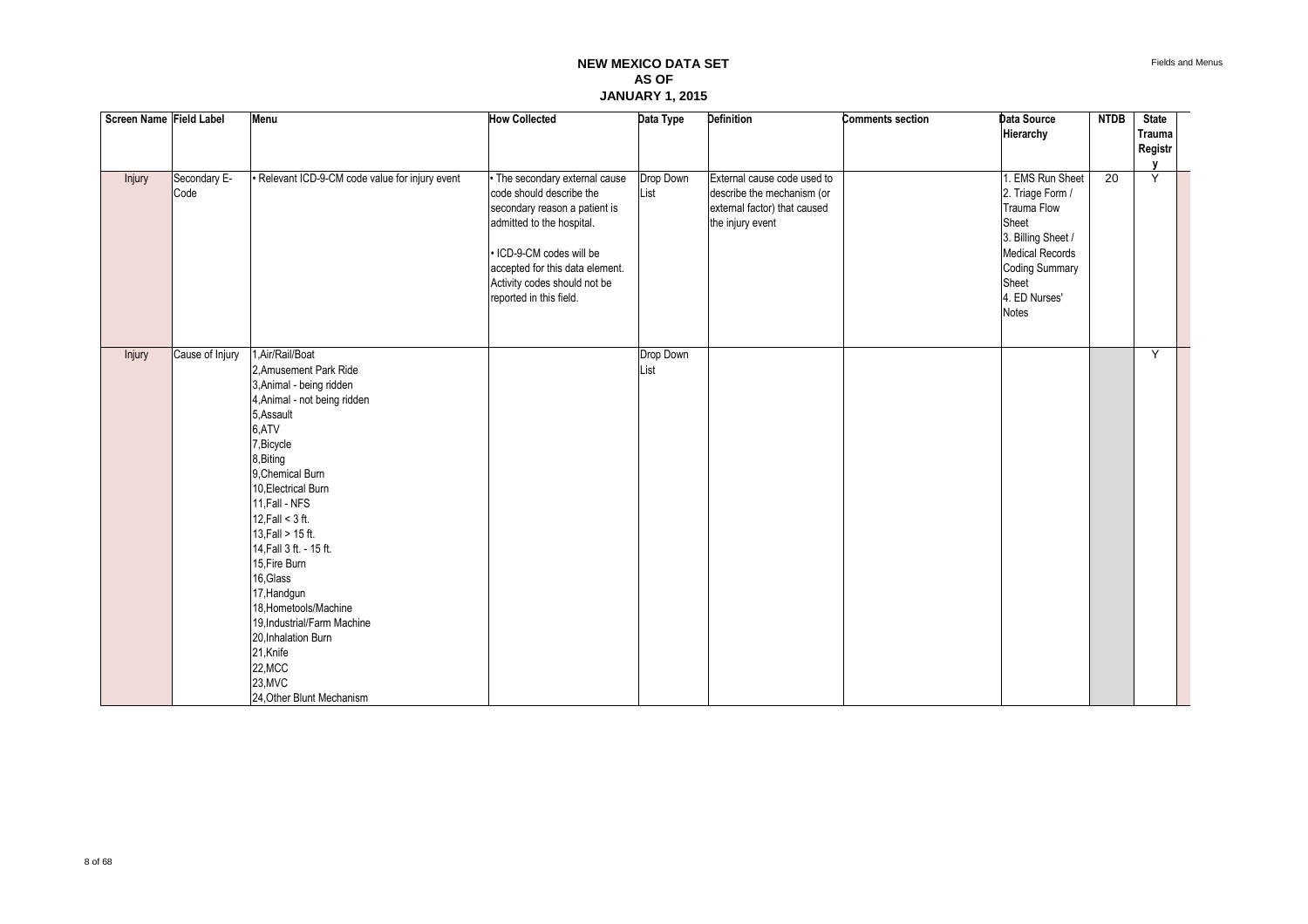| Screen Name Field Label |                 | <b>Menu</b>                     | <b>How Collected</b> | Data Type | Definition | <b>Comments section</b> | Data Source | <b>NTDB</b> | <b>State</b>  |  |
|-------------------------|-----------------|---------------------------------|----------------------|-----------|------------|-------------------------|-------------|-------------|---------------|--|
|                         |                 |                                 |                      |           |            |                         | Hierarchy   |             | <b>Trauma</b> |  |
|                         |                 |                                 |                      |           |            |                         |             |             | Registr       |  |
|                         |                 |                                 |                      |           |            |                         |             |             |               |  |
| Injury                  | Cause of Injury | 1, Air/Rail/Boat                |                      | Drop Down |            |                         |             |             | Y             |  |
|                         |                 | 2, Amusement Park Ride          |                      | List      |            |                         |             |             |               |  |
|                         |                 | 3, Animal - being ridden        |                      |           |            |                         |             |             |               |  |
|                         |                 | 4, Animal - not being ridden    |                      |           |            |                         |             |             |               |  |
|                         |                 | 5, Assault                      |                      |           |            |                         |             |             |               |  |
|                         |                 | 6,ATV                           |                      |           |            |                         |             |             |               |  |
|                         |                 | 7, Bicycle                      |                      |           |            |                         |             |             |               |  |
|                         |                 | 8, Biting                       |                      |           |            |                         |             |             |               |  |
|                         |                 | 9, Chemical Burn                |                      |           |            |                         |             |             |               |  |
|                         |                 | 10, Electrical Burn             |                      |           |            |                         |             |             |               |  |
|                         |                 | 11, Fall - NFS                  |                      |           |            |                         |             |             |               |  |
|                         |                 | 12, Fall $<$ 3 ft.              |                      |           |            |                         |             |             |               |  |
|                         |                 | 13, Fall > 15 ft.               |                      |           |            |                         |             |             |               |  |
|                         |                 | 14, Fall 3 ft. - 15 ft.         |                      |           |            |                         |             |             |               |  |
|                         |                 | 15, Fire Burn                   |                      |           |            |                         |             |             |               |  |
|                         |                 | 16, Glass                       |                      |           |            |                         |             |             |               |  |
|                         |                 | 17, Handgun                     |                      |           |            |                         |             |             |               |  |
|                         |                 | 18, Hometools/Machine           |                      |           |            |                         |             |             |               |  |
|                         |                 | 19, Industrial/Farm MachinE     |                      |           |            |                         |             |             |               |  |
|                         |                 |                                 |                      |           |            |                         |             |             |               |  |
| Injury                  | Cause of Injury | 20, Inhalation Burn             |                      |           |            |                         |             |             |               |  |
|                         | Specify         | 21, Knife                       |                      |           |            |                         |             |             |               |  |
|                         | (continued)     | 22, MCC                         |                      |           |            |                         |             |             |               |  |
|                         |                 | 23, MVC                         |                      |           |            |                         |             |             |               |  |
|                         |                 | 24, Other Blunt Mechanism       |                      |           |            |                         |             |             |               |  |
|                         |                 | 25, Other Burn Mechanism        |                      |           |            |                         |             |             |               |  |
|                         |                 | 26, Other Gun                   |                      |           |            |                         |             |             |               |  |
|                         |                 | 27, Other Penetrating Mechanism |                      |           |            |                         |             |             |               |  |
|                         |                 | 28, Pedestrian                  |                      |           |            |                         |             |             |               |  |
|                         |                 | 29, Shotgun                     |                      |           |            |                         |             |             |               |  |
|                         |                 |                                 |                      |           |            |                         |             |             |               |  |
|                         |                 |                                 |                      |           |            |                         |             |             |               |  |
|                         |                 |                                 |                      |           |            |                         |             |             |               |  |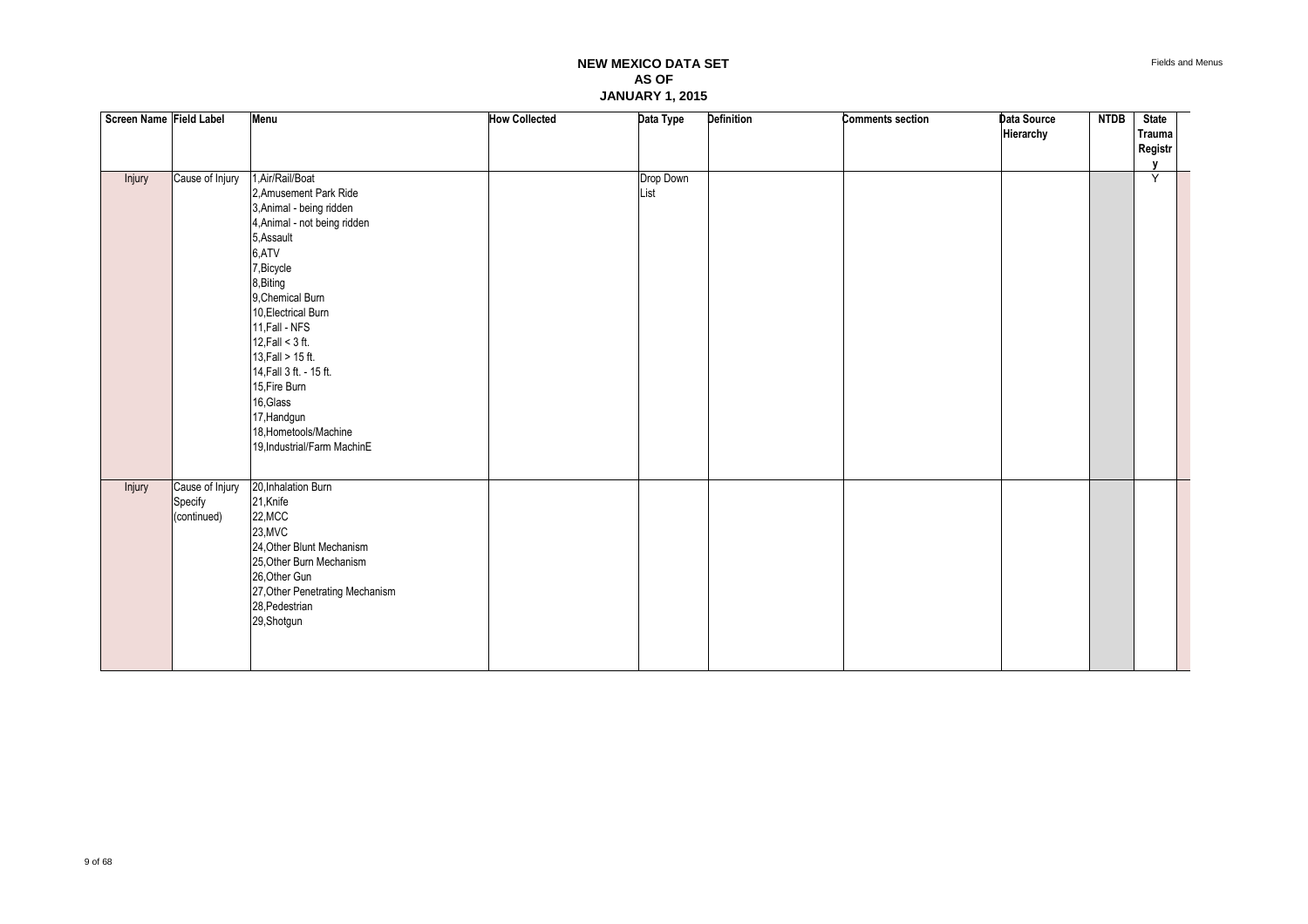| Screen Name Field Label |                                           | Menu                                                                                                                                                                                                                                                             | <b>How Collected</b> | Data Type         | <b>Definition</b>                                                                                                        | <b>Comments section</b>                                                                | Data Source<br>Hierarchy                                                                                                                                                              | <b>NTDB</b> | <b>State</b><br>Trauma |
|-------------------------|-------------------------------------------|------------------------------------------------------------------------------------------------------------------------------------------------------------------------------------------------------------------------------------------------------------------|----------------------|-------------------|--------------------------------------------------------------------------------------------------------------------------|----------------------------------------------------------------------------------------|---------------------------------------------------------------------------------------------------------------------------------------------------------------------------------------|-------------|------------------------|
|                         |                                           |                                                                                                                                                                                                                                                                  |                      |                   |                                                                                                                          |                                                                                        |                                                                                                                                                                                       |             | Registr                |
| Injury                  | Cause of Injury<br>Specify<br>(continued) | 30, Sports - Other<br>31, Sports - Playground<br>32, Sports - Roller Blading/Scooters<br>33, Sports - Sledding/Toboggan<br>34, Sports - Skiing<br>35, Sports- Snowboarding<br>36, Sports - Team<br>37, Sports - Water - Jetskis<br>38, Thermal Burn<br>39, Other |                      |                   |                                                                                                                          |                                                                                        |                                                                                                                                                                                       |             | Y                      |
| Injury                  | Loc E Code                                | 0,Home<br>1.Farm<br>2, Mine<br>3, Industry<br>4. Recreation<br>5.Street<br>6, Public Building<br>7. Residential Institution<br>8, Other<br>9, Unspecified<br>?. Not Known/Not Recorded<br>/, Not Applicable                                                      |                      | Drop Down<br>List | Place of occurrence external<br>cause code used to describe<br>the place/site/location of the<br>injury event (E 849.X). | Only ICD-9-CM codes will be<br>accepted for ICD-9 Place of<br>Occurence External Cause | . EMS Run Sheet<br>2. Triage Form /<br><b>Trauma Flow</b><br>Sheet<br>3. Billing Sheet /<br><b>Medical Records</b><br><b>Coding Summary</b><br>Sheet<br>4. ED Nurses'<br><b>Notes</b> | 22          | Y                      |
| Injury                  | Locale                                    |                                                                                                                                                                                                                                                                  |                      | Free Text         |                                                                                                                          |                                                                                        |                                                                                                                                                                                       |             | Y                      |
| Injury                  | Domestic<br>Violence?                     | 1.Yes<br>2,No<br>?, Not Known/Not Recorded<br>/, Not Applicable                                                                                                                                                                                                  |                      | Drop Down<br>List |                                                                                                                          |                                                                                        |                                                                                                                                                                                       |             | Y                      |
| <b>Injury</b>           | Injury Details                            |                                                                                                                                                                                                                                                                  |                      | Free Text         |                                                                                                                          |                                                                                        |                                                                                                                                                                                       |             | Y                      |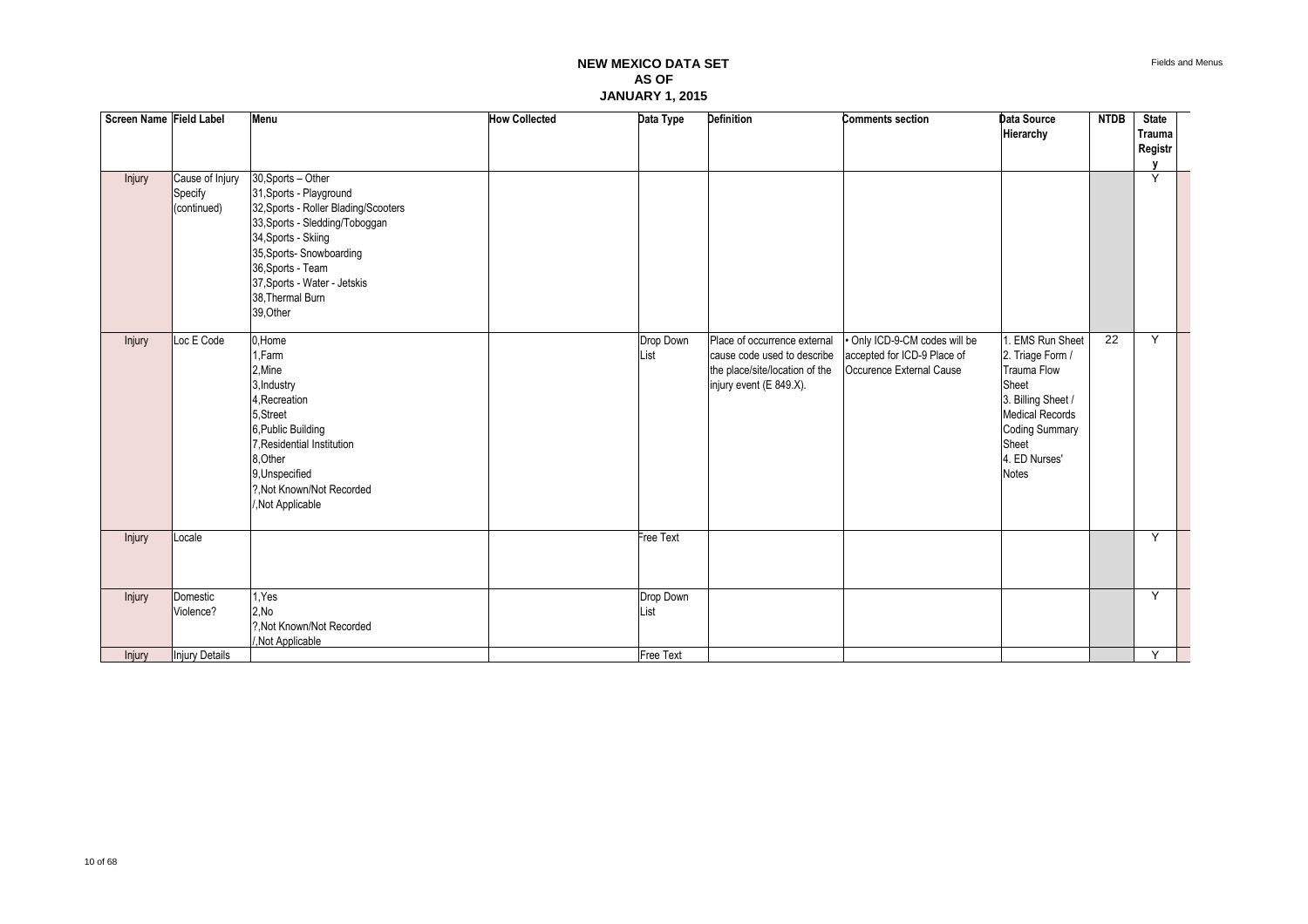| Screen Name Field Label |                        | Menu                                                                                                                                                                                                                                                                                                                                                                                                                                                                                                                                                                                                                             | <b>How Collected</b>                                                                            | Data Type         | <b>Definition</b> | <b>Comments section</b>                                                                                                         | Data Source<br>Hierarchy | <b>NTDB</b> | <b>State</b><br>Trauma<br>Registr |  |
|-------------------------|------------------------|----------------------------------------------------------------------------------------------------------------------------------------------------------------------------------------------------------------------------------------------------------------------------------------------------------------------------------------------------------------------------------------------------------------------------------------------------------------------------------------------------------------------------------------------------------------------------------------------------------------------------------|-------------------------------------------------------------------------------------------------|-------------------|-------------------|---------------------------------------------------------------------------------------------------------------------------------|--------------------------|-------------|-----------------------------------|--|
|                         |                        |                                                                                                                                                                                                                                                                                                                                                                                                                                                                                                                                                                                                                                  |                                                                                                 |                   |                   |                                                                                                                                 |                          |             |                                   |  |
| <b>Injury</b>           | Position in<br>Vehicle | Driver<br>2. Front Seat Middle<br>3, Front Seat Passenger<br>4, Front seat passenger - NFS<br>5. Second Row left<br>6, Second Row Middle<br>7, Second Row Right<br>8, third Row Left<br>9. Third Row Middle<br>10, Third Row Right<br>11, Rear Seat (Location Not Known/Not Recorded)<br>12, Enclosed Passenger/Cargo Area<br>1413, Unenclosed Passenger/Cargo Area<br>14, Riding on Vehicle Exterior<br>15, Passenger NFS<br>16, Pedestrian<br>17, Pedalcyclist<br>18, Pedal Passenger<br>19, Pilot/Co-Pilot<br>20, Flight Attendant/Crew<br>21, Aircraft Passenger<br>99, Other<br>?. Not Known/Not Recorded<br>Not Annlicable | Field is enabled when Cause of<br>Injury is equal to: 7. Bicycle, 22,<br>MCC, 23, MVC or 6, ATV | Drop Down<br>List |                   | Field is enabled when Cause of<br>Injury is equal to: 7. Bicycle, 22,<br>MCC, 23, MVC or 6, ATV Added<br>as of January 1, 2013. |                          |             | $\checkmark$                      |  |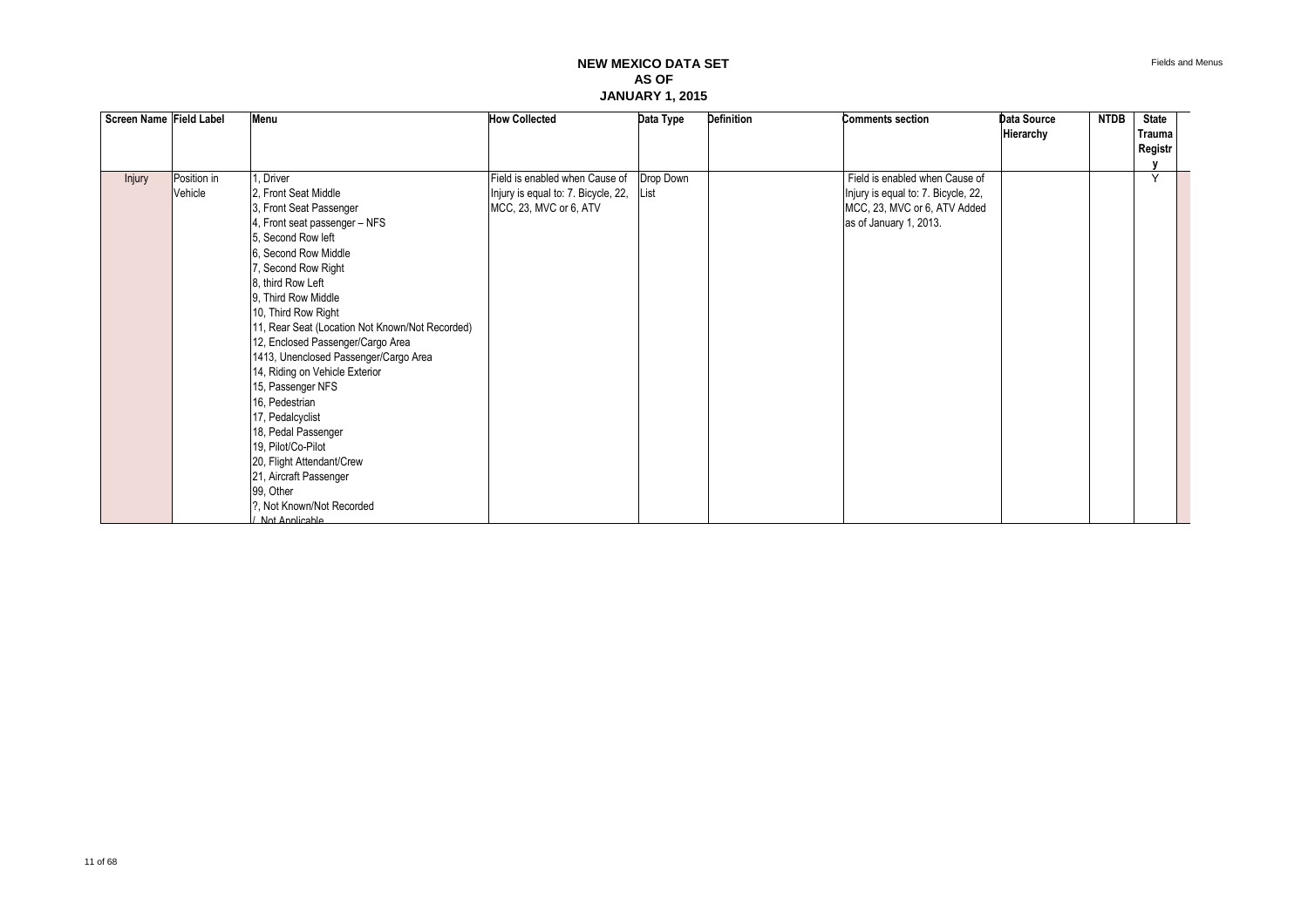| Screen Name Field Label |                       | Menu                                                                                                                                                                                                                                                                                                           | <b>How Collected</b>    | Data Type                 | Definition                                                                                                            | <b>Comments section</b>                                                                                                                                                                                                                                                                                                                                                                                                                                                                                                                                                                                                                                                                     | Data Source                                                                                       | <b>NTDB</b> | <b>State</b>      |  |
|-------------------------|-----------------------|----------------------------------------------------------------------------------------------------------------------------------------------------------------------------------------------------------------------------------------------------------------------------------------------------------------|-------------------------|---------------------------|-----------------------------------------------------------------------------------------------------------------------|---------------------------------------------------------------------------------------------------------------------------------------------------------------------------------------------------------------------------------------------------------------------------------------------------------------------------------------------------------------------------------------------------------------------------------------------------------------------------------------------------------------------------------------------------------------------------------------------------------------------------------------------------------------------------------------------|---------------------------------------------------------------------------------------------------|-------------|-------------------|--|
|                         |                       |                                                                                                                                                                                                                                                                                                                |                         |                           |                                                                                                                       |                                                                                                                                                                                                                                                                                                                                                                                                                                                                                                                                                                                                                                                                                             | Hierarchy                                                                                         |             | Trauma<br>Registr |  |
|                         |                       |                                                                                                                                                                                                                                                                                                                |                         |                           |                                                                                                                       |                                                                                                                                                                                                                                                                                                                                                                                                                                                                                                                                                                                                                                                                                             |                                                                                                   |             |                   |  |
| <b>Injury</b>           | Protective<br>Devices | 0, None<br>1, Safety Belt/Harness<br>2, Airbag<br>3.Infant/Child Seat<br>4,Helmet<br>5, Padding/Prot Clothing<br>6. Bullet-Proof Vest<br>7. Other Protective Device<br>8. Personal Flotation Device<br>9, Eye Protection<br>10, Protective Non-Clothing Gear<br>?, Not Known/Not Recorded<br>/, Not Applicable | • Check all that apply. | Drop Down<br><b>IList</b> | EMS Run Sheet<br>Sheet<br>3. Billing Sheet / Medical<br><b>Records Coding Summary</b><br>Sheet<br>4. ED Nurses' Notes | • If "Child Restraint" is present,<br>2. Triage Form / Trauma Flow   complete variable "Child Specific<br>Restraint."<br>• If "Airbag" is present, complete<br>variable "Airbag Deployment."<br>• Evidence of the use of safety<br>equipment may be reported or<br>observed.<br>• Lap Belt should be used to<br>include those patients that are<br>restrained, but not further specified.<br>• If chart indicates "3-point-<br>restraint" choose 2 and 10.<br>Added as of January 1, 2013<br>8. Personal Flotation Device<br>9, Eye Protection<br>10, Protective Non-Clothing Gear<br>Logic Change as of 01/01/2015<br><b>Protective Devices are required</b><br>and cannot be blank or N/A | <b>EMS Run Sheet</b><br>2. Triage Form /<br><b>Trauma Flow</b><br>Sheet<br>3. ED Nurses'<br>Notes | 31          | $\overline{Y}$    |  |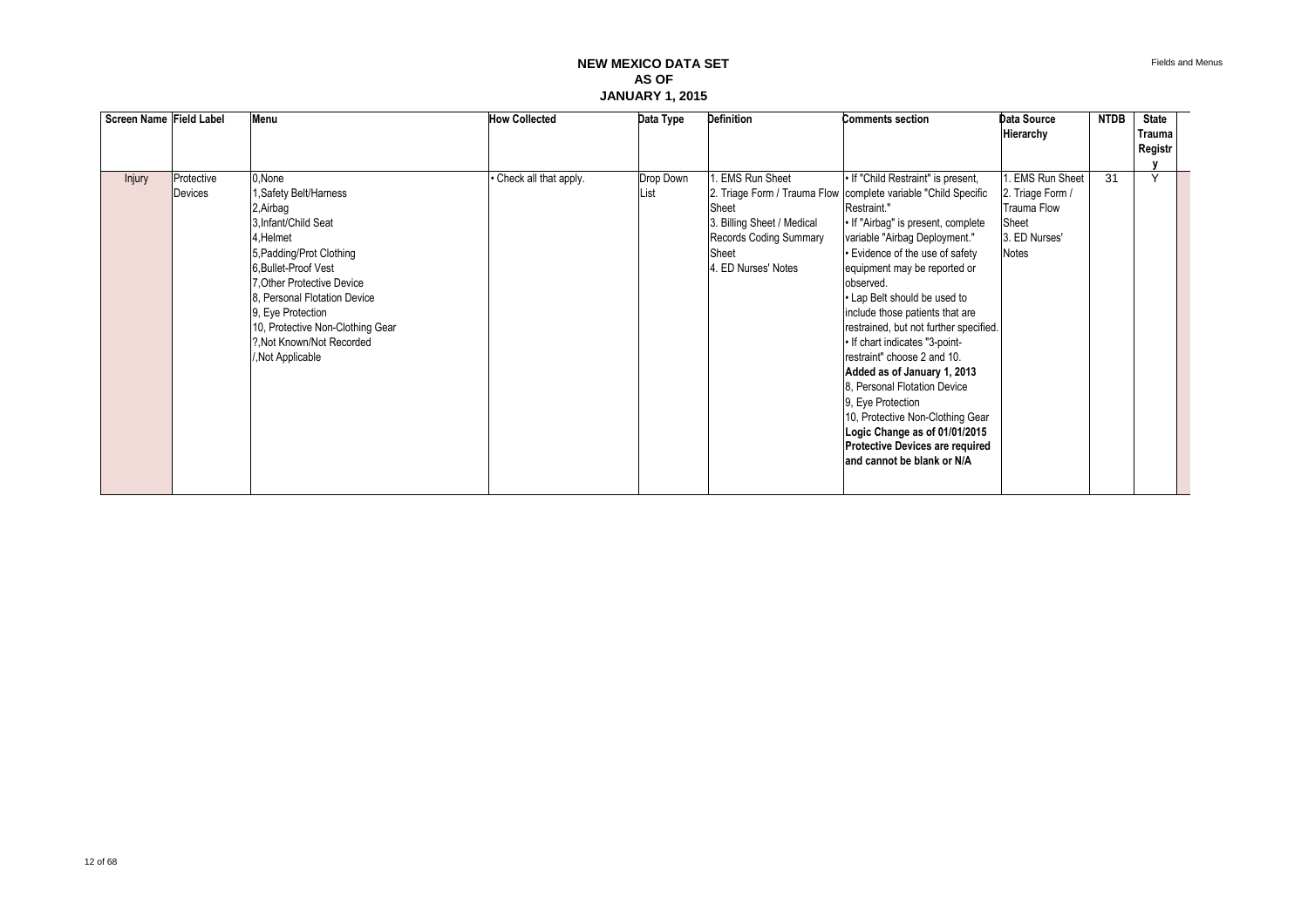| Screen Name Field Label |                                         | Menu                                                                                                                                                                                                                                                                                                                            | <b>How Collected</b>                                                                                                                                                                                                                            | Data Type         | <b>Definition</b>                                                                                                        | <b>Comments section</b>                                                                                                                                                                                                                                                                                                                       | Data Source<br>Hierarchy                                                                                 | <b>NTDB</b>     | <b>State</b><br><b>Trauma</b><br>Registr |  |
|-------------------------|-----------------------------------------|---------------------------------------------------------------------------------------------------------------------------------------------------------------------------------------------------------------------------------------------------------------------------------------------------------------------------------|-------------------------------------------------------------------------------------------------------------------------------------------------------------------------------------------------------------------------------------------------|-------------------|--------------------------------------------------------------------------------------------------------------------------|-----------------------------------------------------------------------------------------------------------------------------------------------------------------------------------------------------------------------------------------------------------------------------------------------------------------------------------------------|----------------------------------------------------------------------------------------------------------|-----------------|------------------------------------------|--|
| Injury                  | Protective<br>Devices (NTDB<br>CHOICES) | <b>NTDB</b><br>1. None<br>2. Lap Belt<br>3. Personal Floatation Device<br>4. Protective Non-Clothing Gear (e.g., shin guard)<br>5. Eye Protection<br>6. Child Restraint (booster seat or child car seat)<br>7. Helmet (e.g., bicycle, skiing, motorcycle)<br>8. Airbag Present<br>9. Helmet (e.g., bicycle, skiing, motorcycle) | Check all that apply.                                                                                                                                                                                                                           | Drop Down<br>List | 1. EMS Run Sheet<br>Sheet<br>3. Billing Sheet / Medical<br><b>Records Coding Summary</b><br>Sheet<br>4. ED Nurses' Notes | . If "Child Restraint" is present.<br>2. Triage Form / Trauma Flow complete variable "Child Specific<br>Restraint."<br>. If "Airbag" is present, complete<br>variable "Airbag Deployment."<br>• Evidence of the use of safety<br>equipment may be reported or<br>observed.<br>• Lap Belt should be used to<br>include those patients that are | 1. EMS Run Sheet<br>2. Triage Form /<br><b>Trauma Flow</b><br>Sheet<br>3. ED Nurses'<br><b>Notes</b>     | $\overline{31}$ | Y                                        |  |
|                         |                                         | 10. Shoulder belt<br>11. Other                                                                                                                                                                                                                                                                                                  |                                                                                                                                                                                                                                                 |                   |                                                                                                                          | restrained, but not further specified.<br>• If chart indicates "3-point-<br>restraint" choose 2 and 10.<br>Added as of January 1, 2013<br>8. Personal Flotation Device<br>9. Eye Protection<br>10, Protective Non-Clothing Gear                                                                                                               |                                                                                                          |                 |                                          |  |
| Injury                  | Child Specific<br>Restraint             | I.Child Car Seat<br>2. Infant Car Seat<br>3. Child Booster Seat<br>?. Not Known/Not Recorded<br>Not Applicable                                                                                                                                                                                                                  | Evidence of the use of child<br>restraint may be reported or<br>observed.<br>Only completed when<br>Protective Devices include "Child<br>Restraint."                                                                                            | Drop Down<br>List | Protective child restraint<br>time of injury.                                                                            | LOGIC: Enabled only when<br>devices used by patient at the Protective Devices include 2, Airabg 2. Triage Form /<br>Deployed                                                                                                                                                                                                                  | I. EMS Run Sheet<br><b>Trauma Flow</b><br>Sheet<br>3. ED Nurses'<br><b>Notes</b>                         | 32              | Y                                        |  |
| Injury                  | Airbag<br>Deployment                    | Airbag Not Deployed<br>2, Airbag Deployed Front<br>3, Airbag Deployed Side<br>4, Airbag Deployed Other (knee or airbelt or curtain -<br>etc)<br>?.Not Known/Not Recorded<br>Not Applicable                                                                                                                                      | Check all that apply. . Evidence Drop Down<br>of the use of airbag deployment<br>may be reported or observed.•<br>Airbag Deployed Front should be<br>used for patients with<br>documented airbag deployments,<br>but are not further specified. | List              | Indication of airbag<br>deployment during a motor<br>vehicle crash.                                                      | LOGIC: Enabled only when<br>Protective Devices include<br>3.Infant/Child Seat                                                                                                                                                                                                                                                                 | <b>EMS</b> Run Sheet<br>2. Triage Form /<br><b>Trauma Flow</b><br>Sheet<br>3. ED Nurses'<br><b>Notes</b> | $\overline{33}$ | Y                                        |  |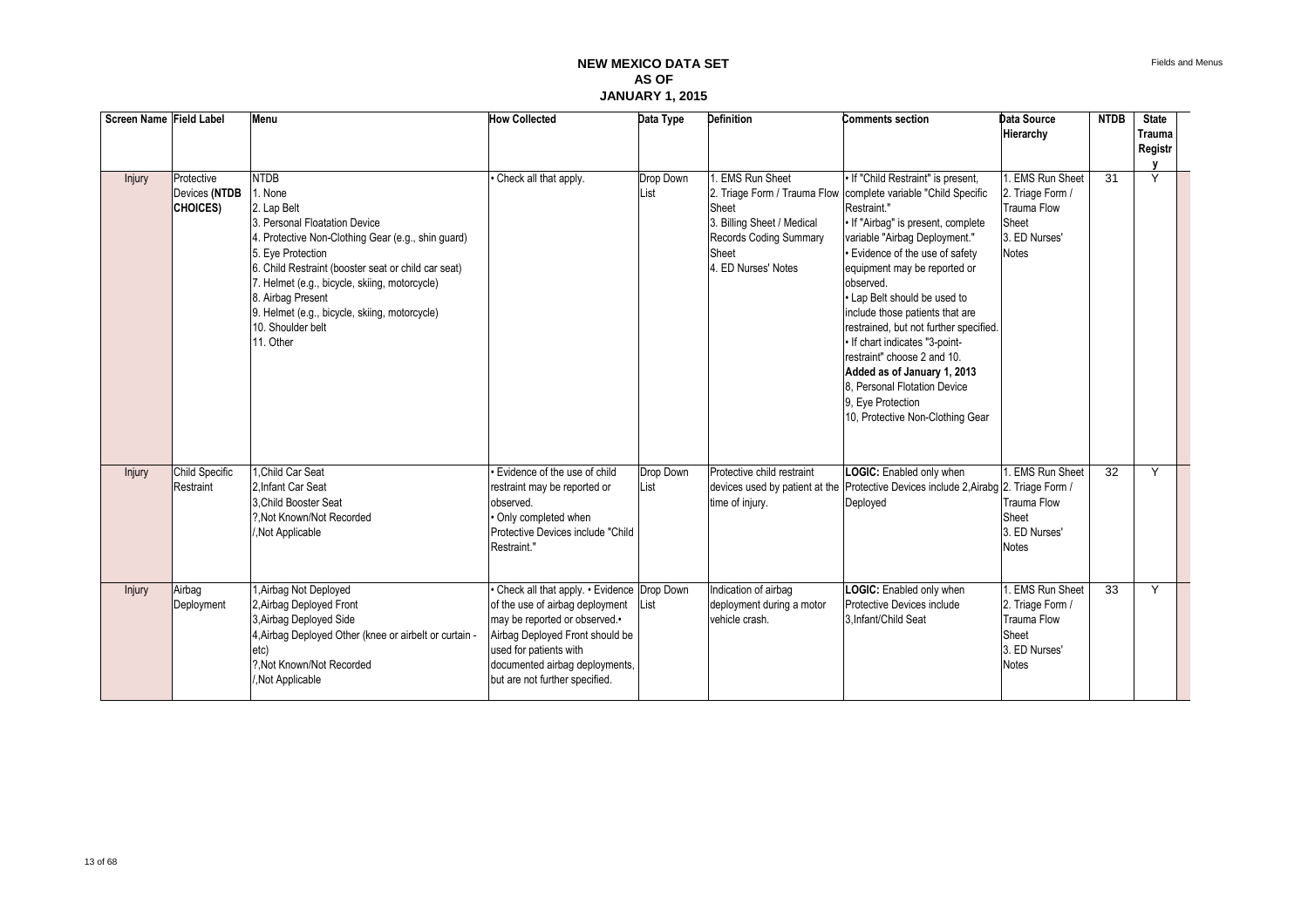| Screen Name Field Label |                          | Menu                                                                                                                                                                                                                                                                                                                                                                                                                                                                                                                                                                                                                                                                                                                                                                                                                                                             | <b>How Collected</b> | Data Type         | <b>Definition</b>                                                       | <b>Comments section</b>                                                                                                                  | Data Source<br>Hierarchy                                                                                 | <b>NTDB</b>     | <b>State</b><br><b>Trauma</b><br>Registr<br>v |  |
|-------------------------|--------------------------|------------------------------------------------------------------------------------------------------------------------------------------------------------------------------------------------------------------------------------------------------------------------------------------------------------------------------------------------------------------------------------------------------------------------------------------------------------------------------------------------------------------------------------------------------------------------------------------------------------------------------------------------------------------------------------------------------------------------------------------------------------------------------------------------------------------------------------------------------------------|----------------------|-------------------|-------------------------------------------------------------------------|------------------------------------------------------------------------------------------------------------------------------------------|----------------------------------------------------------------------------------------------------------|-----------------|-----------------------------------------------|--|
| Injury                  | Work Related?            | I.Yes<br>2.No<br>?. Not Known/Not Recorded<br>Not Applicable                                                                                                                                                                                                                                                                                                                                                                                                                                                                                                                                                                                                                                                                                                                                                                                                     | Single Answer        | Drop Down<br>List | Indication of whether the<br>injury occurred during paid<br>employment. | LOGIC: If work related, two<br>additional data fields must be<br>completed: Patient's Occupational<br>Industry and Patient's Occupation. | <b>EMS Run Sheet</b><br>2. Triage Form /<br><b>Trauma Flow</b><br>Sheet<br>3. ED Nurses'<br><b>Notes</b> | $\overline{17}$ | Y                                             |  |
| Injury                  | Occupational<br>Industry | <b>.Business and Financial Operations</b><br>2, Architecture and Engineering<br>3, Community and Social Services<br>4, Education and Training and Library<br>5. Healthcare Practitioners and Technical<br>6. Protective Service<br>Building and Grounds Cleaning and Maintenance<br>8. Sales and Related<br>9, Farming Fishing and Forestry<br>10, Installation - Maintenance and Repair<br>11, Transportation and Material Moving<br>12, Management<br>13, Computer and Mathematical<br>14, Life - Physical and Social Science<br>15, Legal<br>16, Arts - Design - Entertainment - Sports and Media<br>17, Healthcare Support<br>18, Food Preparation and Serving Related<br>19, Personal Care and Service<br>20, Office and Administrative Support<br>21. Construction and Extraction<br>22, Production<br>23, Military Specifics<br>?. Not Known/Not Recorded | Single Answer        | Drop Down<br>List |                                                                         | LOGIC: Enabled only when Work<br>$Related = Y$                                                                                           | <b>EMS Run Sheet</b><br>2. Triage Form /<br><b>Trauma Flow</b><br>Sheet<br>3. ED Nurses'<br><b>Notes</b> | 17              | Y                                             |  |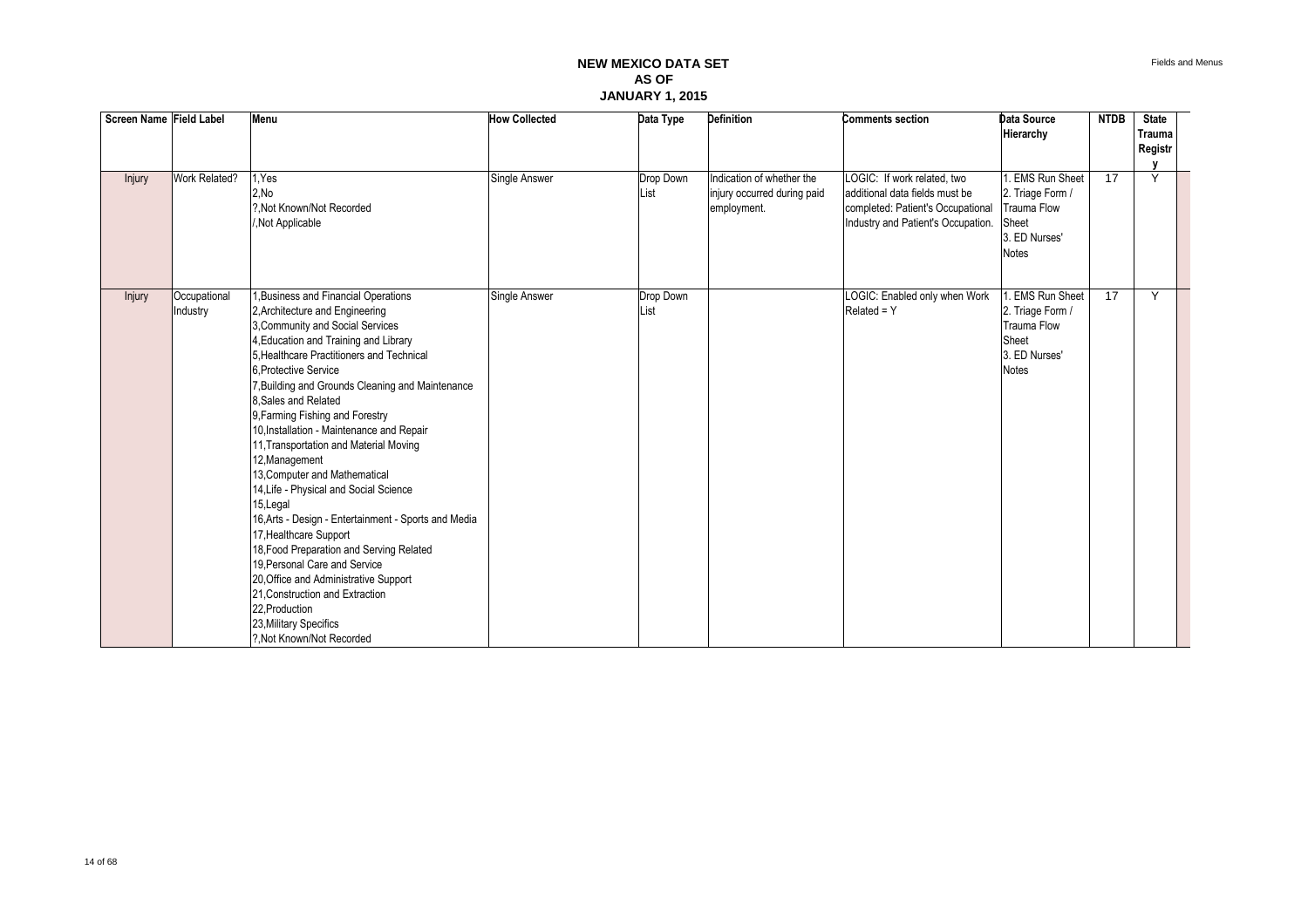| Screen Name Field Label   |            | Menu                                                                                                                                                                                                                                                                                                                                                                                                                                                                           | <b>How Collected</b> | Data Type         | <b>Definition</b> | <b>Comments section</b> | Data Source<br>Hierarchy | NTDB | State<br>Trauma<br>Registr |  |
|---------------------------|------------|--------------------------------------------------------------------------------------------------------------------------------------------------------------------------------------------------------------------------------------------------------------------------------------------------------------------------------------------------------------------------------------------------------------------------------------------------------------------------------|----------------------|-------------------|-------------------|-------------------------|--------------------------|------|----------------------------|--|
|                           |            |                                                                                                                                                                                                                                                                                                                                                                                                                                                                                |                      |                   |                   |                         |                          |      |                            |  |
| <b>Injury</b>             | Occupation | 1. Finance and Insurance and Real Estate<br>2, Manufacturing<br>3. Retail Trade<br>4, Transportation and Public Utilities<br>5, Agriculture - Forestry - Fishing<br>6. Professional and Business Services<br>7, Education and Health Services<br>8. Construction<br>9. Government<br>10, Natural Resources and Mining<br>11, Information Services<br>12, Wholesale Trade<br>13, Leisure and Hospitality<br>14, Other Services<br>?. Not Known/Not Recorded<br>/ Not Applicable | Single anser         | Drop Down<br>List |                   |                         |                          |      | $\vee$                     |  |
| Prehospital-<br>Transport |            |                                                                                                                                                                                                                                                                                                                                                                                                                                                                                |                      |                   |                   |                         |                          |      |                            |  |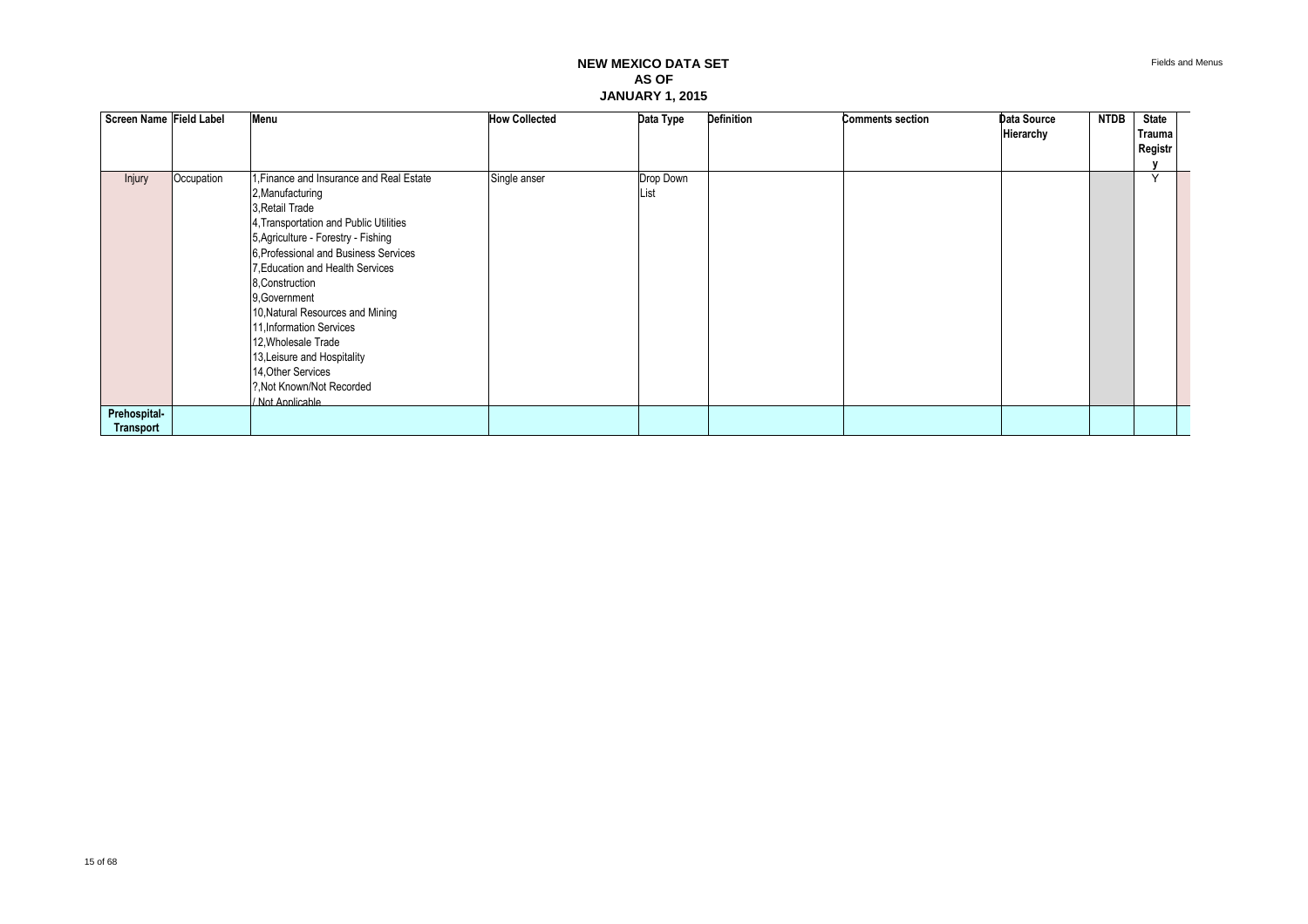| Screen Name Field Label |                 | Menu                                          | <b>How Collected</b>          | Data Type | Definition                    | <b>Comments section</b>                                            | <b>Data Source</b>   | <b>NTDB</b> | <b>State</b> |  |
|-------------------------|-----------------|-----------------------------------------------|-------------------------------|-----------|-------------------------------|--------------------------------------------------------------------|----------------------|-------------|--------------|--|
|                         |                 |                                               |                               |           |                               |                                                                    | Hierarchy            |             | Trauma       |  |
|                         |                 |                                               |                               |           |                               |                                                                    |                      |             | Registr      |  |
|                         |                 |                                               |                               |           |                               |                                                                    |                      |             | $\checkmark$ |  |
| Prehospital-            | Triage Code     | 1, GCS <= 13 (Updated as of 01/01/2015)       | May choose as many as applies | Drop Down | Physiologic and anatomic      | • The null value "Not Applicable"                                  | <b>EMS Run Sheet</b> | 55          |              |  |
| Transport               | <b>NO TITLE</b> | 2, RTS <11                                    |                               | List      |                               | EMS trauma triage criteria for should be used to indicate that the |                      |             |              |  |
|                         | <b>TRAUMA</b>   | 3.SBP <90                                     |                               |           | transport to a trauma center  | patient did not arrive by EMS.                                     |                      |             |              |  |
|                         | <b>CENTER</b>   | 4, Respiratory Rate <10 or >29                |                               |           | as defined by the Centers for | • The null value "Not Applicable"                                  |                      |             |              |  |
|                         | CRITERIA)       | 5, Vital Signs - NFS                          |                               |           | Disease Control and           | should be used if EMS Run Sheet                                    |                      |             |              |  |
|                         |                 | 6, Airway Compromise - Unmanageable           |                               |           | Prevention and the American   | indicates patient did not meet any                                 |                      |             |              |  |
|                         |                 | 7.Flail Chest                                 |                               |           | College of Surgeons-          | Trauma Center Criteria.                                            |                      |             |              |  |
|                         |                 | 8, Paralysis or Paresis                       |                               |           | Committee on Trauma. This     | . The null value "Not Known/Not                                    |                      |             |              |  |
|                         |                 | $9.$ PTS $\leq 8$                             |                               |           |                               | information must be found on Recorded" should be used if this      |                      |             |              |  |
|                         |                 | 10, Amputation - Proximal to Wrist or Ankle   |                               |           | the scene of injury EMS run   | linformation is not indicated on the                               |                      |             |              |  |
|                         |                 | 11, Fractures - 2 or More Long Bone (Humorous |                               |           | sheet.                        | <b>IEMS Run Sheet or if the EMS Run</b>                            |                      |             |              |  |
|                         |                 | Femur)                                        |                               |           |                               | Sheet is not available.                                            |                      |             |              |  |
|                         |                 | 12. Unstable Pelvic FX                        |                               |           |                               |                                                                    |                      |             |              |  |
|                         |                 | 13, Open or Depressed Skull FX                |                               |           |                               |                                                                    |                      |             |              |  |
|                         |                 | 14. Penetration-Head/Neck/Torso/Groin/Axilla  |                               |           |                               |                                                                    |                      |             |              |  |
|                         |                 | 15, Burn-Major Burn >=20% or                  |                               |           |                               |                                                                    |                      |             |              |  |
|                         |                 | Face/Airway/Hands/Feet/Genitalia              |                               |           |                               |                                                                    |                      |             |              |  |
|                         |                 | 16, Significant Assault/Alteration            |                               |           |                               |                                                                    |                      |             |              |  |
|                         |                 | 17, Bicycle - Thrown or Separated             |                               |           |                               |                                                                    |                      |             |              |  |
|                         |                 | 18, Fall/Jump                                 |                               |           |                               |                                                                    |                      |             |              |  |
|                         |                 | 19, Motorcycle - Thrown or Separated          |                               |           |                               |                                                                    |                      |             |              |  |
|                         |                 | 20, Multiple Casualties Incident              |                               |           |                               |                                                                    |                      |             |              |  |
|                         |                 | 21, Pedestrian - Thrown or Run Over           |                               |           |                               |                                                                    |                      |             |              |  |
|                         |                 |                                               |                               |           |                               |                                                                    |                      |             |              |  |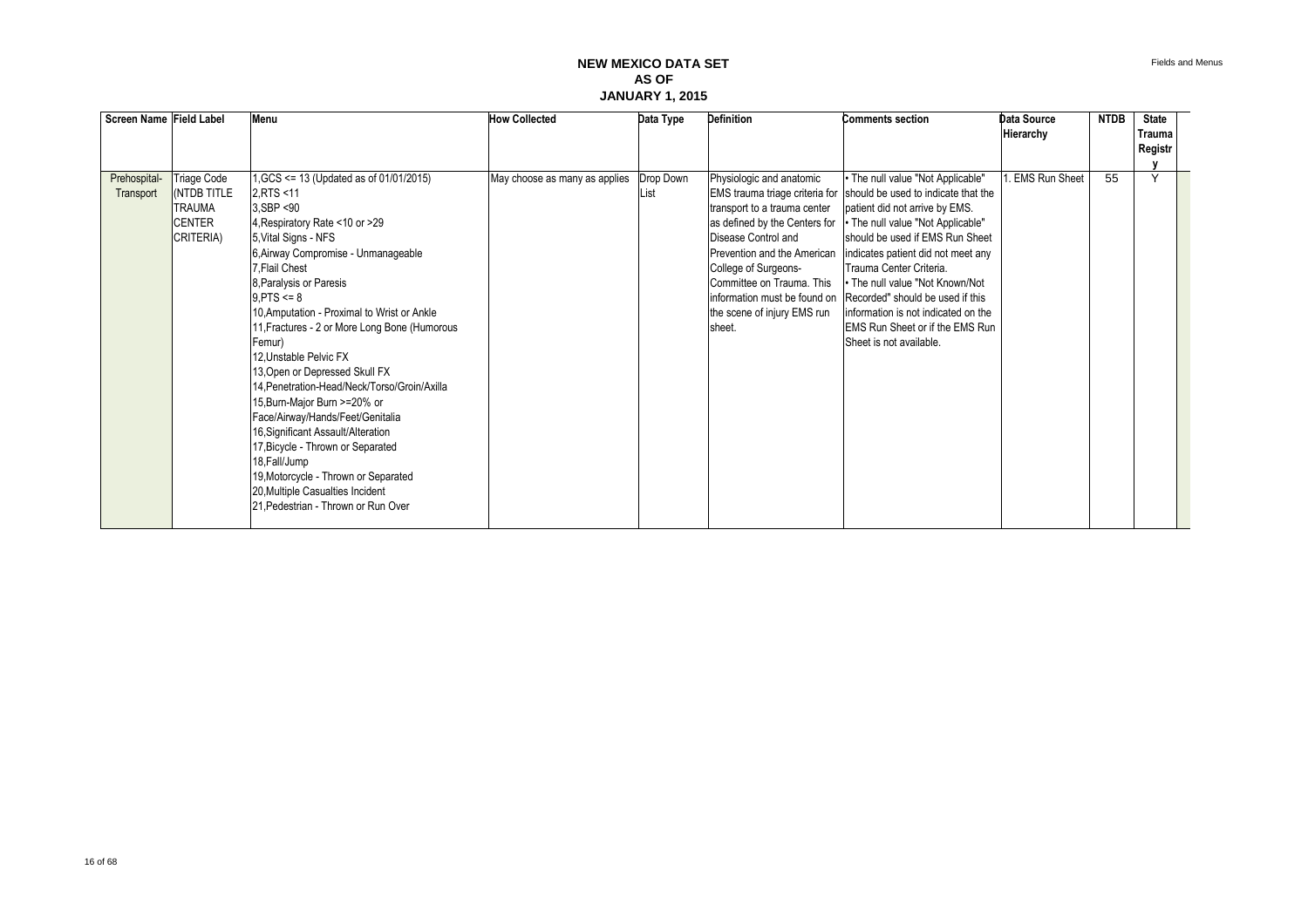| Screen Name Field Label   |                                                                                      | Menu                                                                                                                                                                                                                                                                                                                                                                                                         | <b>How Collected</b> | Data Type | <b>Definition</b> | <b>Comments section</b> | Data Source<br>Hierarchy | <b>NTDB</b> | <b>State</b><br>Trauma  |  |
|---------------------------|--------------------------------------------------------------------------------------|--------------------------------------------------------------------------------------------------------------------------------------------------------------------------------------------------------------------------------------------------------------------------------------------------------------------------------------------------------------------------------------------------------------|----------------------|-----------|-------------------|-------------------------|--------------------------|-------------|-------------------------|--|
|                           |                                                                                      |                                                                                                                                                                                                                                                                                                                                                                                                              |                      |           |                   |                         |                          |             | Registr                 |  |
|                           |                                                                                      |                                                                                                                                                                                                                                                                                                                                                                                                              |                      |           |                   |                         |                          |             |                         |  |
| Prehospital-<br>Transport | <b>Triage Code</b><br><b>NO TITLE</b><br><b>TRAUMA</b><br><b>CENTER</b><br>CRITERIA) | 22, MV-Death in Same Passenger<br>Compartment<br>23, MV-Dashboard Deformity<br>24, MV-Deformity-Driver<br>25, MV-Deformity-Front<br>26, MV-Deformity-Passenger<br>27, MV-Deformity-Quarter Panel<br>28, MV-Deformity-Rear<br>29, MV-Deformity-Steering Wheel<br>30, MV-Deformity-Unspecified<br>31, MV-Deformity-Windshield3<br>32, Crash Ejection (Partial or Complete)<br>From Automobile (Relabeled as of |                      |           |                   |                         |                          | 55          | $\overline{\mathsf{v}}$ |  |
|                           |                                                                                      | 01/01/2015)<br>33, MV-Extrication<br>34, MV-Rollover<br>35, MV-Other<br>36, Other Mechanism of Injury<br>37, Cardiac Disease<br>38, Coagulopathy/Anticoagulant Therapy<br>39, Diabetes Mellitus - Insulin Dependent<br>40, Immunosuppression<br>41, Liver Disease<br>42, Pregnancy (Retired as of 01/01/2015)                                                                                                |                      |           |                   |                         |                          |             |                         |  |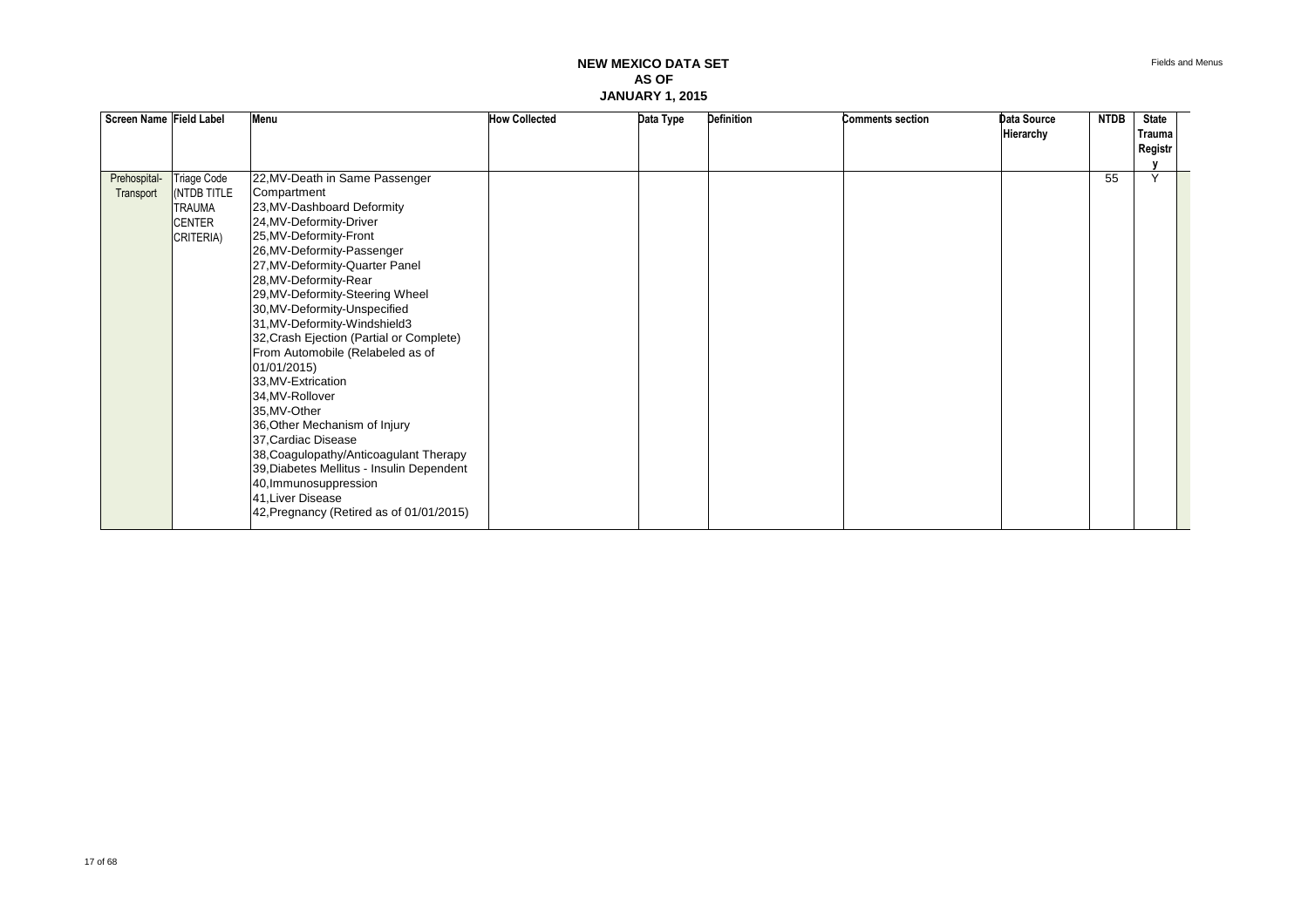| Screen Name Field Label |                         | Menu                                                                             | <b>How Collected</b>          | Data Type | <b>Definition</b> | <b>Comments section</b> | <b>Data Source</b><br>Hierarchy | <b>NTDB</b> | <b>State</b><br>Trauma<br>Registr |  |
|-------------------------|-------------------------|----------------------------------------------------------------------------------|-------------------------------|-----------|-------------------|-------------------------|---------------------------------|-------------|-----------------------------------|--|
| Prehospital-            | Triage Code             | 43, Respiratory Disease                                                          |                               |           |                   |                         |                                 | 55          | $\checkmark$                      |  |
| Transport               | (NTDB TITLE             | 44, Age <5 or >55                                                                |                               |           |                   |                         |                                 |             |                                   |  |
|                         | <b>TRAUMA</b>           | 45, Clinical Suspicion                                                           |                               |           |                   |                         |                                 |             |                                   |  |
|                         | <b>CENTER</b>           | 46, Medical Direction                                                            |                               |           |                   |                         |                                 |             |                                   |  |
|                         | CRITERIA)               | 47, Patient or Family Request                                                    |                               |           |                   |                         |                                 |             |                                   |  |
|                         |                         | 48, Morbid Obesity                                                               |                               |           |                   |                         |                                 |             |                                   |  |
|                         |                         | 49, Gut Feel                                                                     |                               |           |                   |                         |                                 |             |                                   |  |
|                         |                         | 51, Closest Location                                                             |                               |           |                   |                         |                                 |             |                                   |  |
|                         |                         | 50, Other                                                                        |                               |           |                   |                         |                                 |             |                                   |  |
|                         |                         | 58, For Adults > 65; SBP < 110 (New as of                                        |                               |           |                   |                         |                                 |             |                                   |  |
|                         |                         | 01/01/2015)                                                                      |                               |           |                   |                         |                                 |             |                                   |  |
|                         |                         | 59, Pregnancy 20 Weeks (New as of 01/01/2015)                                    |                               |           |                   |                         |                                 |             |                                   |  |
|                         |                         | 60, Patients on Anticoagulants and Bleeding                                      |                               |           |                   |                         |                                 |             |                                   |  |
|                         |                         | Disorders (New as of 01/01/2015)                                                 |                               |           |                   |                         |                                 |             |                                   |  |
|                         |                         | 61, EMS Provider Judgment (New as of 01/01/2015)                                 |                               |           |                   |                         |                                 |             |                                   |  |
|                         |                         | 62, Burns (New as of 01/01/2015)<br>63, Trauma With Burns (New as of 01/01/2015) |                               |           |                   |                         |                                 |             |                                   |  |
|                         |                         |                                                                                  |                               |           |                   |                         |                                 |             |                                   |  |
| Prehospital-            | Triage Code             |                                                                                  | May choose as many as applies | Drop Down | Same as above     | Same as above           | . EMS Run Sheet                 | 55          | $\checkmark$                      |  |
| Transport               | <b>NO TITLE</b>         |                                                                                  |                               | List      |                   |                         |                                 |             |                                   |  |
|                         | <b>TRAUMA</b>           |                                                                                  |                               |           |                   |                         |                                 |             |                                   |  |
|                         | <b>CENTER</b>           |                                                                                  |                               |           |                   |                         |                                 |             |                                   |  |
|                         | CRITERIA)               |                                                                                  |                               |           |                   |                         |                                 |             |                                   |  |
| Prehospital-            | <b>Triage Rationale</b> |                                                                                  |                               | Free Text |                   |                         |                                 |             | Y                                 |  |
| Transport               | Specify                 |                                                                                  |                               |           |                   |                         |                                 |             |                                   |  |
|                         |                         |                                                                                  |                               |           |                   |                         |                                 |             |                                   |  |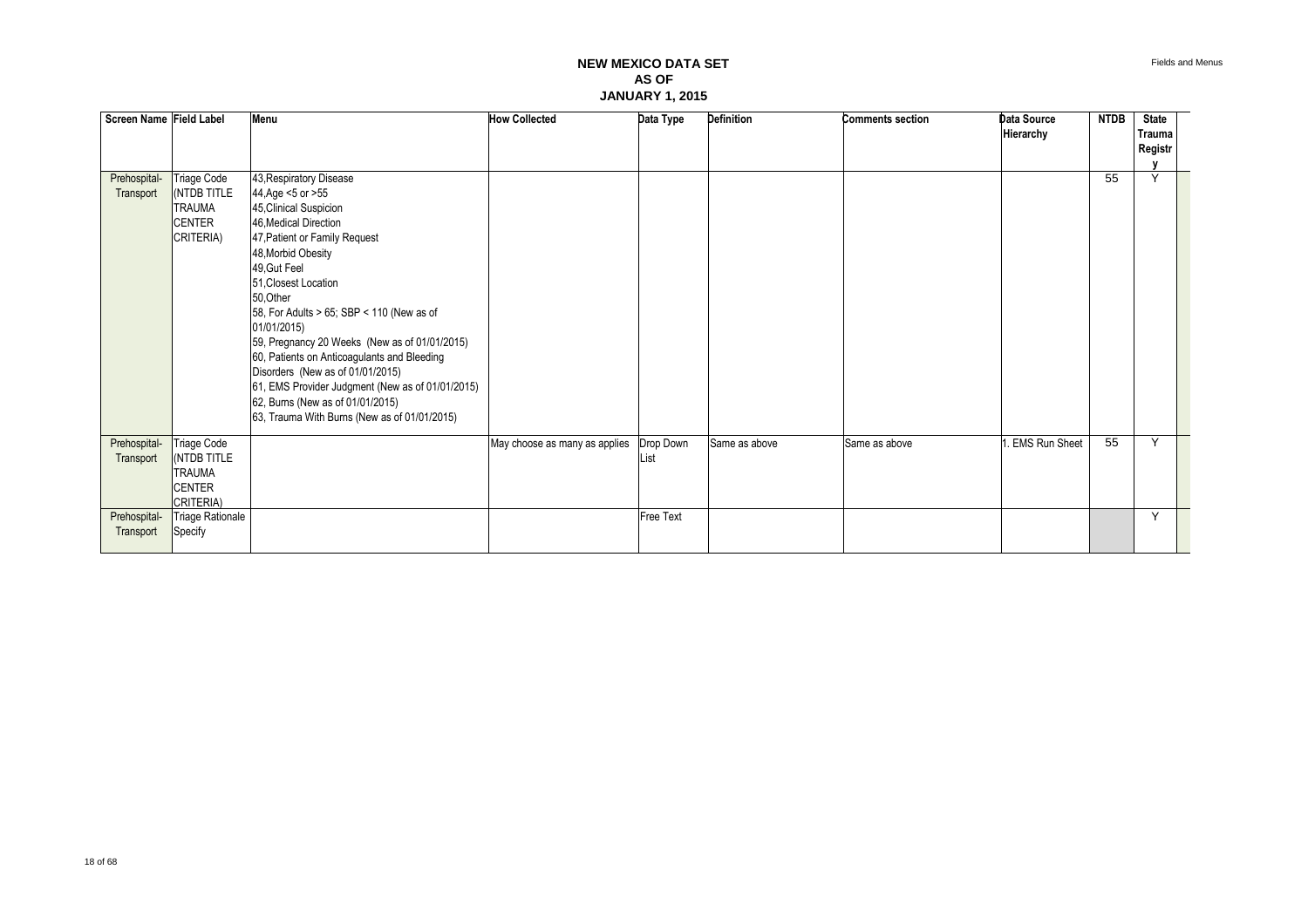| Screen Name Field Label   |                        | Menu                                                                                                                                                                                                                                                                                                              | <b>How Collected</b> | Data Type         | Definition                                                           | <b>Comments section</b> | Data Source<br>Hierarchy | <b>NTDB</b> | <b>State</b><br>Trauma |  |
|---------------------------|------------------------|-------------------------------------------------------------------------------------------------------------------------------------------------------------------------------------------------------------------------------------------------------------------------------------------------------------------|----------------------|-------------------|----------------------------------------------------------------------|-------------------------|--------------------------|-------------|------------------------|--|
|                           |                        |                                                                                                                                                                                                                                                                                                                   |                      |                   |                                                                      |                         |                          |             | Registr                |  |
|                           |                        |                                                                                                                                                                                                                                                                                                                   |                      |                   |                                                                      |                         |                          |             |                        |  |
| Prehospital-<br>Transport | <b>Transport Mode</b>  | 1,Ambulance<br>2, Helicopter<br>3, Private Vehicle/Walk-in<br>4, Police<br>5, Other<br>6, Corrections<br>?.Not Known/Not Recorded<br>/, Not Applicable<br><b>NTDB</b><br>. Ground Ambulance<br>2. Helicopter Ambulance<br>3. Fixed-wing Ambulance<br>4. Private/Public Vehicle/Walk-in<br>Police<br>5<br>6. Other |                      | Drop Down<br>List | The mode of transport<br>delivering the patient to your<br>hospital. |                         | . EMS Run Sheet          | 44          | Y                      |  |
| Prehospital-              | Agency Code            | See Appendix A -                                                                                                                                                                                                                                                                                                  |                      | Drop Down         |                                                                      |                         |                          |             | Y                      |  |
| Transport                 |                        |                                                                                                                                                                                                                                                                                                                   |                      | List              |                                                                      |                         |                          |             |                        |  |
| Prehospital-              | Agency Unit            |                                                                                                                                                                                                                                                                                                                   |                      | Free Text         |                                                                      |                         |                          |             | Y                      |  |
| Transport                 |                        |                                                                                                                                                                                                                                                                                                                   |                      |                   |                                                                      |                         |                          |             | Y                      |  |
| Prehospital-<br>Transport | <b>Transport Level</b> | 1, ALS-Advance Life Support<br>2, BLS-Basic Life Support                                                                                                                                                                                                                                                          |                      | Drop Down<br>List |                                                                      |                         |                          |             |                        |  |
|                           |                        | ?. Not Known/Not Recorded                                                                                                                                                                                                                                                                                         |                      |                   |                                                                      |                         |                          |             |                        |  |
|                           |                        | Not Applicable                                                                                                                                                                                                                                                                                                    |                      |                   |                                                                      |                         |                          |             |                        |  |
| Prehospital-              | Transport              |                                                                                                                                                                                                                                                                                                                   |                      | <b>Free Text</b>  |                                                                      |                         |                          |             | Y                      |  |
| Transport                 | Record Number          | Y No                                                                                                                                                                                                                                                                                                              |                      |                   |                                                                      |                         |                          |             | Y                      |  |
| Prehospital-<br>Transport | Agency Trip<br>Form?   |                                                                                                                                                                                                                                                                                                                   |                      | Y or No           |                                                                      |                         |                          |             |                        |  |
| Prehospital-              | Trauma Arrest?         |                                                                                                                                                                                                                                                                                                                   |                      | Y or No           |                                                                      |                         |                          |             | Y                      |  |
| Transport                 |                        |                                                                                                                                                                                                                                                                                                                   |                      |                   |                                                                      |                         |                          |             |                        |  |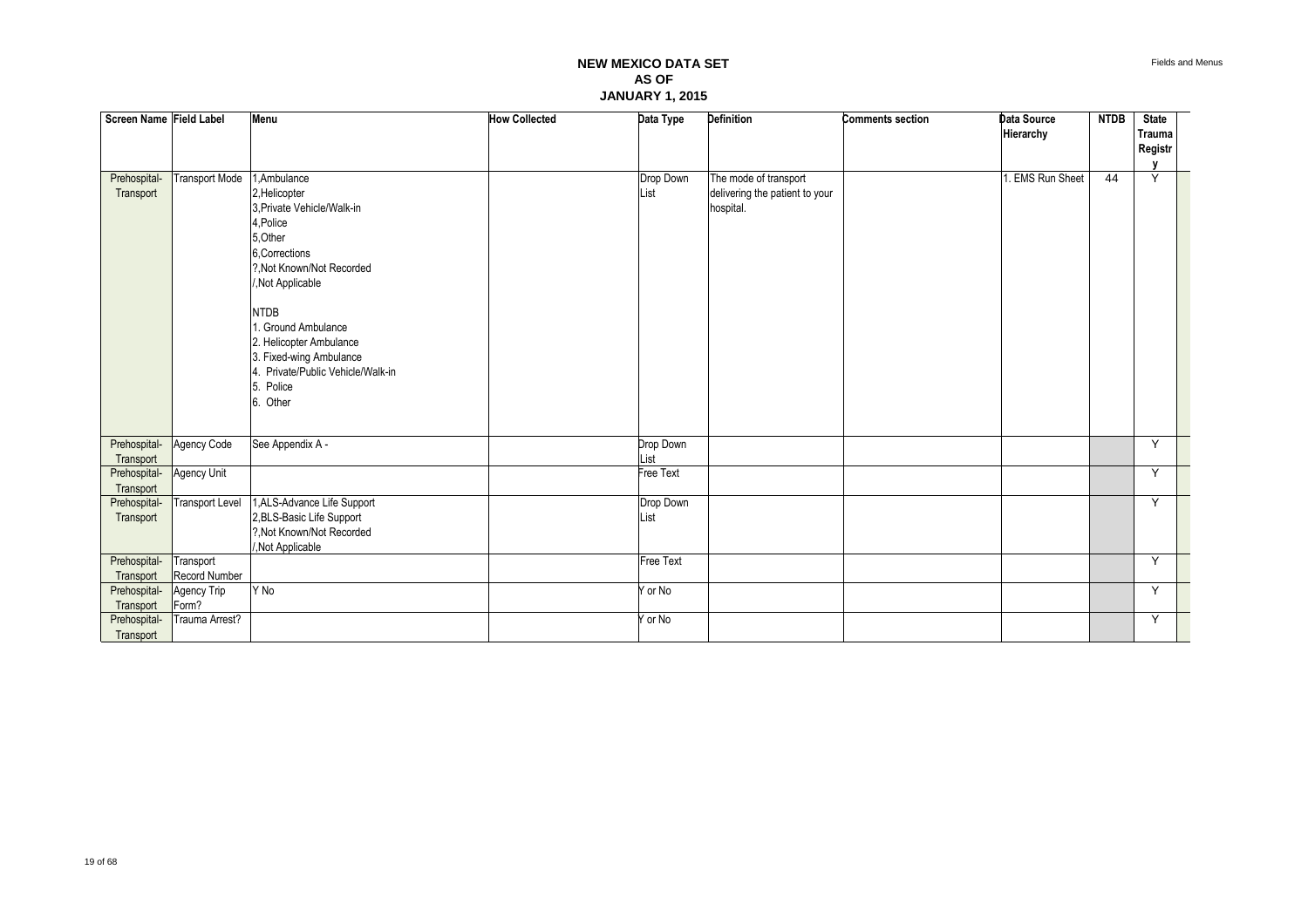| Screen Name Field Label |                 | Menu | <b>How Collected</b>       | Data Type      | <b>Definition</b>                         | <b>Comments section</b>                                    | <b>Data Source</b> | <b>NTDB</b>     | <b>State</b> |  |
|-------------------------|-----------------|------|----------------------------|----------------|-------------------------------------------|------------------------------------------------------------|--------------------|-----------------|--------------|--|
|                         |                 |      |                            |                |                                           |                                                            | Hierarchy          |                 | Trauma       |  |
|                         |                 |      |                            |                |                                           |                                                            |                    |                 | Registr      |  |
|                         |                 |      |                            |                |                                           |                                                            |                    |                 |              |  |
| Prehospital-            | Dispatch Date   |      | <b>DATE</b>                | Collected as   |                                           | The date the unit transporting Added on January 1, 2013 .- | 1. EMS Run Sheet   | $\overline{38}$ | Y            |  |
| Transport               | (NTDB: EMS      |      | LOGIC: Enabled when Agency |                | YYYY-MM-DD. to your hospital was notified | Used to auto-generate an                                   |                    |                 |              |  |
|                         | <b>DISPATCH</b> |      | Trip Form = Y              |                | by dispatch.                              | additional calculated field: Total                         |                    |                 |              |  |
|                         | DATE)           |      |                            |                |                                           | EMS Time (elapsed time from EMS                            |                    |                 |              |  |
|                         |                 |      |                            |                |                                           | dispatch to hospital arrival).                             |                    |                 |              |  |
|                         |                 |      |                            |                |                                           | • For inter facility transfer patients,                    |                    |                 |              |  |
|                         |                 |      |                            |                |                                           | this is the date on which the unit                         |                    |                 |              |  |
|                         |                 |      |                            |                |                                           | transporting the patient to your                           |                    |                 |              |  |
|                         |                 |      |                            |                |                                           | facility from the transferring facility                    |                    |                 |              |  |
|                         |                 |      |                            |                |                                           | was notified by dispatch or                                |                    |                 |              |  |
|                         |                 |      |                            |                |                                           | assigned to this transport.                                |                    |                 |              |  |
|                         |                 |      |                            |                |                                           | • For patients transported from the                        |                    |                 |              |  |
|                         |                 |      |                            |                |                                           | scene of injury to your hospital, this                     |                    |                 |              |  |
|                         |                 |      |                            |                |                                           | is the date on which the unit                              |                    |                 |              |  |
|                         |                 |      |                            |                |                                           | transporting the patient to your                           |                    |                 |              |  |
|                         |                 |      |                            |                |                                           | facility from the scene was                                |                    |                 |              |  |
|                         |                 |      |                            |                |                                           | dispatched.                                                |                    |                 |              |  |
|                         |                 |      |                            |                |                                           |                                                            |                    |                 |              |  |
| Prehospital-            | Dispatch Time   |      | <b>TIME</b>                | Collected as   | The time the unit transporting            | Used to auto-generate an                                   | 1. EMS Run Sheet   | 39              | Y            |  |
| Transport               | (NTDB: EMS      |      | LOGIC: Enabled when Agency | HH:MM          | to your hospital was notified             | additional calculated field: Total                         |                    |                 |              |  |
|                         | Dispatch Time)  |      | Trip Form = Y              | military time. | by dispatch.                              | EMS Time (elapsed time from EMS                            |                    |                 |              |  |
|                         |                 |      |                            |                |                                           | dispatch to hospital arrival).                             |                    |                 |              |  |
|                         |                 |      |                            |                |                                           | • For inter facility transfer patients,                    |                    |                 |              |  |
|                         |                 |      |                            |                |                                           | this is the time at which the unit                         |                    |                 |              |  |
|                         |                 |      |                            |                |                                           | transporting the patient to your                           |                    |                 |              |  |
|                         |                 |      |                            |                |                                           | facility from the transferring facility                    |                    |                 |              |  |
|                         |                 |      |                            |                |                                           | was notified by dispatch.                                  |                    |                 |              |  |
|                         |                 |      |                            |                |                                           | • For patients transported from the                        |                    |                 |              |  |
|                         |                 |      |                            |                |                                           | scene of injury to your hospital, this                     |                    |                 |              |  |
|                         |                 |      |                            |                |                                           | is the time at which the unit                              |                    |                 |              |  |
|                         |                 |      |                            |                |                                           | transporting the patient to your                           |                    |                 |              |  |
|                         |                 |      |                            |                |                                           | facility from the scene was                                |                    |                 |              |  |
|                         |                 |      |                            |                |                                           | dispatched.                                                |                    |                 |              |  |
|                         |                 |      |                            |                |                                           | Logic added on January 1, 2013                             |                    |                 |              |  |
|                         |                 |      |                            |                |                                           |                                                            |                    |                 |              |  |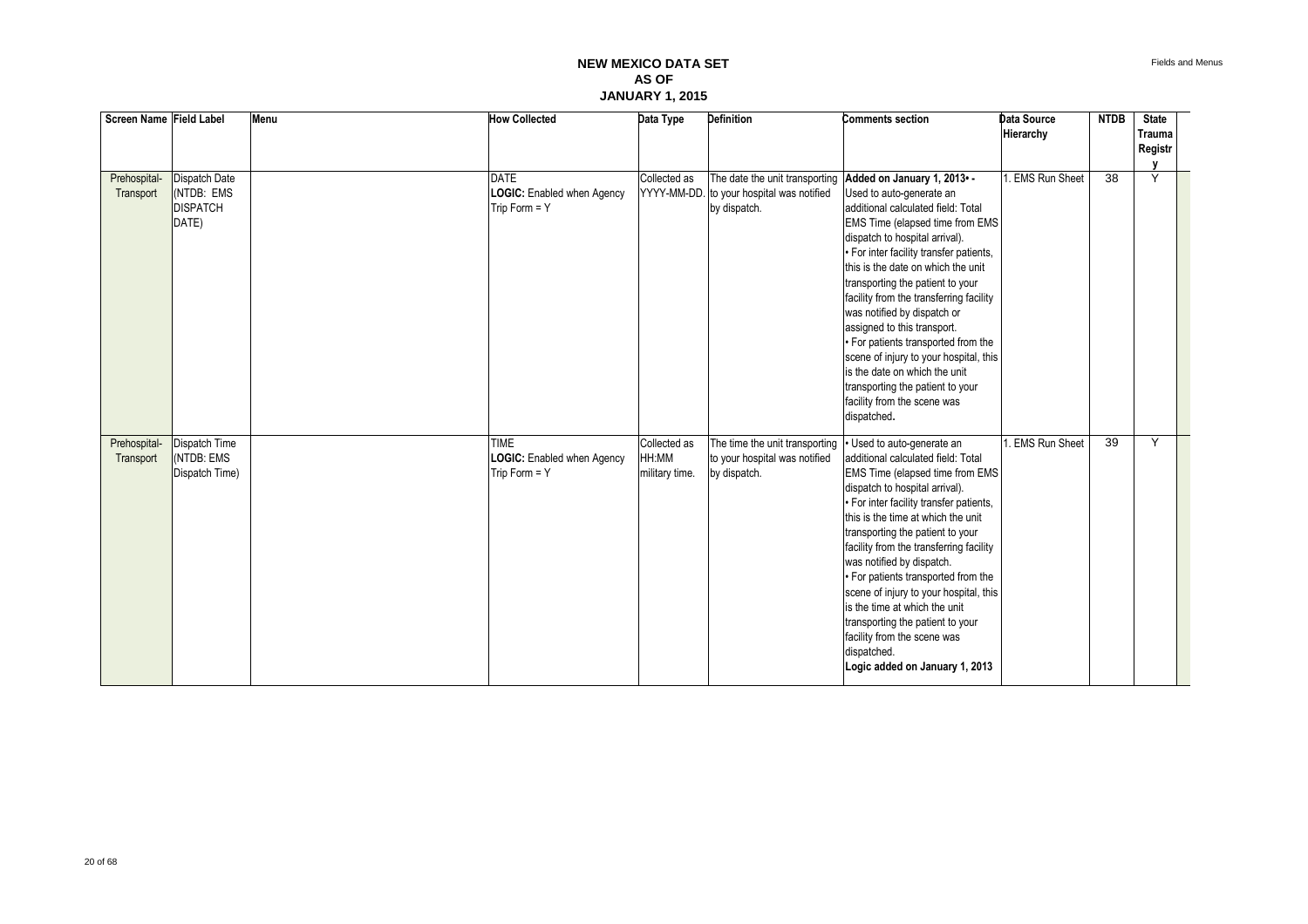Fields and Menus

| Screen Name Field Label |                     | Menu | <b>How Collected</b>             | Data Type    | <b>Definition</b>                                          | <b>Comments section</b>                                                            | Data Source     | <b>NTDB</b> | <b>State</b> |  |
|-------------------------|---------------------|------|----------------------------------|--------------|------------------------------------------------------------|------------------------------------------------------------------------------------|-----------------|-------------|--------------|--|
|                         |                     |      |                                  |              |                                                            |                                                                                    | Hierarchy       |             | Trauma       |  |
|                         |                     |      |                                  |              |                                                            |                                                                                    |                 |             | Registr      |  |
| Prehospital-            | Arrived at Scene    |      | DATE, Or Arrival at Transferring | Collected as | The date the unit transporting • Used to auto-generate two |                                                                                    | . EMS Run Sheet | 40          | $\checkmark$ |  |
| Transport               | Date (NTDB:         |      | facility.                        | MM-DD-YYYY   |                                                            | to your hospital arrived on the additional calculated fields: Total                |                 |             |              |  |
|                         | <b>EMS UNIT</b>     |      | LOGIC: Enabled when Agency       |              | scene/transferring facility.                               | <b>EMS Response Time (elapsed time)</b>                                            |                 |             |              |  |
|                         | <b>ARRIVAL DATE</b> |      | $Time Form = Y$                  |              |                                                            | from EMS dispatch to scene                                                         |                 |             |              |  |
|                         | AT SCENE OR         |      |                                  |              |                                                            | arrival) and Total EMS Scene Time                                                  |                 |             |              |  |
|                         | <b>TRANSFERRIN</b>  |      |                                  |              |                                                            | (elapsed time from EMS scene                                                       |                 |             |              |  |
|                         | <b>G FACILITY)</b>  |      |                                  |              |                                                            | arrival to scene departure).                                                       |                 |             |              |  |
|                         |                     |      |                                  |              |                                                            | · For inter facility transfer patients,                                            |                 |             |              |  |
|                         |                     |      |                                  |              |                                                            | this is the date on which the unit                                                 |                 |             |              |  |
|                         |                     |      |                                  |              |                                                            | transporting the patient to your                                                   |                 |             |              |  |
|                         |                     |      |                                  |              |                                                            | facility from the transferring facility                                            |                 |             |              |  |
|                         |                     |      |                                  |              |                                                            | arrived at the transferring facility                                               |                 |             |              |  |
|                         |                     |      |                                  |              |                                                            | (arrival is defined at date/time                                                   |                 |             |              |  |
|                         |                     |      |                                  |              |                                                            | when the vehicle stopped moving).                                                  |                 |             |              |  |
|                         |                     |      |                                  |              |                                                            | • For patients transported from the                                                |                 |             |              |  |
|                         |                     |      |                                  |              |                                                            | scene of injury to your hospital, this                                             |                 |             |              |  |
|                         |                     |      |                                  |              |                                                            | is the date on which the unit                                                      |                 |             |              |  |
|                         |                     |      |                                  |              |                                                            | transporting the patient to your                                                   |                 |             |              |  |
|                         |                     |      |                                  |              |                                                            | facility from the scene arrived at                                                 |                 |             |              |  |
|                         |                     |      |                                  |              |                                                            |                                                                                    |                 |             |              |  |
|                         |                     |      |                                  |              |                                                            |                                                                                    |                 |             |              |  |
|                         |                     |      |                                  |              |                                                            |                                                                                    |                 |             |              |  |
|                         |                     |      |                                  |              |                                                            |                                                                                    |                 |             |              |  |
|                         |                     |      |                                  |              |                                                            | the scene (arrival is defined at<br>date/time when the vehicle stopped<br>moving). |                 |             |              |  |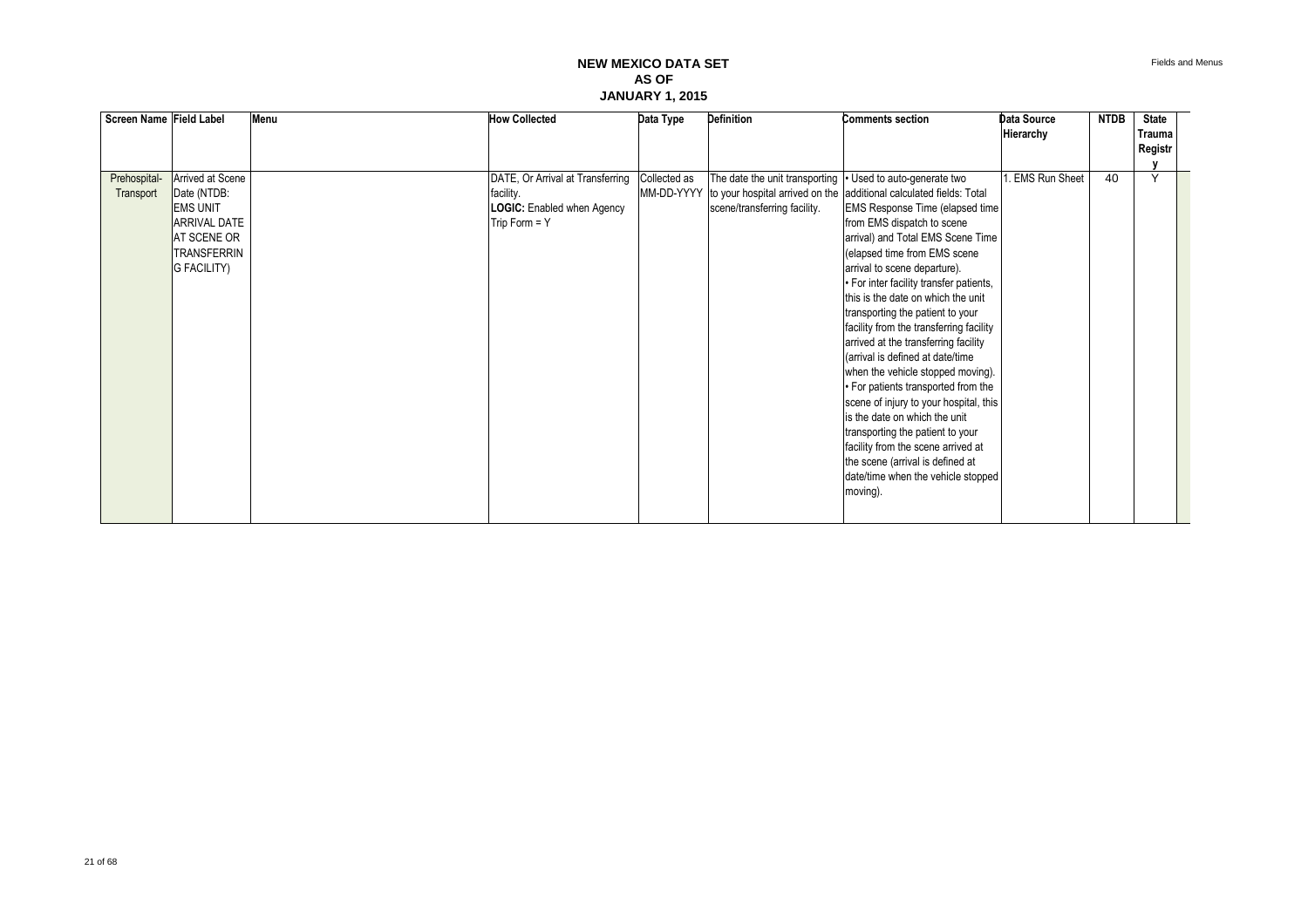| Screen Name Field Label   |                                                                                                                                             | Menu | <b>How Collected</b>                                                                           | Data Type                               | <b>Definition</b>                        | <b>Comments section</b>                                                                                                                                                                                                                                                                                                                                                                                                                                                                                                                                                                                                                                                                                                                                                                                                                                                            | Data Source          | <b>NTDB</b> | <b>State</b> |  |
|---------------------------|---------------------------------------------------------------------------------------------------------------------------------------------|------|------------------------------------------------------------------------------------------------|-----------------------------------------|------------------------------------------|------------------------------------------------------------------------------------------------------------------------------------------------------------------------------------------------------------------------------------------------------------------------------------------------------------------------------------------------------------------------------------------------------------------------------------------------------------------------------------------------------------------------------------------------------------------------------------------------------------------------------------------------------------------------------------------------------------------------------------------------------------------------------------------------------------------------------------------------------------------------------------|----------------------|-------------|--------------|--|
|                           |                                                                                                                                             |      |                                                                                                |                                         |                                          |                                                                                                                                                                                                                                                                                                                                                                                                                                                                                                                                                                                                                                                                                                                                                                                                                                                                                    | Hierarchy            |             | Trauma       |  |
|                           |                                                                                                                                             |      |                                                                                                |                                         |                                          |                                                                                                                                                                                                                                                                                                                                                                                                                                                                                                                                                                                                                                                                                                                                                                                                                                                                                    |                      |             | Registr      |  |
|                           |                                                                                                                                             |      |                                                                                                |                                         |                                          |                                                                                                                                                                                                                                                                                                                                                                                                                                                                                                                                                                                                                                                                                                                                                                                                                                                                                    |                      |             |              |  |
| Prehospital-<br>Transport | Arrived at Scene<br>Time (NTDB:<br><b>EMS UNIT</b><br><b>ARRIVAL TIME</b><br><b>AT SCENE OR</b><br><b>TRANSFERRIN</b><br><b>G FACILITY)</b> |      | TIME, Or Arrival at Transferring<br>facility.<br>LOGIC: Enabled when Agency<br>Trip Form $=$ Y | Collected as<br>HH:MM<br>military time. | The time the unit transporting<br>scene. | Used to auto-generate two<br>to your hospital arrived on the additional calculated fields: Total<br><b>EMS Response Time (elapsed time</b><br>from EMS dispatch to scene<br>arrival) and Total EMS Scene Time<br>(elapsed time from EMS scene<br>arrival to scene departure).<br>• For inter facility transfer patients,<br>this is the time at which the unit<br>transporting the patient to your<br>facility from the transferring facility<br>arrived at the transferring facility<br>(arrival is defined at date/time<br>when the vehicle stopped moving).<br>. For patients transported from the<br>scene of injury to your hospital, this<br>is the time at which the unit<br>transporting the patient to your<br>facility from the scene arrived at<br>the scene (arrival is defined at<br>date/time when the vehicle stopped<br>moving).<br>Logic added on January 1, 2013 | <b>EMS Run Sheet</b> | 41          | Y            |  |
|                           |                                                                                                                                             |      |                                                                                                |                                         |                                          |                                                                                                                                                                                                                                                                                                                                                                                                                                                                                                                                                                                                                                                                                                                                                                                                                                                                                    |                      |             |              |  |
| Prehospital-<br>Transport | <b>Arrived at Patient</b><br>Date                                                                                                           |      | <b>DATE</b><br>LOGIC: Enabled when Agency<br>Trip Form $=$ Y                                   | MM-DD-YYYY                              |                                          | Logic added on January 1, 2013                                                                                                                                                                                                                                                                                                                                                                                                                                                                                                                                                                                                                                                                                                                                                                                                                                                     |                      |             | Y            |  |
| Prehospital-<br>Transport | <b>Arrived at Patient</b><br>Time                                                                                                           |      | <b>TIME</b><br>LOGIC: Enabled when Agency<br>Trip Form = Y                                     | HH:MM                                   |                                          | Logic added on January 1, 2013                                                                                                                                                                                                                                                                                                                                                                                                                                                                                                                                                                                                                                                                                                                                                                                                                                                     |                      |             | Y            |  |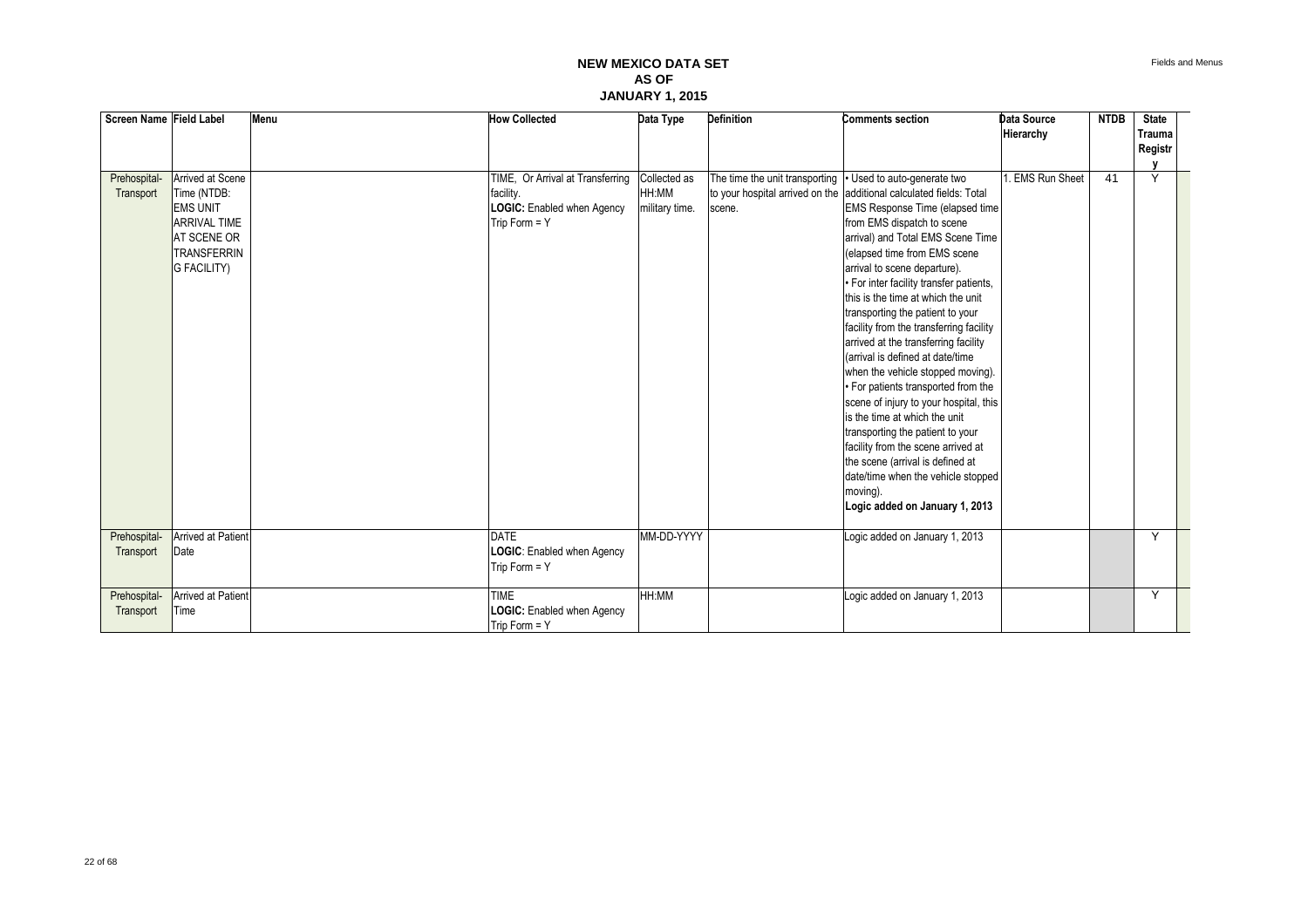Fields and Menus

| Screen Name Field Label |                               | Menu | <b>How Collected</b>              | Data Type | <b>Definition</b>                         | <b>Comments section</b>                                                       | <b>Data Source</b> | <b>NTDB</b> | <b>State</b> |  |
|-------------------------|-------------------------------|------|-----------------------------------|-----------|-------------------------------------------|-------------------------------------------------------------------------------|--------------------|-------------|--------------|--|
|                         |                               |      |                                   |           |                                           |                                                                               | Hierarchy          |             | Trauma       |  |
|                         |                               |      |                                   |           |                                           |                                                                               |                    |             | Registr      |  |
|                         |                               |      |                                   |           |                                           |                                                                               |                    |             | Y            |  |
| Prehospital-            | Depart Scene                  |      | Date, Or Arrival at Transferring  |           | MM-DD-YYYY The date the unit transporting | • Used to auto-generate an                                                    | EMS Run Sheet      | 42          |              |  |
| Transport               | Date (NTDB:                   |      | facility.                         |           |                                           | to your hospital left the scene. additional calculated field: Total           |                    |             |              |  |
|                         | <b>EMS UNIT</b>               |      | <b>LOGIC:</b> Enabled when Agency |           |                                           | <b>EMS</b> Scene Time (elapsed time                                           |                    |             |              |  |
|                         | DEPARTURE<br><b>DATE FROM</b> |      | Trip Form $=$ Y                   |           |                                           | from EMS scene arrival to scene                                               |                    |             |              |  |
|                         | <b>SCENE OR</b>               |      |                                   |           |                                           | departure).                                                                   |                    |             |              |  |
|                         | <b>TRANSFERRIN</b>            |      |                                   |           |                                           | • For inter facility transfer patients,<br>this is the date on which the unit |                    |             |              |  |
|                         | <b>G FACILITY)</b>            |      |                                   |           |                                           |                                                                               |                    |             |              |  |
|                         |                               |      |                                   |           |                                           | transporting the patient to your                                              |                    |             |              |  |
|                         |                               |      |                                   |           |                                           | facility from the transferring facility<br>departed from the transferring     |                    |             |              |  |
|                         |                               |      |                                   |           |                                           | facility (departure is defined at                                             |                    |             |              |  |
|                         |                               |      |                                   |           |                                           | date/time when the vehicle started                                            |                    |             |              |  |
|                         |                               |      |                                   |           |                                           | moving).                                                                      |                    |             |              |  |
|                         |                               |      |                                   |           |                                           | • For patients transported from the                                           |                    |             |              |  |
|                         |                               |      |                                   |           |                                           | scene of injury to your hospital, this                                        |                    |             |              |  |
|                         |                               |      |                                   |           |                                           | is the date on which the unit                                                 |                    |             |              |  |
|                         |                               |      |                                   |           |                                           | transporting the patient to your                                              |                    |             |              |  |
|                         |                               |      |                                   |           |                                           | facility from the scene departed                                              |                    |             |              |  |
|                         |                               |      |                                   |           |                                           | from the scene (departure is                                                  |                    |             |              |  |
|                         |                               |      |                                   |           |                                           | defined at date/time when the                                                 |                    |             |              |  |
|                         |                               |      |                                   |           |                                           | vehicle started moving).                                                      |                    |             |              |  |
|                         |                               |      |                                   |           |                                           | Logic added on January 1, 2013                                                |                    |             |              |  |
|                         |                               |      |                                   |           |                                           |                                                                               |                    |             |              |  |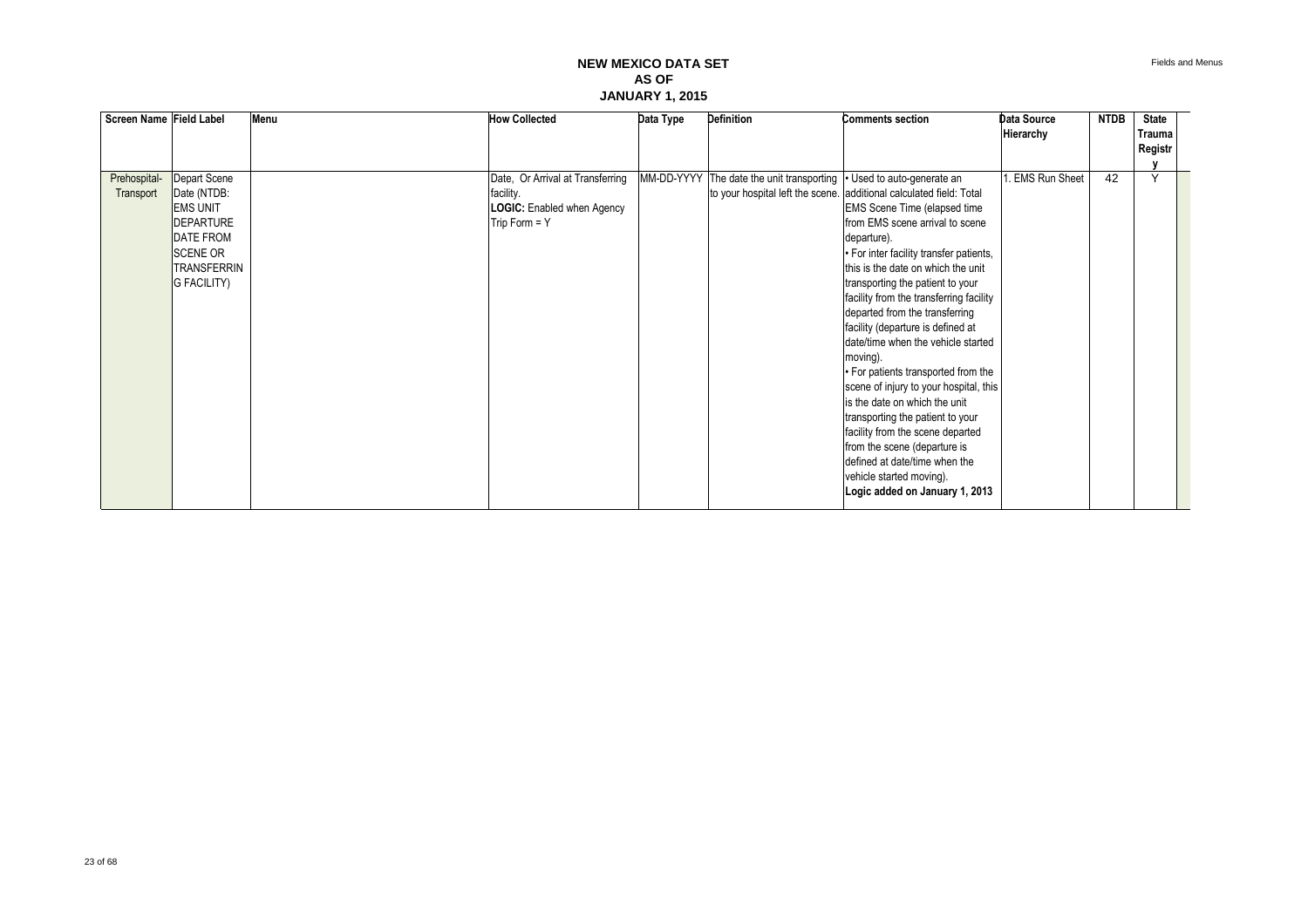| Screen Name Field Label                        |                                                                                                                                                       | Menu | <b>How Collected</b>                                                                           | Data Type                               | <b>Definition</b>                                                 | <b>Comments section</b>                                                                                                                                                                                                                                                                                                                                                                                                                                                                                                                                                                                                                                                                                                                                            | Data Source<br>Hierarchy | <b>NTDB</b>     | <b>State</b><br>Trauma<br>Registr |  |
|------------------------------------------------|-------------------------------------------------------------------------------------------------------------------------------------------------------|------|------------------------------------------------------------------------------------------------|-----------------------------------------|-------------------------------------------------------------------|--------------------------------------------------------------------------------------------------------------------------------------------------------------------------------------------------------------------------------------------------------------------------------------------------------------------------------------------------------------------------------------------------------------------------------------------------------------------------------------------------------------------------------------------------------------------------------------------------------------------------------------------------------------------------------------------------------------------------------------------------------------------|--------------------------|-----------------|-----------------------------------|--|
| Prehospital-<br>Transport                      | Depart Scene<br>Time (NTDB:<br><b>EMS UNIT</b><br><b>DEPARTURE</b><br><b>TIME FROM</b><br><b>SCENE OR</b><br><b>TRANSFERRIN</b><br><b>G FACILITY)</b> |      | TIME, Or Arrival at Transferring<br>facility.<br>LOGIC: Enabled when Agency<br>Trip Form $=$ Y | Collected as<br>HH:MM<br>military time. | The time the unit transportin<br>to your hsopital left the scene. | Used to auto-generate an<br>additional calculated field: Total<br>EMS Scene Time (elapsed time<br>from EMS scene arrival to scene<br>departure).<br>· For inter facility transfer patients,<br>this is the time at which the unit<br>transporting the patient to your<br>facility from the transferring facility<br>departed from the transferring<br>facility (departure is defined at<br>date/time when the vehicle started<br>moving).<br>. For patients transported from the<br>scene of injury to your hospital, this<br>is the time at which the unit<br>transporting the patient to your<br>facility from the scene departed<br>from the scene (departure is<br>defined at date/time when the<br>vehicle started moving).<br>Logic added on January 1, 2013 | 1. EMS Run Sheet         | $\overline{43}$ | Y                                 |  |
| Prehospital-<br>Transport                      | Arrived at<br><b>Destination Date</b>                                                                                                                 |      | <b>DATE</b><br>LOGIC: Enabled when Agency<br>Trip Form = Y                                     | MM-DD-YYYY                              |                                                                   | Logic added on January 1, 2013                                                                                                                                                                                                                                                                                                                                                                                                                                                                                                                                                                                                                                                                                                                                     |                          |                 | Y                                 |  |
| Prehospital-<br>Transport                      | Arrived at<br><b>Destination Time</b>                                                                                                                 |      | <b>TIME</b><br>LOGIC: Enabled when Agency<br>Trip Form $=$ Y                                   | HH:MM                                   |                                                                   | Logic added on January 1, 2013                                                                                                                                                                                                                                                                                                                                                                                                                                                                                                                                                                                                                                                                                                                                     |                          |                 | Y                                 |  |
| Prehospital-<br>Transport<br>Prehospital-      | <b>Total Scene</b><br>Time                                                                                                                            |      |                                                                                                | Autogenerated                           |                                                                   | Logic added on January 1, 2013                                                                                                                                                                                                                                                                                                                                                                                                                                                                                                                                                                                                                                                                                                                                     |                          |                 | Υ                                 |  |
| <b>Vitals</b><br>Prehospital-<br><b>Vitals</b> | Date                                                                                                                                                  |      | <b>DATE</b>                                                                                    | MM-DD-YYY                               |                                                                   |                                                                                                                                                                                                                                                                                                                                                                                                                                                                                                                                                                                                                                                                                                                                                                    |                          |                 | Y                                 |  |
| Prehospital-<br><b>Vitals</b>                  | Time                                                                                                                                                  |      | <b>TIME</b>                                                                                    | HH:MM                                   |                                                                   |                                                                                                                                                                                                                                                                                                                                                                                                                                                                                                                                                                                                                                                                                                                                                                    |                          |                 | Y                                 |  |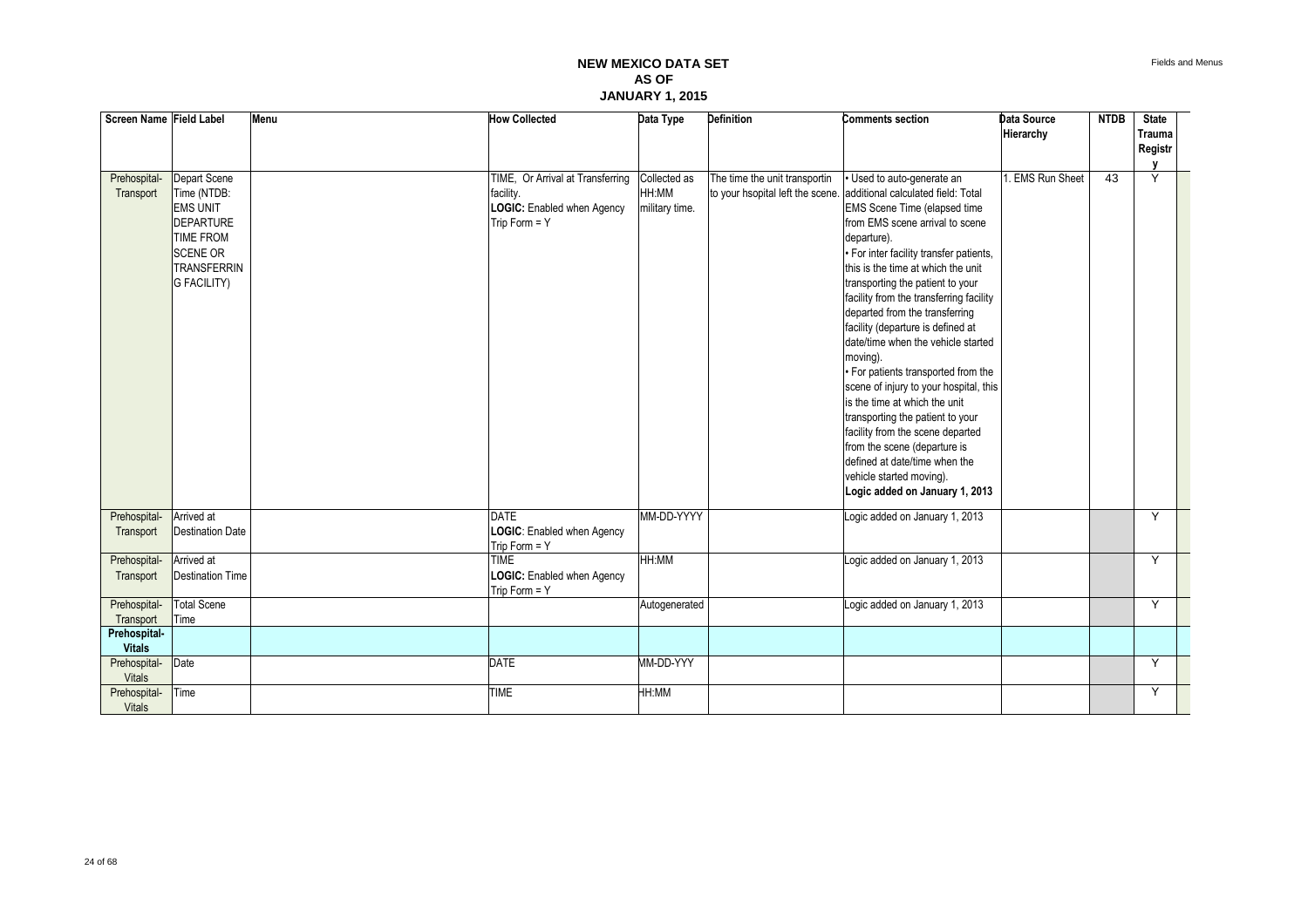| Screen Name Field Label             |                      | Menu                            | <b>How Collected</b> | Data Type                               | <b>Definition</b>                                                                        | <b>Comments section</b>                                                                                                                                                                                                                                  | <b>Data Source</b><br>Hierarchy | <b>NTDB</b> | <b>State</b><br>Trauma<br>Registr |  |
|-------------------------------------|----------------------|---------------------------------|----------------------|-----------------------------------------|------------------------------------------------------------------------------------------|----------------------------------------------------------------------------------------------------------------------------------------------------------------------------------------------------------------------------------------------------------|---------------------------------|-------------|-----------------------------------|--|
| Prehospital-<br><b>Vitals</b>       | <b>Pulse Rate</b>    |                                 | Value                | Expressed as<br>a number per<br>minute. | First recorded pulse<br>measured at the scene of<br>injury (palpated or<br>auscultated). | The null value "Not Known/Not<br>Recorded" is used if the patient is<br>transferred to your facility with no<br>EMS run sheet from the scene of<br>iniurv.                                                                                               | . EMS Run Sheet                 | 47          | $\checkmark$                      |  |
| Prehospital-<br><b>Vitals</b>       | <b>SBP</b>           | Relevant value for data element | Value                | expresed as a<br>number                 | First recorded systeolic blood<br>pressure measured at the<br>scene of injury            | The null value "not Known/Not<br>Recorded" is used if the patient is<br>transferred to your facility with no<br>EMS run sheet from the scene of<br>injury                                                                                                | <b>EMS Run Sheet</b>            | 46          | $\checkmark$                      |  |
| Prehospital-<br><b>Vitals</b>       | DBP                  |                                 | Value                |                                         |                                                                                          |                                                                                                                                                                                                                                                          |                                 |             | Y                                 |  |
| <b>Prehospital</b><br><b>Vitals</b> | Resp Rate            |                                 | Value                | Expressed as<br>a number per<br>minute. | First recorded respiratory rate<br>measured at the scene of<br>injury                    | The null value "Not Known/Not<br>Recorded" is used if the patient<br>transferred to your faciity with no<br><b>EMS</b> run sheet from the schene of<br>iniurv.                                                                                           | . EMS Run Sheet                 | 48          | $\vee$                            |  |
| Prehospital-<br><b>Vitals</b>       | Oxygen<br>Saturation |                                 | Value                | Expressed as<br>a percentage            | First recorded oxygen<br>saturation measured at the<br>scene of injury                   | • The null value "Not Known/Not<br>Recorded" is used if the patient<br>transferred to your faciity with no<br>EMS run sheet from the schene of<br>injury.<br>· Value should be based upon<br>assessment before administration<br>of supplemental oxygen. | <b>EMS Run Sheet</b>            | 49          |                                   |  |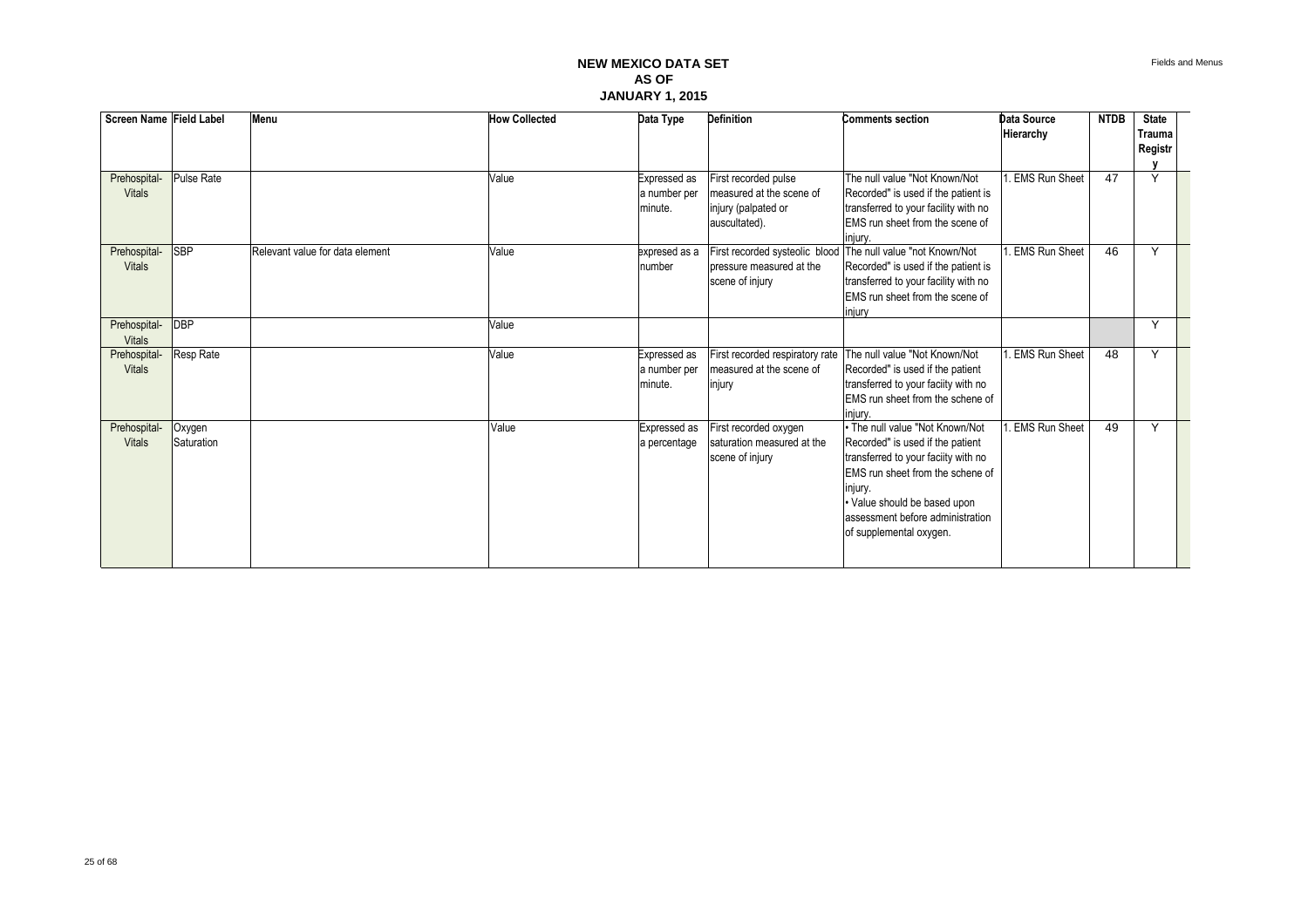Fields and Menus

| GCS Eye<br>First recorded Glasgow Coma   · Used to calculate Overall GCS -<br>Prehospital-<br>Drop Down<br>1,None<br>Opening (NTDB: 2, To Pain<br>Score (Eye) measured at the<br><b>EMS Score.</b><br><b>Vitals</b><br>List<br><b>INITIAL FIELD</b><br>3. To Voice<br>. The null value "Not Known/Not<br>scene of injury.<br>GCS - EYE)<br>Recorded" is used if the patient is<br>4, Spontaneous<br>?, Not Known/Not Recorded<br>transferred to your facility with no<br>EMS run sheet from the scene of<br>, Not Applicable<br>injury.<br><b>NTDB</b><br>. If a patient does not have a<br>No eye movement when assessed<br>numeric GCS score recorded, but<br>2. Opens eyes in response to painful stimulation<br>written documentation closely (or | <b>NTDB</b><br>Data Source | <b>State</b>            |
|-------------------------------------------------------------------------------------------------------------------------------------------------------------------------------------------------------------------------------------------------------------------------------------------------------------------------------------------------------------------------------------------------------------------------------------------------------------------------------------------------------------------------------------------------------------------------------------------------------------------------------------------------------------------------------------------------------------------------------------------------------|----------------------------|-------------------------|
|                                                                                                                                                                                                                                                                                                                                                                                                                                                                                                                                                                                                                                                                                                                                                       | Hierarchy                  | Trauma                  |
|                                                                                                                                                                                                                                                                                                                                                                                                                                                                                                                                                                                                                                                                                                                                                       |                            | Registr                 |
| 3. Opens eyes in response to verbal stimulation<br>directly) relates to verbiage<br>describing a specific level of<br>4. Opens eyes spontaneously<br>functioning within the GCS scale,<br>the appropriate numeric score may<br>be listed. E.g. the chart indicates:<br>"patient withdraws from a painful<br>stimulus," a Motor GCS of 4 may<br>be recorded, IF there is no other<br>contradicting documentation                                                                                                                                                                                                                                                                                                                                       | 50<br>. EMS Run Sheet      | $\overline{\mathsf{v}}$ |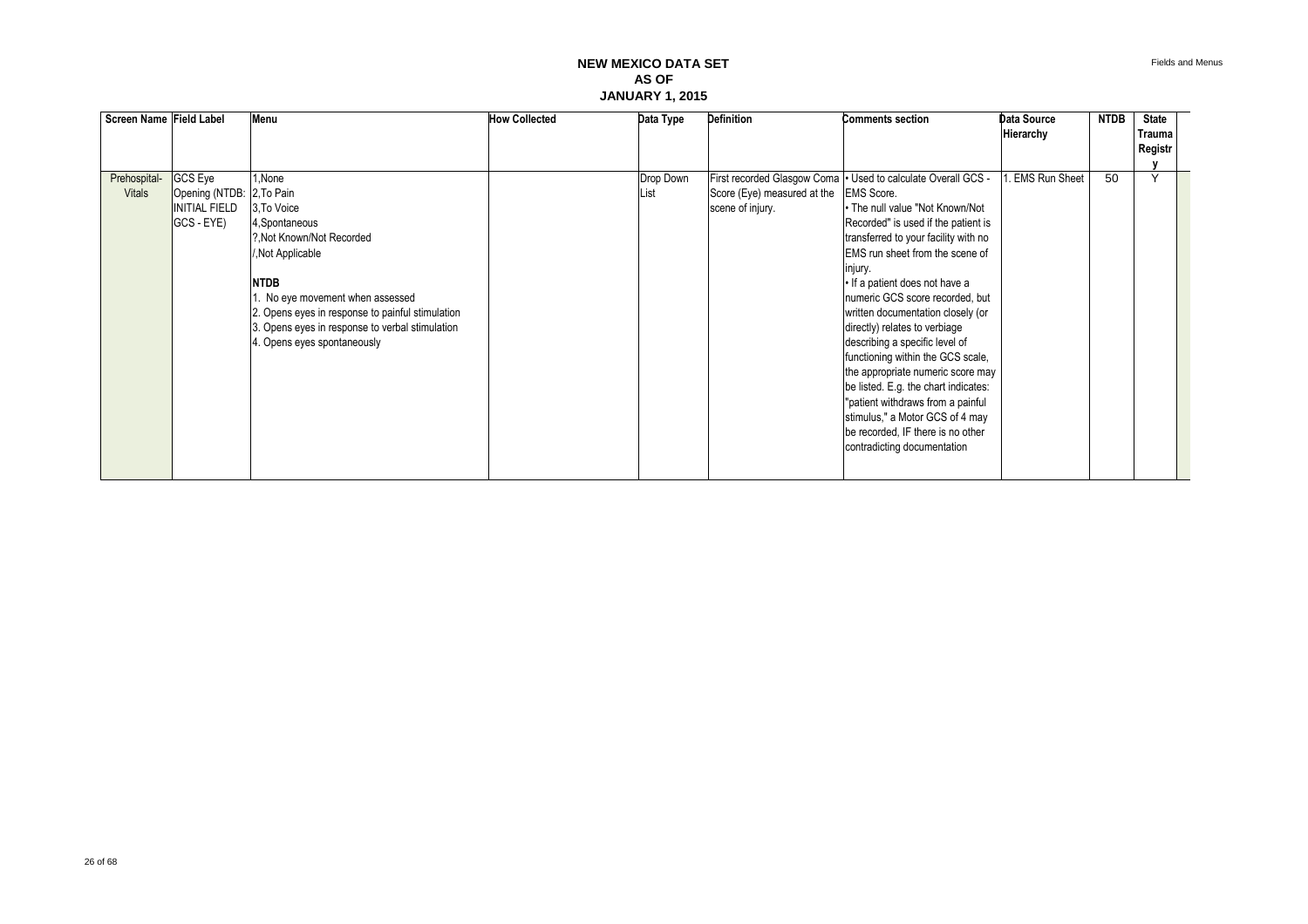| Screen Name Field Label |                   | Menu                                                   | <b>How Collected</b> | Data Type | <b>Definition</b>           | <b>Comments section</b>              | <b>Data Source</b>   | <b>NTDB</b> | <b>State</b> |  |
|-------------------------|-------------------|--------------------------------------------------------|----------------------|-----------|-----------------------------|--------------------------------------|----------------------|-------------|--------------|--|
|                         |                   |                                                        |                      |           |                             |                                      | Hierarchy            |             | Trauma       |  |
|                         |                   |                                                        |                      |           |                             |                                      |                      |             | Registr      |  |
|                         |                   |                                                        |                      |           |                             |                                      |                      |             |              |  |
| Prehospital-            | <b>GCS</b> Verbal | 1.None                                                 |                      | Drop Down | First recorded Glasgow Coma | • Used to calculate Overall GCS -    | <b>EMS</b> run Sheet | 51          | $\checkmark$ |  |
| <b>Vitals</b>           | Response          | 2, Incomprehensible Sounds                             |                      | List      | Score (Verbal) measured at  | <b>EMS</b> Score.                    |                      |             |              |  |
|                         |                   | 3, Inappropriate Words                                 |                      |           | the scene of injury.        | • The null value "Not Known/Not      |                      |             |              |  |
|                         |                   | 4, Confused                                            |                      |           |                             | Recorded" is used if the patient is  |                      |             |              |  |
|                         |                   | 5, Oriented                                            |                      |           |                             | transferred to your facility with no |                      |             |              |  |
|                         |                   | ?. Not Known/Not Recorded                              |                      |           |                             | EMS run sheet from the scene of      |                      |             |              |  |
|                         |                   | ,Not Applicable                                        |                      |           |                             | injury.                              |                      |             |              |  |
|                         |                   | <b>NTDB</b>                                            |                      |           |                             | . If patient is intubated then the   |                      |             |              |  |
|                         |                   | <b>Field Values</b>                                    |                      |           |                             | GCS Verbal score is equal to 1.      |                      |             |              |  |
|                         |                   | Pediatric ( $\leq$ 2 years):                           |                      |           |                             | • If a patient does not have a       |                      |             |              |  |
|                         |                   | 1. No vocal response                                   |                      |           |                             | numeric GCS score recorded, but      |                      |             |              |  |
|                         |                   | 2. Inconsolable, agitated                              |                      |           |                             | written documentation closely (or    |                      |             |              |  |
|                         |                   | 3. Inconsistently consolable, moaning                  |                      |           |                             | directly) relates to verbiage        |                      |             |              |  |
|                         |                   | 4. Cries but is consolable, inappropriate interactions |                      |           |                             | describing a specific level of       |                      |             |              |  |
|                         |                   | 5. Smiles, oriented to sounds, follows objects,        |                      |           |                             | functioning within the GCS scale,    |                      |             |              |  |
|                         |                   | interacts                                              |                      |           |                             | the appropriate numeric score may    |                      |             |              |  |
|                         |                   | <b>Adult</b>                                           |                      |           |                             | be listed. E.g. the chart indicates: |                      |             |              |  |
|                         |                   | 1. No verbal response                                  |                      |           |                             | "patient withdraws from a painful    |                      |             |              |  |
|                         |                   | 2. Incomprehensible sounds                             |                      |           |                             | stimulus," a Motor GCS of 4 may      |                      |             |              |  |
|                         |                   | 3. Inappropriate words                                 |                      |           |                             | be recorded, IF there is no other    |                      |             |              |  |
|                         |                   | 4. Confused                                            |                      |           |                             | contradicting documentation.         |                      |             |              |  |
|                         |                   | 5. Oriented                                            |                      |           |                             |                                      |                      |             |              |  |
|                         |                   |                                                        |                      |           |                             |                                      |                      |             |              |  |
|                         |                   |                                                        |                      |           |                             |                                      |                      |             |              |  |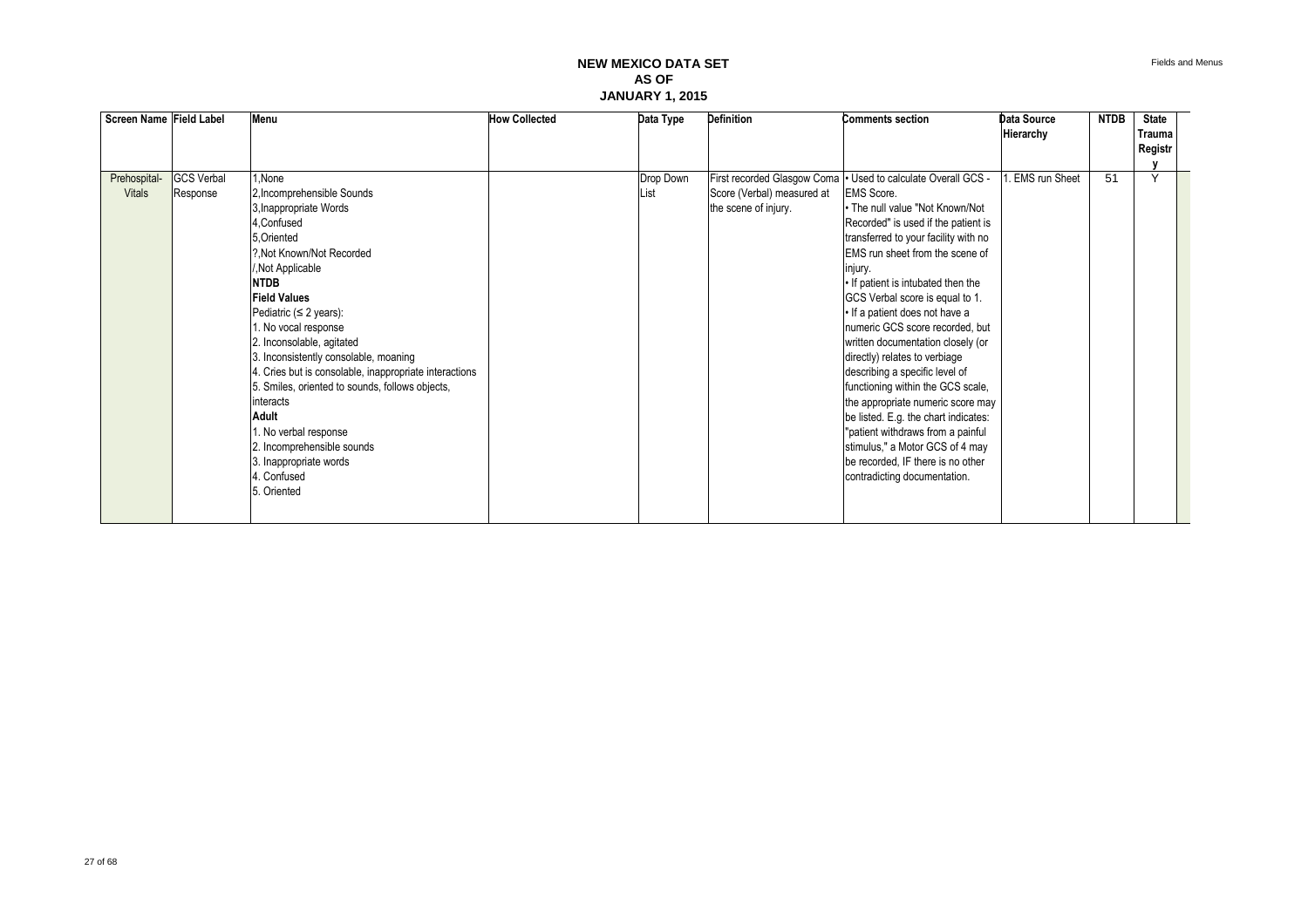Fields and Menus

| Screen Name Field Label |                  | Menu                                   | <b>How Collected</b> | Data Type     | <b>Definition</b>             | <b>Comments section</b>                                         | Data Source | <b>NTDB</b> | <b>State</b>  |  |
|-------------------------|------------------|----------------------------------------|----------------------|---------------|-------------------------------|-----------------------------------------------------------------|-------------|-------------|---------------|--|
|                         |                  |                                        |                      |               |                               |                                                                 | Hierarchy   |             | <b>Trauma</b> |  |
|                         |                  |                                        |                      |               |                               |                                                                 |             |             | Registr       |  |
|                         |                  |                                        |                      |               |                               |                                                                 |             |             | $\mathbf v$   |  |
| Prehospital-            | <b>GCS Motor</b> | 1.None                                 |                      | Drop Down     |                               | First recorded Glasgow Coma   · Used to calculate Overall GCS - |             | 52          | Y             |  |
| <b>Vitals</b>           | Response         | 2. Abnormal Extension                  |                      | List          | Score (Motor) measured at     | EMS Score.                                                      |             |             |               |  |
|                         |                  | 3. Abnormal Flexion                    |                      |               | the scene of injury.          | • The null value "Not Known/Not                                 |             |             |               |  |
|                         |                  | 4. Withdraws to Pain                   |                      |               |                               | Recorded" is used if the patient is                             |             |             |               |  |
|                         |                  | 5. Localizes Pain                      |                      |               |                               | transferred to your facility with no                            |             |             |               |  |
|                         |                  | 6, Obeys Commands                      |                      |               |                               | EMS run sheet from the scene of                                 |             |             |               |  |
|                         |                  | ?, Not Known/Not Recorded              |                      |               |                               | injury.                                                         |             |             |               |  |
|                         |                  | /, Not Applicable                      |                      |               |                               | · If a patient does not have a                                  |             |             |               |  |
|                         |                  |                                        |                      |               |                               | numeric GCS score recorded, but                                 |             |             |               |  |
|                         |                  | NTDB:                                  |                      |               |                               | written documentation closely (or                               |             |             |               |  |
|                         |                  | <b>Field Values</b>                    |                      |               |                               | directly) relates to verbiage                                   |             |             |               |  |
|                         |                  | Pediatric $( \leq 2 \text{ years})$ :  |                      |               |                               | describing a specific level of                                  |             |             |               |  |
|                         |                  | 1. No motor response                   |                      |               |                               | functioning within the GCS scale,                               |             |             |               |  |
|                         |                  | 2. Extension to pain                   |                      |               |                               | the appropriate numeric score may                               |             |             |               |  |
|                         |                  | 3. Flexion to pain                     |                      |               |                               | be listed. E.g. the chart indicates:                            |             |             |               |  |
|                         |                  | 4. Withdrawal from pain                |                      |               |                               | "patient withdraws from a painful                               |             |             |               |  |
|                         |                  | 5. Localizing pain                     |                      |               |                               | stimulus," a Motor GCS of 4 may                                 |             |             |               |  |
|                         |                  | 6. Appropriate response to stimulation |                      |               |                               | be recorded. IF there is no other                               |             |             |               |  |
|                         |                  | Adult                                  |                      |               |                               | contradicting documentation.                                    |             |             |               |  |
|                         |                  | 1. No motor response                   |                      |               |                               |                                                                 |             |             |               |  |
|                         |                  | 2. Extension to pain                   |                      |               |                               |                                                                 |             |             |               |  |
|                         |                  | 3. Flexion to pain                     |                      |               |                               |                                                                 |             |             |               |  |
|                         |                  | 4. Withdrawal from pain                |                      |               |                               |                                                                 |             |             |               |  |
|                         |                  | 5. Localizing pain                     |                      |               |                               |                                                                 |             |             |               |  |
| Prehospital-            | <b>GCS Total</b> |                                        | Calculated from EVM  | Autogenerated | First recorded Glasgow Coma   | Utilize only if total score is                                  |             | 53          | Y             |  |
| <b>Vitals</b>           |                  |                                        |                      |               | Score (total) measured at the | available without component                                     |             |             |               |  |
|                         |                  |                                        |                      |               | scene of injury.              | scores.                                                         |             |             |               |  |
|                         |                  |                                        |                      |               |                               | . The null value "Not Known/Not                                 |             |             |               |  |
|                         |                  |                                        |                      |               |                               | Recorded" is used if the patient is                             |             |             |               |  |
|                         |                  |                                        |                      |               |                               | transferred to your facility with no                            |             |             |               |  |
|                         |                  |                                        |                      |               |                               | EMS run sheet from the scene of                                 |             |             |               |  |
|                         |                  |                                        |                      |               |                               | injury.                                                         |             |             |               |  |
|                         |                  |                                        |                      |               |                               | · If a patient does not have a                                  |             |             |               |  |
|                         |                  |                                        |                      |               |                               | numeric GCS recorded, but there is                              |             |             |               |  |
|                         |                  |                                        |                      |               |                               | documentation related to their level                            |             |             |               |  |
|                         |                  |                                        |                      |               |                               | of consciousness such as                                        |             |             |               |  |
|                         |                  |                                        |                      |               |                               | "AAOx3," "awake alert and                                       |             |             |               |  |
|                         |                  |                                        |                      |               |                               | oriented," or "patient with normal                              |             |             |               |  |
|                         |                  |                                        |                      |               |                               | mental status," interpret this as                               |             |             |               |  |
|                         |                  |                                        |                      |               |                               | GCS of 15 IF there is no other                                  |             |             |               |  |
|                         |                  |                                        |                      |               |                               | contradicting documentation.                                    |             |             |               |  |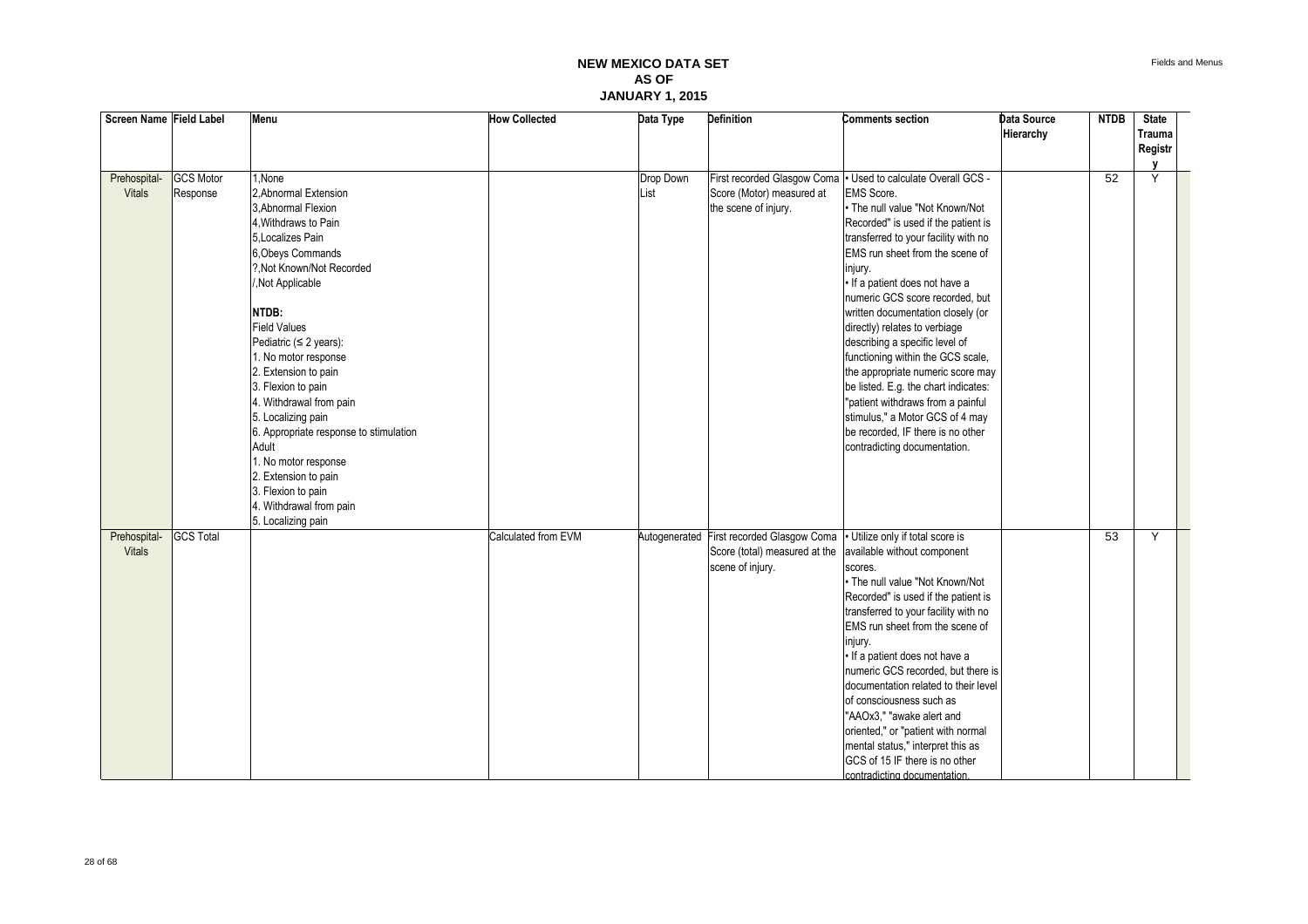| Screen Name Field Label |            | Menu                                              | <b>How Collected</b> | Data Type     | Definition | <b>Comments section</b>            | Data Source<br>Hierarchy | <b>NTDB</b> | <b>State</b><br>Trauma<br>Registr |  |
|-------------------------|------------|---------------------------------------------------|----------------------|---------------|------------|------------------------------------|--------------------------|-------------|-----------------------------------|--|
| Prehospital-RTS         |            |                                                   |                      | Autogenerated |            |                                    |                          |             | Y                                 |  |
| <b>Vitals</b>           |            |                                                   |                      |               |            |                                    |                          |             |                                   |  |
| Prehospital-            |            |                                                   |                      |               |            |                                    |                          |             |                                   |  |
| Procedures              |            |                                                   |                      |               |            |                                    |                          |             |                                   |  |
| Prehospital-            | Procedures | ,Extrication                                      |                      | Drop Down     |            | January 1, 2013 added; Supraglotic |                          |             | Y                                 |  |
| Procedures              |            | 2,CPR                                             |                      | List          |            | airway                             |                          |             |                                   |  |
|                         |            | 3, Cric                                           |                      |               |            |                                    |                          |             |                                   |  |
|                         |            | 4, Intubation                                     |                      |               |            |                                    |                          |             |                                   |  |
|                         |            | 5, Oral                                           |                      |               |            |                                    |                          |             |                                   |  |
|                         |            | 6, Nasal                                          |                      |               |            |                                    |                          |             |                                   |  |
|                         |            | 7. Immobilization                                 |                      |               |            |                                    |                          |             |                                   |  |
|                         |            | 8,C-Collar                                        |                      |               |            |                                    |                          |             |                                   |  |
|                         |            | 9, Back board<br>$10,$ IV                         |                      |               |            |                                    |                          |             |                                   |  |
|                         |            | 11, Supraglogic Airway                            |                      |               |            |                                    |                          |             |                                   |  |
|                         |            | 12, Other                                         |                      |               |            |                                    |                          |             |                                   |  |
|                         |            | 13, Splinting (New as of 01/01/2015) Optional     |                      |               |            |                                    |                          |             |                                   |  |
|                         |            | 14, Wound Care (New as of 01/01/2015) Optional    |                      |               |            |                                    |                          |             |                                   |  |
|                         |            | 15, Pelvic Binder (New as of 01/01/2015) Optional |                      |               |            |                                    |                          |             |                                   |  |
|                         |            | 16, Oxygen (New as of 01/01/2015) Optional        |                      |               |            |                                    |                          |             |                                   |  |
|                         |            | 17, NG Tube (New as of 01/01/2015) Optional       |                      |               |            |                                    |                          |             |                                   |  |
|                         |            | 18, Blood (New as of 01/01/2015)                  |                      |               |            |                                    |                          |             |                                   |  |
|                         |            | 19, Paralytics (New as of 01/01/2015)             |                      |               |            |                                    |                          |             |                                   |  |
|                         |            | 20, Narcotics (New as of 01/01/2015)              |                      |               |            |                                    |                          |             |                                   |  |
|                         |            | ?, Not Known/Not Recorded                         |                      |               |            |                                    |                          |             |                                   |  |
|                         |            | /, Not Applicable                                 |                      |               |            |                                    |                          |             |                                   |  |
|                         |            |                                                   |                      |               |            |                                    |                          |             |                                   |  |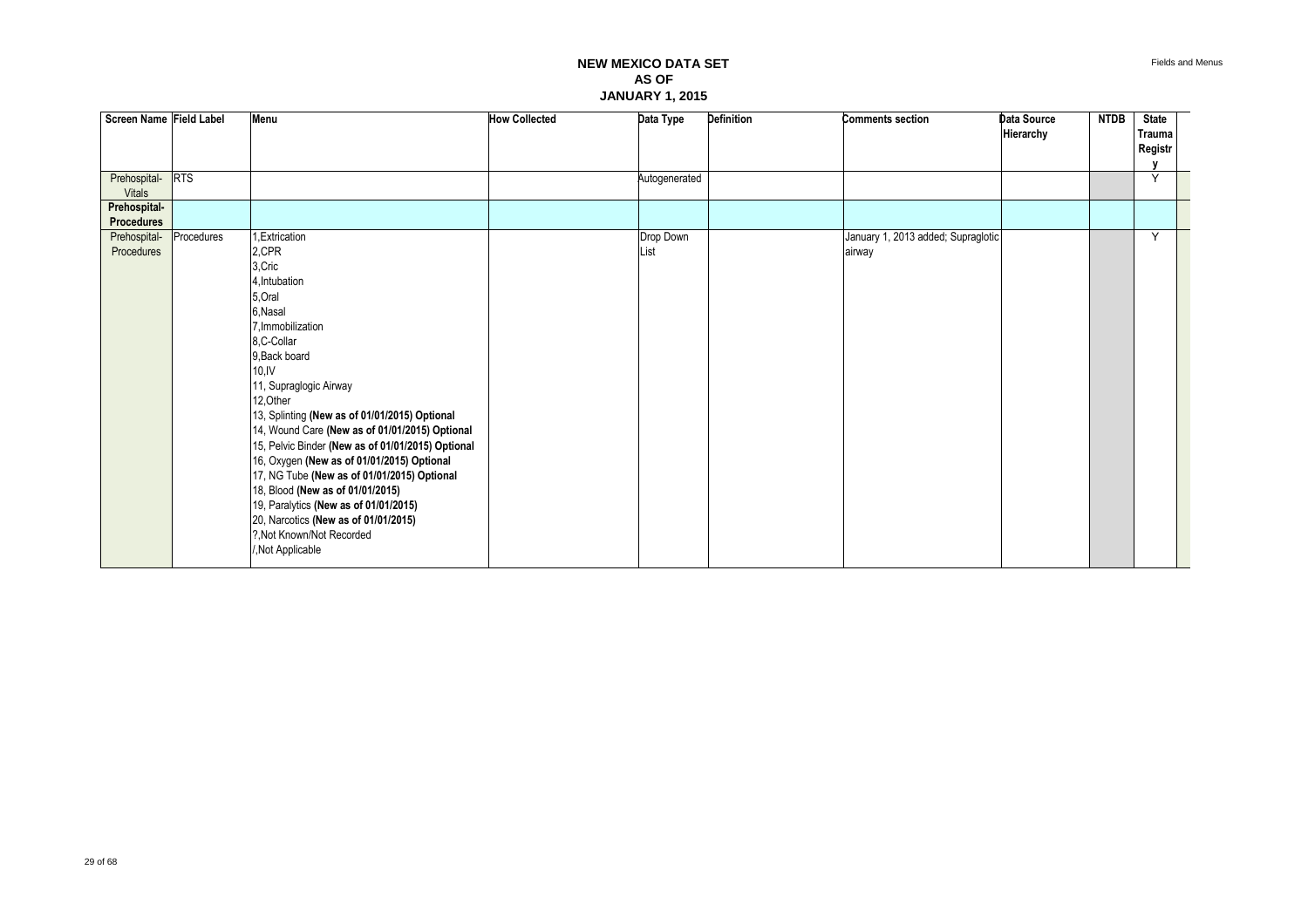| Screen Name Field Label |                                                   | <b>Menu</b>                                                                                                                                                                                                                                                                 | <b>How Collected</b>      | Data Type              | <b>Definition</b> | <b>Comments section</b> | Data Source<br>Hierarchy | <b>NTDB</b>    | <b>State</b><br>Trauma<br>Registr<br>$\mathbf{v}$ |  |
|-------------------------|---------------------------------------------------|-----------------------------------------------------------------------------------------------------------------------------------------------------------------------------------------------------------------------------------------------------------------------------|---------------------------|------------------------|-------------------|-------------------------|--------------------------|----------------|---------------------------------------------------|--|
| Referring<br>Hospital   |                                                   |                                                                                                                                                                                                                                                                             |                           |                        |                   |                         |                          |                |                                                   |  |
| Referring<br>Hospital   | Hospital<br>Transfer?                             | 1.Yes<br>2,No<br>?, Not Known/Not Recorded<br>/, Not Applicable                                                                                                                                                                                                             |                           | Drop Down<br>List      |                   |                         |                          | $\overline{?}$ | Y                                                 |  |
| Referring<br>Hospital   | Reason                                            | 1, Level 1 Trauma Center<br>2, Higher Level of Care<br>3, Capacity<br>4, Neurosurgery<br>5,CT Scanner<br>6, Hyperbaric<br>7, Burn Center<br>8, Pediatric<br>9, Specialty Surgery<br>10, Trauma/Intensive Care<br>99, Other<br>?. Not Known/Not Recorded<br>/.Not Applicable |                           | Drop Down<br>List      |                   |                         |                          |                | Y                                                 |  |
| Referring<br>Hospital   | Referring<br>Hospital                             | See Appendix B - Referring Hospital                                                                                                                                                                                                                                         | Choose 1                  | Drop Down<br>List      |                   |                         |                          |                | Y                                                 |  |
| Referring<br>Hospital   | Referring<br>Hospital (Out of<br>State)           |                                                                                                                                                                                                                                                                             | Choose 99 if out of state |                        |                   |                         |                          |                | Y                                                 |  |
| Referring<br>Hospital   | <b>Admit Type</b>                                 | 1, Inpatient Admission/No Operation<br>2, Patient in ED Only/Not Admitted<br>3, Inpatient Care with Operation<br>4, Operation/Not Admitted<br>?, Not Known/Not Recorded<br>/, Not Applicable                                                                                |                           | Drop Down<br>List      |                   |                         |                          |                | Y                                                 |  |
| Referring<br>Hospital   | Referring Facility<br><b>Arrival Date</b>         |                                                                                                                                                                                                                                                                             | <b>DATE</b>               | MM-DD-YYYY             |                   |                         |                          |                | Y                                                 |  |
| Referring<br>Hospital   | Referring Facility<br><b>Arrival Time</b>         |                                                                                                                                                                                                                                                                             | <b>TIME</b>               | HH:MM                  |                   |                         |                          |                | Y                                                 |  |
| Referring<br>Hospital   | Referring Facility<br><b>ED Discharge</b><br>Date |                                                                                                                                                                                                                                                                             | <b>DATE</b>               | MM-DD-<br><b>YYYYY</b> |                   |                         |                          |                | Y                                                 |  |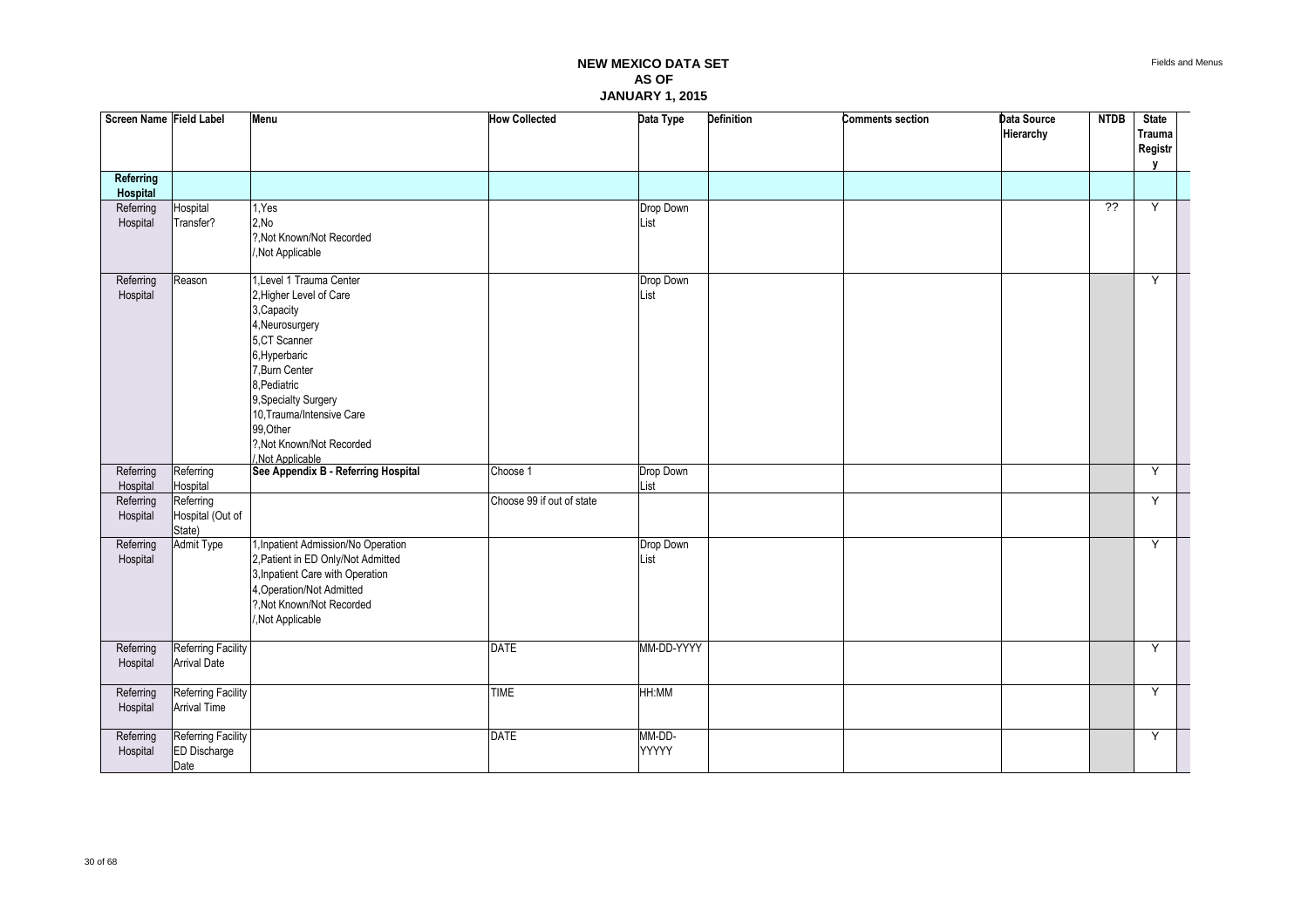| Screen Name Field Label |                                                   | Menu                                                                                                                                                                                                                                                                                    | <b>How Collected</b> | Data Type         | Definition | <b>Comments section</b> | Data Source<br>Hierarchy | <b>NTDB</b> | <b>State</b><br>Trauma<br>Registr |
|-------------------------|---------------------------------------------------|-----------------------------------------------------------------------------------------------------------------------------------------------------------------------------------------------------------------------------------------------------------------------------------------|----------------------|-------------------|------------|-------------------------|--------------------------|-------------|-----------------------------------|
| Referring<br>Hospital   | Referring Facility<br><b>ED Discharge</b><br>Time |                                                                                                                                                                                                                                                                                         | <b>TIME</b>          | HH:MM             |            |                         |                          |             | Y                                 |
| Referring<br>Hospital   | Referring Facility<br>Discharge Date              |                                                                                                                                                                                                                                                                                         | <b>DATE</b>          | MM-DD-YYYY        |            |                         |                          |             | Y                                 |
| Referring<br>Hospital   | Referring Facility<br>Discharge Time              |                                                                                                                                                                                                                                                                                         | <b>TIME</b>          | HH:MM             |            |                         |                          |             | Y                                 |
| Referring<br>Hospital   | Referring Facility<br>Medical Record<br>Number    |                                                                                                                                                                                                                                                                                         |                      | <b>Free Text</b>  |            |                         |                          |             | $\mathsf{N}$                      |
| Referring<br>Hospital   | <b>Tox Screen</b><br>Results                      | 1, Amphetamines<br>2, Benzodiazepine<br>3, Barbiturates<br>4, Cocaine<br>5, Lidocaine<br>6, Narcotics<br>7, Opiates (Heroin)<br>8, PCP (Phencyclidine)<br>9, Phenothiazine<br>10, THC (Cannabis/Marijuana)<br>11, Valium<br>99, Other<br>?, Not Known/Not Recorded<br>/, Not Applicable |                      | Drop Down<br>List |            |                         |                          |             | Y                                 |
| Referring<br>Hospital   | ETOH                                              |                                                                                                                                                                                                                                                                                         | Value                | Numberical        |            |                         |                          |             | Y                                 |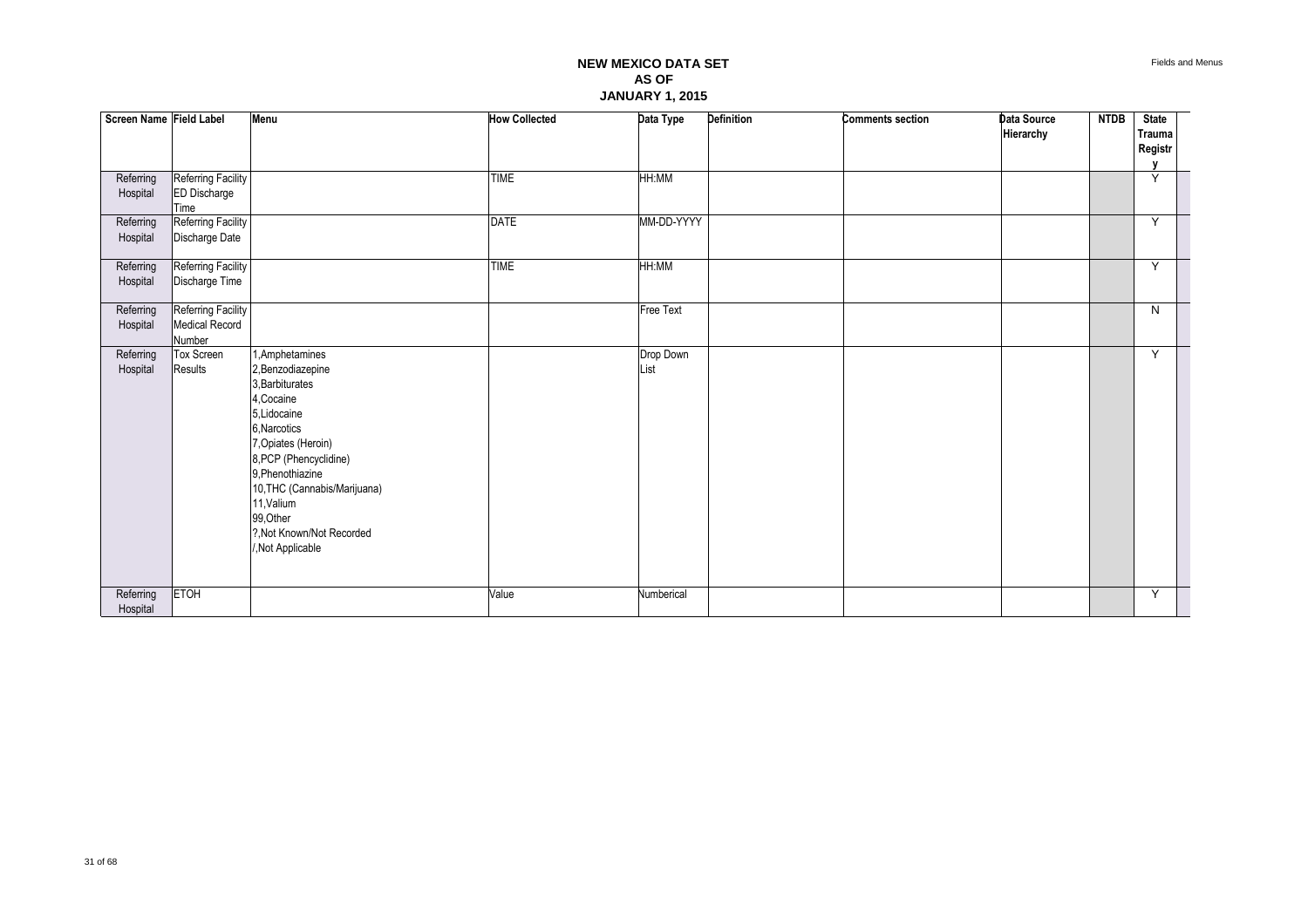| Screen Name Field Label                 |                   | Menu                                           | <b>How Collected</b> | Data Type              | <b>Definition</b> | <b>Comments section</b> | Data Source<br>Hierarchy | <b>NTDB</b> | <b>State</b><br>Trauma<br>Registr<br>$\mathbf v$ |  |
|-----------------------------------------|-------------------|------------------------------------------------|----------------------|------------------------|-------------------|-------------------------|--------------------------|-------------|--------------------------------------------------|--|
| Referring<br>Hospital-<br><b>Vitals</b> |                   |                                                |                      |                        |                   |                         |                          |             |                                                  |  |
| Referring                               | Date              |                                                | <b>DATE</b>          | MM-DD-YYYY             |                   |                         |                          |             | Y                                                |  |
| Hospitals-Vitals                        |                   |                                                |                      |                        |                   |                         |                          |             |                                                  |  |
| Referring<br>Hospital-Vitals            | Time              |                                                | <b>TIME</b>          | HH:MM<br>Military Time |                   |                         |                          |             | Y                                                |  |
| Referring<br>Hospital-Vitals            | Pulse Rate        |                                                | Value                | Free Text              |                   |                         |                          |             | Y                                                |  |
| Referring<br>Hospital-Vitals            | <b>SBP</b>        |                                                | Value                | Free Text              |                   |                         |                          |             | Y                                                |  |
| Referring<br><b>Hospital Vitals</b>     | DBP               |                                                | Value                | Free Text              |                   |                         |                          |             | Y                                                |  |
| Referring<br>Hospital-Vitals            | Resp Rate         |                                                | Value                | Free Text              |                   |                         |                          |             | Y                                                |  |
| Referring                               | Oxygen            |                                                | Value                | Free Text              |                   |                         |                          |             | Y                                                |  |
| Hospital-Vitals Saturation              |                   |                                                |                      |                        |                   |                         |                          |             |                                                  |  |
| Referring                               | GCS Eye           | 1, None                                        |                      | Drop Down              |                   |                         |                          |             | Y                                                |  |
| Hospital-Vitals Opening                 |                   | 2, To Pain                                     |                      | List                   |                   |                         |                          |             |                                                  |  |
|                                         |                   | 3, To Voice                                    |                      |                        |                   |                         |                          |             |                                                  |  |
|                                         |                   | 4, Spontaneous                                 |                      |                        |                   |                         |                          |             |                                                  |  |
|                                         |                   | ?, Not Known/Not Recorded                      |                      |                        |                   |                         |                          |             |                                                  |  |
| Referring                               | <b>GCS Verbal</b> | Not Applicable<br>1.None                       |                      | Drop Down              |                   |                         |                          |             | Y                                                |  |
| Hospital-Vitals Response                |                   | 2, Incomprehensible Sounds                     |                      | List                   |                   |                         |                          |             |                                                  |  |
|                                         |                   | 3, Inappropriate Words                         |                      |                        |                   |                         |                          |             |                                                  |  |
|                                         |                   | 4, Confused                                    |                      |                        |                   |                         |                          |             |                                                  |  |
|                                         |                   | 5, Oriented                                    |                      |                        |                   |                         |                          |             |                                                  |  |
|                                         |                   | ?, Not Known/Not Recorded                      |                      |                        |                   |                         |                          |             |                                                  |  |
|                                         |                   | Not Applicable                                 |                      |                        |                   |                         |                          |             |                                                  |  |
| Referring                               | GCS Motor         | 1.None                                         |                      | Drop Down              |                   |                         |                          |             | Y                                                |  |
| Hospital-Vitals Response                |                   | 2. Abnormal Extension                          |                      | List                   |                   |                         |                          |             |                                                  |  |
|                                         |                   | 3, Abnormal Flexion                            |                      |                        |                   |                         |                          |             |                                                  |  |
|                                         |                   | 4, Withdraws to Pain                           |                      |                        |                   |                         |                          |             |                                                  |  |
|                                         |                   | 5, Localizes Pain                              |                      |                        |                   |                         |                          |             |                                                  |  |
|                                         |                   | 6, Obeys Commands<br>?, Not Known/Not Recorded |                      |                        |                   |                         |                          |             |                                                  |  |
|                                         |                   | Not Applicable                                 |                      |                        |                   |                         |                          |             |                                                  |  |
| Referring                               | <b>GCS Total</b>  |                                                |                      | Autogenerated          |                   |                         |                          |             | Y                                                |  |
| Hospital-Vitals                         |                   |                                                |                      |                        |                   |                         |                          |             |                                                  |  |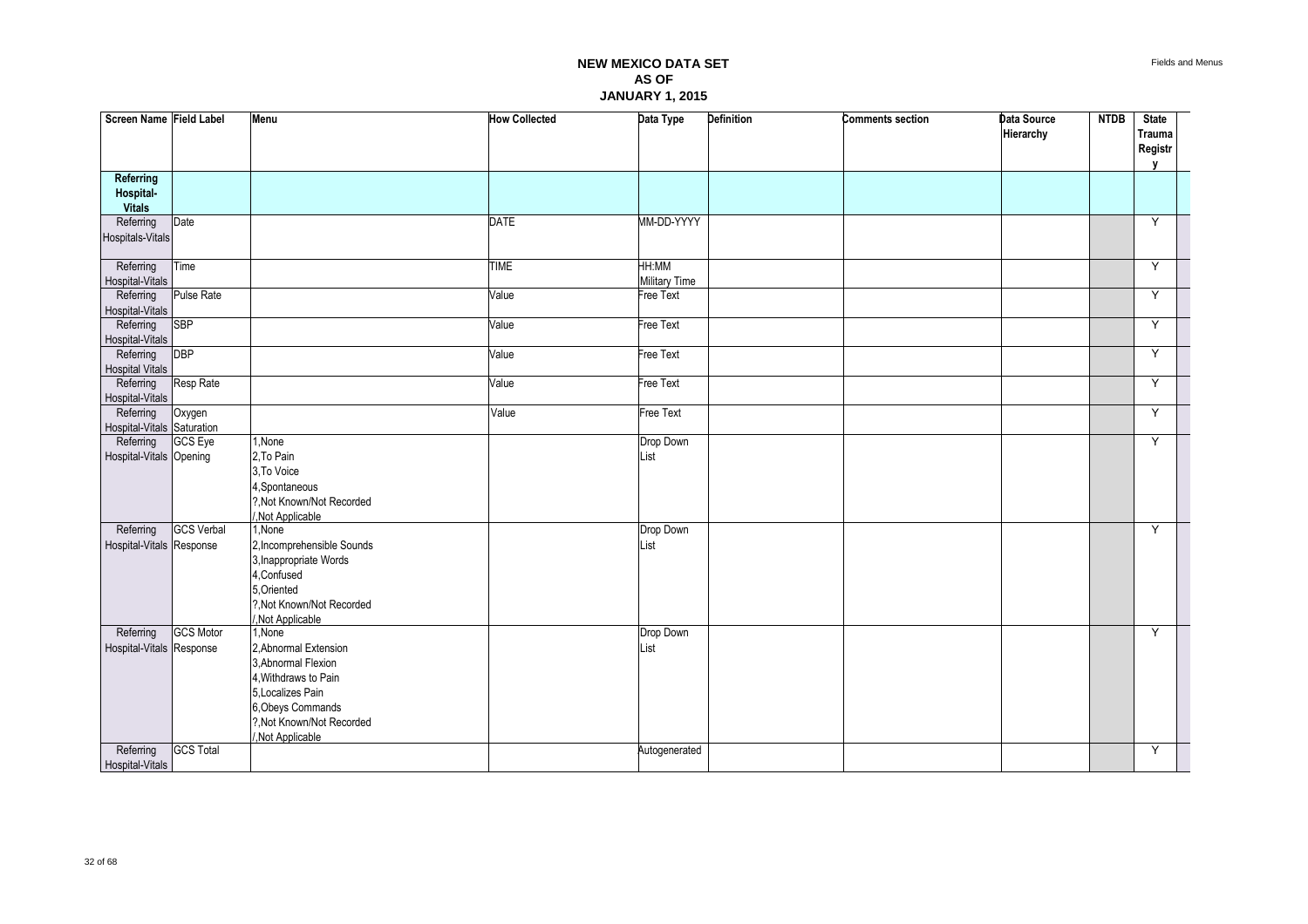Fields and Menus

| Screen Name Field Label      |            | Menu | <b>How Collected</b> | Data Type     | Definition | <b>Comments section</b> | Data Source<br>Hierarchy | <b>NTDB</b> | <b>State</b><br><b>Trauma</b><br>Registr |  |
|------------------------------|------------|------|----------------------|---------------|------------|-------------------------|--------------------------|-------------|------------------------------------------|--|
| Referring<br>Hospital-Vitals | <b>RTS</b> |      |                      | Autogenerated |            |                         |                          |             |                                          |  |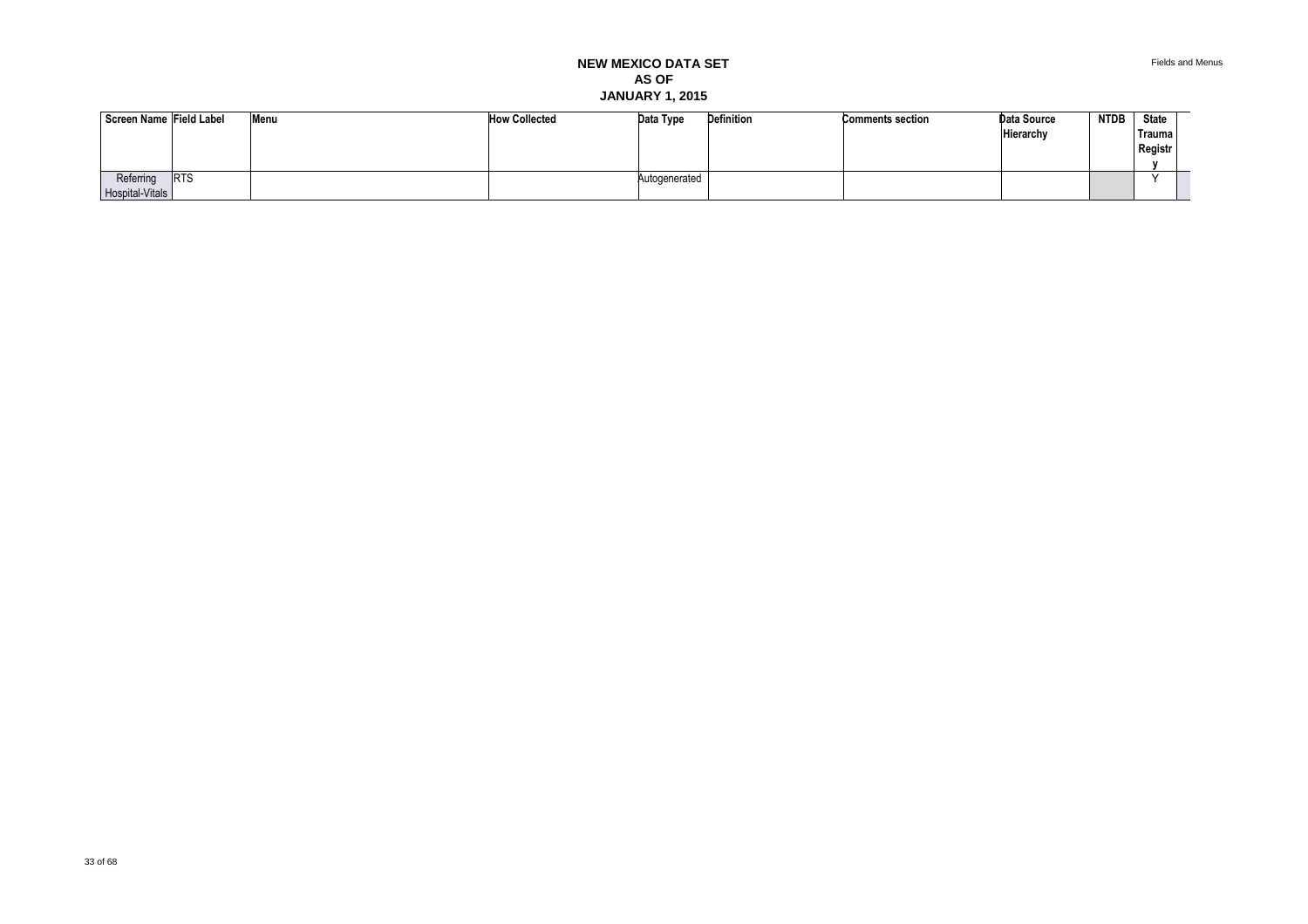| Screen Name Field Label |                                                                                  | Menu                                                                                                                                                                                                      | <b>How Collected</b> | Data Type                     | <b>Definition</b> | Comments section                                                                                                                                                                                                                                                                                                                                                                                                                                                                                  | Data Source<br>Hierarchy                                                                                                                                                        | <b>NTDB</b> | <b>State</b><br>Trauma<br>Registr |
|-------------------------|----------------------------------------------------------------------------------|-----------------------------------------------------------------------------------------------------------------------------------------------------------------------------------------------------------|----------------------|-------------------------------|-------------------|---------------------------------------------------------------------------------------------------------------------------------------------------------------------------------------------------------------------------------------------------------------------------------------------------------------------------------------------------------------------------------------------------------------------------------------------------------------------------------------------------|---------------------------------------------------------------------------------------------------------------------------------------------------------------------------------|-------------|-----------------------------------|
| ED                      |                                                                                  |                                                                                                                                                                                                           |                      |                               |                   |                                                                                                                                                                                                                                                                                                                                                                                                                                                                                                   |                                                                                                                                                                                 |             |                                   |
| ED                      | Direct Admit                                                                     | I.Yes<br>2.No<br>?. Not Known/Not Recorded<br>Not Applicable                                                                                                                                              |                      | Drop Down<br>List             |                   |                                                                                                                                                                                                                                                                                                                                                                                                                                                                                                   |                                                                                                                                                                                 |             | Y                                 |
| ED                      | Trauma<br>Activation                                                             | 1. Full Trauma Team<br>2. Partial Trauma Team<br>3. Trauma Evaluation<br>4, Trauma Registry Inclusion<br>5, Hospital Inclusion Only-Facility Tracking Only<br>?. Not Known/Not Recorded<br>Not Applicable |                      | Drop Down<br>List             |                   |                                                                                                                                                                                                                                                                                                                                                                                                                                                                                                   |                                                                                                                                                                                 |             | Y                                 |
| ED                      | <b>ED</b> Admission<br>Date (NTDB:<br><b>ED/HOSPITAL</b><br><b>ARRIVAL DATE)</b> |                                                                                                                                                                                                           | <b>DATE</b>          |                               | the ED/hospital.  | MM-DD-YYYY The date the patient arrived to   If the patient was brought to the<br>ED, enter date patient arrived at<br>ED. If patient was directly admitted Sheet<br>to the hospital, enter date patient<br>was admitted to the hospital.<br>· Used to auto-generate two<br>additional calculated fields: Total<br>EMS Time: (elapsed time from<br>EMS dispatch to hospital arrival)<br>and Total Length of Hospital Stay<br>(elapsed time from ED/Hospital<br>Arrival to ED/Hospital Discharge). | I. Triage Form /<br><b>Trauma Flow</b><br>2. ED Record<br>3. Billing Sheet /<br><b>Medical Records</b><br><b>Coding Summary</b><br>Sheet<br>4. Hospital<br>Discharge<br>Summary | 58          | Y                                 |
| ED                      | <b>ED</b> Admission<br>Time (NTDB:<br><b>ED/HOSPITAL</b><br><b>ARRIVAL TIME)</b> |                                                                                                                                                                                                           | <b>TIME</b>          | HH:MM<br><b>Military Time</b> | the ED/hospital.  | The time the patient arrived to $\cdot$ If the patient was brought to the<br>ED, enter time patient arrived at<br>ED. If patient was directly admitted Sheet<br>to the hospital, enter time patient<br>was admitted to the hospital.<br>• Used to auto-generate two<br>additional calculated fields: Total<br>EMS Time (elapsed time from EMS Sheet<br>dispatch to hospital arrival) and<br>Total Length of Hospital Stay<br>(elapsed time from ED/Hospital<br>Arrival to ED/Hospital Discharge). | . Triage Form /<br>Trauma Flow<br>2. ED Record<br>3. Billing Sheet /<br><b>Medical Records</b><br><b>Coding Summary</b><br>4. Hospital<br>Discharge<br>Summary                  | 59          | Y                                 |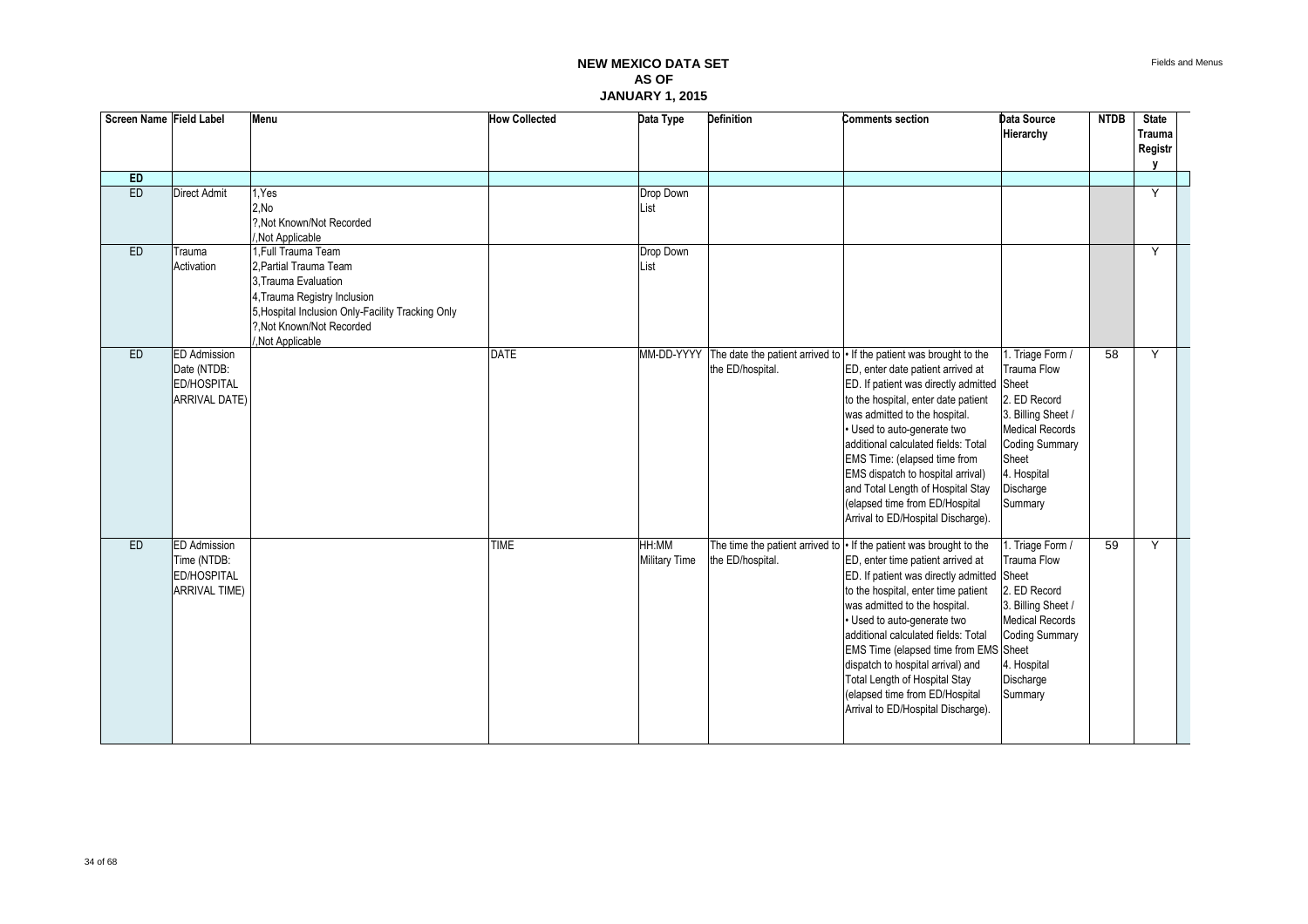| Screen Name Field Label |                     | Menu | <b>How Collected</b>         | Data Type            | <b>Definition</b>        | <b>Comments section</b>                                  | Data Source            | <b>NTDB</b> | <b>State</b>  |  |
|-------------------------|---------------------|------|------------------------------|----------------------|--------------------------|----------------------------------------------------------|------------------------|-------------|---------------|--|
|                         |                     |      |                              |                      |                          |                                                          | Hierarchy              |             | <b>Trauma</b> |  |
|                         |                     |      |                              |                      |                          |                                                          |                        |             | Registr       |  |
|                         |                     |      |                              |                      |                          |                                                          |                        |             |               |  |
| <b>ED</b>               | <b>ED Discharge</b> |      | <b>DATE</b>                  | MM-DD-YYYY           | The date the patient was | Used to auto-generate an                                 | 1. Hospital            | 78          | $\checkmark$  |  |
|                         | Date                |      |                              |                      | discharged from the ED.  | additional calculated field: Total ED Discharge          |                        |             |               |  |
|                         |                     |      |                              |                      |                          | Time: (elapsed time from ED admit Summary                |                        |             |               |  |
|                         |                     |      |                              |                      |                          | to ED discharge).                                        | 2. Billing Sheet /     |             |               |  |
|                         |                     |      |                              |                      |                          | . The null value "Not Applicable" is                     | <b>Medical Records</b> |             |               |  |
|                         |                     |      |                              |                      |                          | used if the patient is directly                          | <b>Coding Summary</b>  |             |               |  |
|                         |                     |      |                              |                      |                          | admitted to the hospital.                                | Sheet                  |             |               |  |
|                         |                     |      |                              |                      |                          |                                                          | 3. Physician's         |             |               |  |
|                         |                     |      |                              |                      |                          |                                                          | Progress Notes         |             |               |  |
| ED                      | <b>ED Discharge</b> |      | <b>TIME</b>                  | HH:MM                | The time the patient was | • Used to auto-generate an                               | 1. Hospital Record     | 79          | Y             |  |
|                         | Time                |      |                              | <b>Military Time</b> | discharged from the ED.  | additional calculated field: Total ED 2. Billing Sheet / |                        |             |               |  |
|                         |                     |      |                              |                      |                          | Time (elapsed time from ED admit                         | <b>Medical Records</b> |             |               |  |
|                         |                     |      |                              |                      |                          | to ED discharge).                                        | <b>Coding Summary</b>  |             |               |  |
|                         |                     |      |                              |                      |                          | • The null value "Not Applicable" is                     | Sheet                  |             |               |  |
|                         |                     |      |                              |                      |                          | used if the patient is directly                          | 3. Physician's         |             |               |  |
|                         |                     |      |                              |                      |                          | admitted to the hospital.                                | Progress Notes         |             |               |  |
|                         |                     |      |                              |                      |                          |                                                          |                        |             |               |  |
|                         |                     |      |                              |                      |                          |                                                          |                        |             |               |  |
| ED                      | <b>ED LOS</b>       |      | Calculated from ED Admission | Autogenerated        |                          |                                                          |                        | 79          | Y             |  |
|                         |                     |      | Date/Time and ED Discharge   |                      |                          |                                                          |                        |             |               |  |
|                         |                     |      | Date/Time                    |                      |                          |                                                          |                        |             |               |  |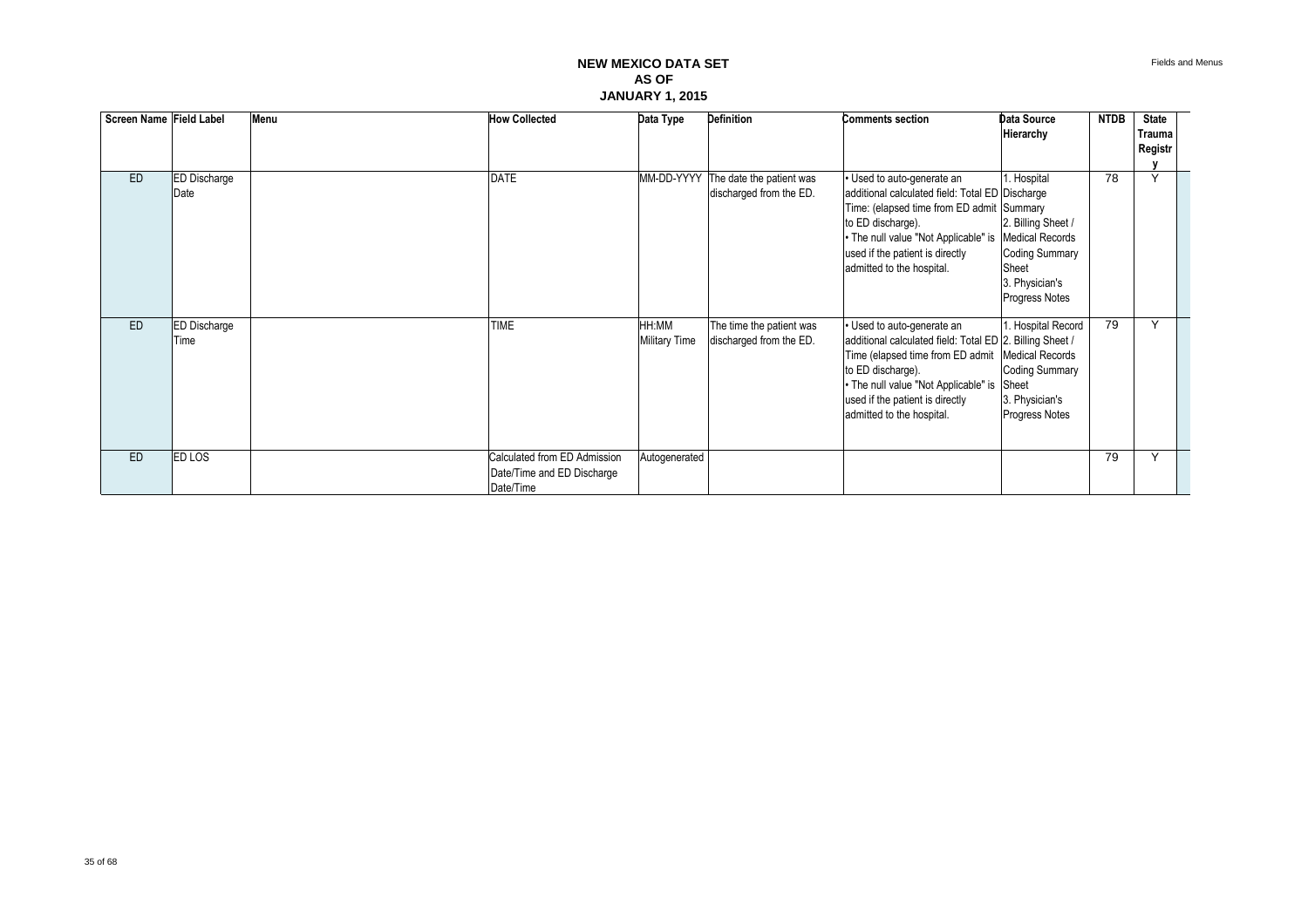| Screen Name Field Label |                                                                                | Menu                                                                                                                                                                                                                                                                                                                                                                                                                                                                                                                                                                                          | <b>How Collected</b> | Data Type         | <b>Definition</b>                                                          | Comments section                                                                                                                                                                                                                                                        | Data Source<br>Hierarchy | <b>NTDB</b> | <b>State</b><br><b>Trauma</b><br>Registr |
|-------------------------|--------------------------------------------------------------------------------|-----------------------------------------------------------------------------------------------------------------------------------------------------------------------------------------------------------------------------------------------------------------------------------------------------------------------------------------------------------------------------------------------------------------------------------------------------------------------------------------------------------------------------------------------------------------------------------------------|----------------------|-------------------|----------------------------------------------------------------------------|-------------------------------------------------------------------------------------------------------------------------------------------------------------------------------------------------------------------------------------------------------------------------|--------------------------|-------------|------------------------------------------|
| ED                      | <b>ED Disposition</b><br>(NTDB: ED<br><b>DISCHARGE</b><br><b>DISPOSITION</b> ) | 1, Discharged to Home or Self-care (Routine<br>Discharge) (relabeled as of 01/01/2015)<br>2, Home w/ Health Care<br>3, Acute Care Facility<br>4, Rehab Facility<br>5, Psychiatric Facility<br>6, Skilled Nursing Facility<br>7. Residential Facility<br>8, Hospice<br>9.Left AMA<br>10, Correctional Facility<br>11, Deceased/Expired (relabeled as of 01/01/2015)<br>12.Other<br>13,CCU<br>14, OR<br>15, Floor<br>16,Stepdown<br>17, Admitted to Monitored Telemetry Floor Bed<br>18, Admitted to ED for 23 Hour Observation<br>19.Other<br>,?, Not Known/Not Recorded<br>./, Not Applicable |                      | Drop Down<br>List | The disposition of the patient<br>at the time of discharge from<br>the ED. | • The null value "Not Applicable" is<br>used if the patient is directly<br>admitted to the hospital.<br>• If ED Discharge Disposition is<br>(NTDB CHOICES 4, 5, 6, 9, 10,<br>11,) then Hospital Discharge Date,<br>Time, and Disposition should be<br>"Not Applicable". |                          | 76          | Ÿ                                        |
| ED                      | <b>ED Disposition</b><br>(NTDB: ED<br><b>DISCHARGE</b><br><b>DISPOSITION</b> ) | <b>NTDB</b><br>1. Floor bed (general admission, non-specialty unit<br>bed)<br>2. Observation unit (unit that provides <24 hour stays)<br>3. Telemetry/step-down unit (less acuity than ICU)<br>4. Home with services<br>5. Died/Expired<br>6. Other (Jail, institutional care, mental health, etc.)<br>7. Operating Room<br>8. Intensive Care Unit (ICU)<br>9. Home without services<br>10. Left Against Medical Advice<br>11. Transferred to another hospital                                                                                                                                |                      | Drop Down<br>List | The disposition of the patient<br>at the time of discharge from<br>the ED. | • The null value "Not Applicable" is<br>used if the patient is directly<br>admitted to the hospital.<br>• If ED Discharge Disposition is<br>(NTDB CHOICES 4, 5, 6, 9, 10,<br>11,) then Hospital Discharge Date,<br>Time, and Disposition should be<br>"Not Applicable". |                          | 76          | Y                                        |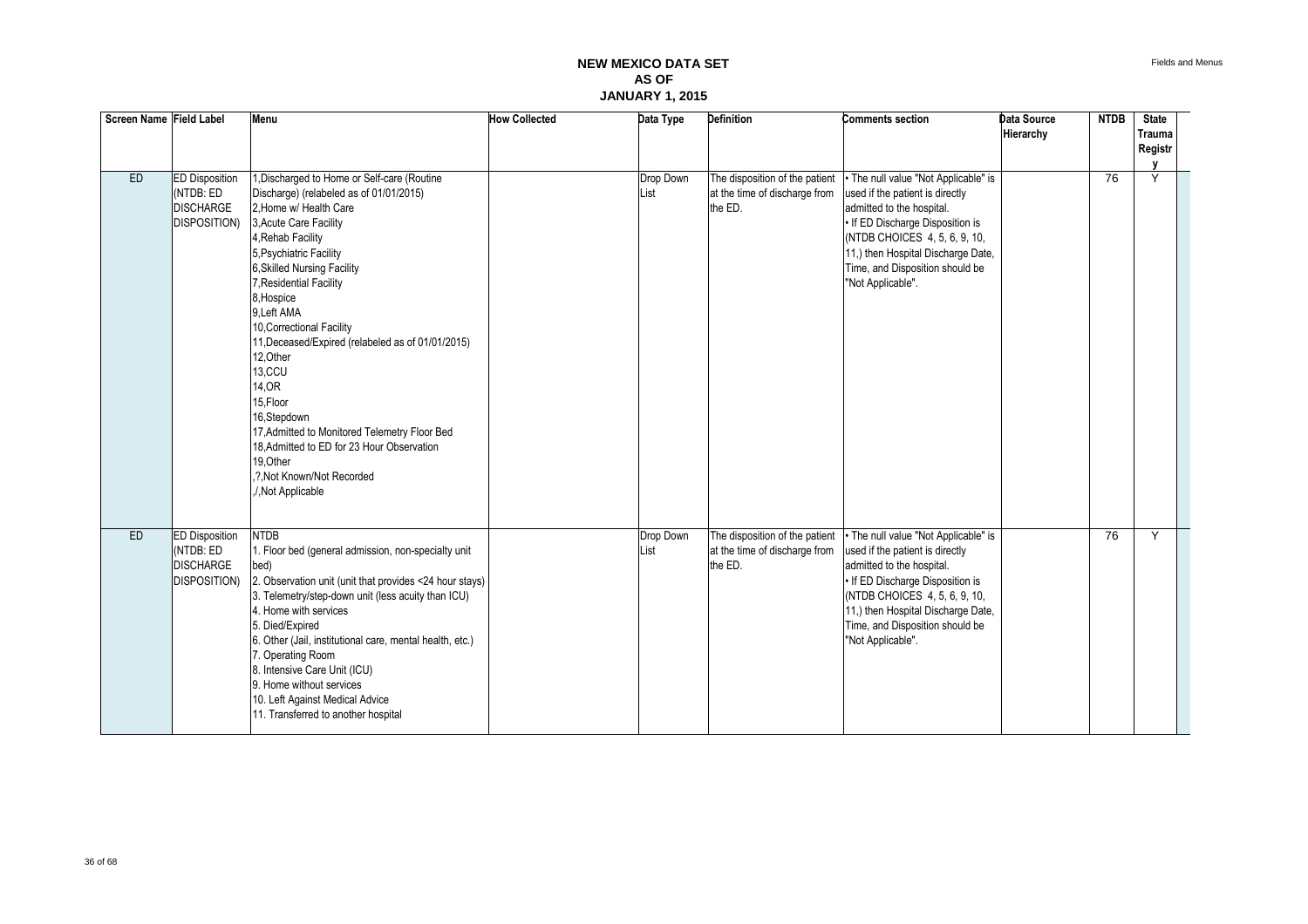| Screen Name Field Label |                        | Menu                                                                                                                                                                                                                                                                                                   | <b>How Collected</b> | Data Type         | <b>Definition</b>                                            | <b>Comments section</b>                                                                                                                                                                                                                                                                                                                                                | Data Source<br>Hierarchy                                                                              | <b>NTDB</b> | <b>State</b><br><b>Trauma</b><br>Registr |  |
|-------------------------|------------------------|--------------------------------------------------------------------------------------------------------------------------------------------------------------------------------------------------------------------------------------------------------------------------------------------------------|----------------------|-------------------|--------------------------------------------------------------|------------------------------------------------------------------------------------------------------------------------------------------------------------------------------------------------------------------------------------------------------------------------------------------------------------------------------------------------------------------------|-------------------------------------------------------------------------------------------------------|-------------|------------------------------------------|--|
| ED                      | Admitting<br>Service   | 1. Trauma Service<br>2, General Surgical Service<br>3.Orthopedic<br>4, Neurosurgical Service<br>5. Other Surgical Service<br>6. Internal Medicine<br>7, Family Practice<br>8.OMF - Oral Maxillo facial<br>9. Hospitalist<br>10. Pediatric<br>11.OBGYN<br>?. Not Known/Not Recorded<br>/.Not Applicable |                      | Drop Down<br>List |                                                              |                                                                                                                                                                                                                                                                                                                                                                        |                                                                                                       |             | Ÿ                                        |  |
| ED                      | Admitting<br>Physician |                                                                                                                                                                                                                                                                                                        |                      |                   |                                                              |                                                                                                                                                                                                                                                                                                                                                                        |                                                                                                       |             | Y                                        |  |
| ED                      | <b>ED</b> Death        | 1.DOA: Dead on arrival with minimal or no<br>resuscitation attempt<br>2, Death after failed resuscitation attempt (failure to<br>respond w/in 15 min)<br>3, Died in ED (other than failed resuscitation attempt)<br>?. Not Known/Not Recorded<br>Not Applicable                                        |                      | Drop Down         |                                                              | <b>RETIRED AS OF JANUARY 1,</b><br>Retired as of January 1, 2014                                                                                                                                                                                                                                                                                                       |                                                                                                       |             | N                                        |  |
| <b>ED</b>               | Signs of Life          | , Arrived with No Signs of Life<br>2. Arrived with Signs of Life<br>, Not Applicaple                                                                                                                                                                                                                   |                      | Drop Down<br>List | Indication of whether patient<br>arrived with signs of life. | Added as of January 1, 2014<br>Additional Info: A patient with no Trauma Flow<br>signs of life is defined as having<br>none of the following: organized<br>EKG activity, pupillary responses,<br>spontaneous respiratory attempts<br>or movement, and unassisted<br>blood pressure. This usually<br>implies the patient was brought to<br>the ED with CPR in progress. | 1. Triage Form /<br>Sheet<br>2. Physician's<br><b>Progress Notes</b><br>3. ED Nurses'<br><b>Notes</b> | 77          | $\overline{Y}$                           |  |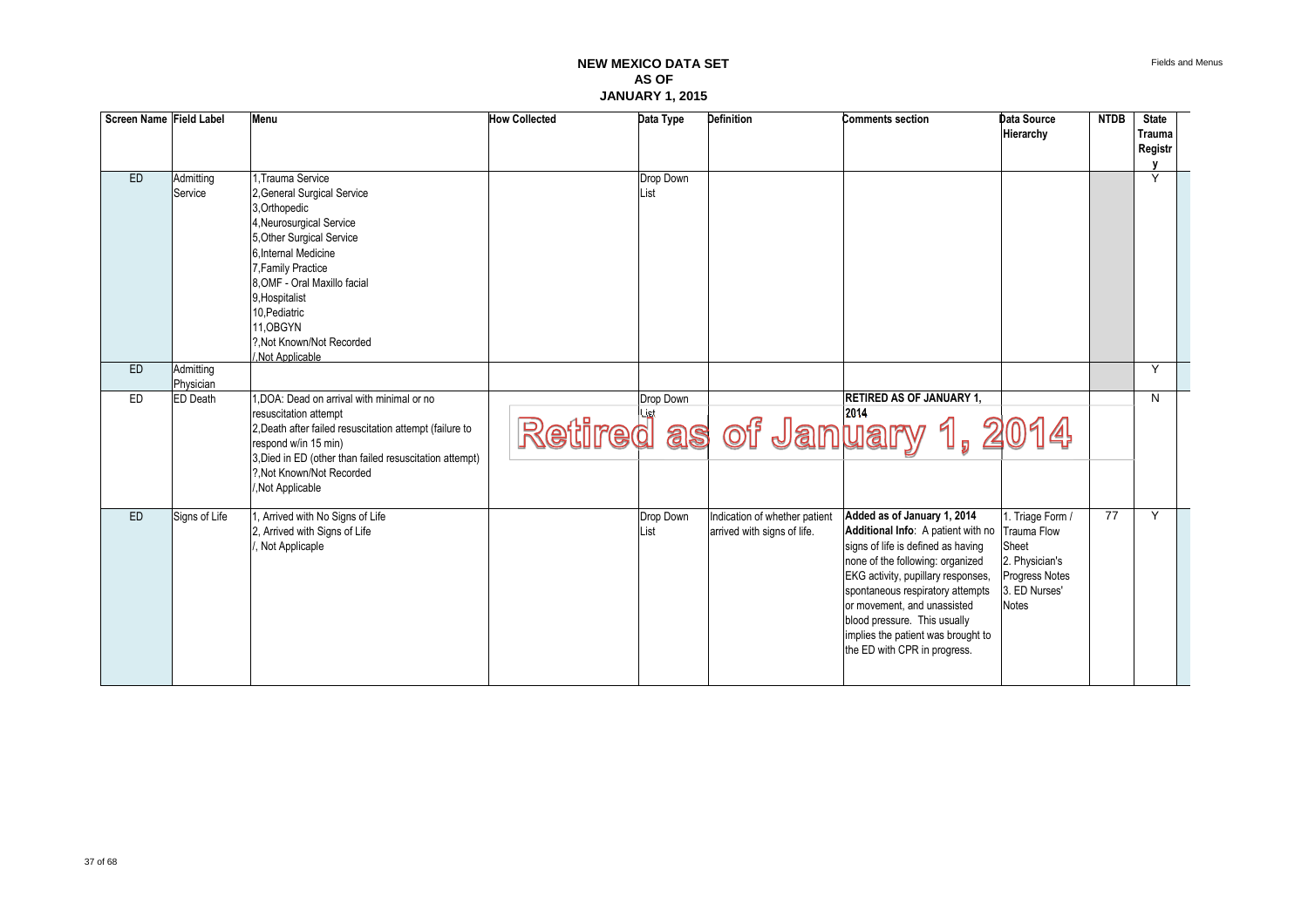| Screen Name Field Label |                                 | Menu                                                                                                                                                                                                                                                                                   | <b>How Collected</b>         | Data Type         | <b>Definition</b>             | <b>Comments section</b>                                                                                                                                                                                                                                                                                                                                                                                                                                                                                                                                                       | Data Source<br>Hierarchy                          | <b>NTDB</b>     | <b>State</b><br>Trauma<br>Registr |  |
|-------------------------|---------------------------------|----------------------------------------------------------------------------------------------------------------------------------------------------------------------------------------------------------------------------------------------------------------------------------------|------------------------------|-------------------|-------------------------------|-------------------------------------------------------------------------------------------------------------------------------------------------------------------------------------------------------------------------------------------------------------------------------------------------------------------------------------------------------------------------------------------------------------------------------------------------------------------------------------------------------------------------------------------------------------------------------|---------------------------------------------------|-----------------|-----------------------------------|--|
| <b>ED</b>               | <b>Alcohol Use</b><br>Indicator | 1, No (not suspected - not tested)<br>2, No (confirmed by test)<br>3, Yes (confirmed by test - trace levels)<br>4, Yes (confirmed by test - beyond legal limit)<br>?, Not Known/Not Recorded<br>/, Not Applicable                                                                      |                              | Drop Down<br>List | Use of alcohol by the patient | <b>Blood alcohol concentration</b><br>(BAC) may be documented at any<br>facility (or setting) treating this<br>patient event.<br>. "Trace levels" is defined as any<br>alcohol level below the legal limit,<br>but not zero.<br>. "Beyond legal limit" is defined as<br>a blood alcohol concentration<br>above the legal limit for the state in<br>which the treating institution is<br>located. Above any legal limit, DUI,<br>DWI or DWAI, would apply here.<br>· If alcohol use is suspected, but<br>not confirmed by test, record null<br>value "Not Known/Not Recorded." | 1. Lab Results<br>2. ED Physician<br><b>Notes</b> | $\overline{74}$ | Y                                 |  |
| ED                      | <b>ETOH</b>                     |                                                                                                                                                                                                                                                                                        | Number                       | Numerical         |                               |                                                                                                                                                                                                                                                                                                                                                                                                                                                                                                                                                                               |                                                   |                 | Y                                 |  |
| ED                      | Drug Use<br>Indicator           | 1, No (not suspected - not tested)<br>2, No (confirmed by test)<br>3, Yes (confirmed by test - prescription drug)<br>4, Yes (confirmed by test-illegal use drug)<br>?, Not Known/Not Recorded<br>Not Applicable                                                                        |                              | Drop Down<br>List |                               |                                                                                                                                                                                                                                                                                                                                                                                                                                                                                                                                                                               |                                                   | 75              | Y                                 |  |
| ED                      | Tox Screen<br><b>Results</b>    | 1, Amphetamines<br>2, Benzodiazepine<br>3, Barbiturates<br>4, Cocaine<br>5, Lidocaine<br>6, Narcotics<br>7, Opiates (Heroin)<br>8, PCP (Phencyclidine)<br>9. Phenothiazine<br>10, THC (Cannabis/Marijuana)<br>11, Valium<br>99, Other<br>?, Not Known/Not Recorded<br>/.Not Applicable | Choose as many as applicaple | Drop Down<br>List |                               |                                                                                                                                                                                                                                                                                                                                                                                                                                                                                                                                                                               |                                                   |                 | Y                                 |  |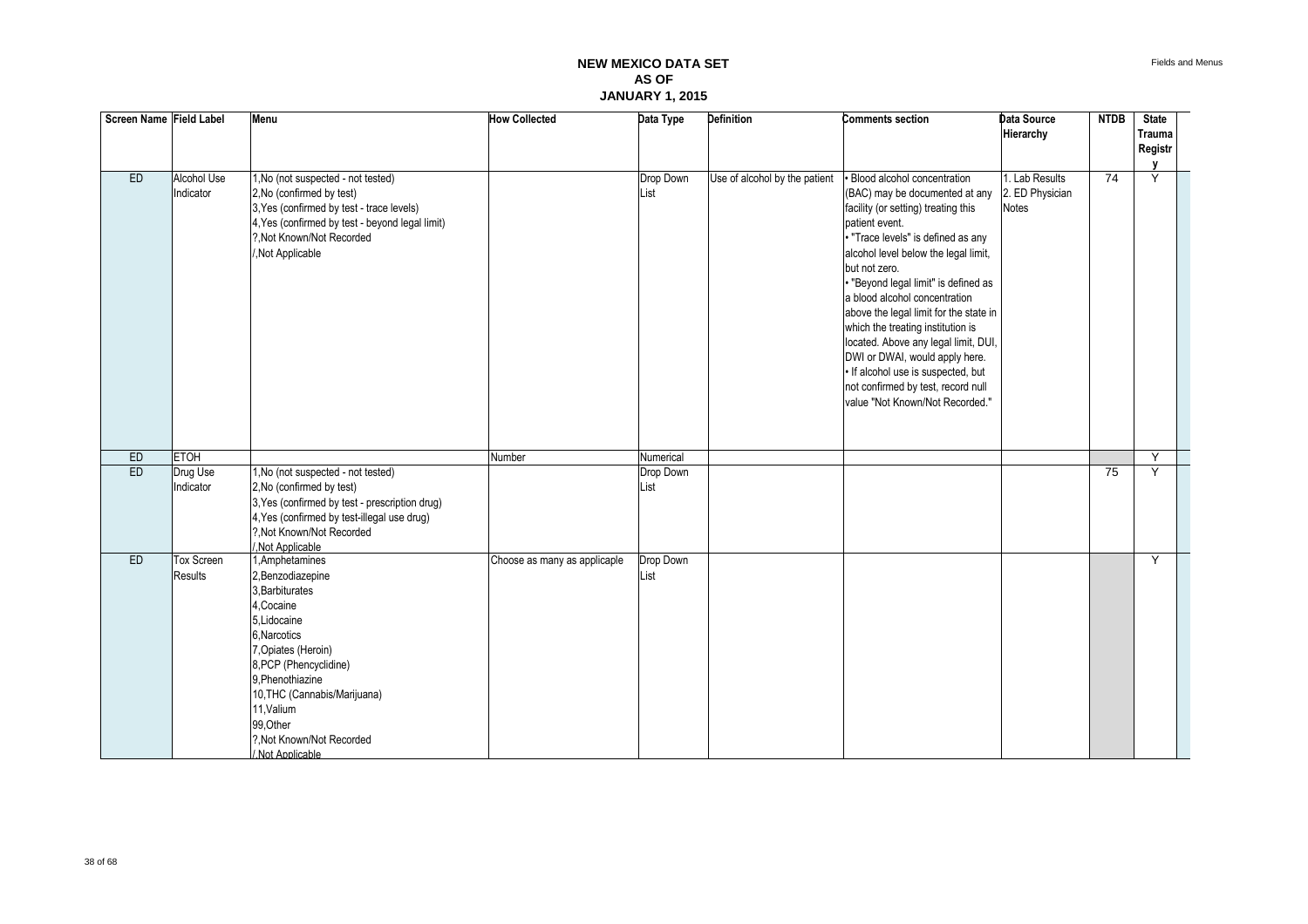| Screen Name Field Label               |                                                                                | Menu                                                                                            | <b>How Collected</b>                                                                       | Data Type         | <b>Definition</b>                                                                                                                             | <b>Comments section</b>                                                                                                                                                       | <b>Data Source</b><br>Hierarchy                                                                                                              | <b>NTDB</b> | <b>State</b><br><b>Trauma</b><br>Registr<br>V |  |
|---------------------------------------|--------------------------------------------------------------------------------|-------------------------------------------------------------------------------------------------|--------------------------------------------------------------------------------------------|-------------------|-----------------------------------------------------------------------------------------------------------------------------------------------|-------------------------------------------------------------------------------------------------------------------------------------------------------------------------------|----------------------------------------------------------------------------------------------------------------------------------------------|-------------|-----------------------------------------------|--|
| ED                                    | <b>ED Total Fluids</b><br>(cc's)                                               |                                                                                                 | Value                                                                                      | <b>Free Text</b>  |                                                                                                                                               |                                                                                                                                                                               |                                                                                                                                              |             | Y                                             |  |
| <b>ED-Initial</b><br><b>Vitals</b>    |                                                                                |                                                                                                 |                                                                                            |                   |                                                                                                                                               |                                                                                                                                                                               |                                                                                                                                              |             |                                               |  |
| <b>ED-Initial Vitals Date</b>         |                                                                                |                                                                                                 | <b>DATE</b>                                                                                | MM-DD-YYYY        |                                                                                                                                               |                                                                                                                                                                               |                                                                                                                                              |             | Y                                             |  |
| <b>ED-Initial Vitals Time</b>         |                                                                                |                                                                                                 | <b>TIME</b>                                                                                | HH:MM             |                                                                                                                                               |                                                                                                                                                                               |                                                                                                                                              |             | Y                                             |  |
|                                       | ED-Initial Vitals Temperature(NT<br>DB: Initial<br>ED/Hospital<br>Temperature) |                                                                                                 | Value                                                                                      | Numerical         | First recorded temperature (in<br>degrees Celsius [centigrade])<br>in the ED/hospital within 30<br>minutes or less of ED/hospital<br>arrival. | Please note that first<br>recorded/hospital vitals do not eed<br>to be from the same assessment                                                                               | 1. Triage Form /<br><b>Trauma Flow</b><br>Sheet<br>2. ED Record<br>3. Nurses notes                                                           | 62          | Y                                             |  |
| <b>ED-Initial Vitals Temperature</b>  | Units                                                                          | I, Fahrenheit<br>2, Celsius<br>?.Not Known/Not Recorded<br>/, Not Applicable                    |                                                                                            | Drop Down<br>List |                                                                                                                                               |                                                                                                                                                                               |                                                                                                                                              |             | Y                                             |  |
| <b>ED-Initial Vitals Tempurature</b>  | Route                                                                          | . Tympanic<br>2. Oral<br>3. Axillary<br>4. Rectal<br>5. Foley<br>6. Temporal artery<br>7. Other |                                                                                            | Drop Down<br>List |                                                                                                                                               | Field added January 1, 2013                                                                                                                                                   |                                                                                                                                              |             |                                               |  |
| <b>ED-Initial Vitals Height</b>       |                                                                                |                                                                                                 | Value                                                                                      |                   | First recorded height upon<br>ED/hospital arrival                                                                                             | May be based on family or self-<br>report.<br>• Please note that first<br>recorded/hospital vitals do not<br>need to be from the same<br>assessment.<br>Added January 1, 2014 | 1. Triage Form /<br><b>Trauma Flow</b><br>Sheet<br>2. ED Record<br>3. EMS Run Sheet<br>4. Nurses notes<br>5. Self-report<br>6. Family report | 72          |                                               |  |
| <b>ED-Initial Vitals Height Units</b> |                                                                                |                                                                                                 | LOGIC: Enabled when the<br>height is valued and not equal to Centimeters<br>Unknown or N/A | Recorded in       |                                                                                                                                               |                                                                                                                                                                               |                                                                                                                                              | 72          |                                               |  |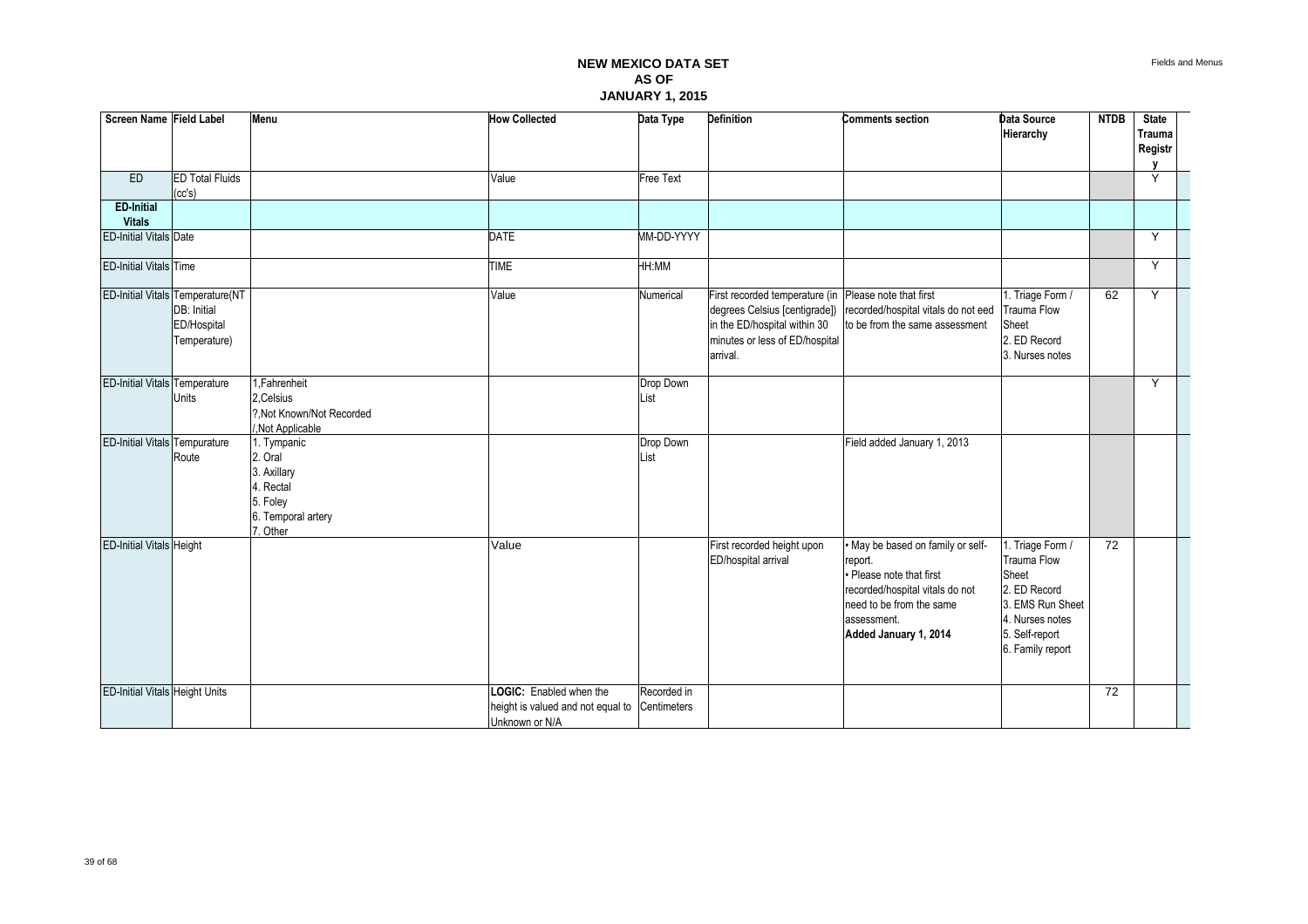| Screen Name Field Label             |                                                                                              | Menu | <b>How Collected</b>                                                                     | Data Type                              | <b>Definition</b>                                                                                                       | <b>Comments section</b>                                                                                                                                                                                                                                      | Data Source<br>Hierarchy                                                                                                                     | <b>NTDB</b> | <b>State</b><br><b>Trauma</b><br>Registr |  |
|-------------------------------------|----------------------------------------------------------------------------------------------|------|------------------------------------------------------------------------------------------|----------------------------------------|-------------------------------------------------------------------------------------------------------------------------|--------------------------------------------------------------------------------------------------------------------------------------------------------------------------------------------------------------------------------------------------------------|----------------------------------------------------------------------------------------------------------------------------------------------|-------------|------------------------------------------|--|
|                                     |                                                                                              |      |                                                                                          |                                        |                                                                                                                         |                                                                                                                                                                                                                                                              |                                                                                                                                              |             |                                          |  |
| <b>ED-Initial Vitals Weight</b>     |                                                                                              |      |                                                                                          |                                        | First recorded weight upon<br>ED/hospital arrival                                                                       | . May be based on family or self-<br>report.<br>• Please note that first<br>recorded/hospital vitals do not<br>need to be from the same<br>assessment.<br>Added January 1, 2014<br>Height will accept up to two<br>decimal points (changed on<br>01/01/2015) | 1. Triage Form /<br>Trauma Flow<br>Sheet<br>2. ED Record<br>3. EMS Run Sheet<br>4. Nurses notes<br>5. Self-report<br>6. Family report        | 73          |                                          |  |
| ED-Initial Vitals Weight Units      |                                                                                              |      | LOGIC: Enabled when the<br>weight is valued and not equal to kilograms<br>Unknown or N/A | Recorded in                            |                                                                                                                         | • May be based on family or self-<br>report.<br>· Please note that first<br>recorded/hospital vitals do not<br>need to be from the same<br>assessment.<br>Added January 1, 2014<br>Weight will accept up to two<br>decimal points (changed<br>01/01/2015)    | 1. Triage Form /<br><b>Trauma Flow</b><br>Sheet<br>2. ED Record<br>3. EMS Run Sheet<br>4. Nurses notes<br>5. Self-report<br>6. Family report | 73          |                                          |  |
| <b>ED-Initial Vitals Pulse Rate</b> | INTDB: INITIAL<br><b>ED/HOSPITAL</b><br><b>PULSE RATE)</b>                                   |      | Numberical                                                                               | Expressed as<br>a number per<br>minute | First recorded pulse in<br>ED/Hospital (palpated or<br>auscultated) within 30 minues<br>or less of Ed/hospital arrival. | · Please note that first<br>recorded/hospital vitals do not<br>need to be from the same<br>assessment.                                                                                                                                                       | 1. Triage Form /<br>Trauma Flow<br>Sheet<br>2. ED Record<br>3. Nurses notes                                                                  | 61          | Y                                        |  |
| ED-Initial Vitals SBP (NTDB:        | <b>INITIAL</b><br><b>ED/HOSPITAL</b><br><b>SYSTOLIC</b><br><b>BLOOD</b><br><b>PRESSURE</b> ) |      | Value                                                                                    | Numerical                              | First recorded systolic blood<br>pressure in the ED/hospital,<br>within 30 minutes or less of<br>ED/hopsital arrival.   | Please note that first<br>recorded/hospital vitals do not eed<br>to be from the same assessment                                                                                                                                                              | 1. Triage Form /<br><b>Trauma Flow</b><br>Sheet<br>2. ED Record<br>3. Nurses notes                                                           | 60          | Y                                        |  |
| <b>ED-Initial Vitals DBP</b>        |                                                                                              |      | Value                                                                                    | <b>Numerical</b>                       |                                                                                                                         |                                                                                                                                                                                                                                                              |                                                                                                                                              |             | Y                                        |  |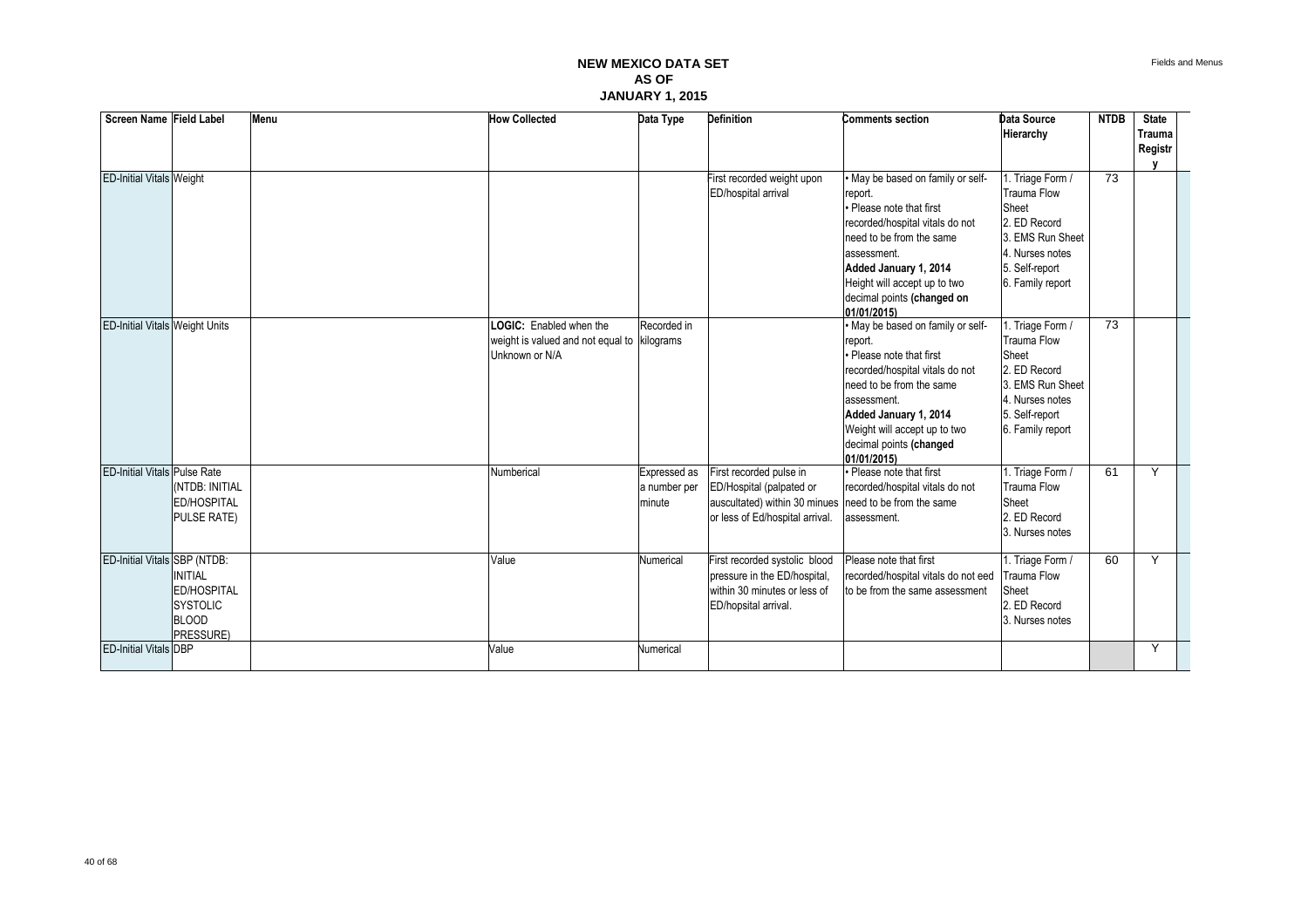| Screen Name Field Label               |                                                                                                | Menu                                                                                                          | <b>How Collected</b> | Data Type                          | <b>Definition</b>                                                                                                                                                                                                                                | <b>Comments section</b>                                                                                                                                                                                                                                                                                                                            | Data Source<br>Hierarchy                                                           | <b>NTDB</b> | <b>State</b><br>Trauma<br>Registr |  |
|---------------------------------------|------------------------------------------------------------------------------------------------|---------------------------------------------------------------------------------------------------------------|----------------------|------------------------------------|--------------------------------------------------------------------------------------------------------------------------------------------------------------------------------------------------------------------------------------------------|----------------------------------------------------------------------------------------------------------------------------------------------------------------------------------------------------------------------------------------------------------------------------------------------------------------------------------------------------|------------------------------------------------------------------------------------|-------------|-----------------------------------|--|
| <b>ED-Initial Vitals Resp Rate</b>    | (NTDB: INITIAL<br><b>ED/HOSPITAL</b><br><b>RESPIRATORY</b><br>RATE)                            |                                                                                                               | Value                | Numerical.<br>number per<br>minute | First recorded respiratory rate<br>expressed as a in the ED/hospital within 30<br>minutes or less of ED/hospital<br>arrival                                                                                                                      | If available, complete additional<br>field: "Initial ED/Hospital<br>Respiratory Assistance.",<br>"Respiratory Assistance."<br>• Please note that first<br>recorded/hospital vitals do not<br>need to be from the same<br>assessment.                                                                                                               | 1. Triage Form /<br><b>Trauma Flow</b><br>Sheet<br>2. ED Record<br>3. Nurses notes | 63          | Υ                                 |  |
| <b>ED-Initial Vitals Respiratory</b>  | Assistance<br>(NTDB: INITIAL<br><b>ED/HOSPITAL</b><br><b>RESPIRATORY</b><br><b>ASSISTANCE)</b> | 1, Unassisted Respiratory Rate<br>2. Assisted Respiratory Rate<br>?. Not Known/Not Recorded<br>Not Applicable |                      | Drop Down<br>List                  | Determination of respiratory<br>assistance associated with<br>the initial ED/hospital<br>respiratory rate within 30<br>arrival.                                                                                                                  | · Only completed if a value is<br>provided for "Initial ED/Hospital<br>Respiratory Rate."<br>• Respiratory Assistance is defined 2. ED Record<br>minutes or less of ED/hospital as mechanical and/or external<br>support of respiration.<br>• Please note that first<br>recorded/hospital vitals do not<br>need to be from the same<br>assessment. | 1. Triage Form /<br>Trauma Flow<br>Sheet<br>3. Nurses notes                        | 64          | Y                                 |  |
| ED-Initial Vitals Oxygen              | Saturation<br>(NTDB: INITIAL<br>ED/HOSPITAL<br><b>OXYGEN</b><br>SATURATION)                    |                                                                                                               | Value                | Numerical.<br>percentage           | First recorded oxygen<br>Expresed as a saturation in the ED/hospital<br>within 30 minutes or less of<br>ED/hospital arrival                                                                                                                      | · If available, complete additional<br>field: "Initial ED/Hospital<br>Supplemental Oxygen."<br>• Please note that first<br>recorded/hospital vitals do not<br>need to be from the same<br>assessment.                                                                                                                                              | 1. Triage Form /<br><b>Trauma Flow</b><br>Sheet<br>2. ED Record<br>3. Nurses notes | 65          | Y                                 |  |
| <b>ED-Initial Vitals Supplemental</b> | Oxygen (NTDB:<br><b>INITIAL</b><br><b>ED/HOSPITAL</b><br><b>SUPPLEMENTA</b><br>L OXYGEN        | 1, No Supplemental Oxygen<br>2.Supplemental Oxygen<br>?. Not Known/Not Recorded<br>,Not Applicable            |                      | Drop Down<br>List                  | Determination of the presence • Only completed if a value is<br>of supplemental oxygen<br>during assessment of initial<br>ED/hospital oxygen saturation   · Please note that first<br>level within 30 minutes or less<br>of ED/hospital arrival. | provided for "Initial ED/Hospital<br>Oxygen Saturation."<br>recorded/hospital vitals do not<br>need to be from the same<br>assessment.                                                                                                                                                                                                             | 1. Triage Form /<br><b>Trauma Flow</b><br>Sheet<br>2. ED Record<br>3. Nurses notes | 66          | Y                                 |  |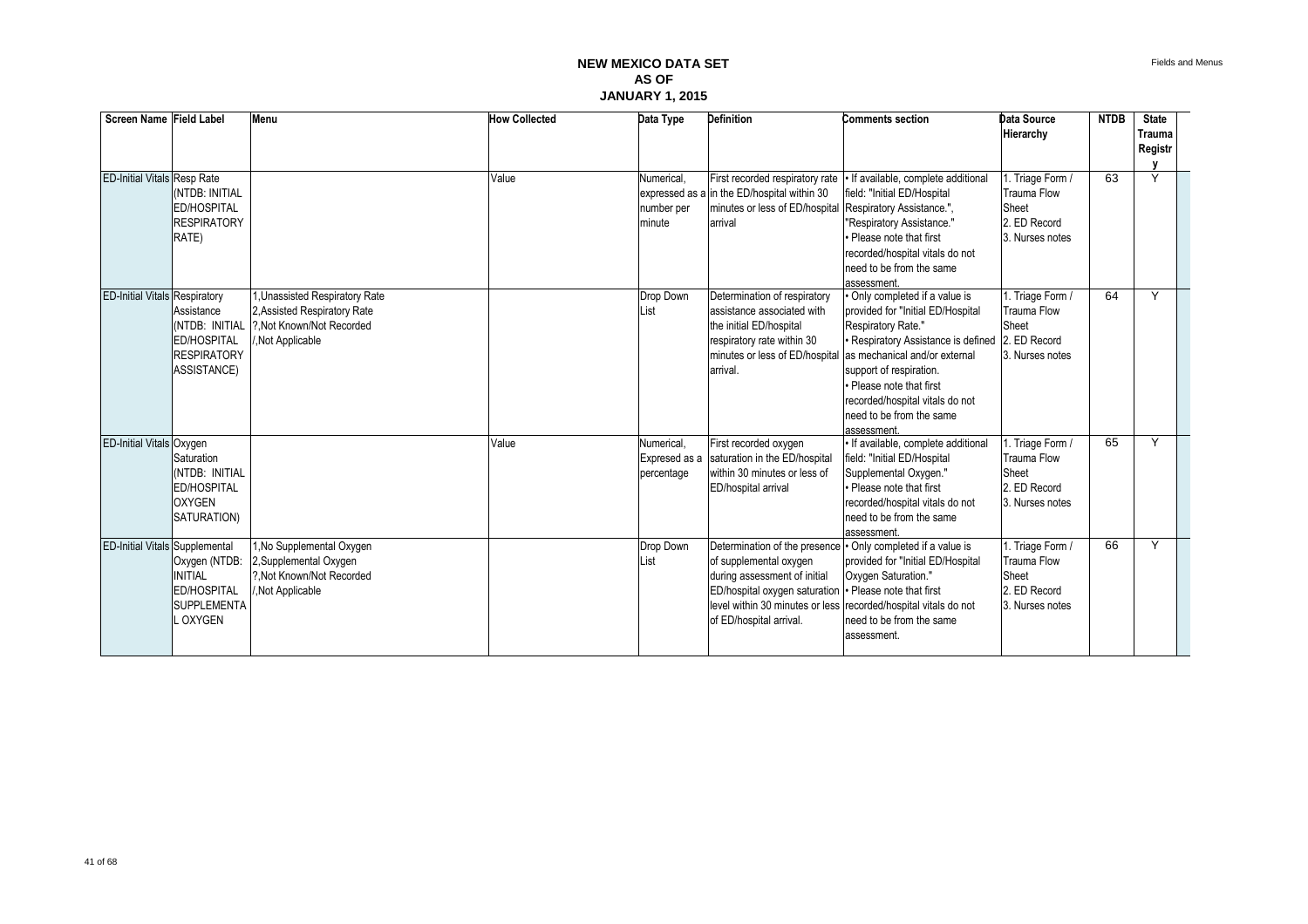| Screen Name Field Label          |         | Menu                                                                                                                                                                                                                                                                                           | <b>How Collected</b> | Data Type         | <b>Definition</b>                                                                                                                | <b>Comments section</b>                                                                                                                                                                                                                                                                                                                                                                                                                                                                                                                                                             | Data Source                                                                 | <b>NTDB</b> | State             |  |
|----------------------------------|---------|------------------------------------------------------------------------------------------------------------------------------------------------------------------------------------------------------------------------------------------------------------------------------------------------|----------------------|-------------------|----------------------------------------------------------------------------------------------------------------------------------|-------------------------------------------------------------------------------------------------------------------------------------------------------------------------------------------------------------------------------------------------------------------------------------------------------------------------------------------------------------------------------------------------------------------------------------------------------------------------------------------------------------------------------------------------------------------------------------|-----------------------------------------------------------------------------|-------------|-------------------|--|
|                                  |         |                                                                                                                                                                                                                                                                                                |                      |                   |                                                                                                                                  |                                                                                                                                                                                                                                                                                                                                                                                                                                                                                                                                                                                     | Hierarchy                                                                   |             | Trauma<br>Registr |  |
|                                  |         |                                                                                                                                                                                                                                                                                                |                      |                   |                                                                                                                                  |                                                                                                                                                                                                                                                                                                                                                                                                                                                                                                                                                                                     |                                                                             |             |                   |  |
| <b>ED-Initial Vitals GCS Eye</b> | Opening | None,<br>2. To Pain<br>3. To Voice<br>4, Spontaneous<br>?. Not Known/Not Recorded<br>/, Not Applicable<br><b>NTDB</b><br>. No eye movement when assessed<br>2. Opens eyes in response to painful stimulation<br>3. Opens eyes in response to verbal stimulation<br>4. Opens eyes Spontaneously |                      | Drop Down<br>List | Score (Eye) in the ED/hospital ED Score.<br>within 30 minutes ore less of • If a patient does not have a<br>ED/hospital arrival. | First recorded Glasgow Coma   · Used to calculate Overall GCS -<br>numeric GCS score recorded, but<br>written documentation closely (or<br>directly) relates to verbiage<br>describing a specific level of<br>functioning within the GCS scale,<br>the appropriate numeric score may<br>be listed. E.g. the chart indicates:<br>"patient withdraws from a painful<br>stimulus," a Motor GCS of 4 may<br>be recorded, IF there is no other<br>contradicting documentation.<br>• Please note that first<br>recorded/hospital vitals do not<br>need to be from the same<br>assessment. | 1. Triage Form /<br>Trauma Flow<br>Sheet<br>2. ED Record<br>3. Nurses notes | 67          |                   |  |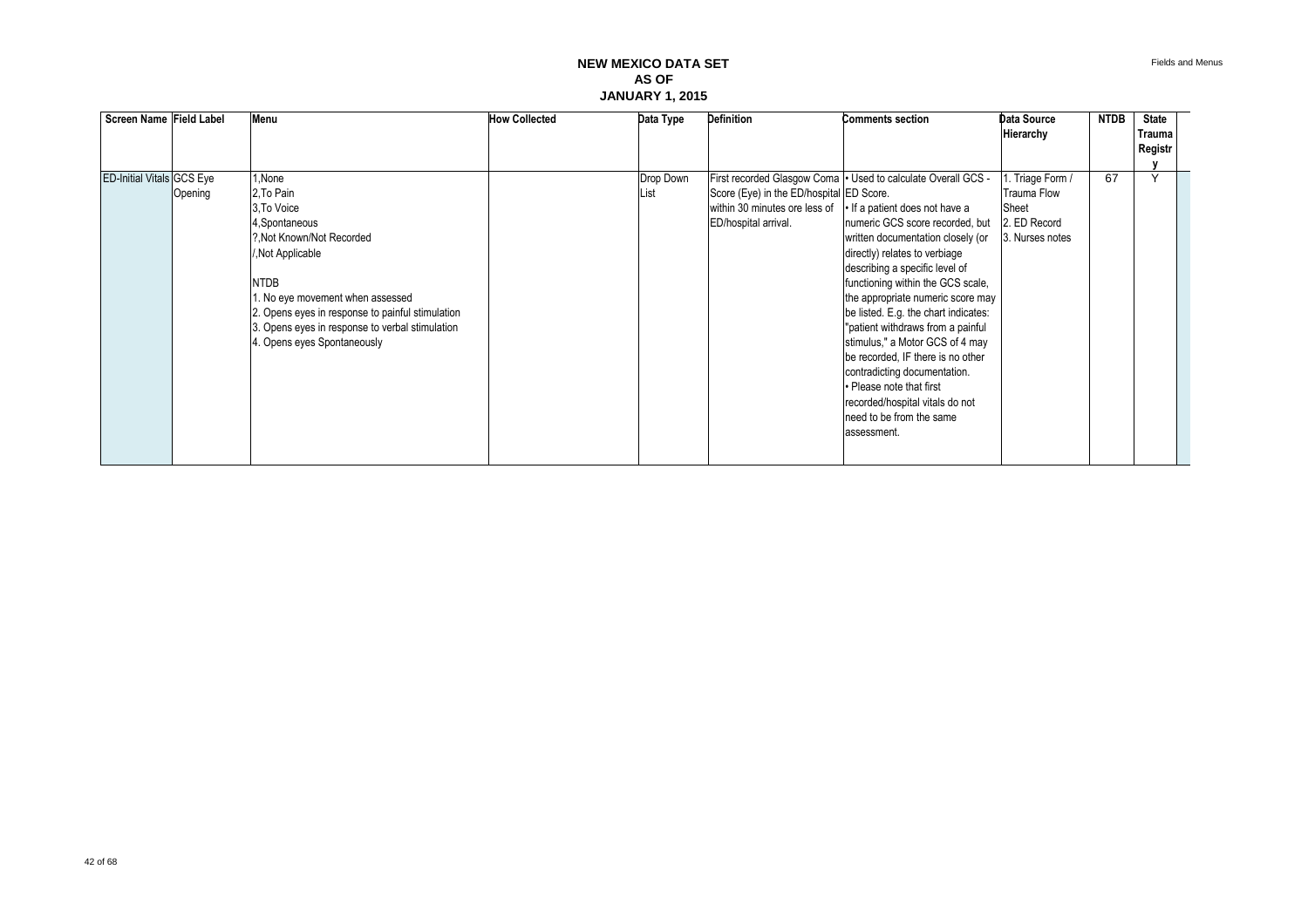| Screen Name Field Label             |                           | Menu                                                   | <b>How Collected</b> | Data Type | <b>Definition</b>           | <b>Comments section</b>                                           | Data Source        | <b>NTDB</b> | <b>State</b> |  |
|-------------------------------------|---------------------------|--------------------------------------------------------|----------------------|-----------|-----------------------------|-------------------------------------------------------------------|--------------------|-------------|--------------|--|
|                                     |                           |                                                        |                      |           |                             |                                                                   | Hierarchy          |             | Trauma       |  |
|                                     |                           |                                                        |                      |           |                             |                                                                   |                    |             | Registr      |  |
|                                     |                           |                                                        |                      |           |                             |                                                                   |                    |             |              |  |
| <b>ED-Initial Vitals GCS Verbal</b> |                           | I.None                                                 |                      | Drop Down | First recorded Glasgow Coma | • Used to calculate Overall GCS -                                 | 1. Triage Form /   | 68          |              |  |
|                                     |                           | Response(NTDB 2, Incomprehensible Sounds               |                      | List      | Score (Verbal) within 30    | ED Score.                                                         | <b>Trauma Flow</b> |             |              |  |
|                                     | <b>INITIAL</b>            | 3, Inappropriate Words                                 |                      |           |                             | minutes or less of ED/hospital • If patient is intubated then the | Sheet              |             |              |  |
|                                     | <b>ED/HOSPITAL</b>        | 4.Confused                                             |                      |           | arrival.                    | GCS Verbal score is equal to 1.                                   | 2. ED Record       |             |              |  |
|                                     | GCS - VERBAL) 5. Oriented |                                                        |                      |           |                             | • If a patient does not have a                                    | 3. Nurses notes    |             |              |  |
|                                     |                           | ?. Not Known/Not Recorded                              |                      |           |                             | numeric GCS score recorded, but                                   |                    |             |              |  |
|                                     |                           | , Not Applicable                                       |                      |           |                             | written documentation closely (or                                 |                    |             |              |  |
|                                     |                           |                                                        |                      |           |                             | directly) relates to verbiage                                     |                    |             |              |  |
|                                     |                           | <b>NTDB</b>                                            |                      |           |                             | describing a specific level of                                    |                    |             |              |  |
|                                     |                           | Pediatric ( $\leq$ 2 years):                           |                      |           |                             | functioning within the GCS scale,                                 |                    |             |              |  |
|                                     |                           | I. No vocal response                                   |                      |           |                             | the appropriate numeric score may                                 |                    |             |              |  |
|                                     |                           | 2. Inconsolable, agitated                              |                      |           |                             | be listed. E.g. the chart indicates:                              |                    |             |              |  |
|                                     |                           | 3. Inconsistently consolable, moaning.                 |                      |           |                             | "patient withdraws from a painful                                 |                    |             |              |  |
|                                     |                           | 4. Cries but is consolable, inappropriate interactions |                      |           |                             | stimulus," a Motor GCS of 4 may                                   |                    |             |              |  |
|                                     |                           | 5. Smiles, oriented to sounds, follows objects,        |                      |           |                             | be recorded. IF there is no other                                 |                    |             |              |  |
|                                     |                           | interacts                                              |                      |           |                             | contradicting documentation.                                      |                    |             |              |  |
|                                     |                           | Adult                                                  |                      |           |                             | • Please note that first                                          |                    |             |              |  |
|                                     |                           | I. No verbal response                                  |                      |           |                             | recorded/hospital vitals do not                                   |                    |             |              |  |
|                                     |                           | 2. Incomprehensible sound                              |                      |           |                             | need to be from the same                                          |                    |             |              |  |
|                                     |                           | 3. Inappropriate words                                 |                      |           |                             | assessment.                                                       |                    |             |              |  |
|                                     |                           | 4. Confused                                            |                      |           |                             |                                                                   |                    |             |              |  |
|                                     |                           | 5. Oriented                                            |                      |           |                             |                                                                   |                    |             |              |  |
|                                     |                           |                                                        |                      |           |                             |                                                                   |                    |             |              |  |
|                                     |                           |                                                        |                      |           |                             |                                                                   |                    |             |              |  |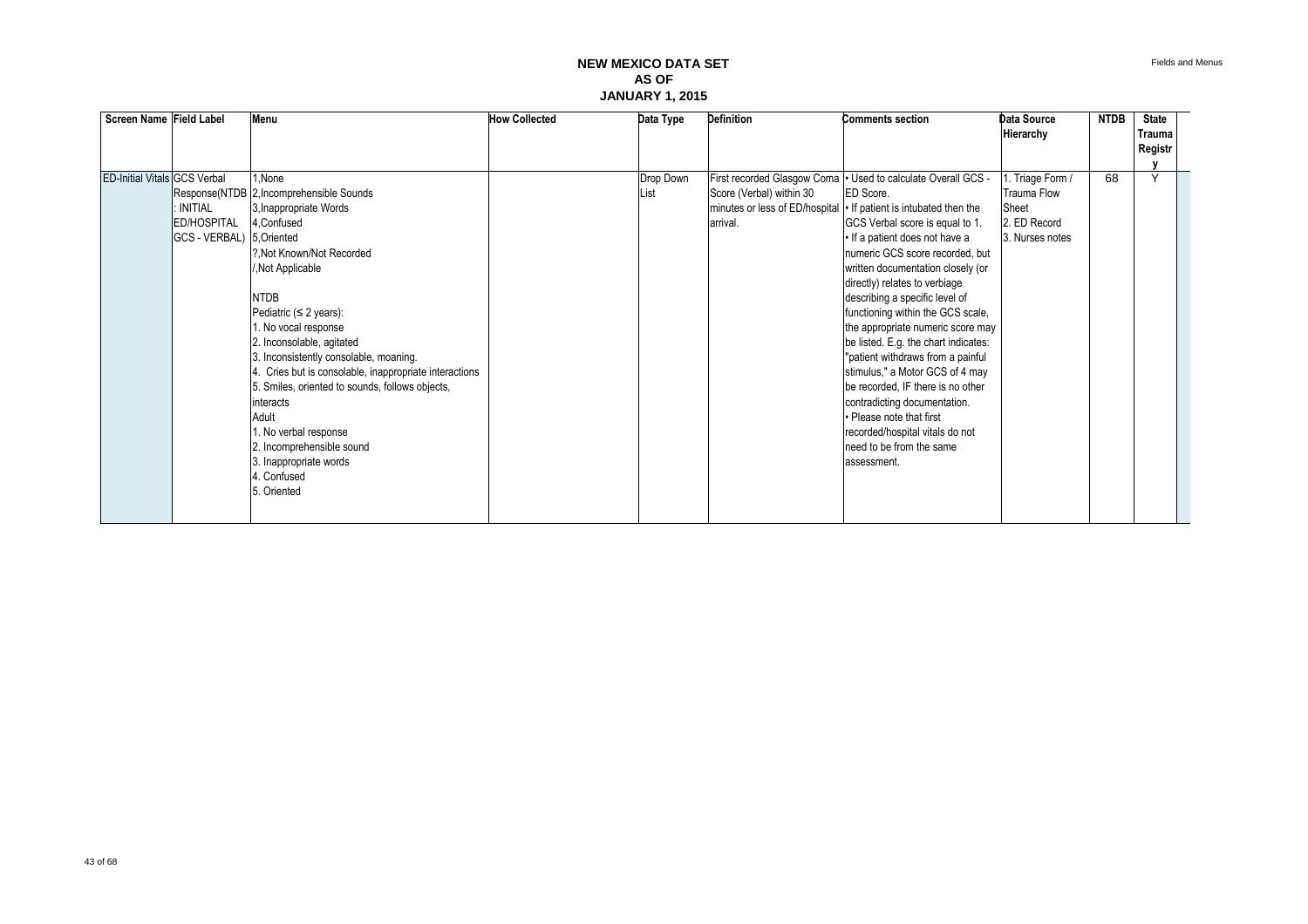| Screen Name Field Label            |                | Menu                                   | <b>How Collected</b> | Data Type | <b>Definition</b>                                                          | <b>Comments section</b>                            | <b>Data Source</b> | <b>NTDB</b> | <b>State</b>  |  |
|------------------------------------|----------------|----------------------------------------|----------------------|-----------|----------------------------------------------------------------------------|----------------------------------------------------|--------------------|-------------|---------------|--|
|                                    |                |                                        |                      |           |                                                                            |                                                    | Hierarchy          |             | <b>Trauma</b> |  |
|                                    |                |                                        |                      |           |                                                                            |                                                    |                    |             | Registr       |  |
|                                    |                |                                        |                      |           |                                                                            |                                                    |                    |             |               |  |
| <b>ED-Initial Vitals GCS Motor</b> |                | None                                   |                      | Drop Down | First recorded Glasgow Coma                                                | • Used to calculate Overall GCS -                  | 1. Triage Form /   | 69          | Υ             |  |
|                                    | Response       | 2, Abnormal Extension                  |                      | List      | Score (Motor) within 30                                                    | ED Score.                                          | Trauma Flow        |             |               |  |
|                                    |                | (NTDB: INITIAL 3.Abnormal Flexion      |                      |           | minutes or less of ED/hospital   If a patient does not have a              |                                                    | Sheet              |             |               |  |
|                                    | ED/HOSPITAL    | 4. Withdraws to Pain                   |                      |           | arrival.                                                                   | numeric GCS score recorded, but                    | 2. ED Record       |             |               |  |
|                                    | GCS - MOTOR)   | 5. Localizes Pain                      |                      |           |                                                                            | written documentation closely (or                  | 3. Nurses notes    |             |               |  |
|                                    |                | 6, Obeys Commands                      |                      |           |                                                                            | directly) relates to verbiage                      |                    |             |               |  |
|                                    |                | ?. Not Known/Not Recorded              |                      |           |                                                                            | describing a specific level of                     |                    |             |               |  |
|                                    |                | ,Not Applicable                        |                      |           |                                                                            | functioning within the GCS scale,                  |                    |             |               |  |
|                                    |                |                                        |                      |           |                                                                            | the appropriate numeric score may                  |                    |             |               |  |
|                                    |                | <b>NTDB</b>                            |                      |           |                                                                            | be listed. E.g. the chart indicates:               |                    |             |               |  |
|                                    |                | Pediatric ( $\leq$ 2 years):           |                      |           |                                                                            | "patient withdraws from a painful                  |                    |             |               |  |
|                                    |                | . No motor response                    |                      |           |                                                                            | stimulus," a Motor GCS of 4 may                    |                    |             |               |  |
|                                    |                | 2. Extension to pain                   |                      |           |                                                                            | be recorded, IF there is no other                  |                    |             |               |  |
|                                    |                | 3. Flexion to pain                     |                      |           |                                                                            | contradicting documentation.                       |                    |             |               |  |
|                                    |                | 4. Withdrawal from pain                |                      |           |                                                                            | · Please note that first                           |                    |             |               |  |
|                                    |                | 5. Localizing pain                     |                      |           |                                                                            | recorded/hospital vitals do not                    |                    |             |               |  |
|                                    |                | 6. Appropriate response to stimulation |                      |           |                                                                            | need to be from the same                           |                    |             |               |  |
|                                    |                | Adult                                  |                      |           |                                                                            | assessment.                                        |                    |             |               |  |
|                                    |                | . No motor response                    |                      |           |                                                                            |                                                    |                    |             |               |  |
|                                    |                | 2. Extension to pain                   |                      |           |                                                                            |                                                    |                    |             |               |  |
|                                    |                | 3. Flexion to pain                     |                      |           |                                                                            |                                                    |                    |             |               |  |
|                                    |                | 4. Withdrawal from pain                |                      |           |                                                                            |                                                    |                    |             |               |  |
|                                    |                | 5. Localizing pain                     |                      |           |                                                                            |                                                    |                    |             |               |  |
|                                    |                | 6. Obeys commands                      |                      |           |                                                                            |                                                    |                    |             |               |  |
| ED-Initial Vitals GCS Total        |                |                                        | Calculated from EVM  |           | Autogenerated First recorded Glasgow Coma . Utilize only if total score is |                                                    | 1. Triage Form /   | 70          | Y             |  |
|                                    | (NTDB: INITIAL |                                        |                      |           | Score (total) within 30 minutes available without component                |                                                    | Trauma Flow        |             |               |  |
|                                    | ED/HOSPITAL    |                                        |                      |           | or less of ED/hospital arrival.                                            | scores.                                            | Sheet              |             |               |  |
|                                    | GCS - TOTAL)   |                                        |                      |           |                                                                            | If a patient does not have a                       | 2. ED Record       |             |               |  |
|                                    |                |                                        |                      |           |                                                                            | numeric GCS recorded, but there is 3. Nurses notes |                    |             |               |  |
|                                    |                |                                        |                      |           |                                                                            | documentation related to their level               |                    |             |               |  |
|                                    |                |                                        |                      |           |                                                                            | of consciousness such as                           |                    |             |               |  |
|                                    |                |                                        |                      |           |                                                                            | "AAOx3," "awake alert and                          |                    |             |               |  |
|                                    |                |                                        |                      |           |                                                                            | oriented," or "patient with normal                 |                    |             |               |  |
|                                    |                |                                        |                      |           |                                                                            | mental status," interpret this as                  |                    |             |               |  |
|                                    |                |                                        |                      |           |                                                                            | GCS of 15 IF there is no other                     |                    |             |               |  |
|                                    |                |                                        |                      |           |                                                                            | contradicting documentation.                       |                    |             |               |  |
|                                    |                |                                        |                      |           |                                                                            | • Please note that first                           |                    |             |               |  |
|                                    |                |                                        |                      |           |                                                                            | recorded/hospital vitals do not                    |                    |             |               |  |
|                                    |                |                                        |                      |           |                                                                            | need to be from the same                           |                    |             |               |  |
|                                    |                |                                        |                      |           |                                                                            |                                                    |                    |             |               |  |
|                                    |                |                                        |                      |           |                                                                            | assessment.                                        |                    |             |               |  |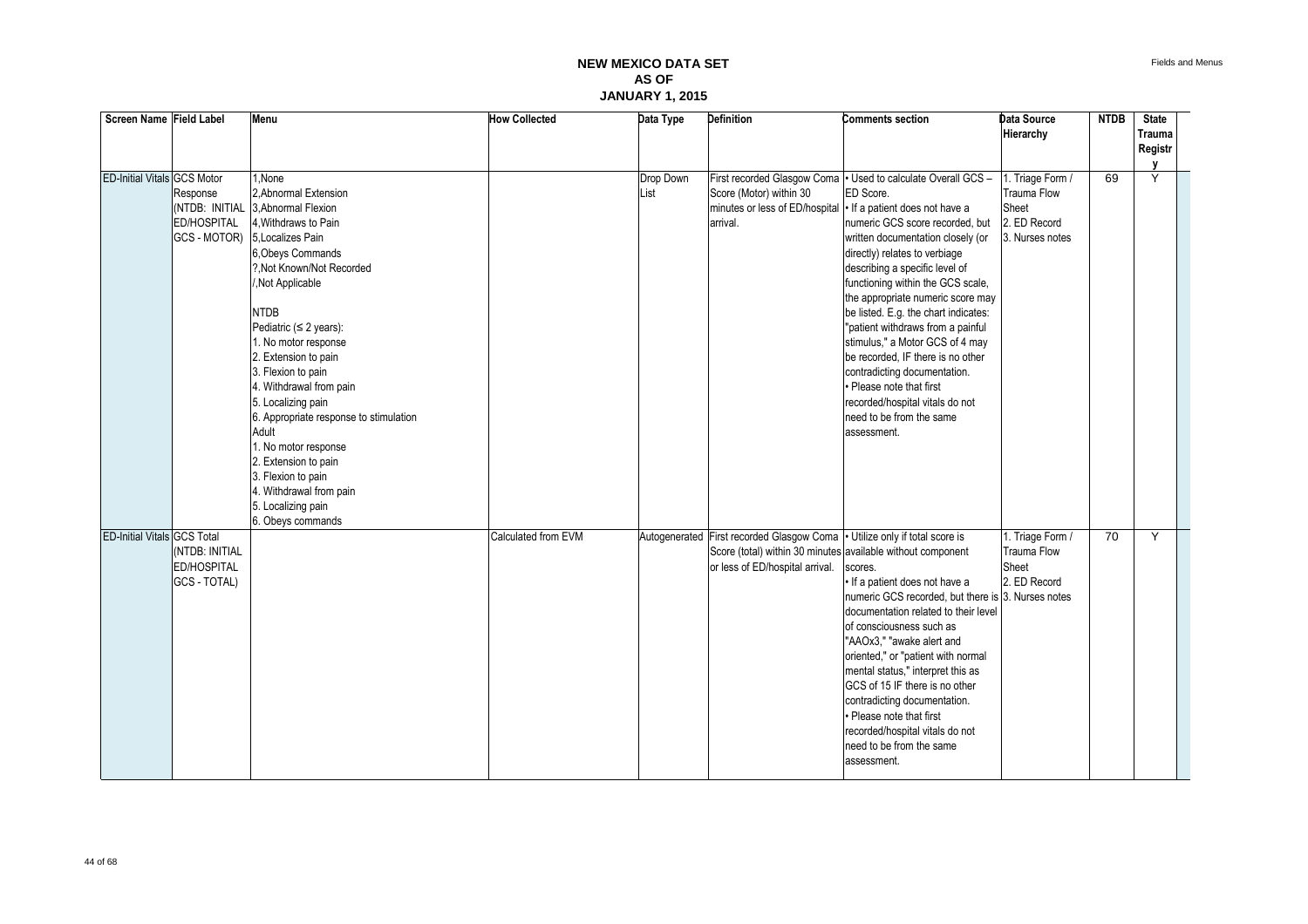|  | Screen Name Field Label                                                                                            | Menu                                                                                                                                                                         | <b>How Collected</b> | Data Type         | <b>Definition</b>                                                       | <b>Comments section</b>                                                                                                                                                                                                                                                                                                                                                                                                                                                                                                                                                                                                         | Data Source<br>Hierarchy                                                                              | <b>NTDB</b> | State<br>Trauma |  |
|--|--------------------------------------------------------------------------------------------------------------------|------------------------------------------------------------------------------------------------------------------------------------------------------------------------------|----------------------|-------------------|-------------------------------------------------------------------------|---------------------------------------------------------------------------------------------------------------------------------------------------------------------------------------------------------------------------------------------------------------------------------------------------------------------------------------------------------------------------------------------------------------------------------------------------------------------------------------------------------------------------------------------------------------------------------------------------------------------------------|-------------------------------------------------------------------------------------------------------|-------------|-----------------|--|
|  |                                                                                                                    |                                                                                                                                                                              |                      |                   |                                                                         |                                                                                                                                                                                                                                                                                                                                                                                                                                                                                                                                                                                                                                 |                                                                                                       |             | Registr         |  |
|  | <b>ED-Initial Vitals GCS Qualifier</b><br>(NTDB: INITIAL<br>ED/HOSPITAL<br>GCS<br><b>ASSESSMENT</b><br>QUALIFIERS) | 1.Intubated<br>2, Intubated and chemically paralyzed<br>3, Chemically sedated<br>4, Legitimate values without intervention<br>?, Not Known/Not Recorded<br>/, Not Applicable |                      | Drop Down<br>List | Documentation of factors<br>potentially affecting the first<br>arrival. | · Identifies treatments given to the<br>patient that may affect the first<br>assessment of GCS within 30 assessment of GCS. This field<br>minutes or less of ED/hospital does not apply to self-medications<br>the patient may administer (i.e.,<br>ETOH, prescriptions, etc.).<br>. If an intubated patient has<br>recently received an agent that<br>results in neuromuscular blockade<br>such that a motor or eye response<br>is not possible, then the patient<br>should be considered to have an<br>exam that is not reflective of their<br>neurologic status and the chemical<br>sedation modifier should be<br>selected. | . Triage Form /<br><b>Trauma Flow</b><br>Sheet<br>2. ED Record<br>3. EMS Run Sheet<br>4. Nurses notes | 71          | $\lambda$       |  |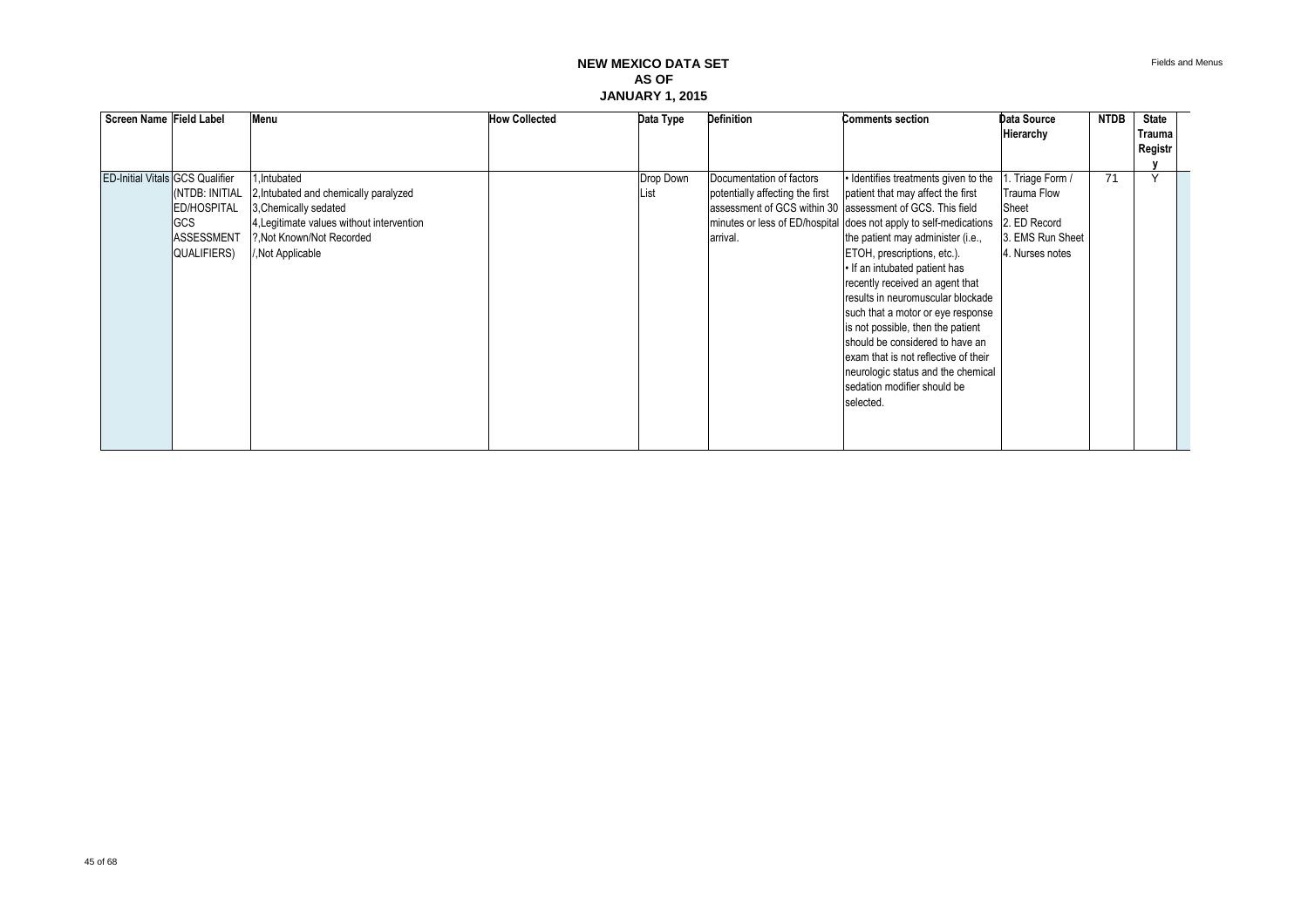| Screen Name Field Label      |                      | Menu                                                  | <b>How Collected</b> | Data Type     | <b>Definition</b>                                           | <b>Comments section</b>                | Data Source | <b>NTDB</b> | <b>State</b> |  |
|------------------------------|----------------------|-------------------------------------------------------|----------------------|---------------|-------------------------------------------------------------|----------------------------------------|-------------|-------------|--------------|--|
|                              |                      |                                                       |                      |               |                                                             |                                        | Hierarchy   |             | Trauma       |  |
|                              |                      |                                                       |                      |               |                                                             |                                        |             |             | Registr      |  |
|                              | <b>GCS Qualifier</b> | <b>NTDB</b>                                           |                      | Drop Down     | Documentation of factors                                    | <b>CONTINUED</b> ----------------      |             |             |              |  |
|                              | (NTDB: INITIAL       | 1. Patient chemically sedated or paralyzed            |                      | List          | potentially affecting the first                             | • Neuromuscular blockade is            |             |             |              |  |
|                              | ED/HOSPITAL          | 2. Obstruction to the patient's eye                   |                      |               | assessment of GCS within 30 typically induced following the |                                        |             |             |              |  |
|                              | GCS                  | 3. Patient intubated                                  |                      |               | minutes or less of ED/hospital administration of agent like |                                        |             |             |              |  |
|                              | ASSESSMENT           | 4. Valid GCS: patient was not sedated, not intubated, |                      |               | arrival.                                                    | succinylcholine, mivacurium,           |             |             |              |  |
|                              | QUALIFIERS)          | and did not have obstruction to the eye               |                      |               |                                                             | rocuronium, (cis)atracurium,           |             |             |              |  |
|                              |                      |                                                       |                      |               |                                                             | vecuronium, or pancuronium. While      |             |             |              |  |
|                              |                      |                                                       |                      |               |                                                             | these are the most common              |             |             |              |  |
|                              |                      |                                                       |                      |               |                                                             | agents, please review what might       |             |             |              |  |
|                              |                      |                                                       |                      |               |                                                             | be typically used in your center so    |             |             |              |  |
|                              |                      |                                                       |                      |               |                                                             | it can be identified in the medical    |             |             |              |  |
|                              |                      |                                                       |                      |               |                                                             | record.                                |             |             |              |  |
|                              |                      |                                                       |                      |               |                                                             | · Each of these agents has a           |             |             |              |  |
|                              |                      |                                                       |                      |               |                                                             | slightly different duration of action, |             |             |              |  |
|                              |                      |                                                       |                      |               |                                                             | so their effect on the GCS depends     |             |             |              |  |
|                              |                      |                                                       |                      |               |                                                             | on when they were given. For           |             |             |              |  |
|                              |                      |                                                       |                      |               |                                                             | example, succinylcholine's effects     |             |             |              |  |
|                              |                      |                                                       |                      |               |                                                             | last for only 5-10 minutes.            |             |             |              |  |
|                              |                      |                                                       |                      |               |                                                             | • Please note that first               |             |             |              |  |
|                              |                      |                                                       |                      |               |                                                             | recorded/hospital vitals do not        |             |             |              |  |
|                              |                      |                                                       |                      |               |                                                             | need to be from the same               |             |             |              |  |
|                              |                      |                                                       |                      |               |                                                             | assessment.                            |             |             |              |  |
|                              |                      |                                                       |                      |               |                                                             | • Check all that apply.                |             |             |              |  |
| <b>ED-Initial Vitals RTS</b> |                      |                                                       |                      | Autogenerated |                                                             |                                        |             |             | Y            |  |
| ED Pre-Op                    |                      |                                                       |                      |               |                                                             |                                        |             |             |              |  |
| <b>Vitals</b>                |                      |                                                       |                      |               |                                                             |                                        |             |             |              |  |
| ED-Pre-Op                    | Date                 |                                                       | <b>DATE</b>          | MM-DD-YYYY    |                                                             |                                        |             |             | Y            |  |
| Vitals<br>ED-Pre-Op          | Time                 |                                                       | <b>TIME</b>          | <b>MM:HH</b>  |                                                             |                                        |             |             | Y            |  |
| Vitals                       |                      |                                                       |                      |               |                                                             |                                        |             |             |              |  |
| ED-Pre-Op                    | Temperature          |                                                       | Value                | Numerical     |                                                             |                                        |             |             | Y            |  |
| Vitals                       |                      |                                                       |                      |               |                                                             |                                        |             |             |              |  |
| ED-Pre-Op                    | Temperature          | 1, Fahrenheit                                         |                      | Drop Down     |                                                             |                                        |             |             | Y            |  |
| Vitals                       | Units                | 2, Celsius                                            |                      | List          |                                                             |                                        |             |             |              |  |
|                              |                      | ?. Not Known/Not Recorded                             |                      |               |                                                             |                                        |             |             |              |  |
|                              |                      | /,Not Applicable                                      |                      |               |                                                             |                                        |             |             |              |  |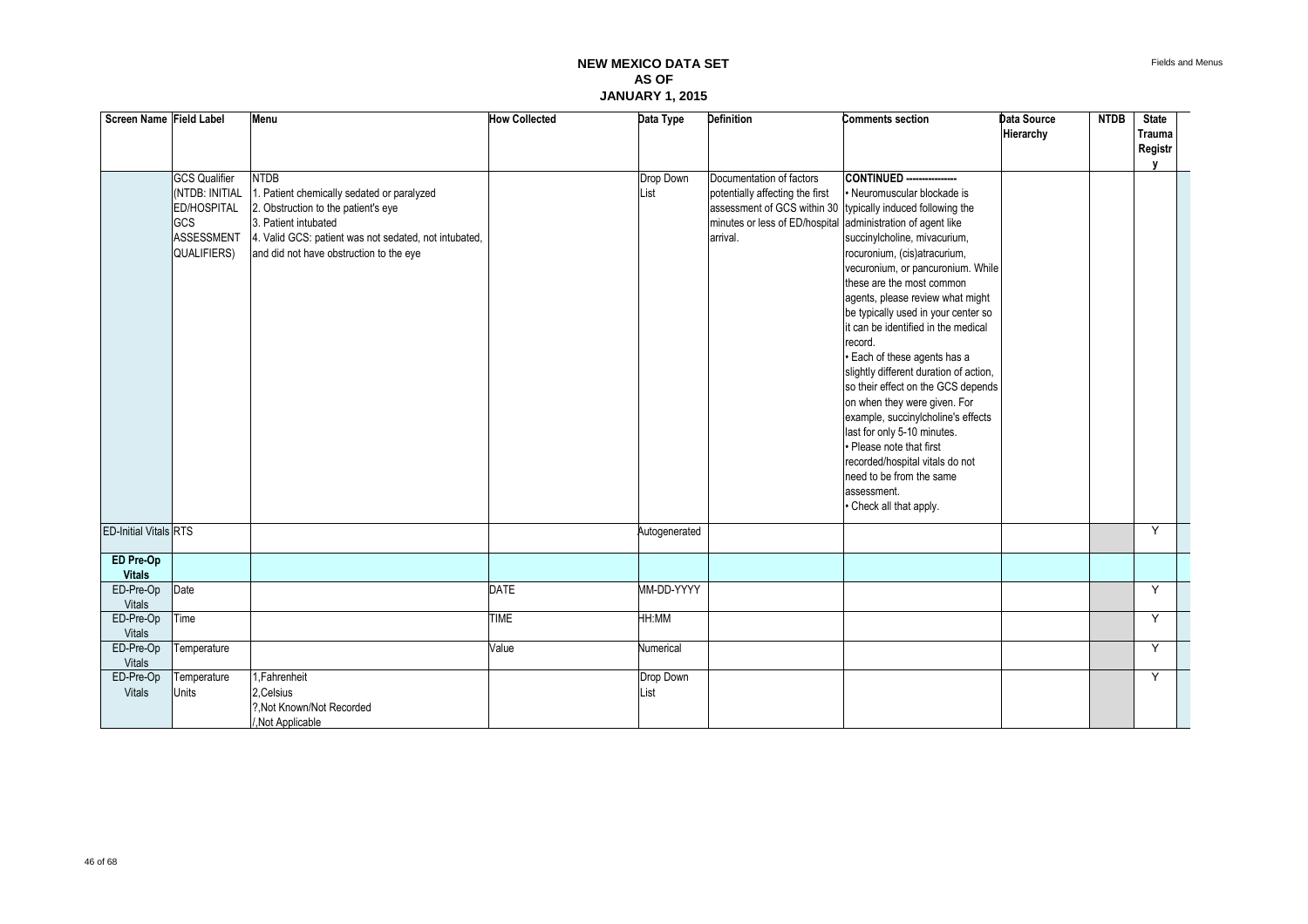| Screen Name Field Label |                   | <b>Menu</b>                                         | <b>How Collected</b> | Data Type | Definition | <b>Comments section</b>     | Data Source | <b>NTDB</b> | <b>State</b>      |  |
|-------------------------|-------------------|-----------------------------------------------------|----------------------|-----------|------------|-----------------------------|-------------|-------------|-------------------|--|
|                         |                   |                                                     |                      |           |            |                             | Hierarchy   |             | Trauma<br>Registr |  |
|                         |                   |                                                     |                      |           |            |                             |             |             | $\mathbf{v}$      |  |
| ED-Pre-Op               | Tempurature       | 1. Tympanic                                         |                      | Drop Down |            | Field added January 1, 2013 |             |             |                   |  |
| Vitals                  | Route             | 2. Oral                                             |                      | List      |            |                             |             |             |                   |  |
|                         |                   | 3. Axillary                                         |                      |           |            |                             |             |             |                   |  |
|                         |                   | Rectal                                              |                      |           |            |                             |             |             |                   |  |
|                         |                   | 5. Foley                                            |                      |           |            |                             |             |             |                   |  |
|                         |                   | 6. Temporal artery                                  |                      |           |            |                             |             |             |                   |  |
|                         |                   | 7. Other                                            |                      |           |            |                             |             |             |                   |  |
| ED-Pre-Op               | Pulse Rate        |                                                     | Value                | Numerical |            |                             |             |             | Y                 |  |
| Vitals                  | <b>SBP</b>        |                                                     |                      |           |            |                             |             |             | Y                 |  |
| ED-Pre-Op<br>Vitals     |                   |                                                     | Value                | Numerical |            |                             |             |             |                   |  |
| ED-Pre-Op               | <b>DBP</b>        |                                                     | Value                | Numerical |            |                             |             |             | Y                 |  |
| Vitals                  |                   |                                                     |                      |           |            |                             |             |             |                   |  |
| ED-Pre-Op               | Resp Rate         |                                                     | Value                | Numerical |            |                             |             |             | Y                 |  |
| Vitals                  |                   |                                                     |                      |           |            |                             |             |             |                   |  |
| ED-Pre-Op               | Respiratory       | 1, Unassisted Respiratory Rate                      |                      | Drop Down |            |                             |             |             | Y                 |  |
| Vitals                  | Assistance        | 2, Assisted Respiratory Rate                        |                      | List      |            |                             |             |             |                   |  |
|                         |                   | ?, Not Known/Not Recorded                           |                      |           |            |                             |             |             |                   |  |
|                         |                   | /, Not Applicable                                   |                      |           |            |                             |             |             |                   |  |
| ED-Pre-Op               | Oxygen            |                                                     | Value                | Numerical |            |                             |             |             | Y                 |  |
| Vitals                  | Saturation        |                                                     |                      |           |            |                             |             |             |                   |  |
| ED-Pre-Op               | Supplemental      | 1, No Supplemental Oxygen                           |                      | Drop Down |            |                             |             |             | Υ                 |  |
| Vitals                  | Oxygen            | 2, Supplemental Oxygen<br>?, Not Known/Not Recorded |                      | List      |            |                             |             |             |                   |  |
|                         |                   | Not Applicable                                      |                      |           |            |                             |             |             |                   |  |
| ED-Pre-Op               | <b>GCS Eye</b>    | 1, None                                             |                      | Drop Down |            |                             |             |             | Y                 |  |
| Vitals                  | Opening           | 2, To Pain                                          |                      | List      |            |                             |             |             |                   |  |
|                         |                   | 3, To Voice                                         |                      |           |            |                             |             |             |                   |  |
|                         |                   | 4, Spontaneous                                      |                      |           |            |                             |             |             |                   |  |
|                         |                   | ?, Not Known/Not Recorded                           |                      |           |            |                             |             |             |                   |  |
|                         |                   | Not Applicable                                      |                      |           |            |                             |             |             |                   |  |
| ED-Pre-Op               | <b>GCS Verbal</b> | 1, None                                             |                      | Drop Down |            |                             |             |             | Y                 |  |
| Vitals                  | Response          | 2, Incomprehensible Sounds                          |                      | List      |            |                             |             |             |                   |  |
|                         |                   | 3, Inappropriate Words                              |                      |           |            |                             |             |             |                   |  |
|                         |                   | 4, Confused                                         |                      |           |            |                             |             |             |                   |  |
|                         |                   | 5, Oriented                                         |                      |           |            |                             |             |             |                   |  |
|                         |                   | ?. Not Known/Not Recorded                           |                      |           |            |                             |             |             |                   |  |
|                         |                   | /, Not Applicable                                   |                      |           |            |                             |             |             |                   |  |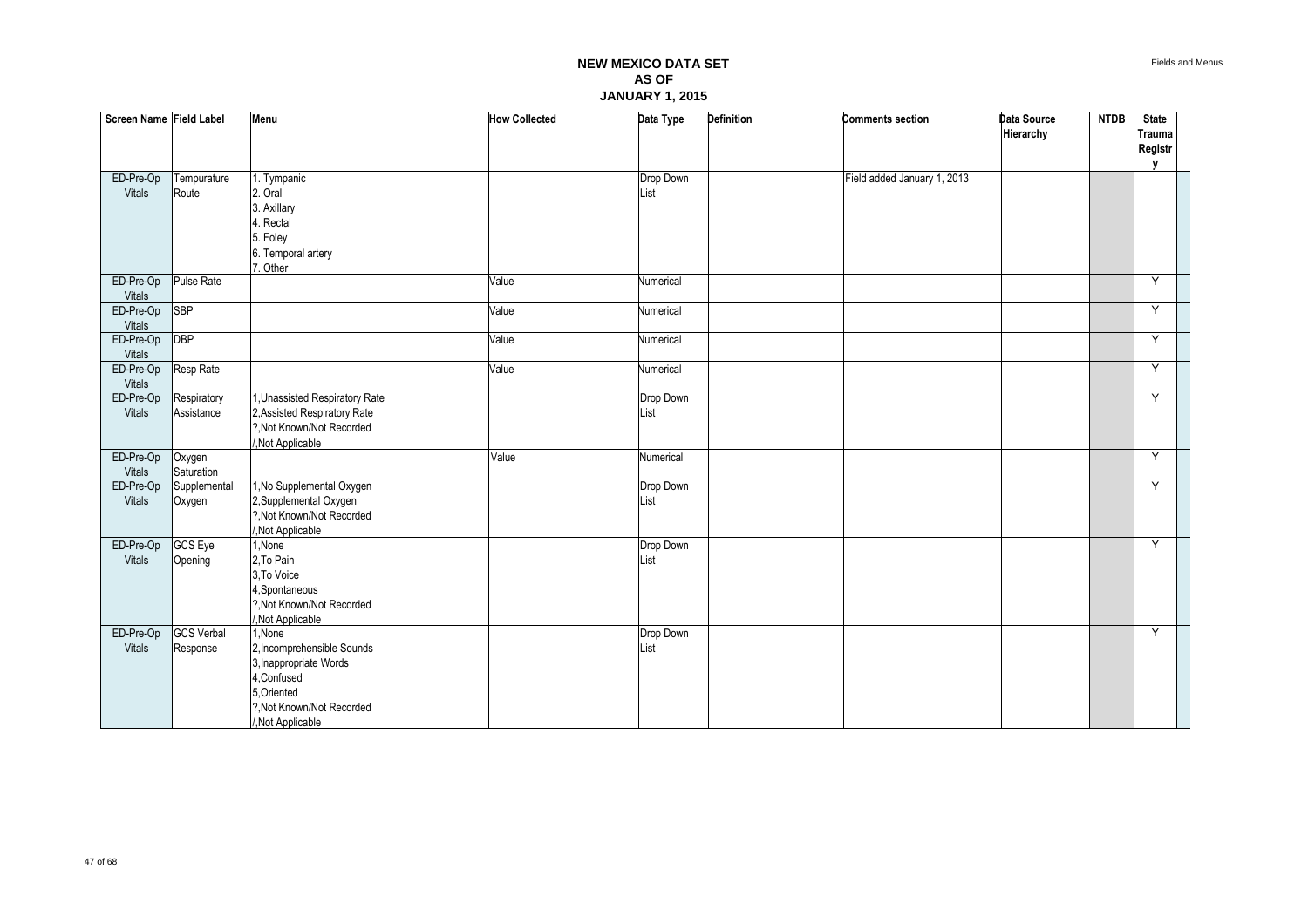| Screen Name Field Label |                      | Menu                                      | <b>How Collected</b> | Data Type     | <b>Definition</b> | <b>Comments section</b> | Data Source | <b>NTDB</b> | <b>State</b> |  |
|-------------------------|----------------------|-------------------------------------------|----------------------|---------------|-------------------|-------------------------|-------------|-------------|--------------|--|
|                         |                      |                                           |                      |               |                   |                         | Hierarchy   |             | Trauma       |  |
|                         |                      |                                           |                      |               |                   |                         |             |             | Registr      |  |
| ED-Pre-Op               | <b>GCS Motor</b>     | 1, None                                   |                      | Drop Down     |                   |                         |             |             | $\checkmark$ |  |
| <b>Vitals</b>           | Response             | 2, Abnormal Extension                     |                      | List          |                   |                         |             |             |              |  |
|                         |                      | 3, Abnormal Flexion                       |                      |               |                   |                         |             |             |              |  |
|                         |                      | 4. Withdraws to Pain                      |                      |               |                   |                         |             |             |              |  |
|                         |                      | 5, Localizes Pain                         |                      |               |                   |                         |             |             |              |  |
|                         |                      | 6, Obeys Commands                         |                      |               |                   |                         |             |             |              |  |
|                         |                      | ?. Not Known/Not Recorded                 |                      |               |                   |                         |             |             |              |  |
|                         |                      | /, Not Applicable                         |                      |               |                   |                         |             |             |              |  |
| ED-Pre-Op               | <b>GCS Total</b>     |                                           | Numberical           | Autogenerated |                   |                         |             |             | $\checkmark$ |  |
| Vitals                  |                      |                                           |                      |               |                   |                         |             |             |              |  |
| ED-Pre-Op               | <b>GCS Qualifier</b> | 1, Intubated                              |                      | Drop Down     |                   |                         |             |             | $\checkmark$ |  |
| <b>Vitals</b>           |                      | 2, Intubated and chemically paralyzed     |                      | List          |                   |                         |             |             |              |  |
|                         |                      | 3, Chemically sedated                     |                      |               |                   |                         |             |             |              |  |
|                         |                      | 4, Legitimate values without intervention |                      |               |                   |                         |             |             |              |  |
|                         |                      | ?, Not Known/Not Recorded                 |                      |               |                   |                         |             |             |              |  |
| ED-Pre-Op               | <b>RTS</b>           | ,Not Applicable                           | Numerical            | Value         |                   |                         |             |             | $\checkmark$ |  |
| <b>Vitals</b>           |                      |                                           |                      |               |                   |                         |             |             |              |  |
| ED-                     |                      |                                           |                      |               |                   |                         |             |             |              |  |
| <b>Procedures</b>       |                      |                                           |                      |               |                   |                         |             |             |              |  |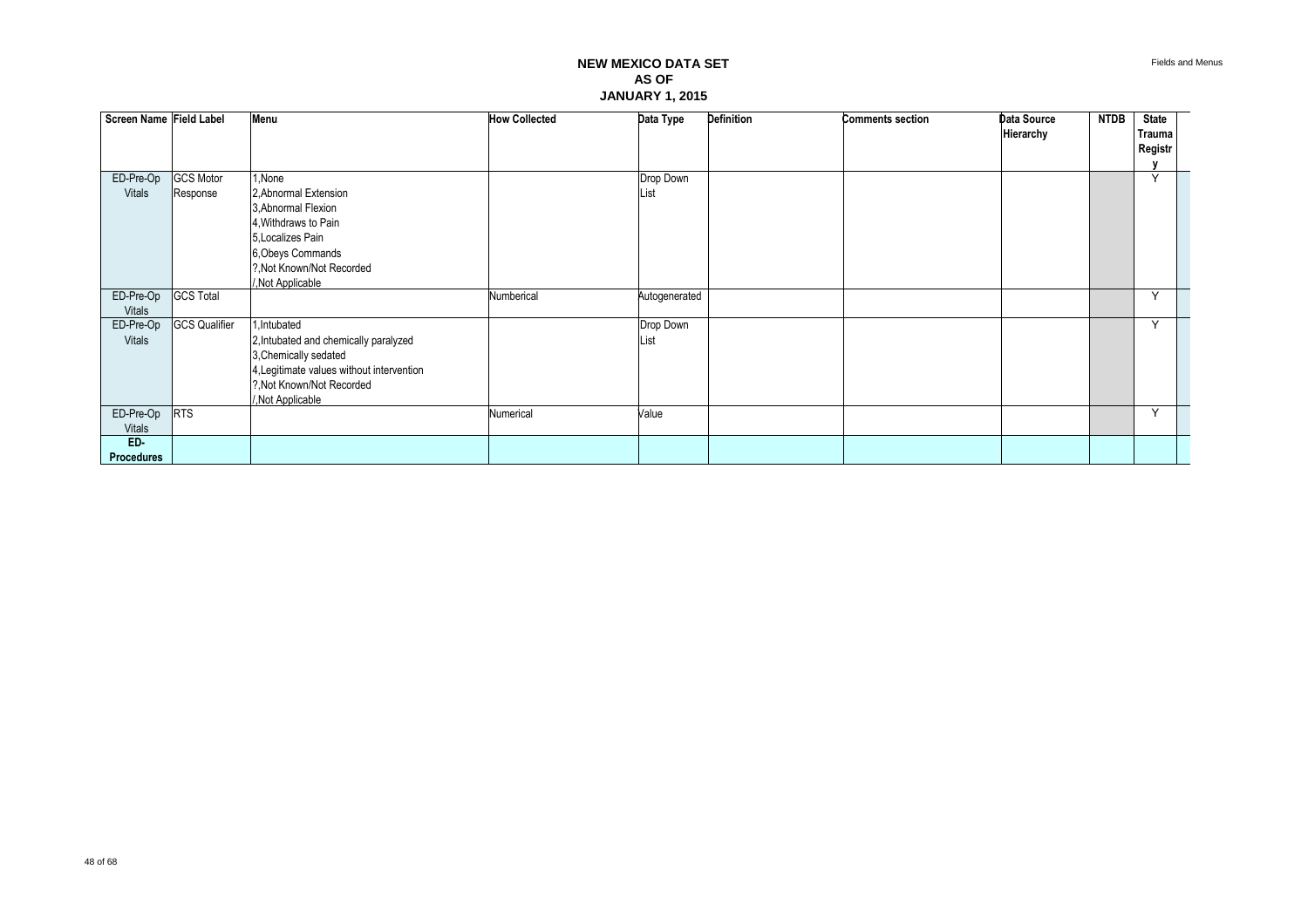| Screen Name Field Label            |           | Menu                                       | <b>How Collected</b> | Data Type        | Definition | <b>Comments section</b> | Data Source | <b>NTDB</b> | <b>State</b>  |  |
|------------------------------------|-----------|--------------------------------------------|----------------------|------------------|------------|-------------------------|-------------|-------------|---------------|--|
|                                    |           |                                            |                      |                  |            |                         | Hierarchy   |             | <b>Trauma</b> |  |
|                                    |           |                                            |                      |                  |            |                         |             |             | Registr       |  |
|                                    |           |                                            |                      |                  |            |                         |             |             | V             |  |
| ED-Procedures Procedures           |           | 1, Intubation - Retired 01/01/2015         |                      | Drop Down        |            |                         |             |             | Ÿ             |  |
|                                    |           | 1, Oral Intubation (New as of 01/01/2015)  |                      | List             |            |                         |             |             |               |  |
|                                    |           | 1, Nasal Intubation (New as of 01/01/2015) |                      |                  |            |                         |             |             |               |  |
|                                    |           | 2,IV                                       |                      |                  |            |                         |             |             |               |  |
|                                    |           | 3,NG                                       |                      |                  |            |                         |             |             |               |  |
|                                    |           | 4, Central Line                            |                      |                  |            |                         |             |             |               |  |
|                                    |           | 5, Chest Tube-Right                        |                      |                  |            |                         |             |             |               |  |
|                                    |           | 6, Chest Tube-Left                         |                      |                  |            |                         |             |             |               |  |
|                                    |           | 7.FAST Exam                                |                      |                  |            |                         |             |             |               |  |
|                                    |           | 8, Radiology-Chest                         |                      |                  |            |                         |             |             |               |  |
|                                    |           | 9, Radiology-C-Spine                       |                      |                  |            |                         |             |             |               |  |
|                                    |           | 10, Radiology-Pelvis                       |                      |                  |            |                         |             |             |               |  |
|                                    |           | 11, Radiology-Extremity-Right Upper        |                      |                  |            |                         |             |             |               |  |
|                                    |           | 12, Radiology-Extremity-Left Upper         |                      |                  |            |                         |             |             |               |  |
|                                    |           | 13, Radiology-Extremity-Right Lower        |                      |                  |            |                         |             |             |               |  |
|                                    |           | 14, Radiology-Extremity-Left Lower         |                      |                  |            |                         |             |             |               |  |
|                                    |           | 15,CT-Head                                 |                      |                  |            |                         |             |             |               |  |
|                                    |           | 16,CT-Neck                                 |                      |                  |            |                         |             |             |               |  |
|                                    |           | 17, CT-Facial                              |                      |                  |            |                         |             |             |               |  |
|                                    |           | 18,CT-Chest                                |                      |                  |            |                         |             |             |               |  |
|                                    |           | 19,CT-Abd                                  |                      |                  |            |                         |             |             |               |  |
|                                    |           | 20, CT-Pelvis                              |                      |                  |            |                         |             |             |               |  |
|                                    |           | 21, CPR (New as of 01/01/2015)             |                      |                  |            |                         |             |             |               |  |
|                                    |           | 22, Paralytics (New as of 01/01/2015)      |                      |                  |            |                         |             |             |               |  |
| <b>ED-Procedures Blood Product</b> |           | 1, Whole Blood (units)                     |                      | Drop Down        |            |                         |             |             | Y             |  |
|                                    | Type      | 2, PRBC (units)                            |                      | List             |            |                         |             |             |               |  |
|                                    |           | 3,FFP (units)                              |                      |                  |            |                         |             |             |               |  |
|                                    |           | 4, Platelets (units)                       |                      |                  |            |                         |             |             |               |  |
|                                    |           | 5, Autotransfuse (ml)                      |                      |                  |            |                         |             |             |               |  |
|                                    |           | 6, Cryoprecipitate                         |                      |                  |            |                         |             |             |               |  |
|                                    |           | /, Not Applicable                          |                      |                  |            |                         |             |             |               |  |
|                                    |           | ?, Not Known/Not Recorded                  |                      |                  |            |                         |             |             |               |  |
| <b>ED-Procedures Blood Product</b> |           |                                            | Numberical           | <b>Free Text</b> |            |                         |             |             | Y             |  |
|                                    | Units     |                                            |                      |                  |            |                         |             |             |               |  |
| ED-Procedures Fast Exam            |           | , Positive                                 |                      | Drop Down        |            |                         |             |             | Y             |  |
|                                    | Results 1 | 2, Negative                                |                      | List             |            |                         |             |             |               |  |
|                                    |           | ?, Not Known/Not Recorded                  |                      |                  |            |                         |             |             |               |  |
|                                    |           | , Not Applicable                           |                      |                  |            |                         |             |             |               |  |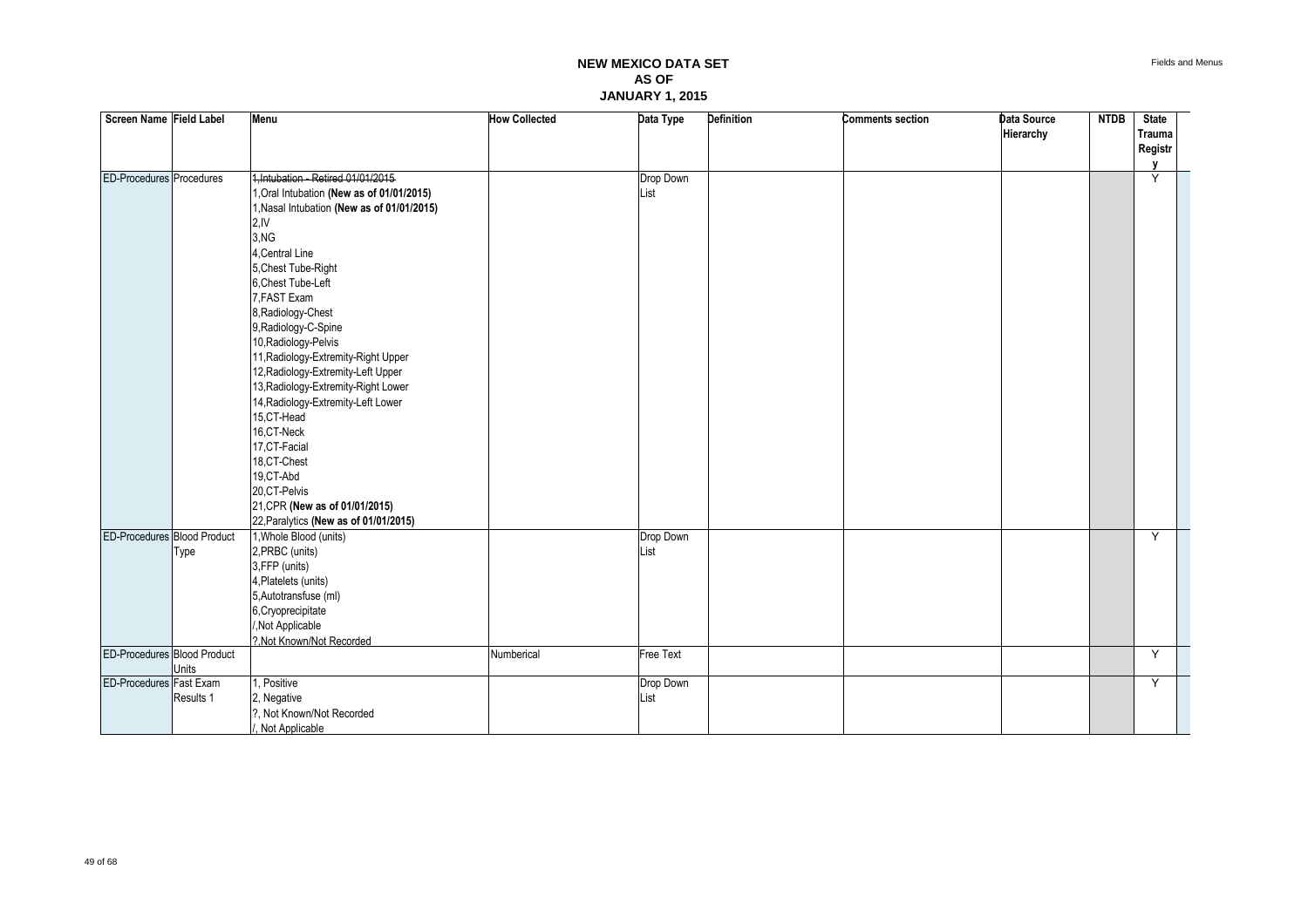| Screen Name Field Label   |                     | <b>Menu</b>               | <b>How Collected</b> | Data Type     | <b>Definition</b> | <b>Comments section</b> | Data Source | <b>NTDB</b> | <b>State</b> |  |
|---------------------------|---------------------|---------------------------|----------------------|---------------|-------------------|-------------------------|-------------|-------------|--------------|--|
|                           |                     |                           |                      |               |                   |                         | Hierarchy   |             | Trauma       |  |
|                           |                     |                           |                      |               |                   |                         |             |             | Registr<br>V |  |
| ED-Procedures Fast Exam   |                     | , Positive                |                      | Drop Down     |                   |                         |             |             | Y            |  |
|                           | Results 2           | 2, Negative               |                      | List          |                   |                         |             |             |              |  |
|                           |                     | ?, Not Known/Not Recorded |                      |               |                   |                         |             |             |              |  |
|                           |                     | Not Applicable            |                      |               |                   |                         |             |             |              |  |
| ED-                       |                     |                           |                      |               |                   |                         |             |             |              |  |
| Providers/Tra             |                     |                           |                      |               |                   |                         |             |             |              |  |
| uma Team                  |                     |                           |                      |               |                   |                         |             |             |              |  |
| ED-                       | Attending           |                           |                      |               |                   |                         |             |             | Y            |  |
| Providers/Trau Trauma MD  |                     |                           |                      |               |                   |                         |             |             |              |  |
| ma Team                   |                     |                           |                      |               |                   |                         |             |             |              |  |
| $ED-$                     | <b>Called Date</b>  |                           | <b>DATE</b>          | MM-DD-YYYY    |                   |                         |             |             | Y            |  |
| Providers/Trau<br>ma Team |                     |                           |                      |               |                   |                         |             |             |              |  |
| ED-                       | Called Time         |                           | <b>TIME</b>          | HH:MM         |                   |                         |             |             | Y            |  |
| Providers/Trau            |                     |                           |                      |               |                   |                         |             |             |              |  |
| ma Team                   |                     |                           |                      |               |                   |                         |             |             |              |  |
| ED-                       | <b>Arrived Date</b> |                           | <b>DATE</b>          | MM-DD-YYYY    |                   |                         |             |             | Y            |  |
| Providers/Trau            |                     |                           |                      |               |                   |                         |             |             |              |  |
| ma Team                   |                     |                           |                      |               |                   |                         |             |             |              |  |
| ED-                       | <b>Arrived Time</b> |                           | <b>TIME</b>          | HH:MM         |                   |                         |             |             | Y            |  |
| Providers/Trau            |                     |                           |                      |               |                   |                         |             |             |              |  |
| ma Team                   |                     |                           |                      |               |                   |                         |             |             |              |  |
| ED-                       | Response Time       |                           | <b>TIME</b>          | Autogenerated |                   |                         |             |             | Y            |  |
| Providers/Trau            |                     |                           |                      |               |                   |                         |             |             |              |  |
| ma Team                   |                     |                           |                      |               |                   |                         |             |             |              |  |
| ED-                       | Neurosurgeon        |                           |                      |               |                   |                         |             |             | Y            |  |
| Providers/Trau<br>ma Team |                     |                           |                      |               |                   |                         |             |             |              |  |
| ED-                       | <b>Called Date</b>  |                           | <b>DATE</b>          | MM-DD-YYYY    |                   |                         |             |             | Y            |  |
| Providers/Trau            |                     |                           |                      |               |                   |                         |             |             |              |  |
| ma Team                   |                     |                           |                      |               |                   |                         |             |             |              |  |
| ED-                       | Called Time         |                           | <b>TIME</b>          | HH:MM         |                   |                         |             |             | Y            |  |
| Providers/Trau            |                     |                           |                      |               |                   |                         |             |             |              |  |
| ma Team                   |                     |                           |                      |               |                   |                         |             |             |              |  |
| E                         | <b>Arrived Date</b> |                           | <b>DATE</b>          | MM-DD-YYYY    |                   |                         |             |             | Y            |  |
| Providers/Trau            |                     |                           |                      |               |                   |                         |             |             |              |  |
| ma Team                   |                     |                           |                      |               |                   |                         |             |             |              |  |
| ED-                       | <b>Arrived Time</b> |                           | <b>TIME</b>          | HH:MM         |                   |                         |             |             | Y            |  |
| Providers/Trau            |                     |                           |                      |               |                   |                         |             |             |              |  |
| ma Team                   |                     |                           |                      |               |                   |                         |             |             |              |  |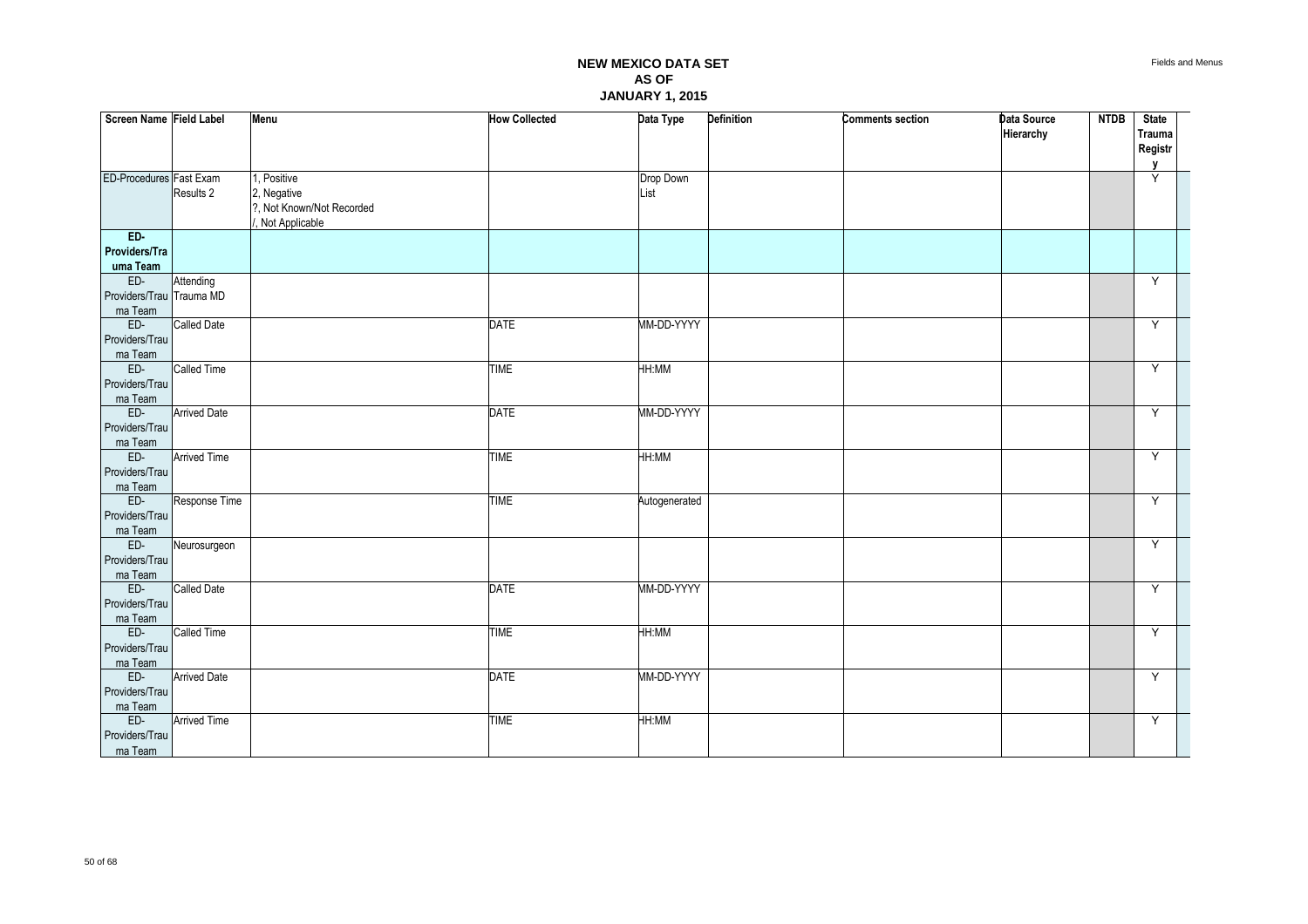| Screen Name Field Label   |                     | Menu | <b>How Collected</b> | Data Type     | Definition | <b>Comments section</b> | <b>Data Source</b><br>Hierarchy | <b>NTDB</b> | <b>State</b><br>Trauma |  |
|---------------------------|---------------------|------|----------------------|---------------|------------|-------------------------|---------------------------------|-------------|------------------------|--|
|                           |                     |      |                      |               |            |                         |                                 |             | <b>Registr</b><br>V    |  |
| $ED-$                     | Response Time       |      | <b>TIME</b>          | HH:MM         |            |                         |                                 |             | Y                      |  |
| Providers/Trau            |                     |      |                      |               |            |                         |                                 |             |                        |  |
| ma Team                   |                     |      |                      |               |            |                         |                                 |             |                        |  |
| ED-                       | Ortho MD            |      | <b>TIME</b>          | Autogenerated |            |                         |                                 |             | Y                      |  |
| Providers/Trau            |                     |      |                      |               |            |                         |                                 |             |                        |  |
| ma Team                   |                     |      |                      |               |            |                         |                                 |             |                        |  |
| ED-                       | Called Date         |      | <b>DATE</b>          | MM-DD-YYYY    |            |                         |                                 |             | Υ                      |  |
| Providers/Trau<br>ma Team |                     |      |                      |               |            |                         |                                 |             |                        |  |
| ED-                       | Called Time         |      | <b>TIME</b>          | HH:MM         |            |                         |                                 |             | Y                      |  |
| Providers/Trau            |                     |      |                      |               |            |                         |                                 |             |                        |  |
| ma Team                   |                     |      |                      |               |            |                         |                                 |             |                        |  |
| ED-                       | <b>Arrived Date</b> |      | <b>DATE</b>          | MM-DD-YYYY    |            |                         |                                 |             | Y                      |  |
| Providers/Trau            |                     |      |                      |               |            |                         |                                 |             |                        |  |
| ma Team                   |                     |      |                      |               |            |                         |                                 |             |                        |  |
| ED-                       | <b>Arrived Time</b> |      | <b>TIME</b>          | HH:MM         |            |                         |                                 |             | Y                      |  |
| Providers/Trau            |                     |      |                      |               |            |                         |                                 |             |                        |  |
| ma Team                   |                     |      |                      |               |            |                         |                                 |             |                        |  |
| $ED-$<br>Providers/Trau   | Response Time       |      | <b>TIME</b>          | Autogenerated |            |                         |                                 |             | Y                      |  |
| ma Team                   |                     |      |                      |               |            |                         |                                 |             |                        |  |
| ED-                       | Anesthesiologist    |      |                      |               |            |                         |                                 |             | Y                      |  |
| Providers/Trau MD         |                     |      |                      |               |            |                         |                                 |             |                        |  |
| ma Team                   |                     |      |                      |               |            |                         |                                 |             |                        |  |
| ED-                       | Called Date         |      | <b>DATE</b>          | MM-DD-YYYY    |            |                         |                                 |             | Y                      |  |
| Providers/Trau            |                     |      |                      |               |            |                         |                                 |             |                        |  |
| ma Team                   |                     |      |                      |               |            |                         |                                 |             |                        |  |
| ED-                       | Called Time         |      | <b>TIME</b>          | HH:MM         |            |                         |                                 |             | Y                      |  |
| Providers/Trau            |                     |      |                      |               |            |                         |                                 |             |                        |  |
| ma Team                   |                     |      |                      |               |            |                         |                                 |             |                        |  |
| ED-                       | <b>Arrived Date</b> |      | <b>DATE</b>          | MM-DD-YYYY    |            |                         |                                 |             | Y                      |  |
| Providers/Trau<br>ma Team |                     |      |                      |               |            |                         |                                 |             |                        |  |
| ED-                       | <b>Arrived Time</b> |      | <b>TIME</b>          | HH:MM         |            |                         |                                 |             | Y                      |  |
| Providers/Trau            |                     |      |                      |               |            |                         |                                 |             |                        |  |
| ma Team                   |                     |      |                      |               |            |                         |                                 |             |                        |  |
| $ED-$                     | Response Time       |      | <b>TIME</b>          | Autogenerated |            |                         |                                 |             | Υ                      |  |
| Providers/Trau            |                     |      |                      |               |            |                         |                                 |             |                        |  |
| ma Team                   |                     |      |                      |               |            |                         |                                 |             |                        |  |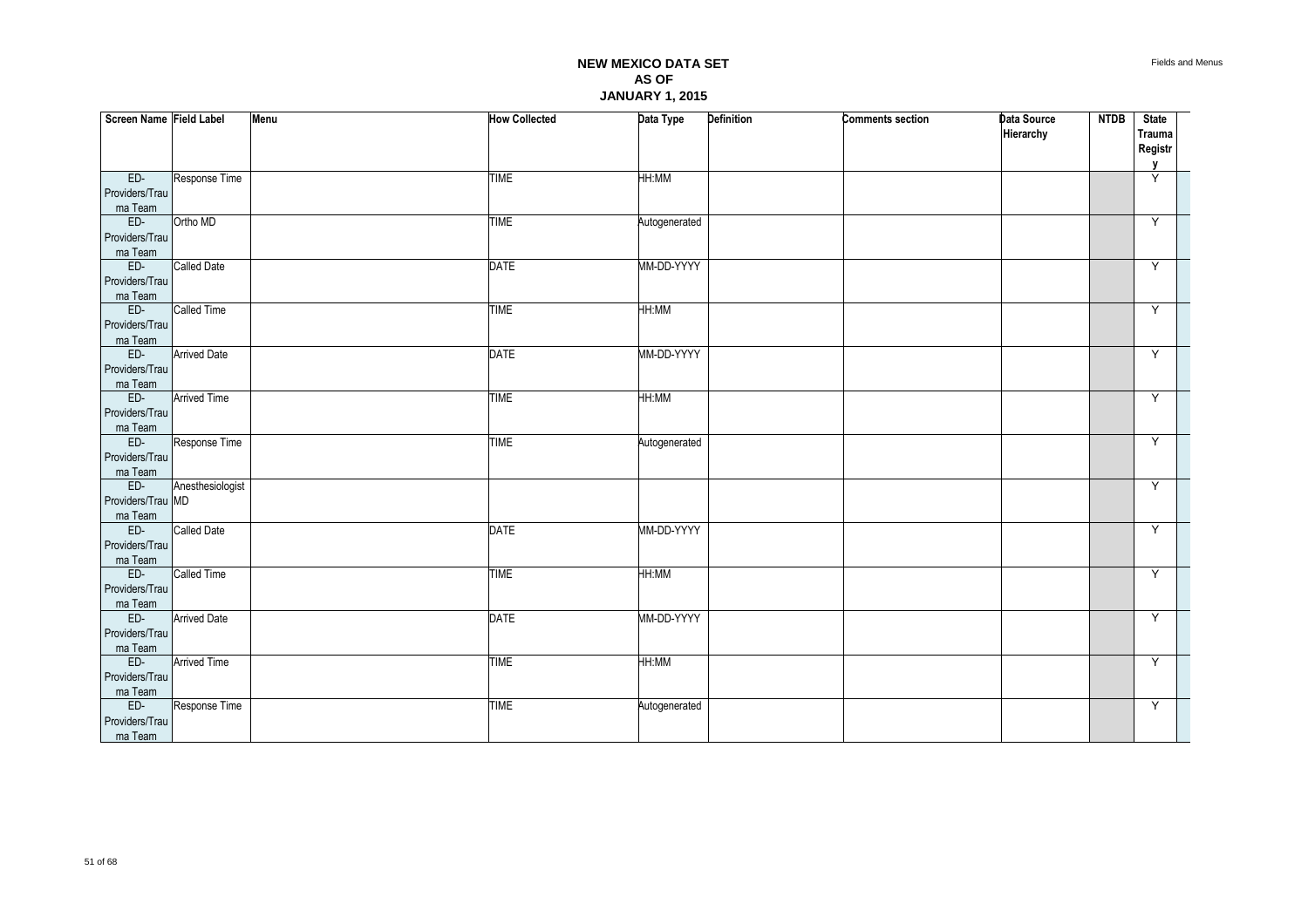| Screen Name Field Label |                     | Menu | <b>How Collected</b> | Data Type     | <b>Definition</b> | <b>Comments section</b> | Data Source | <b>NTDB</b> | <b>State</b>     |  |
|-------------------------|---------------------|------|----------------------|---------------|-------------------|-------------------------|-------------|-------------|------------------|--|
|                         |                     |      |                      |               |                   |                         | Hierarchy   |             | Trauma           |  |
|                         |                     |      |                      |               |                   |                         |             |             | Registr          |  |
| $ED-$                   | Cardiovascular      |      |                      |               |                   |                         |             |             | $\mathbf v$<br>Ÿ |  |
| Providers/Trau Surgeon  |                     |      |                      |               |                   |                         |             |             |                  |  |
| ma Team                 |                     |      |                      |               |                   |                         |             |             |                  |  |
| ED-                     | <b>Called Date</b>  |      | <b>DATE</b>          | MM-DD-YYYY    |                   |                         |             |             | Y                |  |
| Providers/Trau          |                     |      |                      |               |                   |                         |             |             |                  |  |
| ma Team                 |                     |      |                      |               |                   |                         |             |             |                  |  |
| ED-                     | Called Time         |      | <b>TIME</b>          | HH:MM         |                   |                         |             |             | Y                |  |
| Providers/Trau          |                     |      |                      |               |                   |                         |             |             |                  |  |
| ma Team                 |                     |      |                      |               |                   |                         |             |             |                  |  |
| ED-                     | <b>Arrived Date</b> |      | <b>DATE</b>          | MM-DD-YYYY    |                   |                         |             |             | Y                |  |
| Providers/Trau          |                     |      |                      |               |                   |                         |             |             |                  |  |
| ma Team                 |                     |      |                      |               |                   |                         |             |             |                  |  |
| ED-                     | <b>Arrived Time</b> |      | <b>TIME</b>          | HH:MM         |                   |                         |             |             | Y                |  |
| Providers/Trau          |                     |      |                      |               |                   |                         |             |             |                  |  |
| ma Team<br>ED-          |                     |      |                      |               |                   |                         |             |             |                  |  |
| Providers/Trau          | Response Time       |      | <b>TIME</b>          | Autogenerated |                   |                         |             |             | Y                |  |
|                         |                     |      |                      |               |                   |                         |             |             |                  |  |
| ma Team<br>ED-          | <b>ED MD</b>        |      |                      |               |                   |                         |             |             | Υ                |  |
| Providers/Trau          |                     |      |                      |               |                   |                         |             |             |                  |  |
| ma Team                 |                     |      |                      |               |                   |                         |             |             |                  |  |
| ED-                     | Senior Resident     |      |                      |               |                   |                         |             |             | Y                |  |
| Providers/Trau MD       |                     |      |                      |               |                   |                         |             |             |                  |  |
| ma Team                 |                     |      |                      |               |                   |                         |             |             |                  |  |
| ED-                     | Rehab MD            |      |                      |               |                   |                         |             |             | Y                |  |
| Providers/Trau          |                     |      |                      |               |                   |                         |             |             |                  |  |
| ma Team                 |                     |      |                      |               |                   |                         |             |             |                  |  |
| ED-                     | <b>CRNA</b>         |      |                      |               |                   |                         |             |             | Y                |  |
| Providers/Trau          |                     |      |                      |               |                   |                         |             |             |                  |  |
| ma Team                 |                     |      |                      |               |                   |                         |             |             |                  |  |
| E                       | Junior Resident     |      |                      |               |                   |                         |             |             | Y                |  |
| Providers/Trau MD       |                     |      |                      |               |                   |                         |             |             |                  |  |
| ma Team                 |                     |      |                      |               |                   |                         |             |             |                  |  |
| ED-                     | Neurologist         |      |                      |               |                   |                         |             |             | Y                |  |
| Providers/Trau          |                     |      |                      |               |                   |                         |             |             |                  |  |
| ma Team                 |                     |      |                      |               |                   |                         |             |             |                  |  |
| ED-                     | <b>ED Charge RN</b> |      |                      |               |                   |                         |             |             | Y                |  |
| Providers/Trau          |                     |      |                      |               |                   |                         |             |             |                  |  |
| ma Team                 |                     |      |                      |               |                   |                         |             |             |                  |  |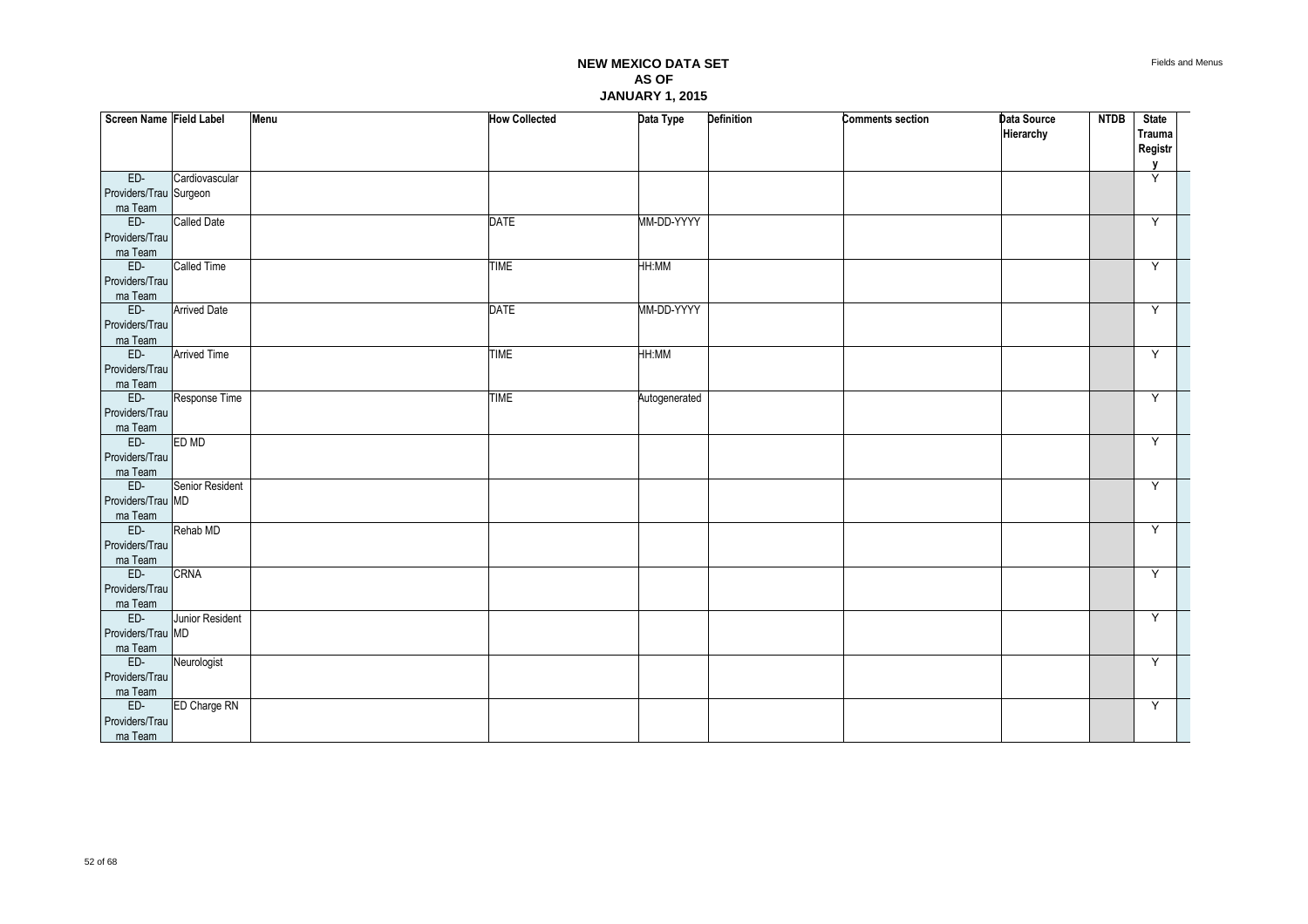| Screen Name Field Label   |                       | Menu | <b>How Collected</b> | Data Type | <b>Definition</b> | <b>Comments section</b> | Data Source | <b>NTDB</b> | <b>State</b>            |  |
|---------------------------|-----------------------|------|----------------------|-----------|-------------------|-------------------------|-------------|-------------|-------------------------|--|
|                           |                       |      |                      |           |                   |                         | Hierarchy   |             | Trauma                  |  |
|                           |                       |      |                      |           |                   |                         |             |             | Registr<br>$\mathbf{v}$ |  |
| $ED-$                     | Service MD            |      |                      |           |                   |                         |             |             | Ÿ                       |  |
| Providers/Trau            |                       |      |                      |           |                   |                         |             |             |                         |  |
| ma Team                   |                       |      |                      |           |                   |                         |             |             |                         |  |
| $ED-$                     | Opthalmologist        |      |                      |           |                   |                         |             |             | Y                       |  |
| Providers/Trau            |                       |      |                      |           |                   |                         |             |             |                         |  |
| ma Team<br>ED-            | Midlevel              |      |                      |           |                   |                         |             |             | Y                       |  |
| Providers/Trau            |                       |      |                      |           |                   |                         |             |             |                         |  |
| ma Team                   |                       |      |                      |           |                   |                         |             |             |                         |  |
| ED-                       | Plastics MD           |      |                      |           |                   |                         |             |             | Y                       |  |
| Providers/Trau            |                       |      |                      |           |                   |                         |             |             |                         |  |
| ma Team                   |                       |      |                      |           |                   |                         |             |             |                         |  |
| ED-                       | Pediatrician          |      |                      |           |                   |                         |             |             | Y                       |  |
| Providers/Trau<br>ma Team |                       |      |                      |           |                   |                         |             |             |                         |  |
| ED-                       | <b>ED Recorder RN</b> |      |                      |           |                   |                         |             |             | Y                       |  |
| Providers/Trau            |                       |      |                      |           |                   |                         |             |             |                         |  |
| ma Team                   |                       |      |                      |           |                   |                         |             |             |                         |  |
| ED-                       | Cardiac MD            |      |                      |           |                   |                         |             |             | Y                       |  |
| Providers/Trau            |                       |      |                      |           |                   |                         |             |             |                         |  |
| ma Team<br>ED-            |                       |      |                      |           |                   |                         |             |             |                         |  |
| Providers/Trau            | Other MD              |      |                      |           |                   |                         |             |             | Y                       |  |
| ma Team                   |                       |      |                      |           |                   |                         |             |             |                         |  |
| $ED-$                     | <b>ED EMTP</b>        |      |                      |           |                   |                         |             |             | Y                       |  |
| Providers/Trau            |                       |      |                      |           |                   |                         |             |             |                         |  |
| ma Team                   |                       |      |                      |           |                   |                         |             |             |                         |  |
| ED-                       | Thoracic MD           |      |                      |           |                   |                         |             |             | Y                       |  |
| Providers/Trau            |                       |      |                      |           |                   |                         |             |             |                         |  |
| ma Team<br>ED-            | Other MD              |      |                      |           |                   |                         |             |             | Υ                       |  |
| Providers/Trau            |                       |      |                      |           |                   |                         |             |             |                         |  |
| ma Team                   |                       |      |                      |           |                   |                         |             |             |                         |  |
| $ED-$                     | Chief Trauma          |      |                      |           |                   |                         |             |             | Y                       |  |
| Providers/Trau Surgeon    |                       |      |                      |           |                   |                         |             |             |                         |  |
| ma Team                   |                       |      |                      |           |                   |                         |             |             |                         |  |
| ED-                       | Cardiologist          |      |                      |           |                   |                         |             |             | Y                       |  |
| Providers/Trau            |                       |      |                      |           |                   |                         |             |             |                         |  |
| ma Team                   |                       |      |                      |           |                   |                         |             |             |                         |  |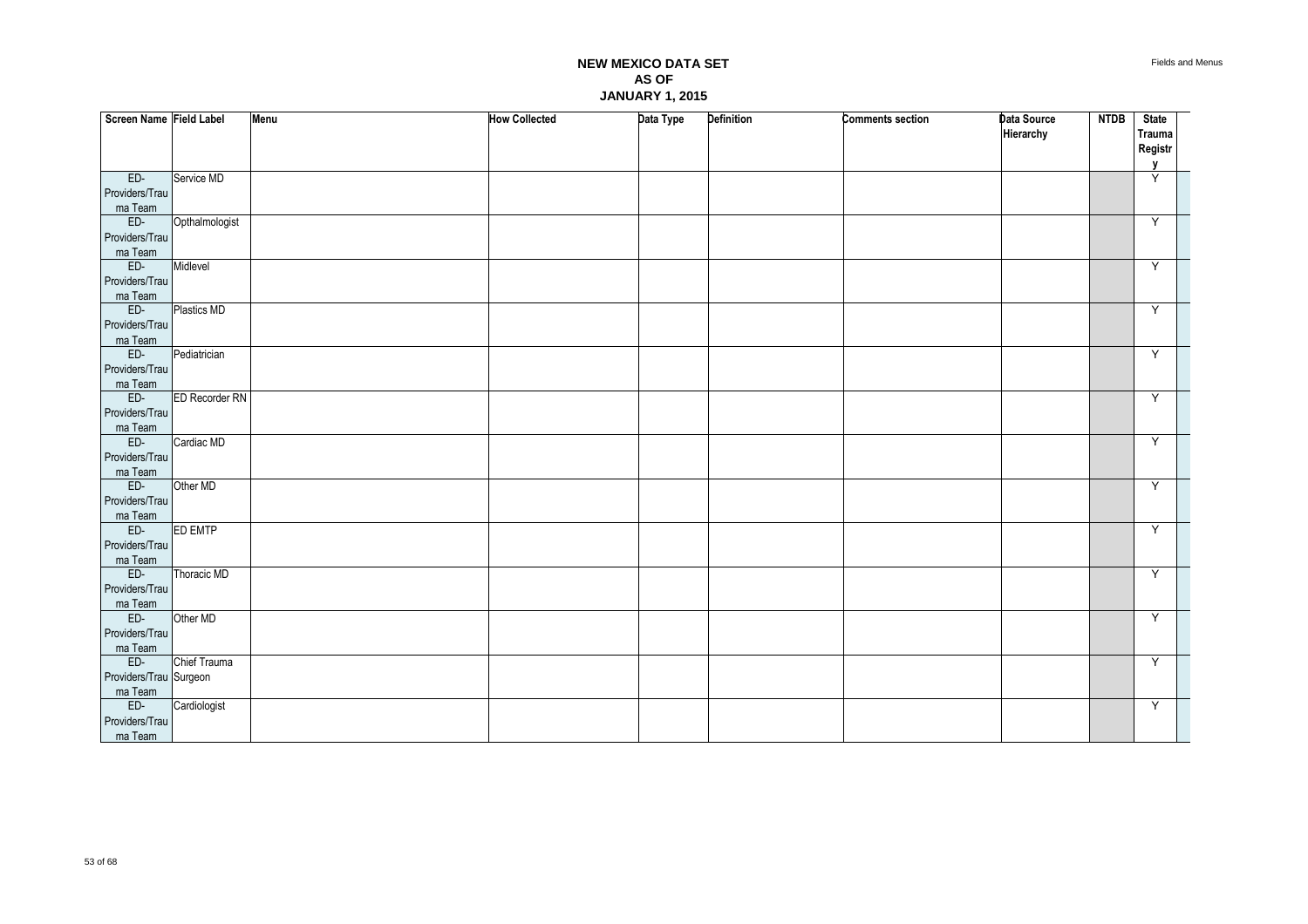| Screen Name Field Label         |                                                                                                | Menu                                                                                                                                                                                                                 | <b>How Collected</b> | Data Type         | <b>Definition</b>                                                    | <b>Comments section</b>                                                                                                                                                                                                                                                                                                                                                                               | Data Source<br>Hierarchy                                                                                       | <b>NTDB</b> | <b>State</b><br>Trauma<br>Registr |  |
|---------------------------------|------------------------------------------------------------------------------------------------|----------------------------------------------------------------------------------------------------------------------------------------------------------------------------------------------------------------------|----------------------|-------------------|----------------------------------------------------------------------|-------------------------------------------------------------------------------------------------------------------------------------------------------------------------------------------------------------------------------------------------------------------------------------------------------------------------------------------------------------------------------------------------------|----------------------------------------------------------------------------------------------------------------|-------------|-----------------------------------|--|
| ED-<br>Providers/Trau           | Other MD                                                                                       |                                                                                                                                                                                                                      |                      |                   |                                                                      |                                                                                                                                                                                                                                                                                                                                                                                                       |                                                                                                                |             | Y                                 |  |
| ma Team<br><b>Hospital Stay</b> |                                                                                                |                                                                                                                                                                                                                      |                      |                   |                                                                      |                                                                                                                                                                                                                                                                                                                                                                                                       |                                                                                                                |             |                                   |  |
| <b>Hospital Stay Unit</b>       |                                                                                                | $12,$ ICU<br>13,CCU<br>14, OR<br>15, Floor<br>16,Stepdown<br>17, Admitted to Monitored Telemetry Floor Bed<br>18. Admitted to ED for 23 Hour Observation<br>19, Other<br>?, Not Known/Not Recorded<br>Not Applicable |                      | Drop Down<br>List |                                                                      |                                                                                                                                                                                                                                                                                                                                                                                                       |                                                                                                                |             | Y                                 |  |
|                                 | <b>Hospital Stay Admitted Date</b>                                                             |                                                                                                                                                                                                                      | <b>DATE</b>          | MM-DD-YYYY        |                                                                      |                                                                                                                                                                                                                                                                                                                                                                                                       |                                                                                                                |             | Y                                 |  |
|                                 | <b>Hospital Stay Admitted Time</b>                                                             |                                                                                                                                                                                                                      | <b>TIME</b>          | HH:MM             |                                                                      |                                                                                                                                                                                                                                                                                                                                                                                                       |                                                                                                                |             | Y                                 |  |
|                                 | <b>Hospital Stay Discharged Date</b><br>(NTDB:<br><b>HOSPITAL</b><br><b>DISCHARGE</b><br>DATE) |                                                                                                                                                                                                                      | <b>DATE</b>          |                   | MM-DD-YYYY The date the patient was<br>discharged from the hospital. | Used to auto-generate an<br>additional calculated field: Total<br>Length of Hospital Stay (elapsed<br>time from ED/hospital arrival to<br>hospital discharge).<br>• The null value "Not Applicable" is 3. Physician<br>used if ED Discharge Disposition = Discharge<br>5 (Died).<br>• The null value "Not Applicable" is<br>used if ED Discharge Disposition<br>$=(NTDB$ choices $4,6,9,10$ , or 11.) | . Hospital Record<br>2. Billing Sheet /<br><b>Medical Records</b><br><b>Coding Summary</b><br>Sheet<br>Summary | 102         | Y                                 |  |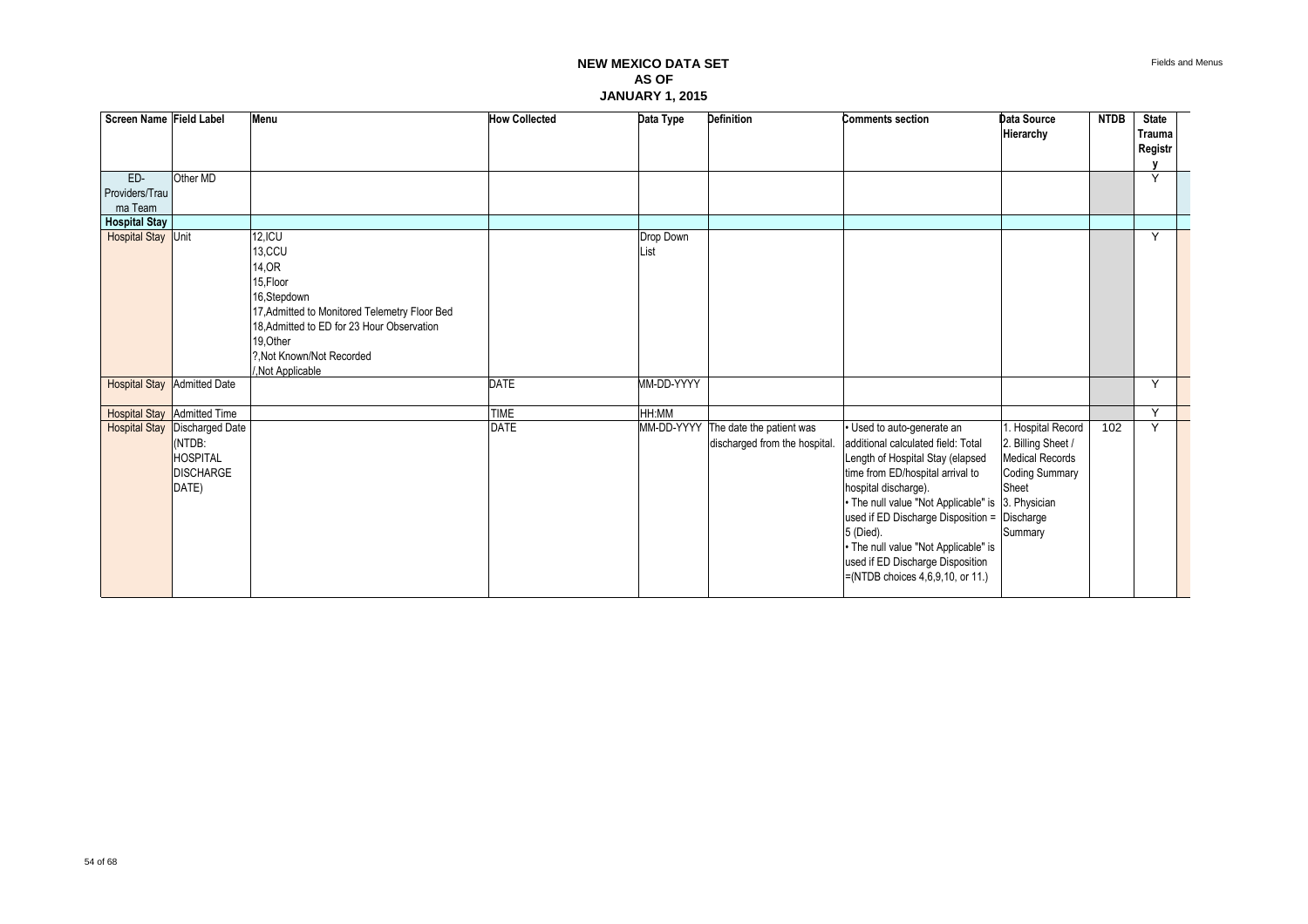| Screen Name Field Label |                                       | Menu | <b>How Collected</b> | Data Type                     | <b>Definition</b>                                                                                                            | <b>Comments section</b>                                                                                                                                                                                                                                                                                                                                                                                                                                                                                                                                                                                                                          | Data Source<br>Hierarchy                                                                                                                 | <b>NTDB</b> | <b>State</b><br><b>Trauma</b><br>Registr |  |
|-------------------------|---------------------------------------|------|----------------------|-------------------------------|------------------------------------------------------------------------------------------------------------------------------|--------------------------------------------------------------------------------------------------------------------------------------------------------------------------------------------------------------------------------------------------------------------------------------------------------------------------------------------------------------------------------------------------------------------------------------------------------------------------------------------------------------------------------------------------------------------------------------------------------------------------------------------------|------------------------------------------------------------------------------------------------------------------------------------------|-------------|------------------------------------------|--|
|                         | <b>Hospital Stay Discharged Time</b>  |      | <b>TIME</b>          | HH:MM<br><b>Military Time</b> | The time the patient was<br>discharged from the hospital                                                                     | · Used to auto-generate an<br>additional calculated field: Total<br>Length of Hospital Stay (elapsed<br>time from ED/hospital arrival to<br>hospital discharge).<br>. The null value "Not Applicable" is<br>used if ED Discharge Disposition =<br>5 (Died).<br>. The null value "Not Applicable" is<br>used if If ED Discharge Disposition<br>$= (NTDB choice 4.6.9.10, or 11.)$                                                                                                                                                                                                                                                                 | . Hospital Record<br>2. Billing Sheet /<br>Medical Records<br><b>Coding Summary</b><br>Sheet<br>3. Physician<br>Discharge<br>Summary     | 103         | Y                                        |  |
| <b>Hospital Stay</b>    | Total Floor Days                      |      | Numerical            | Autogenerated                 |                                                                                                                              |                                                                                                                                                                                                                                                                                                                                                                                                                                                                                                                                                                                                                                                  |                                                                                                                                          |             | Y                                        |  |
| <b>Hospital Stay</b>    | <b>Total Stepdown</b><br>Days         |      | Numerical            | Autogenerated                 |                                                                                                                              |                                                                                                                                                                                                                                                                                                                                                                                                                                                                                                                                                                                                                                                  |                                                                                                                                          |             | Y                                        |  |
|                         | <b>Hospital Stay   Total ICU Days</b> |      | Numerical            | Autogenerated                 | The cumulative amount of<br>time spent in the ICU. Each<br>partial or full day should be<br>measured as one calendar<br>day. | Recorded in full day increments<br>with any partial calendar day<br>counted as a full calendar day.<br>• The calculation assumes that the<br>date and time of starting and<br>stopping an ICU episode are<br>recorded in the patient's chart.<br>. If any dates are missing then a<br>LOS cannot be calculated.<br>. If patient has multiple ICU<br>episodes on the same calendar<br>day, count that day as one<br>calendar day.<br>• At no time should the ICU LOS<br>exceed the Hospital LOS.<br>• The null value "Not Applicable" is<br>used if the patient had no ICU days<br>according to the above definition.<br>(SEE NTDB EXAMPLE)PG 98) | 1. ICU Nursing<br><b>Flow Sheet</b><br>2. Calculate Based<br>on Admission Form<br>and Discharge<br>Sheet<br>3. Nursing<br>Progress Notes | 98          | Y                                        |  |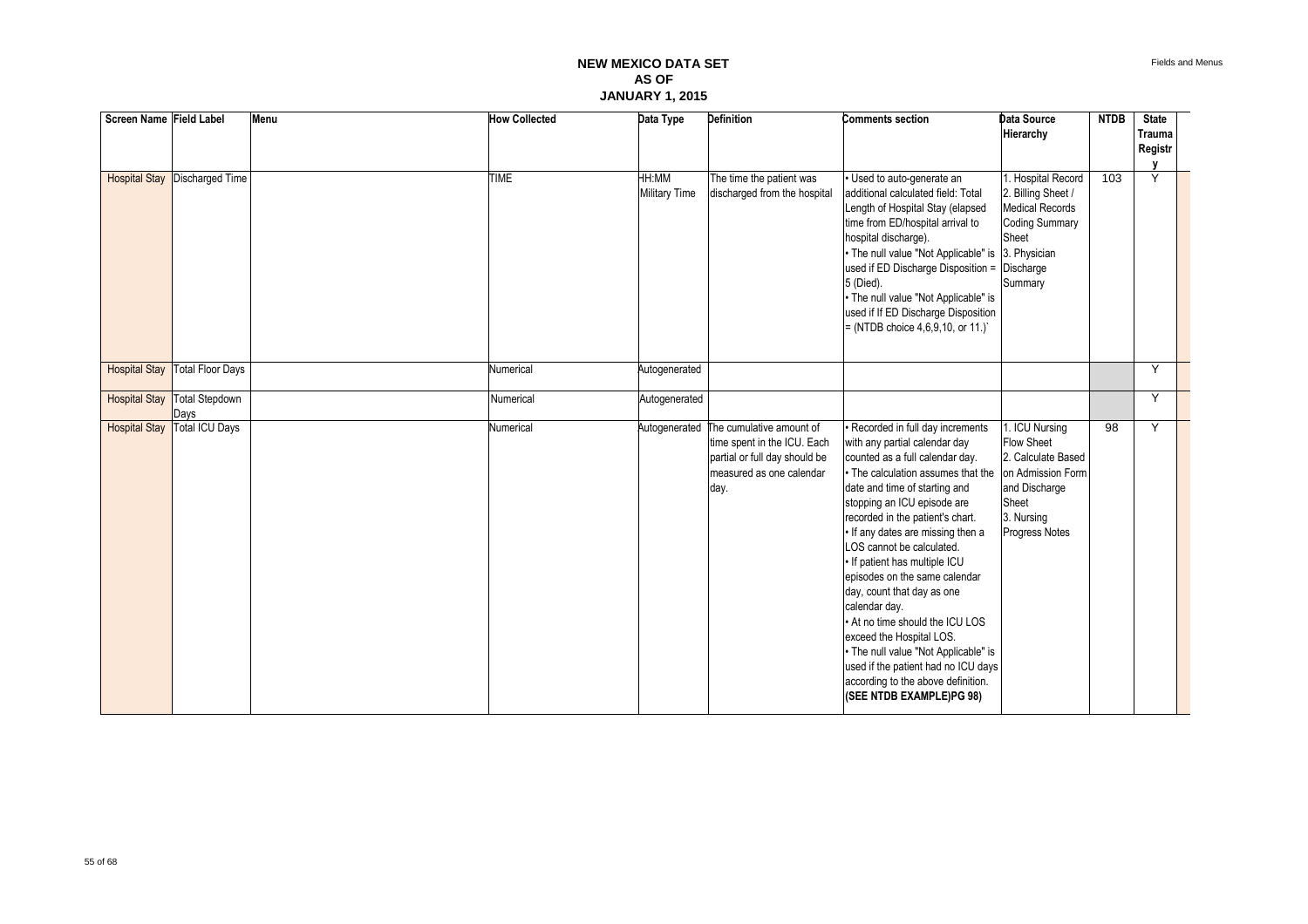| Screen Name Field Label |                        | Menu | <b>How Collected</b> | Data Type   | <b>Definition</b>                           | <b>Comments section</b>                                                    | Data Source          | <b>NTDB</b> | <b>State</b>            |  |
|-------------------------|------------------------|------|----------------------|-------------|---------------------------------------------|----------------------------------------------------------------------------|----------------------|-------------|-------------------------|--|
|                         |                        |      |                      |             |                                             |                                                                            | Hierarchy            |             | <b>Trauma</b>           |  |
|                         |                        |      |                      |             |                                             |                                                                            |                      |             | Registr                 |  |
|                         |                        |      |                      |             |                                             |                                                                            |                      |             | $\overline{\mathsf{v}}$ |  |
| <b>Hospital Stay</b>    | <b>Ventilator Days</b> |      | Numerical            |             | Relevant value The cumulative amount of     | <b>Excludes mechanical ventilation</b>                                     | . ICU Respiratory    | 100         |                         |  |
|                         | (NTDB: TOTAL           |      |                      | for data    | time spent on the ventilator.               | time associated with OR                                                    | Therapy Flowsheet    |             |                         |  |
|                         | <b>VENTILATOR</b>      |      |                      | element     | Each partial or full day should procedures. |                                                                            | 2. ICU Nursing       |             |                         |  |
|                         | DAYS)                  |      |                      | (numberical |                                             | be measured as one calendar • Non-invasive means of ventilatory Flow Sheet |                      |             |                         |  |
|                         |                        |      |                      | entry)      | day.                                        | support (CPAP or BIPAP) should                                             | 3. Physician's Daily |             |                         |  |
|                         |                        |      |                      |             |                                             | not be considered in the calculation Progress Notes                        |                      |             |                         |  |
|                         |                        |      |                      |             |                                             | of ventilator days.                                                        | 4. Calculate Based   |             |                         |  |
|                         |                        |      |                      |             |                                             | • Recorded in full day increments                                          | on Admission Form    |             |                         |  |
|                         |                        |      |                      |             |                                             | with any partial calendar day                                              | and Discharge        |             |                         |  |
|                         |                        |      |                      |             |                                             | counted as a full calendar day.                                            | Sheet                |             |                         |  |
|                         |                        |      |                      |             |                                             | • The calculation assumes that the                                         |                      |             |                         |  |
|                         |                        |      |                      |             |                                             | date and time of starting and                                              |                      |             |                         |  |
|                         |                        |      |                      |             |                                             | stopping Ventilator episode are                                            |                      |             |                         |  |
|                         |                        |      |                      |             |                                             | recorded in the patient's chart.                                           |                      |             |                         |  |
|                         |                        |      |                      |             |                                             | . If any dates are missing then a                                          |                      |             |                         |  |
|                         |                        |      |                      |             |                                             | Total Vent Days cannot be                                                  |                      |             |                         |  |
|                         |                        |      |                      |             |                                             | calculated.                                                                |                      |             |                         |  |
|                         |                        |      |                      |             |                                             | . At no time should the Total Vent                                         |                      |             |                         |  |
|                         |                        |      |                      |             |                                             | Days exceed the Hospital LOS.                                              |                      |             |                         |  |
|                         |                        |      |                      |             |                                             | • The null value "Not Applicable" is                                       |                      |             |                         |  |
|                         |                        |      |                      |             |                                             | used if the patient was not on the                                         |                      |             |                         |  |
|                         |                        |      |                      |             |                                             | ventilator according to the above                                          |                      |             |                         |  |
|                         |                        |      |                      |             |                                             | definition.                                                                |                      |             |                         |  |
|                         |                        |      |                      |             |                                             | (SEE NTDB EXAMPLE PG 100)                                                  |                      |             |                         |  |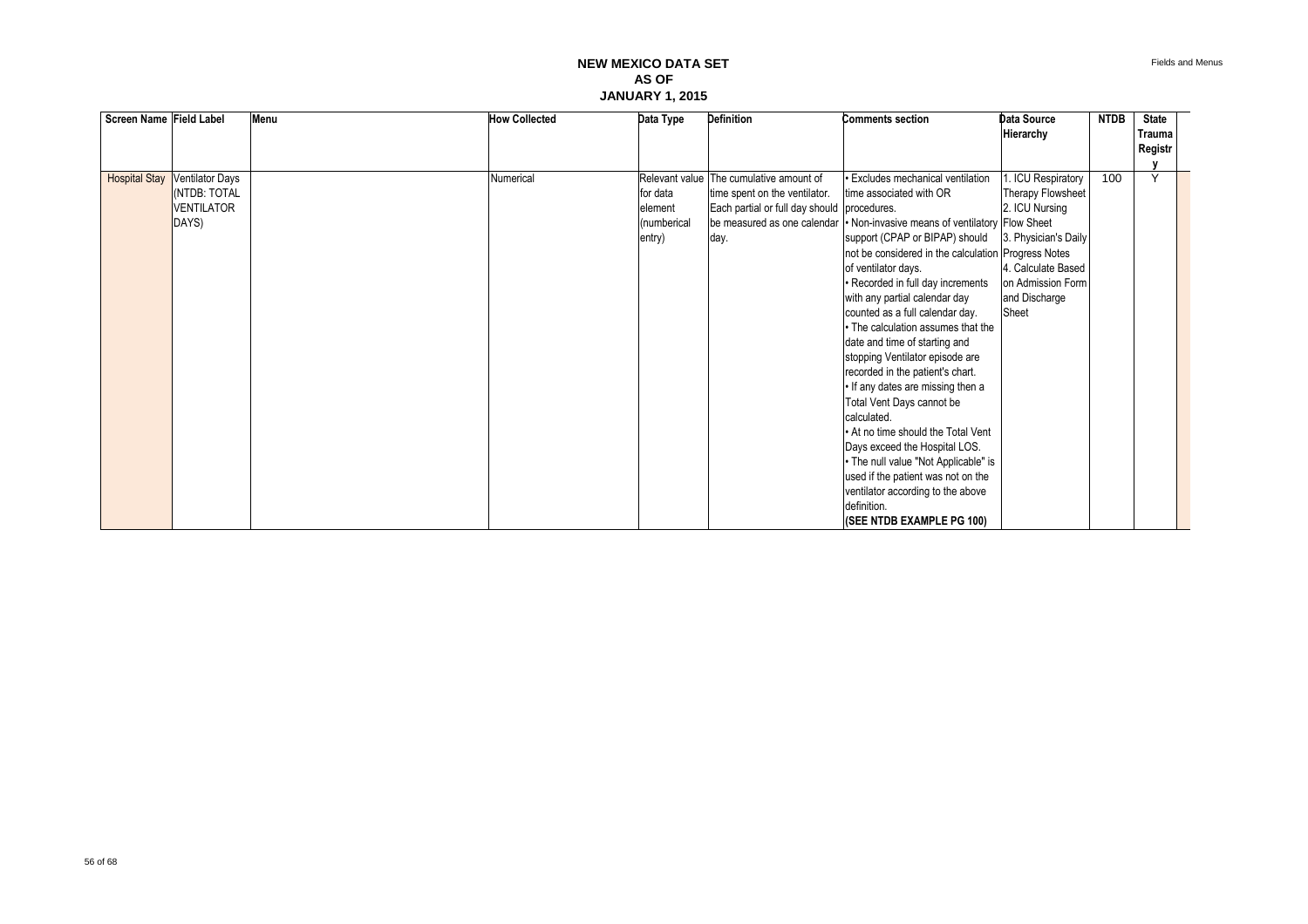| Screen Name Field Label           |                                             | Menu                                                                                                                                                                                                                                                                                                                                                                                                                                                                            | <b>How Collected</b>                   | Data Type         | <b>Definition</b>                                    | <b>Comments section</b>                                                                                                        | Data Source<br>Hierarchy | <b>NTDB</b> | <b>State</b><br>Trauma<br>Registr |  |
|-----------------------------------|---------------------------------------------|---------------------------------------------------------------------------------------------------------------------------------------------------------------------------------------------------------------------------------------------------------------------------------------------------------------------------------------------------------------------------------------------------------------------------------------------------------------------------------|----------------------------------------|-------------------|------------------------------------------------------|--------------------------------------------------------------------------------------------------------------------------------|--------------------------|-------------|-----------------------------------|--|
| <b>Hospital Stay Consult Type</b> |                                             | 1, Trauma Service<br>2, General Surgical Service<br>3, Neurosurgical Service<br>4, Orthopedic Service<br>5, Other Surgical Service<br>6, Internal Medicine<br>7, Family Practice<br>8, OMF - Oral Maxillo facial<br>9, Hospitalist<br>10, Pediatric<br>11, OBGYN<br>12, Burns<br>13,ENT<br>14, Cardiac<br>15, Cardiothoracic<br>16, G1<br>17, Hand Surgery<br>18, Opthalmology<br>19, Plastics<br>20, Podiatry<br>21, Thoracic<br>22, Urology<br>23, Vascular<br>24, Cardiology |                                        | Drop Down<br>List |                                                      | Psychiatry added January 1, 2013                                                                                               |                          |             | Y                                 |  |
| <b>Hospital Stay Consult</b>      | Physician ID                                |                                                                                                                                                                                                                                                                                                                                                                                                                                                                                 |                                        |                   |                                                      |                                                                                                                                |                          |             | Y                                 |  |
| <b>Diagnosis</b>                  |                                             |                                                                                                                                                                                                                                                                                                                                                                                                                                                                                 |                                        |                   |                                                      |                                                                                                                                |                          |             |                                   |  |
| Diagnosis                         | Injury Narrative                            |                                                                                                                                                                                                                                                                                                                                                                                                                                                                                 | <b>Free Text</b>                       | TRI-CODE          |                                                      |                                                                                                                                |                          |             | Y                                 |  |
| Diagnosis                         | ISS (NTDB:<br>LOCALLY<br>CALCULATED<br>ISS) |                                                                                                                                                                                                                                                                                                                                                                                                                                                                                 | Calculated on AIS 2005, update<br>2008 |                   | Autogenerated The Injury Severaity Score<br>injuries | • This variable is considered<br>(ISS) that reflect the patient's optional and is not required as part<br>of the NTDS dataset. |                          | Y           | Y                                 |  |
| Diagnosis                         | <b>TRISS</b>                                |                                                                                                                                                                                                                                                                                                                                                                                                                                                                                 |                                        | Autogenerated     |                                                      |                                                                                                                                |                          |             | Y                                 |  |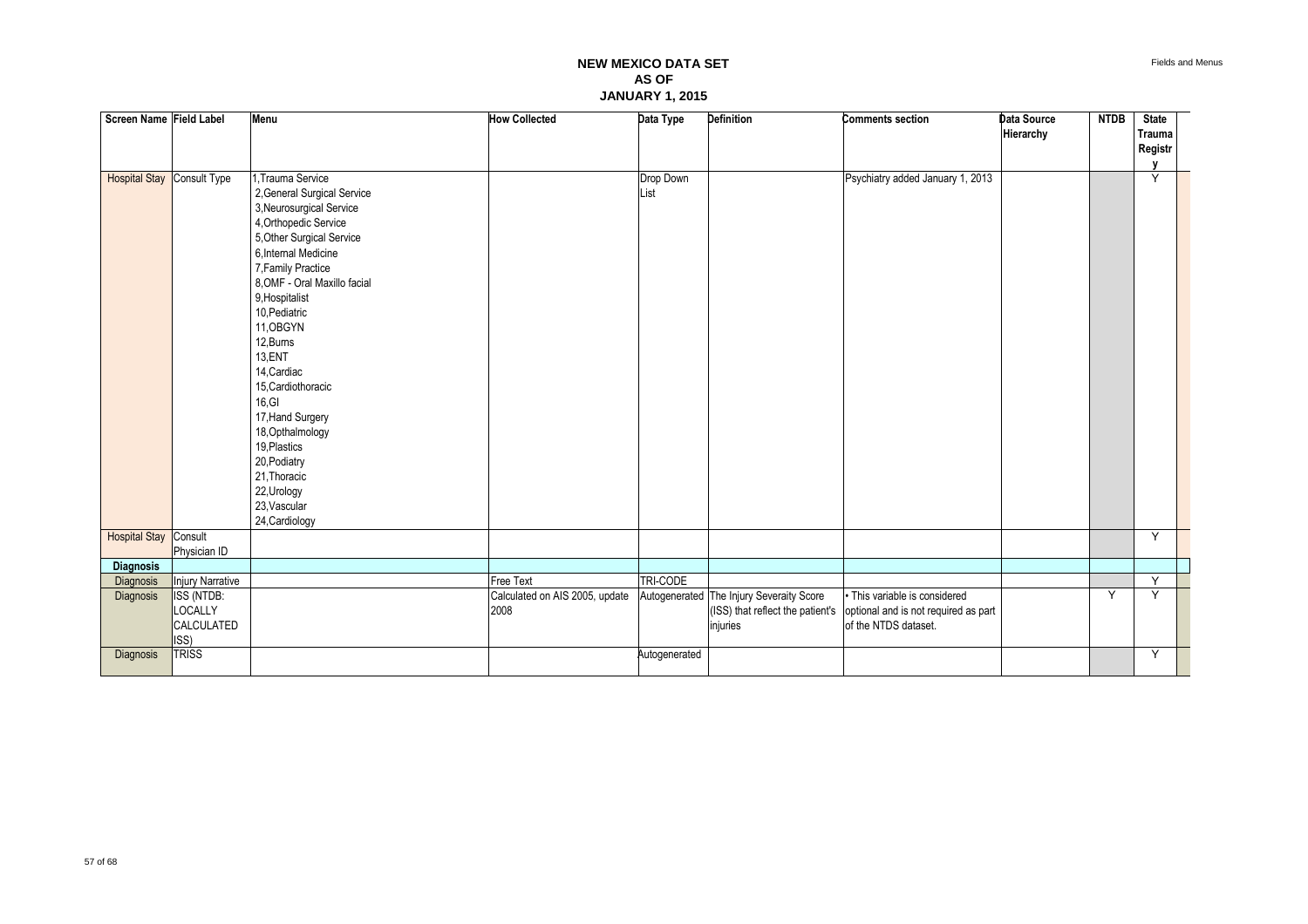| Screen Name Field Label |                                                  | Menu                                                                                                                                                                       | <b>How Collected</b> | Data Type        | <b>Definition</b>                                                                                                                                             | <b>Comments section</b>                                                                                                                                                                                                                                                                                                                                                       | Data Source<br>Hierarchy                                                                                                               | <b>NTDB</b> | <b>State</b><br>Trauma<br>Registr |  |
|-------------------------|--------------------------------------------------|----------------------------------------------------------------------------------------------------------------------------------------------------------------------------|----------------------|------------------|---------------------------------------------------------------------------------------------------------------------------------------------------------------|-------------------------------------------------------------------------------------------------------------------------------------------------------------------------------------------------------------------------------------------------------------------------------------------------------------------------------------------------------------------------------|----------------------------------------------------------------------------------------------------------------------------------------|-------------|-----------------------------------|--|
| Diagnosis               | ICD9 (NTDB:<br><b>ICD-9 INJURY</b><br>DIAGNOSES) |                                                                                                                                                                            |                      | TRI-CODE         | Diagnoses related to all<br>identified injuries (ICD-9 of<br>800.00 - 959.9) and (ICD-10-<br>CM code range S00-S99,<br>T07, T14, T20-T28 and T30-<br>$T32$ ). | • ICD-10-CM codes pertaining to<br>other medical conditions (e.g.,<br>CVA, MI, co-morbidities, etc.) may<br>also be included in this field.<br>Used to auto-generate additional<br>calculated fields: Abbreviated Injury Coding Summary<br>Scale (six body regions) and Injury Sheet<br>Severity Score.<br>• The null value "Not Applicable" is<br>used if not coding ICD-10. | Hospital<br>Discharge<br>Summary<br>2. Billing Sheet /<br><b>Medical Records</b><br>3. Trauma Flow<br>Sheet<br>. ER and ICU<br>Records | 89          | Y                                 |  |
| <b>Diagnosis</b>        | AIS PreDot                                       | The predot code is the 6 digits preceding the decimal<br>point in an associated AIS code                                                                                   | <b>Free Text</b>     | Auto<br>TRI-CODE | The Abbreviated Injury Scale<br>generated with (AIS) PreDot codes that<br>reflect the patient's injuries.                                                     | This variable is considered optional<br>and is not required as part of the<br>NTDS dataset.                                                                                                                                                                                                                                                                                   |                                                                                                                                        | 92          | Y                                 |  |
| Diagnosis               | <b>AIS Severity</b>                              | Minor Injury<br>2. Moderate Injury<br>. Serious Injury<br>4. Severe Injury<br>5. Critical Injury<br>6. Maximum Injury, Virtually Unsurvivable<br>9. Not Possible to Assign | Free Text            | TRI-CODE         | The Abbreviated Injury Scale<br>(AIS) severity codes that<br>reflect the patient's injuries.                                                                  | This variable is considered<br>optional and is not required as part<br>of the NTDS dataset . This<br>variable is considered optional and<br>is not required as part of the NTDS<br>dataset.<br>• The field value (9) "Not Possible<br>to Assign" would be chosen if it is<br>not possible to assign a severity to<br>an injury.                                               |                                                                                                                                        | 93          | Y                                 |  |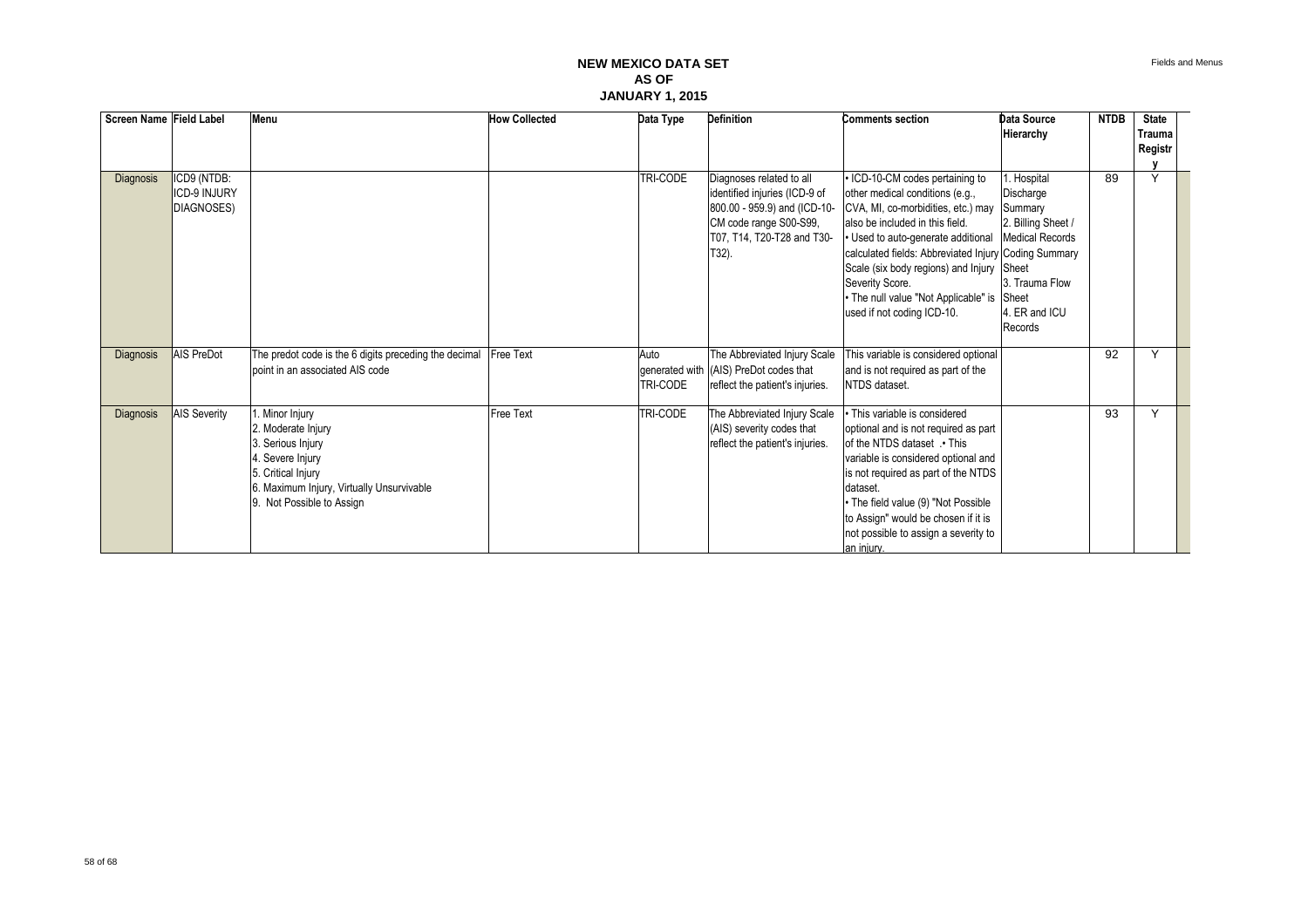| Screen Name Field Label |                           | Menu                                     | <b>How Collected</b>        | Data Type | <b>Definition</b>               | <b>Comments section</b>                 | Data Source | <b>NTDB</b> | <b>State</b> |  |
|-------------------------|---------------------------|------------------------------------------|-----------------------------|-----------|---------------------------------|-----------------------------------------|-------------|-------------|--------------|--|
|                         |                           |                                          |                             |           |                                 |                                         | Hierarchy   |             | Trauma       |  |
|                         |                           |                                          |                             |           |                                 |                                         |             |             | Registr      |  |
|                         |                           |                                          |                             |           |                                 |                                         |             |             |              |  |
| Diagnosis               | ISS Body Region NTDB Menu |                                          | Free Text (to generate TRI- | TRI-CODE  | The Injury Severity Score       | Head or neck injuries include           |             | 94          | Y            |  |
|                         |                           | 1. Head or Neck                          | CODE)                       |           | (ISS) body region codes that    | injury to the brain or cervical spine,  |             |             |              |  |
|                         |                           | 2. Face                                  |                             |           | reflect the patient's injuries. | skull or cervical spine fractures.      |             |             |              |  |
|                         |                           | 3. Chest                                 |                             |           |                                 | · Facial injuries include those         |             |             |              |  |
|                         |                           | 4. Abdominal or pelvic contents          |                             |           |                                 | involving mouth, ears, nose and         |             |             |              |  |
|                         |                           | 5. Extremities or pelvic girdle          |                             |           |                                 | facial bones.                           |             |             |              |  |
|                         |                           | 6. External                              |                             |           |                                 | · Chest injuries include all lesions    |             |             |              |  |
|                         |                           |                                          |                             |           |                                 | to internal organs. Chest injuries      |             |             |              |  |
|                         |                           |                                          |                             |           |                                 | also include those to the               |             |             |              |  |
|                         |                           |                                          |                             |           |                                 | diaphragm, rib cage, and thoracic       |             |             |              |  |
|                         |                           |                                          |                             |           |                                 | spine.                                  |             |             |              |  |
|                         |                           |                                          |                             |           |                                 | • Abdominal or pelvic contents          |             |             |              |  |
|                         |                           |                                          |                             |           |                                 | injuries include all lesions to         |             |             |              |  |
|                         |                           |                                          |                             |           |                                 | internal organs. Lumbar spine           |             |             |              |  |
|                         |                           |                                          |                             |           |                                 | lesions are included in the             |             |             |              |  |
|                         |                           |                                          |                             |           |                                 | abdominal or pelvic region.             |             |             |              |  |
|                         |                           |                                          |                             |           |                                 | · Injuries to the extremities or to the |             |             |              |  |
|                         |                           |                                          |                             |           |                                 | pelvic or shoulder girdle include       |             |             |              |  |
|                         |                           |                                          |                             |           |                                 | sprains, fractures, dislocations, and   |             |             |              |  |
|                         |                           |                                          |                             |           |                                 | amputations, except for the spinal      |             |             |              |  |
|                         |                           |                                          |                             |           |                                 | column, skull and rib cage.             |             |             |              |  |
|                         |                           |                                          |                             |           |                                 | · External injuries include             |             |             |              |  |
|                         |                           |                                          |                             |           |                                 | lacerations, contusions, abrasions,     |             |             |              |  |
|                         |                           |                                          |                             |           |                                 | and burns, independent of their         |             |             |              |  |
| Diagnosis-              |                           |                                          |                             |           |                                 |                                         |             |             |              |  |
| <b>Complications</b>    |                           |                                          |                             |           |                                 |                                         |             |             |              |  |
|                         |                           |                                          |                             |           |                                 |                                         |             |             |              |  |
| Diagnosis-              | Complications             | See Appendix C - Diagnosis Complicaitons |                             | Drop Down |                                 |                                         |             |             | N            |  |
| Complications           |                           |                                          |                             | List      |                                 |                                         |             |             |              |  |
| Diagnosis-              |                           |                                          |                             |           |                                 |                                         |             |             |              |  |
| <b>Comorbidities</b>    |                           |                                          |                             |           |                                 |                                         |             |             |              |  |
|                         |                           |                                          |                             |           |                                 |                                         |             |             |              |  |
|                         |                           |                                          |                             |           |                                 |                                         |             |             |              |  |
|                         |                           |                                          |                             |           |                                 |                                         |             |             |              |  |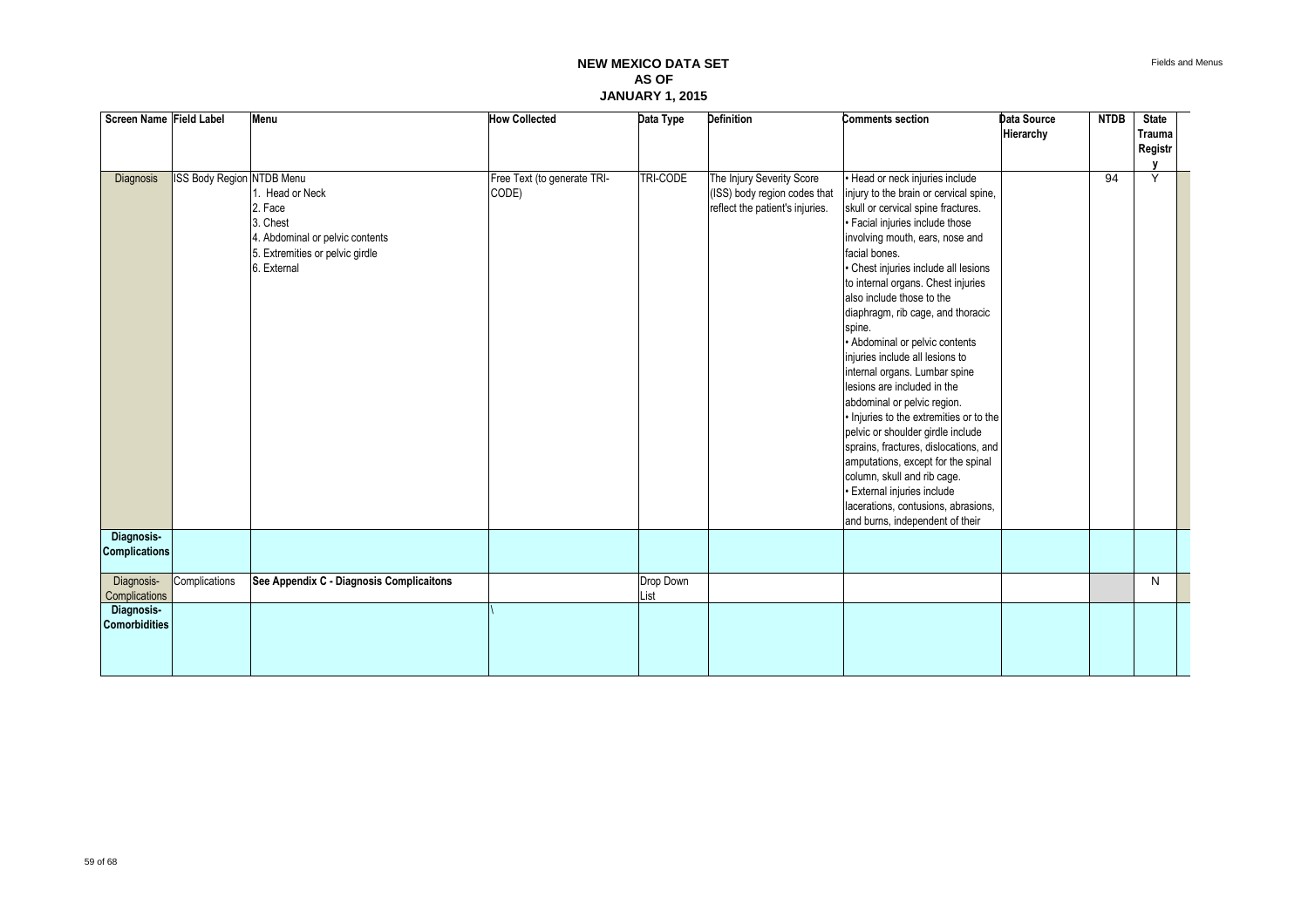| Screen Name Field Label<br>Diagnosis-<br>Comorbidities | Comorbidities                            | Menu<br>See Appendix D - Diagnosis Comorbidities                                                                       | <b>How Collected</b> | Data Type<br>Drop Down<br>List | <b>Definition</b><br>present before patient arrival<br>at the ED/hospital. | <b>Comments section</b><br>Pre-existing co-morbid factors   The null value "Not Applicable" is  1. History and<br>used for patients with no known co- Physical<br>morbid conditions.<br>· Refer to Appendix 3: Glossary of<br>Terms for definition of Co-Morbid<br>Conditions.<br>• Check all that apply. | <b>Data Source</b><br>Hierarchy<br>2. Discharge Sheet<br>3. Billing Sheet | <b>NTDB</b><br>88 | <b>State</b><br>Trauma<br>Registr<br>Υ |  |
|--------------------------------------------------------|------------------------------------------|------------------------------------------------------------------------------------------------------------------------|----------------------|--------------------------------|----------------------------------------------------------------------------|-----------------------------------------------------------------------------------------------------------------------------------------------------------------------------------------------------------------------------------------------------------------------------------------------------------|---------------------------------------------------------------------------|-------------------|----------------------------------------|--|
| Diagnosis-<br>Comorbidities                            | NTDB CO-<br><b>MORBID</b><br>CONDITIONS) | See Appendix E - NTDB Co-Morbid Conditions                                                                             |                      | Drop Down<br>List              | present before patient arrival<br>at the ED/hospital.                      | Pre-existing co-morbid factors • The null value "Not Applicable" is 1. History and<br>used for patients with no known co- Physical<br>morbid conditions.<br>• Refer to Appendix 3: Glossary of<br>Terms for definition of Co-Morbid<br>Conditions.<br>• Check all that apply.                             | 2. Discharge Sheet<br>3. Billing Sheet                                    | 88                | Y                                      |  |
| <b>Procedures</b>                                      |                                          |                                                                                                                        |                      |                                |                                                                            |                                                                                                                                                                                                                                                                                                           |                                                                           |                   |                                        |  |
| Procedures                                             | Location                                 | 1,ICU<br>2,CCU<br>3, OR<br>4.Floor<br>5,Stepdown<br>6,ED<br>7, Other<br>/, Not Applicable<br>?, Not Known/Not Recorded |                      | Drop Down<br>List              | This is the location a<br>procedure is performed.                          |                                                                                                                                                                                                                                                                                                           |                                                                           | 81                | Y                                      |  |
| Procedures                                             | Service                                  |                                                                                                                        |                      | Drop Down<br>List              |                                                                            |                                                                                                                                                                                                                                                                                                           |                                                                           |                   | Y                                      |  |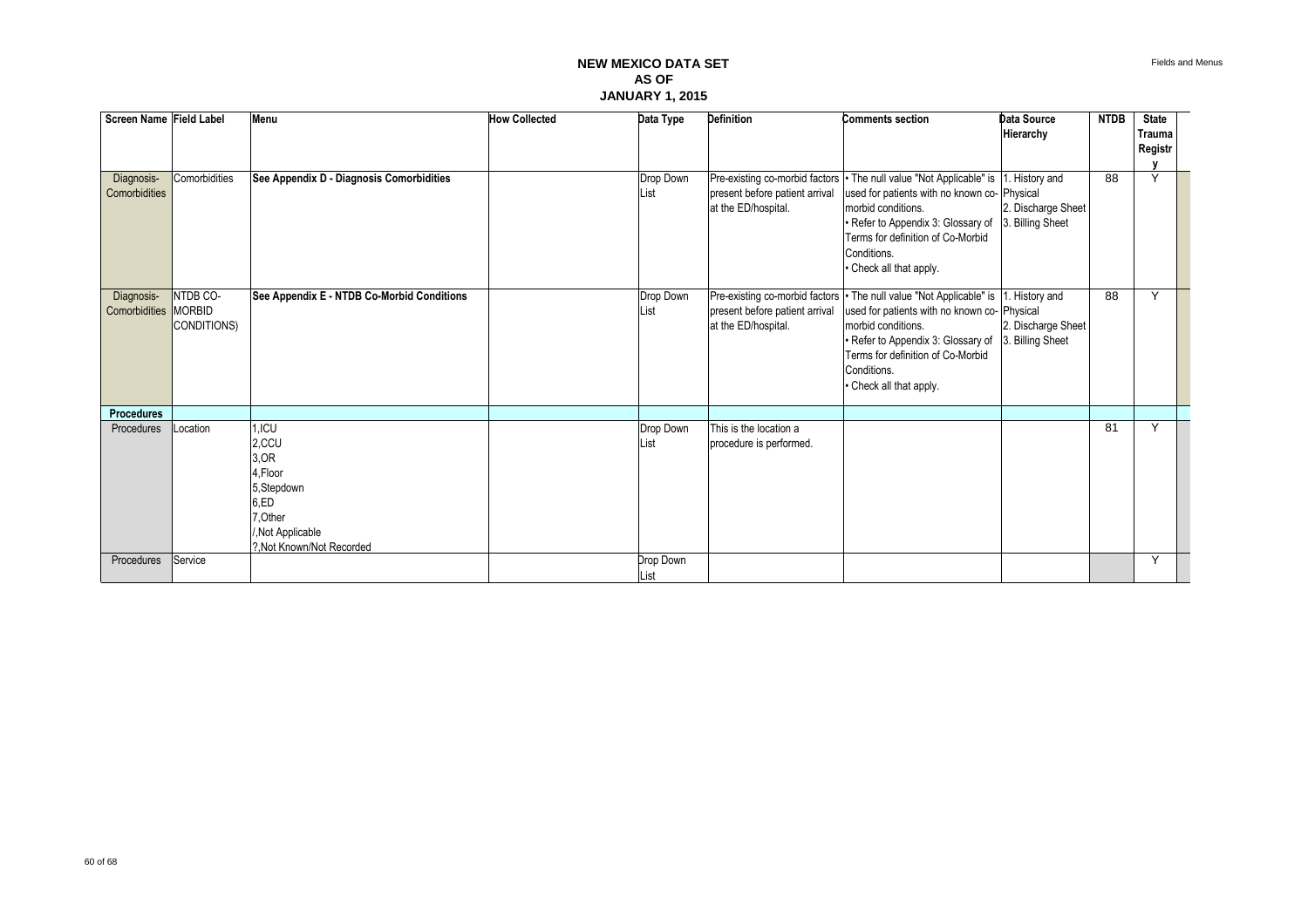| Screen Name Field Label |                   | Menu                                           | <b>How Collected</b> | Data Type | <b>Definition</b>                | <b>Comments section</b>                                        | Data Source            | <b>NTDB</b> | <b>State</b>  |  |
|-------------------------|-------------------|------------------------------------------------|----------------------|-----------|----------------------------------|----------------------------------------------------------------|------------------------|-------------|---------------|--|
|                         |                   |                                                |                      |           |                                  |                                                                | Hierarchy              |             | <b>Trauma</b> |  |
|                         |                   |                                                |                      |           |                                  |                                                                |                        |             | Registr       |  |
|                         |                   |                                                |                      |           |                                  |                                                                |                        |             |               |  |
| Procedures              | Procedure ICD9    | Major and minor procedure ICD-9-CM procedure   |                      |           | Operative and selected non-      | · The null value "Not Applicable" is                           | . Operative            | 82          | $\checkmark$  |  |
|                         | Code (NTDB:       | codes.                                         |                      |           | operative procedures             | used if the patient did not have                               | Reports                |             |               |  |
|                         | $ICD-9$           | • The maximum number of procedures that may be |                      |           | conducted during hospital        | procedures.                                                    | 2. ER and ICU          |             |               |  |
|                         | <b>HOSPITAL</b>   | reported for a patient is 200.                 |                      |           | stay. Operative and selected     | • Include only procedures                                      | Records                |             |               |  |
|                         | <b>PROCEDURES</b> | Diagnostic and Therapeutic Imaging             |                      |           | non-operative procedures are     | performed at your institution.                                 | 3. Trauma Flow         |             |               |  |
|                         |                   | Computerized tomographic studies*              |                      |           | those that were essential to     | · Capture all procedures performed                             | Sheet                  |             |               |  |
|                         |                   | Diagnostic ultrasound (includes FAST)*         |                      |           | the diagnosis, stabilization, or | in the operating room.                                         | 4. Anesthesia          |             |               |  |
|                         |                   | Doppler ultrasound of extremities*             |                      |           | treatment of the patient's       | • Capture all procedures in the ED,                            | Record                 |             |               |  |
|                         |                   | Angiography                                    |                      |           | specific injuries or             | ICU, ward, or radiology department 5. Billing Sheet /          |                        |             |               |  |
|                         |                   | Angioembolization                              |                      |           | complications. The list of       | that were essential to the                                     | <b>Medical Records</b> |             |               |  |
|                         |                   | Echocardiography                               |                      |           | procedures below should be       | diagnosis, stabilization, or                                   | <b>Coding Summary</b>  |             |               |  |
|                         |                   | Cystogram                                      |                      |           | used as a guide to non-          | treatment of the patient's specific                            | Sheet                  |             |               |  |
|                         |                   | <b>IVC</b> filter                              |                      |           | operative procedures that        | injuries or their complications.                               | 6. Hospital            |             |               |  |
|                         |                   | Urethrogram                                    |                      |           | should be provided to NTDB.      | • Procedures with an asterisk have                             | Discharge              |             |               |  |
|                         |                   |                                                |                      |           | This list is based on            | the potential to be performed                                  | Summary                |             |               |  |
|                         |                   | Genitourinary                                  |                      |           |                                  | procedures sent to NTDB with multiple times during one episode |                        |             |               |  |
|                         |                   | Ureteric catheterization (i.e. Ureteric stent) |                      |           | a high frequency. Not all        | of hospitalization. In this case,                              |                        |             |               |  |
|                         |                   | Suprapubic cystostomy                          |                      |           | hospitals capture all            | capture only the first event. If there                         |                        |             |               |  |
|                         |                   |                                                |                      |           | procedures listed below.         | is no asterisk, capture each event                             |                        |             |               |  |
|                         |                   | Cardiovascular                                 |                      |           | Please transmit those            | even if there is more than one.                                |                        |             |               |  |
|                         |                   | Central venous catheter*                       |                      |           | procedures that you capture      | . Note that the hospital may                                   |                        |             |               |  |
|                         |                   | Pulmonary artery catheter*                     |                      |           | to NTDB.                         | capture additional procedures.                                 |                        |             |               |  |
|                         |                   | Cardiac output monitoring*                     |                      |           |                                  | • The null value "Not Known/Not                                |                        |             |               |  |
|                         |                   | Open Cardiac massage                           |                      |           |                                  | Recorded" is used if not coding                                |                        |             |               |  |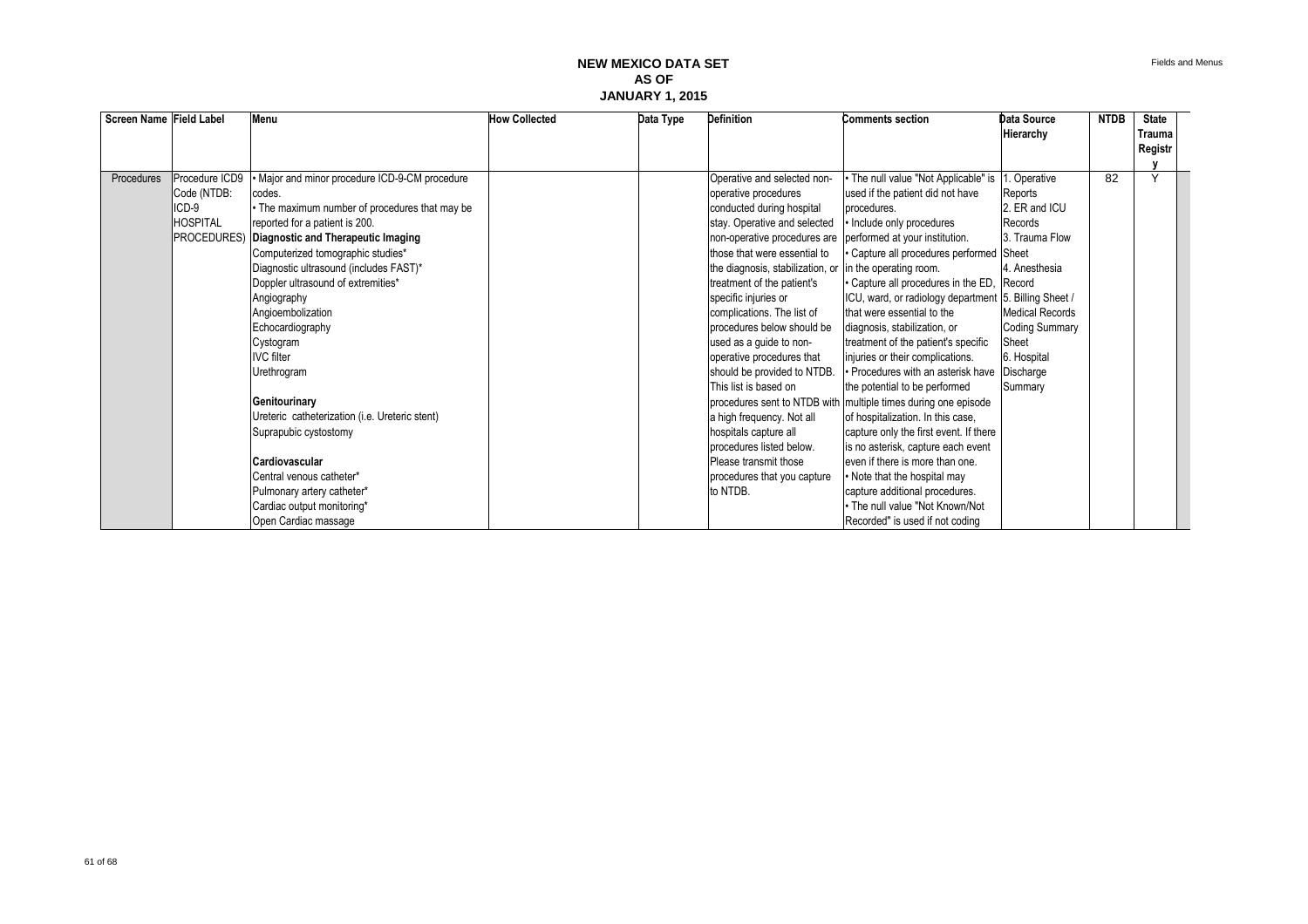| Screen Name Field Label |                    | Menu                                                 | <b>How Collected</b> | Data Type      | <b>Definition</b>                                       | <b>Comments section</b>                                        | <b>Data Source</b>     | <b>NTDB</b>     | <b>State</b> |  |
|-------------------------|--------------------|------------------------------------------------------|----------------------|----------------|---------------------------------------------------------|----------------------------------------------------------------|------------------------|-----------------|--------------|--|
|                         |                    |                                                      |                      |                |                                                         |                                                                | Hierarchy              |                 | Trauma       |  |
|                         |                    |                                                      |                      |                |                                                         |                                                                |                        |                 | Registr      |  |
|                         |                    |                                                      |                      |                |                                                         |                                                                |                        |                 |              |  |
| <b>Procedures</b>       | Procedure ICD9     | <b>CONTINUED --</b>                                  |                      |                | Operative and selected non-                             | . The null value "Not Applicable" is                           | . Operative            | $\overline{82}$ | Y            |  |
|                         | Code (NTDB:        | Respiratory                                          |                      |                | operative procedures                                    | used if the patient did not have                               | Reports                |                 |              |  |
|                         | ICD-9              | Insertion of endotracheal tube*                      |                      |                | conducted during hospital                               | procedures.                                                    | 2. ER and ICU          |                 |              |  |
|                         | <b>HOSPITAL</b>    | Continuous mechanical ventilation *                  |                      |                | stay. Operative and selected                            | • Include only procedures                                      | Records                |                 |              |  |
|                         | PROCEDURES)        | Chest tube *                                         |                      |                | non-operative procedures are                            | performed at your institution.                                 | 3. Trauma Flow         |                 |              |  |
|                         |                    | Bronchoscopy*                                        |                      |                | those that were essential to                            | · Capture all procedures performed Sheet                       |                        |                 |              |  |
|                         |                    | Tracheostomy                                         |                      |                | the diagnosis, stabilization, or in the operating room. |                                                                | 4. Anesthesia          |                 |              |  |
|                         |                    | Gastrointestinal                                     |                      |                | treatment of the patient's                              | · Capture all procedures in the ED,                            | Record                 |                 |              |  |
|                         |                    | Endoscopy (includes gastroscopy, sigmoidoscopy,      |                      |                | specific injuries or                                    | ICU, ward, or radiology department                             | 5. Billing Sheet /     |                 |              |  |
|                         |                    | colonoscopy)                                         |                      |                | complications. The list of                              | that were essential to the                                     | <b>Medical Records</b> |                 |              |  |
|                         |                    | Gastrostomy/jejunostomy (percutaneous or             |                      |                | procedures below should be                              | diagnosis, stabilization, or                                   | <b>Coding Summary</b>  |                 |              |  |
|                         |                    | endoscopic)                                          |                      |                | used as a guide to non-                                 | treatment of the patient's specific                            | Sheet                  |                 |              |  |
|                         |                    | Percutaneous (endoscopic) gastrojejunoscopy          |                      |                | operative procedures that                               | injuries or their complications.                               | 6. Hospital            |                 |              |  |
|                         |                    | Transfusion                                          |                      |                | should be provided to NTDB.                             | • Procedures with an asterisk have                             | Discharge              |                 |              |  |
|                         |                    | The following blood products should be captured over |                      |                | This list is based on                                   | the potential to be performed                                  | Summary                |                 |              |  |
|                         |                    | first 24 hours after hospital arrival:               |                      |                |                                                         | procedures sent to NTDB with multiple times during one episode |                        |                 |              |  |
|                         |                    | • Transfusion of red cells*                          |                      |                | a high frequency. Not all                               | of hospitalization. In this case,                              |                        |                 |              |  |
|                         |                    | · Transfusion of platelets*                          |                      |                | hospitals capture all                                   | capture only the first event. If there                         |                        |                 |              |  |
|                         |                    | · Transfusion of plasma*                             |                      |                | procedures listed below.                                | is no asterisk, capture each event                             |                        |                 |              |  |
|                         |                    | Other                                                |                      |                | Please transmit those                                   | even if there is more than one.                                |                        |                 |              |  |
|                         |                    | Hyperbaric oxygen                                    |                      |                | procedures that you capture                             | • Note that the hospital may                                   |                        |                 |              |  |
|                         |                    | Decompression chamber                                |                      |                | to NTDB.                                                | capture additional procedures.                                 |                        |                 |              |  |
|                         |                    | TPN*                                                 |                      |                |                                                         | . The null value "Not Known/Not                                |                        |                 |              |  |
|                         |                    |                                                      |                      |                |                                                         | Recorded" is used if not coding                                |                        |                 |              |  |
| Procedures              | <b>Start Date</b>  | Relevant value for data element                      | <b>DATE</b>          | MM-DD-YYYY     | The date operative and                                  |                                                                | . OR Nurses'           | 85              | Y            |  |
|                         | (NTDB:             |                                                      |                      |                | selected non-operative                                  |                                                                | <b>Notes</b>           |                 |              |  |
|                         | <b>HOSPITAL</b>    |                                                      |                      |                | procedures were performed.                              |                                                                | 2. Operative           |                 |              |  |
|                         | <b>PROCEDURE</b>   |                                                      |                      |                |                                                         |                                                                | Reports                |                 |              |  |
|                         | <b>START DATE)</b> |                                                      |                      |                |                                                         |                                                                | 3. Anesthesia          |                 |              |  |
|                         |                    |                                                      |                      |                |                                                         |                                                                | Record                 |                 |              |  |
|                         |                    |                                                      |                      |                |                                                         |                                                                |                        |                 |              |  |
| Procedures              | <b>Start Time</b>  | Relevant value for data element                      | <b>TIME</b>          | HH:MM          | The time operative and                                  | • Procedure start time is defined as 11. OR Nurses'            |                        | 86              | Y            |  |
|                         | (NTDB:             |                                                      |                      | military time. | selected non-operative                                  | the time the incision was made (or                             | <b>Notes</b>           |                 |              |  |
|                         | <b>HOSPITAL</b>    |                                                      |                      |                | procedures were performed.                              | the procedure started).                                        | 2. Operative           |                 |              |  |
|                         | <b>PROECEDURE</b>  |                                                      |                      |                |                                                         | • If distinct procedures with the                              | Reports                |                 |              |  |
|                         | <b>START TIME</b>  |                                                      |                      |                |                                                         | same procedure code are                                        | 3. Anesthesia          |                 |              |  |
|                         |                    |                                                      |                      |                |                                                         | performed, their start times must                              | Record                 |                 |              |  |
|                         |                    |                                                      |                      |                |                                                         | be different.                                                  |                        |                 |              |  |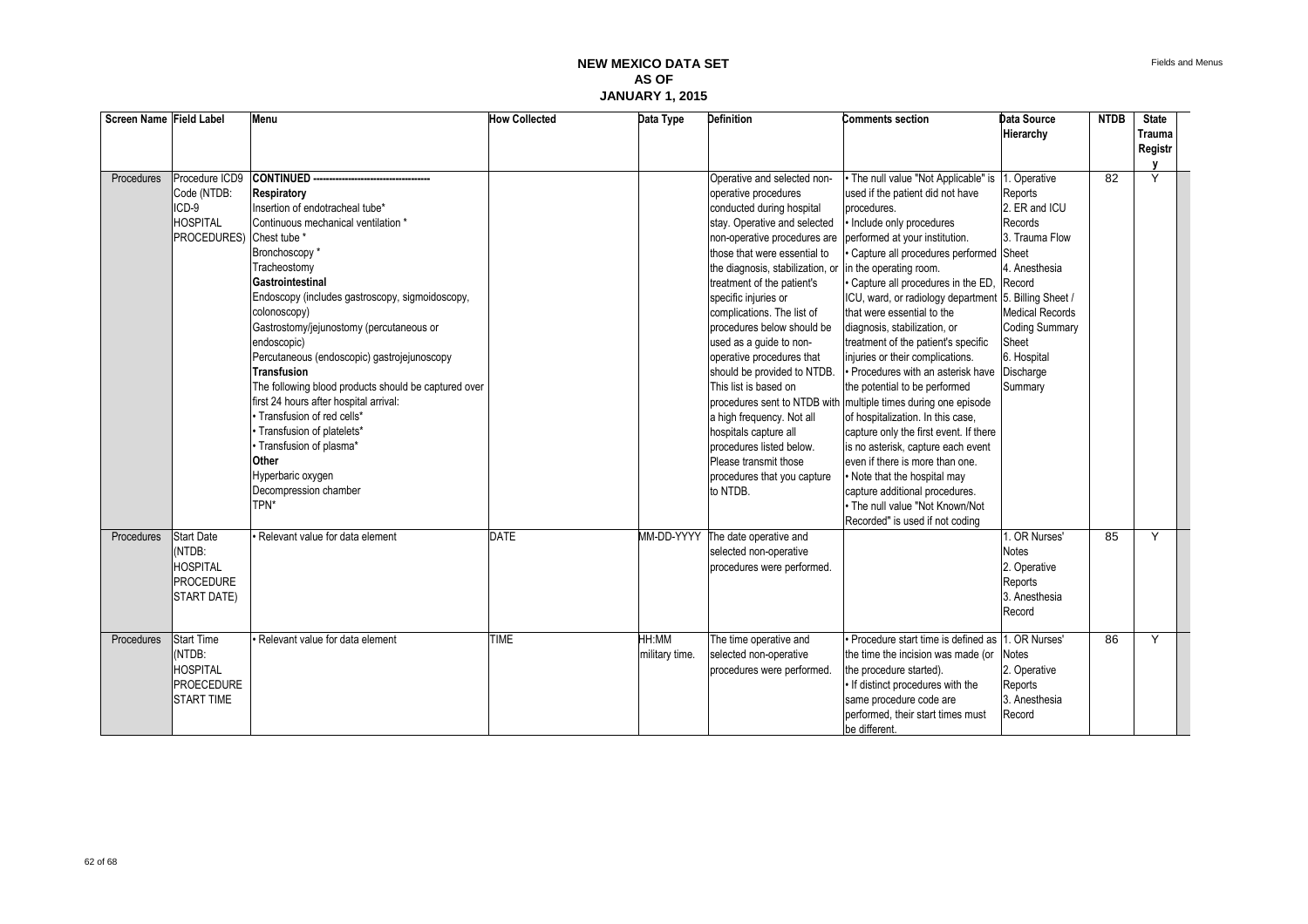| Screen Name Field Label |                           | Menu                                                                                                                                                                                                                                                                                                                     | <b>How Collected</b> | Data Type         | <b>Definition</b>                                                       | <b>Comments section</b>                                                                                                                                                                                                                                                                                                                                                                                                                                                                                                                                                                                                                                             | <b>Data Source</b><br>Hierarchy                                                                                  | <b>NTDB</b> | <b>State</b><br>Trauma<br>Registr |  |
|-------------------------|---------------------------|--------------------------------------------------------------------------------------------------------------------------------------------------------------------------------------------------------------------------------------------------------------------------------------------------------------------------|----------------------|-------------------|-------------------------------------------------------------------------|---------------------------------------------------------------------------------------------------------------------------------------------------------------------------------------------------------------------------------------------------------------------------------------------------------------------------------------------------------------------------------------------------------------------------------------------------------------------------------------------------------------------------------------------------------------------------------------------------------------------------------------------------------------------|------------------------------------------------------------------------------------------------------------------|-------------|-----------------------------------|--|
| Procedures              | Physician                 | Name of physician performing procedure, with<br>specific service.                                                                                                                                                                                                                                                        |                      |                   |                                                                         |                                                                                                                                                                                                                                                                                                                                                                                                                                                                                                                                                                                                                                                                     |                                                                                                                  |             | N                                 |  |
| <b>Outcome</b>          |                           |                                                                                                                                                                                                                                                                                                                          |                      |                   |                                                                         |                                                                                                                                                                                                                                                                                                                                                                                                                                                                                                                                                                                                                                                                     |                                                                                                                  |             |                                   |  |
| Outcome                 | Discharge Date            |                                                                                                                                                                                                                                                                                                                          | <b>DATE</b>          | MM-DD-YYYY        |                                                                         |                                                                                                                                                                                                                                                                                                                                                                                                                                                                                                                                                                                                                                                                     |                                                                                                                  |             |                                   |  |
| Outcome                 | Discharge Time            |                                                                                                                                                                                                                                                                                                                          | <b>TIME</b>          | HH:MM             |                                                                         |                                                                                                                                                                                                                                                                                                                                                                                                                                                                                                                                                                                                                                                                     |                                                                                                                  |             |                                   |  |
| Outcome                 | <b>Hospital Days</b>      |                                                                                                                                                                                                                                                                                                                          |                      | Autogenerated     |                                                                         |                                                                                                                                                                                                                                                                                                                                                                                                                                                                                                                                                                                                                                                                     |                                                                                                                  |             |                                   |  |
| Outcome                 | Discharge Status 6, Alive | 7.Dead<br>?. Not Known/Not Recorded<br>/.Not Applicable                                                                                                                                                                                                                                                                  |                      | Drop Down<br>List |                                                                         |                                                                                                                                                                                                                                                                                                                                                                                                                                                                                                                                                                                                                                                                     |                                                                                                                  |             | Y                                 |  |
| Outcome                 | Hospital<br>Disposition   | 1. Home - No Assistance<br>2. Home w/ Health Care<br>3, Acute Care Facility<br>4, Rehab Facility<br>5, Psychiatric Facility<br>6, Skilled Nursing Facility<br>Residential Facility<br>8, Hospice<br>9, Left AMA<br>10, Correctional Facility<br>11, Morgue<br>12.Other<br>?. Not Known/Not Recorded<br>/, Not Applicable |                      | Drop Down<br>List | The disposition of the patient<br>when discharged from the<br>hospital. | · Field value = (NTDB) 6, "home"<br>refers to the patient's current place Discharge<br>of residence (e.g., prison, Child<br>Protective Services etc.)<br>· Field values based upon UB-04<br>disposition coding.<br>· Disposition to any other non-<br>medical facility should be coded as<br>(NTDB) 6.<br>· Disposition to any other medical<br>facility should be coded as (NTDB)<br>14.<br>· Refer to the glossary for<br>definitions of facility types.<br>• The null value "Not Applicable" is<br>used if ED Discharge Disposition =<br>5 (Died).<br>• The null value "Not Applicable" is<br>used if If ED Discharge Disposition<br>$=$ (NTDB) 4,6,9,10, or 11. | I. Hospital<br><b>Summary Sheet</b><br>2. Nurses' notes<br>3. Case Manager /<br>Social Services'<br><b>Notes</b> | 104         | Y                                 |  |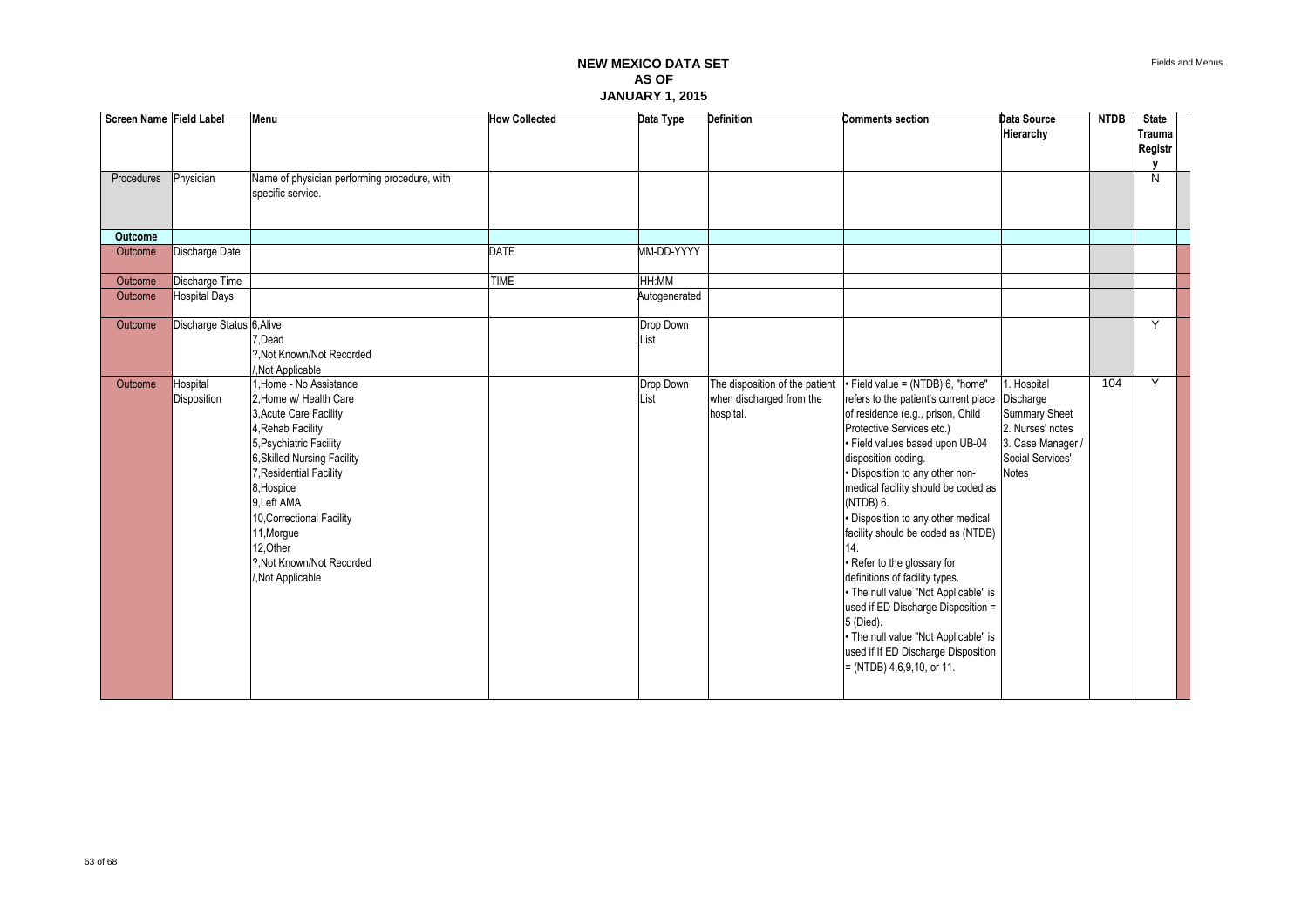| Screen Name Field Label |                                           | Menu                                                                                                                                                                                                                                                                                                                                                                                                                                                                                                                                                                                                                                                                                                                                                                                                                                                                                                                                                                                                               | <b>How Collected</b>                                                                                 | Data Type         | <b>Definition</b>                                                       | <b>Comments section</b>                                                                                                                                                                                                                                                                                                                                                                                                                                                                                                                                                                                                                                         | <b>Data Source</b>                                                                                                            | <b>NTDB</b> | <b>State</b> |  |
|-------------------------|-------------------------------------------|--------------------------------------------------------------------------------------------------------------------------------------------------------------------------------------------------------------------------------------------------------------------------------------------------------------------------------------------------------------------------------------------------------------------------------------------------------------------------------------------------------------------------------------------------------------------------------------------------------------------------------------------------------------------------------------------------------------------------------------------------------------------------------------------------------------------------------------------------------------------------------------------------------------------------------------------------------------------------------------------------------------------|------------------------------------------------------------------------------------------------------|-------------------|-------------------------------------------------------------------------|-----------------------------------------------------------------------------------------------------------------------------------------------------------------------------------------------------------------------------------------------------------------------------------------------------------------------------------------------------------------------------------------------------------------------------------------------------------------------------------------------------------------------------------------------------------------------------------------------------------------------------------------------------------------|-------------------------------------------------------------------------------------------------------------------------------|-------------|--------------|--|
|                         |                                           |                                                                                                                                                                                                                                                                                                                                                                                                                                                                                                                                                                                                                                                                                                                                                                                                                                                                                                                                                                                                                    |                                                                                                      |                   |                                                                         |                                                                                                                                                                                                                                                                                                                                                                                                                                                                                                                                                                                                                                                                 | Hierarchy                                                                                                                     |             | Trauma       |  |
|                         |                                           |                                                                                                                                                                                                                                                                                                                                                                                                                                                                                                                                                                                                                                                                                                                                                                                                                                                                                                                                                                                                                    |                                                                                                      |                   |                                                                         |                                                                                                                                                                                                                                                                                                                                                                                                                                                                                                                                                                                                                                                                 |                                                                                                                               |             | Registr      |  |
|                         |                                           |                                                                                                                                                                                                                                                                                                                                                                                                                                                                                                                                                                                                                                                                                                                                                                                                                                                                                                                                                                                                                    |                                                                                                      |                   |                                                                         |                                                                                                                                                                                                                                                                                                                                                                                                                                                                                                                                                                                                                                                                 |                                                                                                                               |             |              |  |
| Outcome                 | Hospital<br><b>Disposition</b>            | NTDB MENU (2015)<br>. Discharged/Transferred to a short-term general<br>hospital for inpatient care<br>2. Discharged/transferred to an Intermediate Care<br>Facility (ICF)<br>3. Discharge/Transferred to home under care of<br>organized home health service<br>4. Left against medical advice or discontinued care<br>5. Deceased/Expired (Relabeled as of 01/01/2015)<br>6. Discharged home with no home services<br>7. Discharged/Transferred to Skilled Nursing Facility<br>(SNF)<br>8. Discharged/Transferred to hospice care<br>9. (RETIRED 2014) Discharged/Transferred to<br>another type of rehabilitation or long term care<br>Facility<br>10. Discharged/Transferred to court/law enforcement<br>11. Discharged/Transferred to inpatient rehab or<br>designated unit<br>12. Discharged/Transferred to Long Term Care<br>Hospital (LTCH)<br>13. Discharged/Transferred to a psychiatric hospital or<br>psychiatric distinct part of unit of a hospital<br>14. Discharged/Transferred to another type of |                                                                                                      | Drop Down<br>List | The disposition of the patient<br>when discharged from the<br>hospital. | $\cdot$ Field value = (NTDB) 6, "home"<br>refers to the patient's current place<br>of residence (e.g., prison, Child<br>Protective Services etc.)<br>. Field values based upon UB-04<br>disposition coding.<br>• Disposition to any other non-<br>medical facility should be coded as<br>(NTDB) 6.<br>• Disposition to any other medical<br>facility should be coded as (NTDB)<br>14.<br>• Refer to the glossary for<br>definitions of facility types.<br>. The null value "Not Applicable" is<br>used if ED Discharge Disposition =<br>5 (Died).<br>. The null value "Not Applicable" is<br>used if If ED Discharge Disposition<br>$= (NTDB) 4,6,9,10, or 11.$ | 1. Hospital<br>Discharge<br><b>Summary Sheet</b><br>2. Nurses' notes<br>3. Case Manager /<br>Social Services'<br><b>Notes</b> | 104         | Υ            |  |
| Outcome                 | Transfer                                  | See Appendix B - Facility Id's                                                                                                                                                                                                                                                                                                                                                                                                                                                                                                                                                                                                                                                                                                                                                                                                                                                                                                                                                                                     |                                                                                                      | Drop Down         |                                                                         |                                                                                                                                                                                                                                                                                                                                                                                                                                                                                                                                                                                                                                                                 |                                                                                                                               |             | Y            |  |
|                         | Destination                               |                                                                                                                                                                                                                                                                                                                                                                                                                                                                                                                                                                                                                                                                                                                                                                                                                                                                                                                                                                                                                    |                                                                                                      | List              |                                                                         |                                                                                                                                                                                                                                                                                                                                                                                                                                                                                                                                                                                                                                                                 |                                                                                                                               |             |              |  |
| Outcome                 | Transfer<br>Destination (Out<br>of State) |                                                                                                                                                                                                                                                                                                                                                                                                                                                                                                                                                                                                                                                                                                                                                                                                                                                                                                                                                                                                                    | Choose 99 if out of state<br>LOGIC: Enabled only when<br>(???) valued as other than;<br>Unknown, N/A |                   |                                                                         | Logic added on January 1, 2013                                                                                                                                                                                                                                                                                                                                                                                                                                                                                                                                                                                                                                  |                                                                                                                               |             | Y            |  |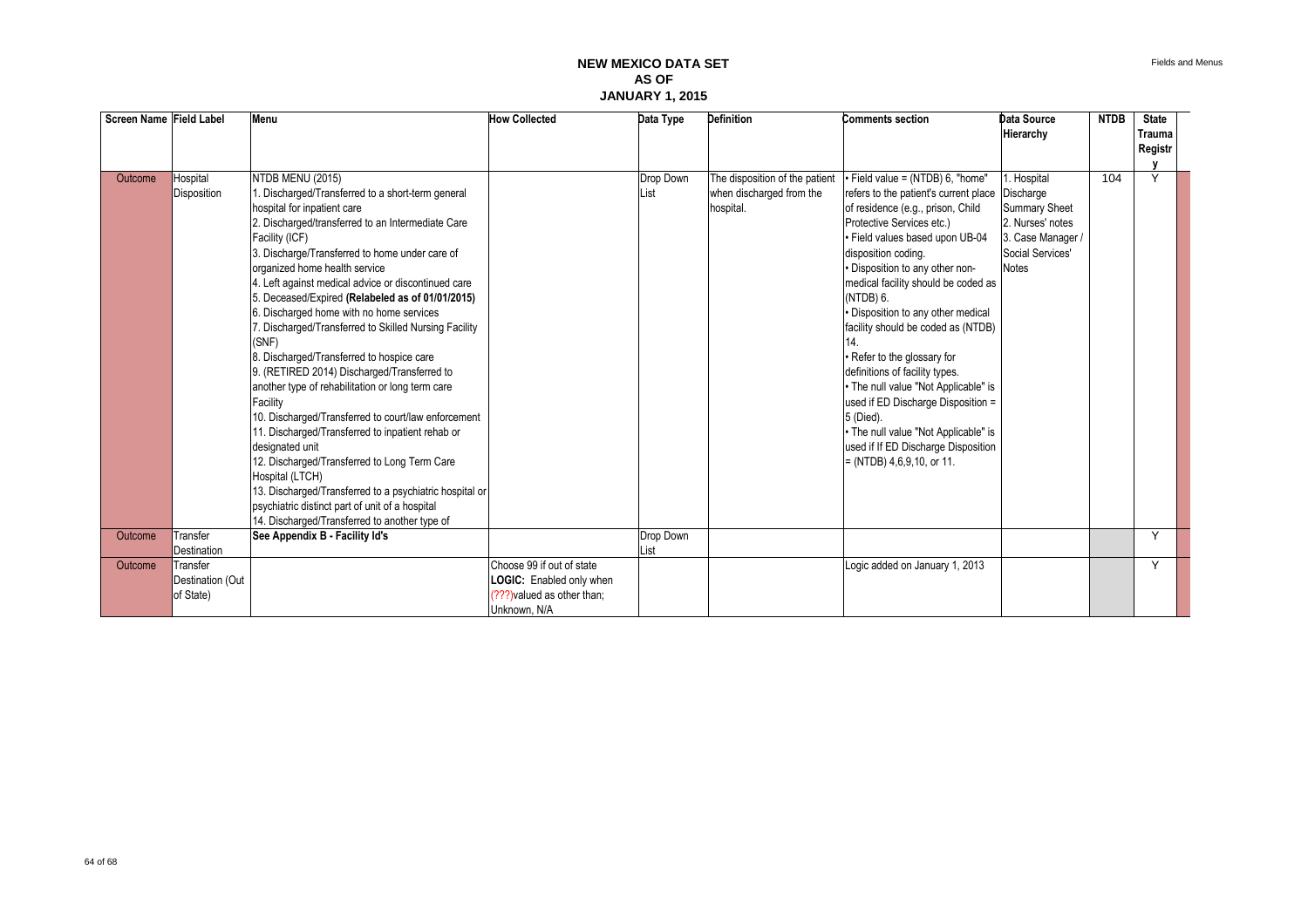| Screen Name Field Label |                                                 | Menu                         | <b>How Collected</b> | Data Type | <b>Definition</b> | <b>Comments section</b> | Data Source | <b>NTDB</b> | <b>State</b> |  |
|-------------------------|-------------------------------------------------|------------------------------|----------------------|-----------|-------------------|-------------------------|-------------|-------------|--------------|--|
|                         |                                                 |                              |                      |           |                   |                         | Hierarchy   |             | Trauma       |  |
|                         |                                                 |                              |                      |           |                   |                         |             |             | Registr      |  |
|                         |                                                 |                              |                      |           |                   |                         |             |             |              |  |
| Outcome                 | Transfer Reason                                 | 1, Level 1 Trauma Center     |                      | Drop Down |                   |                         |             |             | V            |  |
|                         |                                                 | 2, Higher Level of Care      |                      | List      |                   |                         |             |             |              |  |
|                         |                                                 | 3, Capacity                  |                      |           |                   |                         |             |             |              |  |
|                         |                                                 | 4, Neurosurgery              |                      |           |                   |                         |             |             |              |  |
|                         |                                                 | 5,CT Scanner                 |                      |           |                   |                         |             |             |              |  |
|                         |                                                 | 6, Hyperbaric                |                      |           |                   |                         |             |             |              |  |
|                         |                                                 | 7, Burn Center               |                      |           |                   |                         |             |             |              |  |
|                         |                                                 | 8, Pediatric                 |                      |           |                   |                         |             |             |              |  |
|                         |                                                 | 9, Specialty Surgery         |                      |           |                   |                         |             |             |              |  |
|                         |                                                 | 10, Trauma/Intensive Care    |                      |           |                   |                         |             |             |              |  |
|                         |                                                 | 99, Other                    |                      |           |                   |                         |             |             |              |  |
|                         |                                                 | ?, Not Known/Not Recorded    |                      |           |                   |                         |             |             |              |  |
| Outcome                 |                                                 | /.Not Applicable             |                      | Drop Down |                   |                         |             |             | Y            |  |
|                         | If Transfer,<br>Specialty Service 2, Orthopedic | 1, Neurosurgical             |                      | List      |                   |                         |             |             |              |  |
|                         | Reason                                          | 3, OMF - Oral Maxillo facial |                      |           |                   |                         |             |             |              |  |
|                         |                                                 | 4. Cardiothoracic            |                      |           |                   |                         |             |             |              |  |
|                         |                                                 | 5, Hand Surgery              |                      |           |                   |                         |             |             |              |  |
|                         |                                                 | 6, Plastics                  |                      |           |                   |                         |             |             |              |  |
|                         |                                                 | 7, Urology                   |                      |           |                   |                         |             |             |              |  |
|                         |                                                 | 8, Thoracic                  |                      |           |                   |                         |             |             |              |  |
|                         |                                                 | 9, Vascular                  |                      |           |                   |                         |             |             |              |  |
|                         |                                                 | 10, Other                    |                      |           |                   |                         |             |             |              |  |
|                         |                                                 | ?, Not Known/Not Recorded    |                      |           |                   |                         |             |             |              |  |
|                         |                                                 | /, Not Applicable            |                      |           |                   |                         |             |             |              |  |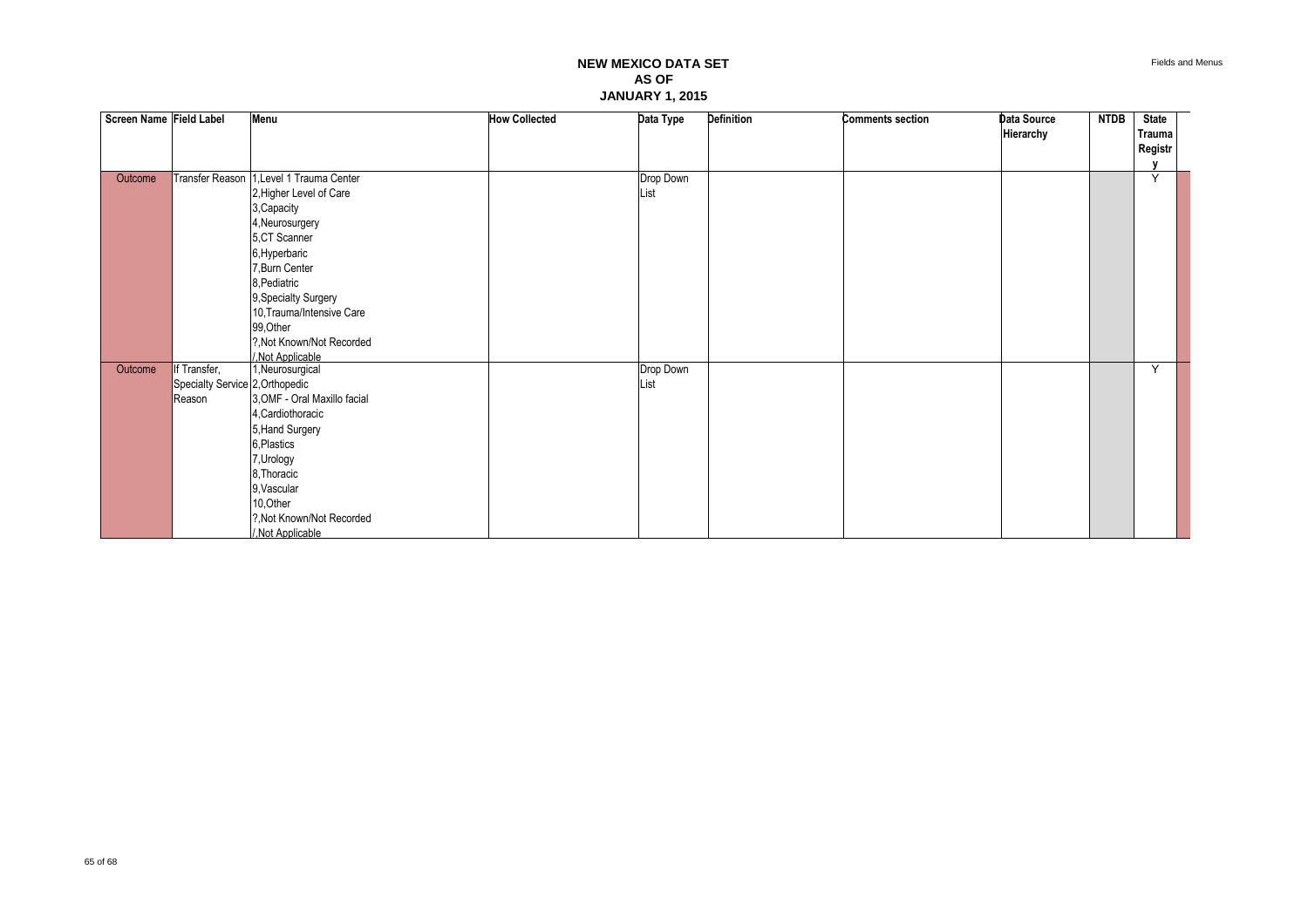| Screen Name Field Label  |                                                           | Menu                                                                                                                                                                                                                                                                                                                                                                                                                                                                                  | <b>How Collected</b> | Data Type         | <b>Definition</b>                                                   | <b>Comments section</b>                                                                                                                      | Data Source<br>Hierarchy                                                                                | <b>NTDB</b> | <b>State</b><br><b>Trauma</b> |  |
|--------------------------|-----------------------------------------------------------|---------------------------------------------------------------------------------------------------------------------------------------------------------------------------------------------------------------------------------------------------------------------------------------------------------------------------------------------------------------------------------------------------------------------------------------------------------------------------------------|----------------------|-------------------|---------------------------------------------------------------------|----------------------------------------------------------------------------------------------------------------------------------------------|---------------------------------------------------------------------------------------------------------|-------------|-------------------------------|--|
|                          |                                                           |                                                                                                                                                                                                                                                                                                                                                                                                                                                                                       |                      |                   |                                                                     |                                                                                                                                              |                                                                                                         |             | Registr                       |  |
|                          |                                                           |                                                                                                                                                                                                                                                                                                                                                                                                                                                                                       |                      |                   |                                                                     |                                                                                                                                              |                                                                                                         |             |                               |  |
| Outcome                  | Payor 1 (NTDB:<br><b>PRIMARY</b><br>METHOD OF<br>PAYMENT) | 0, None<br>1, Medicare<br>2, Medicaid<br>3, Worker's Compensation<br>4,HMO<br>5. Other Insurance<br>6.PPO/HMO<br>7.Car Insurance<br>8, Self Pay<br>9. Ward of Government<br>10.Government<br>11, County Government<br>12, IHS<br>13.No Fault<br>?. Not Known/Not Recorded<br>/, Not Applicable<br><b>NTDB 2014</b><br>1. Medicaid<br>2. Not Billed (for any reason)<br>3. Self Pay<br>4. Private/Commercial Insurance<br>5. No Fault Automobile<br>6. Medicare<br>7. Other Government |                      | Drop Down<br>List | Primary source of payment for State of New Mexico<br>hospital care. | • Patients with Salud will be<br>categorized as Medicaid<br>· Patients with any Senior plan<br>should be categorized as Medicare 2. Hospital | 1. Billing Sheet /<br><b>Medical Records</b><br><b>Coding Summary</b><br>Sheet<br><b>Admission Form</b> | 107         | Y                             |  |
| Outcome                  | Payor 2                                                   | Same as Payor 1                                                                                                                                                                                                                                                                                                                                                                                                                                                                       |                      | Drop Down<br>List |                                                                     |                                                                                                                                              |                                                                                                         | 107         | Y                             |  |
| Outcome                  | Payor 3                                                   | Same as Payor 1                                                                                                                                                                                                                                                                                                                                                                                                                                                                       |                      | Drop Down<br>List |                                                                     |                                                                                                                                              |                                                                                                         | 107         | Y                             |  |
| Outcome                  | <b>Total Charges</b>                                      |                                                                                                                                                                                                                                                                                                                                                                                                                                                                                       | Value                | Numberical        |                                                                     |                                                                                                                                              |                                                                                                         |             | Y                             |  |
| Outcome-<br><b>Death</b> |                                                           |                                                                                                                                                                                                                                                                                                                                                                                                                                                                                       |                      |                   |                                                                     |                                                                                                                                              |                                                                                                         |             |                               |  |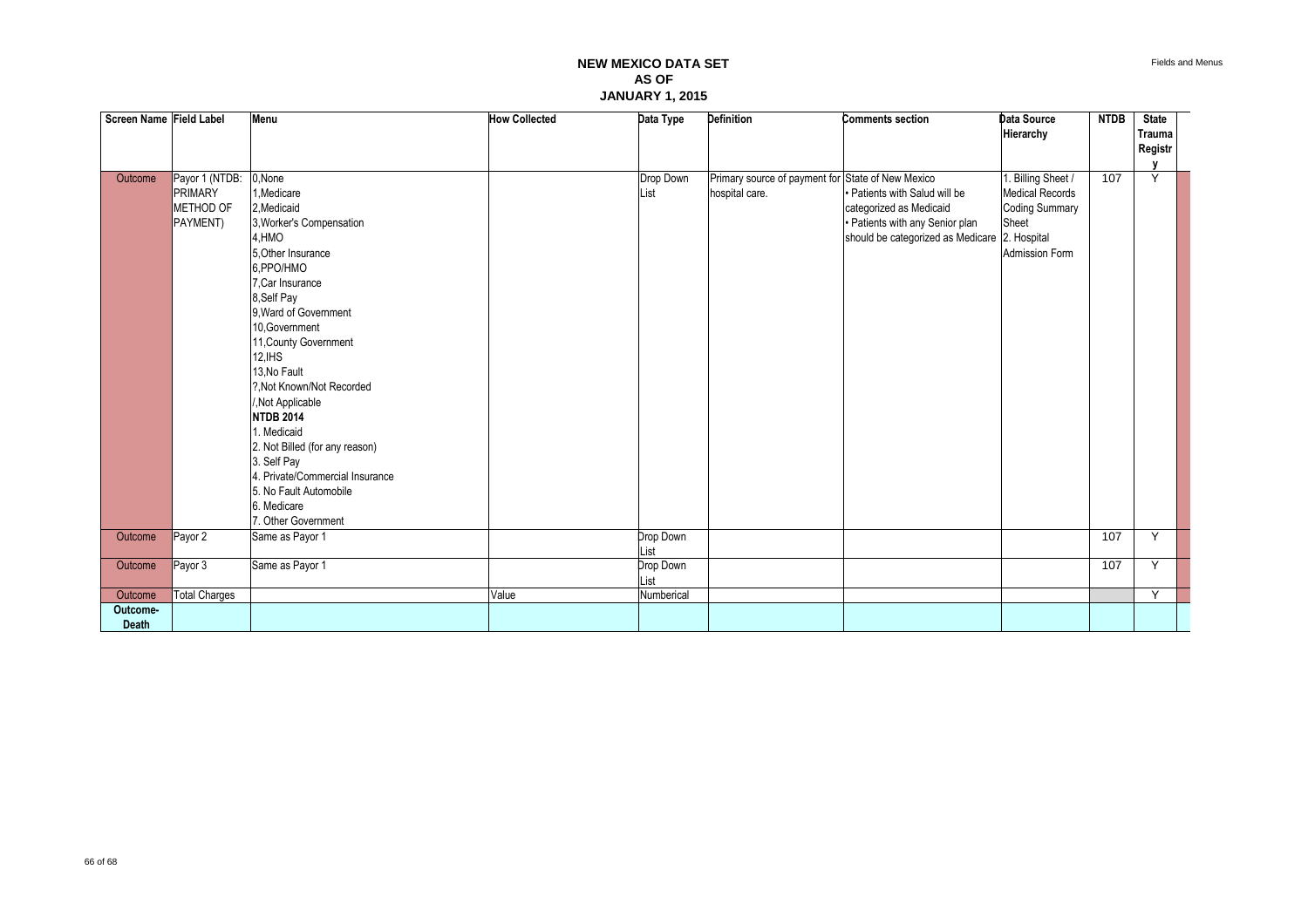| Screen Name Field Label |                         | Menu                                         | <b>How Collected</b> | Data Type         | Definition | <b>Comments section</b>            | Data Source | <b>NTDB</b> | <b>State</b>             |  |
|-------------------------|-------------------------|----------------------------------------------|----------------------|-------------------|------------|------------------------------------|-------------|-------------|--------------------------|--|
|                         |                         |                                              |                      |                   |            |                                    | Hierarchy   |             | <b>Trauma</b><br>Registr |  |
|                         |                         |                                              |                      |                   |            |                                    |             |             | $\mathbf{v}$             |  |
| Outcome-                | Organs Donated 0, None  |                                              |                      | Drop Down         |            |                                    |             |             | Ÿ                        |  |
| <b>Death</b>            |                         | 1,> 4 Organs                                 |                      | List              |            |                                    |             |             |                          |  |
|                         |                         | 2. Adrenal Glands                            |                      |                   |            |                                    |             |             |                          |  |
|                         |                         | 4,Bone                                       |                      |                   |            |                                    |             |             |                          |  |
|                         |                         | 5, Cartilage                                 |                      |                   |            |                                    |             |             |                          |  |
|                         |                         | 7, Dura Mater                                |                      |                   |            |                                    |             |             |                          |  |
|                         |                         | 8, Fascialata                                |                      |                   |            |                                    |             |             |                          |  |
|                         |                         | 9, Heart                                     |                      |                   |            |                                    |             |             |                          |  |
|                         |                         | 10, Heart & Lungs                            |                      |                   |            |                                    |             |             |                          |  |
|                         |                         | 12, Kidneys                                  |                      |                   |            |                                    |             |             |                          |  |
|                         |                         | 13, Liver                                    |                      |                   |            |                                    |             |             |                          |  |
|                         |                         | 14, Lungs                                    |                      |                   |            |                                    |             |             |                          |  |
|                         |                         | 15, Nerves/Tendons                           |                      |                   |            |                                    |             |             |                          |  |
|                         |                         | 16, Pancreas                                 |                      |                   |            |                                    |             |             |                          |  |
|                         |                         | 18, Valves                                   |                      |                   |            |                                    |             |             |                          |  |
|                         |                         | ?, Not Known/Not Recorded                    |                      |                   |            |                                    |             |             |                          |  |
|                         |                         | /.Not Applicable                             |                      |                   |            |                                    |             |             |                          |  |
| Outcome-                | Autopsy                 | 1, Yes                                       |                      | Drop Down<br>List |            |                                    |             |             | Υ                        |  |
| <b>Death</b>            | Performed?              | 2,No                                         |                      |                   |            |                                    |             |             |                          |  |
|                         |                         | ?, Not Known/Not Recorded<br>,Not Applicable |                      |                   |            |                                    |             |             |                          |  |
| Outcome-                | Autopsy                 | 1, Yes                                       |                      | Drop Down         |            |                                    |             |             | Y                        |  |
| <b>Death</b>            | Charted?                | 2, No                                        |                      | List              |            |                                    |             |             |                          |  |
|                         |                         | ?, Not Known/Not Recorded                    |                      |                   |            |                                    |             |             |                          |  |
|                         |                         | /, Not Applicable                            |                      |                   |            |                                    |             |             |                          |  |
| Outcome-                | External Autopsy 1, Yes |                                              |                      | Drop Down         |            |                                    |             |             | Y                        |  |
| <b>Death</b>            |                         | 2,No                                         |                      | List              |            |                                    |             |             |                          |  |
|                         |                         | ?, Not Known/Not Recorded                    |                      |                   |            |                                    |             |             |                          |  |
|                         |                         | Not Applicable                               |                      |                   |            |                                    |             |             |                          |  |
| <b>Critiques &amp;</b>  |                         |                                              |                      |                   |            |                                    |             |             |                          |  |
| <b>Reviews</b>          |                         |                                              |                      |                   |            |                                    |             |             |                          |  |
| Critiques &             | Indicators              |                                              |                      | Drop Down         |            | Admission to Non-Surgical Service, |             | 109         | N                        |  |
| <b>Reviews</b>          |                         |                                              |                      | List              |            | added Janaury 1, 2013              |             |             |                          |  |
|                         |                         |                                              |                      |                   |            | New as of 01/01/2015               |             |             |                          |  |
|                         |                         |                                              |                      |                   |            | 1, Other                           |             |             |                          |  |
| Critiques &             | Indicators              |                                              |                      | Drop Down         |            |                                    |             | 109         | N                        |  |
| Reviews                 |                         |                                              |                      | List              |            |                                    |             |             |                          |  |
| Critiques &             | Indicators              |                                              |                      | Drop Down         |            |                                    |             | 109         | N                        |  |
| Reviews                 |                         |                                              |                      | List              |            |                                    |             |             |                          |  |
| Critiques &             | Description             |                                              |                      | Free Text         |            |                                    |             |             | N                        |  |
| Reviews                 |                         |                                              |                      |                   |            |                                    |             |             |                          |  |